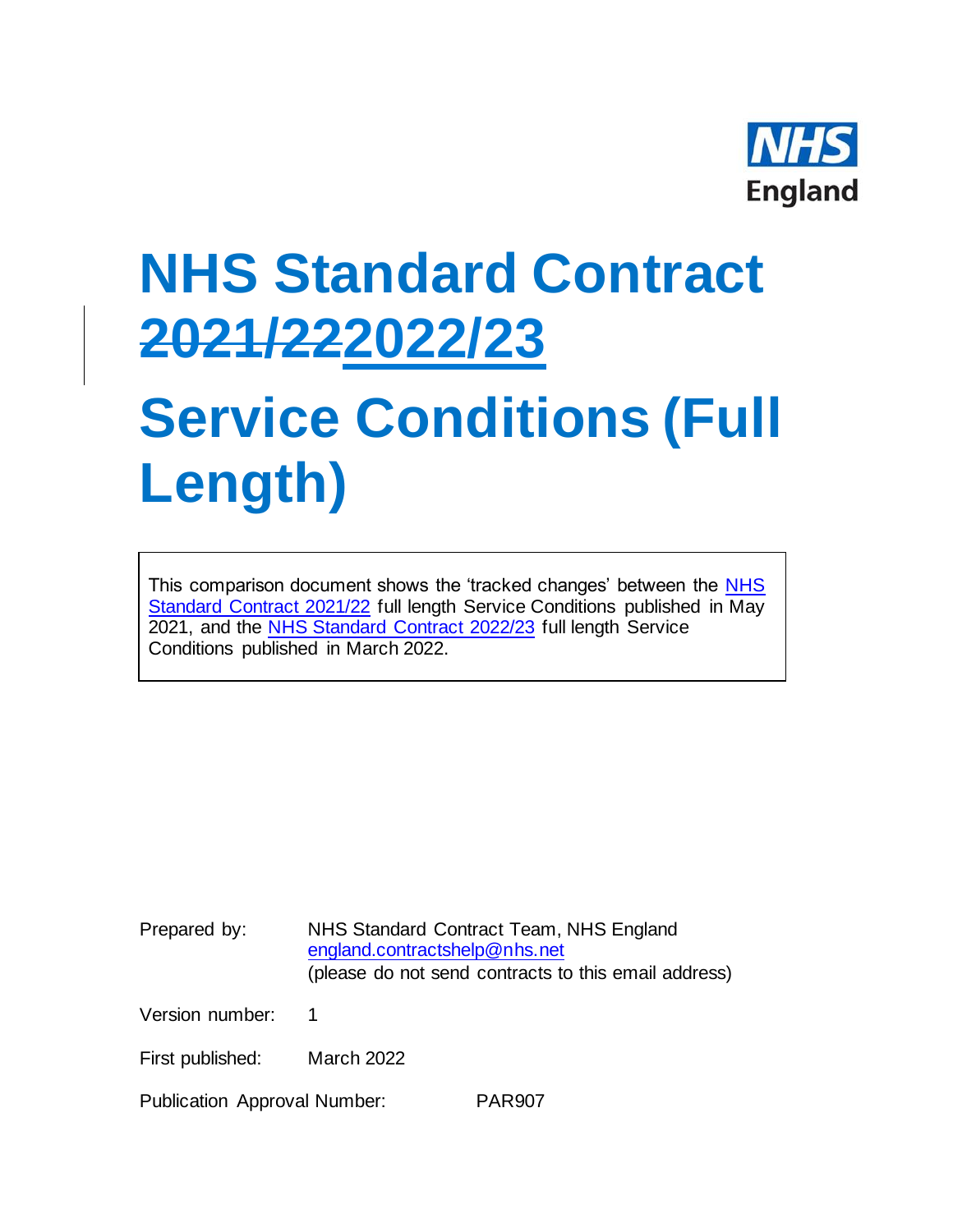**Some Service Conditions will apply to all or only some Service to services within particular service categories, as indicated in the right column using the following abbreviations set out below. The Parties have indicated in the Particulars the service categories applicable to their Contract:**

| All Servicesservice categories                                                               | All                    |
|----------------------------------------------------------------------------------------------|------------------------|
| Accident and Emergency Services (Type 1 and Type 2<br>only)                                  | $A + E$                |
| <b>Acute Services</b>                                                                        | A                      |
| <b>Ambulance Services</b>                                                                    | AM                     |
| <b>Cancer Services</b>                                                                       | CR                     |
| Continuing Healthcare Services (including continuing<br>care for children)                   | <b>CHC</b>             |
| <b>Community Services</b>                                                                    | $\overline{\text{CS}}$ |
| Diagnostic, Screening and/or Pathology Services                                              | D                      |
| End of Life Care Services                                                                    | <b>ELC</b>             |
| Mental Health and Learning Disability Services                                               | <b>MH</b>              |
| Mental Health and Learning Disability Secure Services                                        | <b>MHSS</b>            |
| <b>NHS 111 Services</b>                                                                      | 111                    |
| <b>Patient Transport Services</b>                                                            | PT                     |
| <b>Radiotherapy Services</b>                                                                 | R                      |
| Urgent Treatment Centre Services (including Walk-in<br>Centre Services/Minor Injuries Units) | U                      |

 $\mathsf{l}$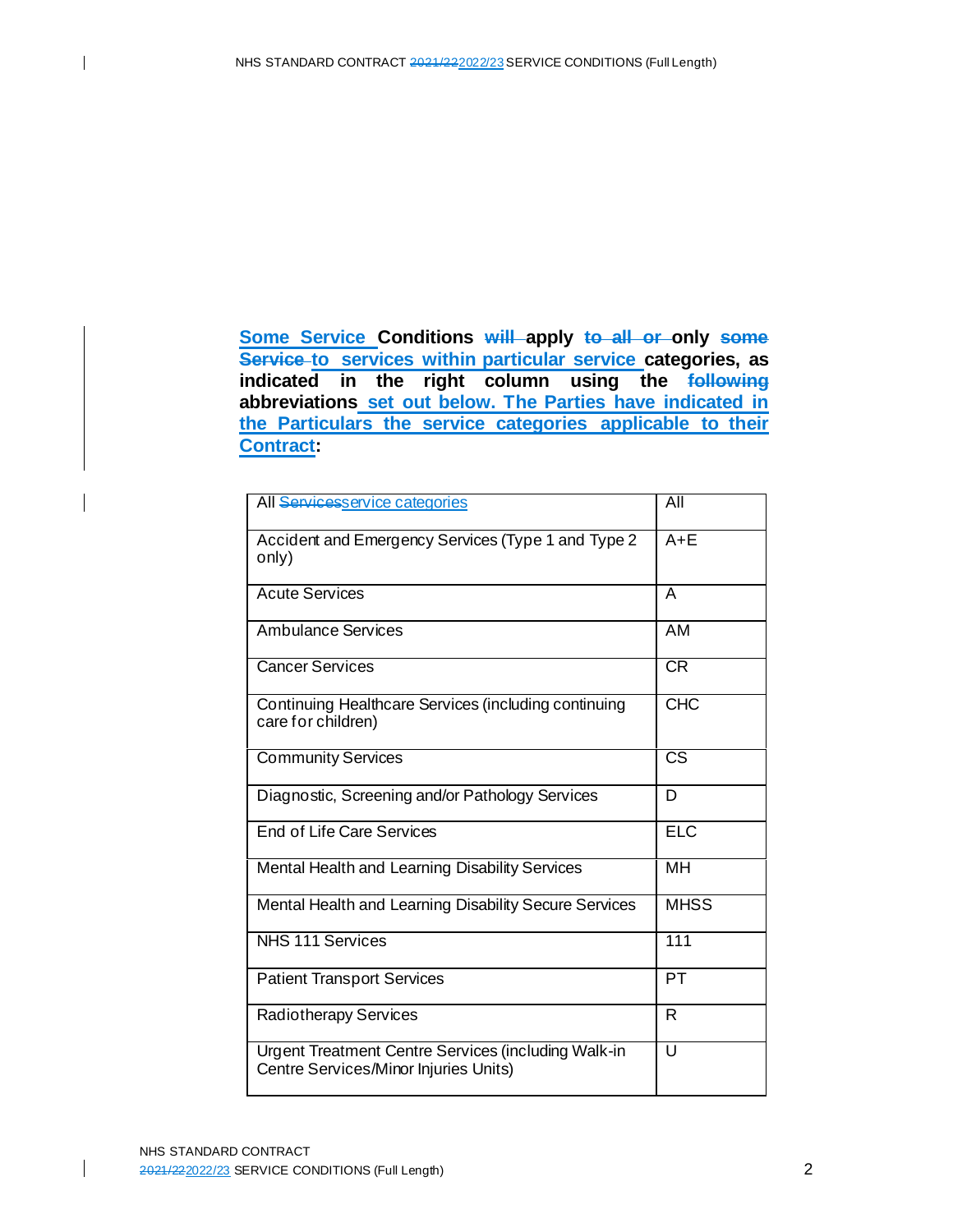| <b>PROVISION OF SERVICES</b> |                                                                                                                                                                                                                               |                                                                                                                                                                                                                            |     |
|------------------------------|-------------------------------------------------------------------------------------------------------------------------------------------------------------------------------------------------------------------------------|----------------------------------------------------------------------------------------------------------------------------------------------------------------------------------------------------------------------------|-----|
| SC <sub>1</sub>              | <b>Compliance with the Law and the NHS Constitution</b>                                                                                                                                                                       |                                                                                                                                                                                                                            |     |
| 1.1                          |                                                                                                                                                                                                                               | The Provider must provide the Services in accordance with the Fundamental<br>Standards of Care and the Service Specifications. The Provider must perform all<br>of its obligations under this Contract in accordance with: | All |
|                              | 1.1.1                                                                                                                                                                                                                         | the terms of this Contract; and                                                                                                                                                                                            |     |
|                              | 1.1.2                                                                                                                                                                                                                         | the Law; and                                                                                                                                                                                                               |     |
|                              | 1.1.3                                                                                                                                                                                                                         | Good Practice.                                                                                                                                                                                                             |     |
|                              |                                                                                                                                                                                                                               | The Provider must, when requested by the Co-ordinating Commissioner, provide<br>evidence of the development and updating of its clinical process and procedures<br>to reflect Good Practice.                               |     |
| 1.2                          |                                                                                                                                                                                                                               | The Commissioners must perform all of their obligations under this Contract in<br>accordance with:                                                                                                                         |     |
|                              | 1.2.1                                                                                                                                                                                                                         | the terms of this Contract; and                                                                                                                                                                                            |     |
|                              | 1.2.2                                                                                                                                                                                                                         | the Law; and                                                                                                                                                                                                               |     |
|                              | 1.2.3                                                                                                                                                                                                                         | Good Practice.                                                                                                                                                                                                             |     |
| 1.3                          | The Parties must abide by and promote awareness of the NHS Constitution,<br>including the rights and pledges set out in it. The Provider must ensure that all<br>Sub-Contractors and all Staff abide by the NHS Constitution. |                                                                                                                                                                                                                            | All |
| 1.4                          |                                                                                                                                                                                                                               | The Parties must ensure that, in accordance with the Armed Forces Covenant,<br>those in the armed forces, reservists, veterans and their families are not<br>disadvantaged in accessing the Services.                      | All |
| SC <sub>2</sub>              |                                                                                                                                                                                                                               | <b>Regulatory Requirements</b>                                                                                                                                                                                             |     |
| 2.1                          |                                                                                                                                                                                                                               | The Provider must:                                                                                                                                                                                                         | All |
|                              | 2.1.1                                                                                                                                                                                                                         | comply, where applicable, with the registration and regulatory<br>compliance guidance of any relevant Regulatory or Supervisory Body;                                                                                      |     |
|                              | 2.1.2                                                                                                                                                                                                                         | respond to all applicable requirements and enforcement actions issued<br>from time to time by any relevant Regulatory or Supervisory Body;                                                                                 |     |
|                              | 2.1.3                                                                                                                                                                                                                         | comply, where applicable, with the standards and recommendations<br>issued from time to time by any relevant Regulatory or Supervisory<br>Body;                                                                            |     |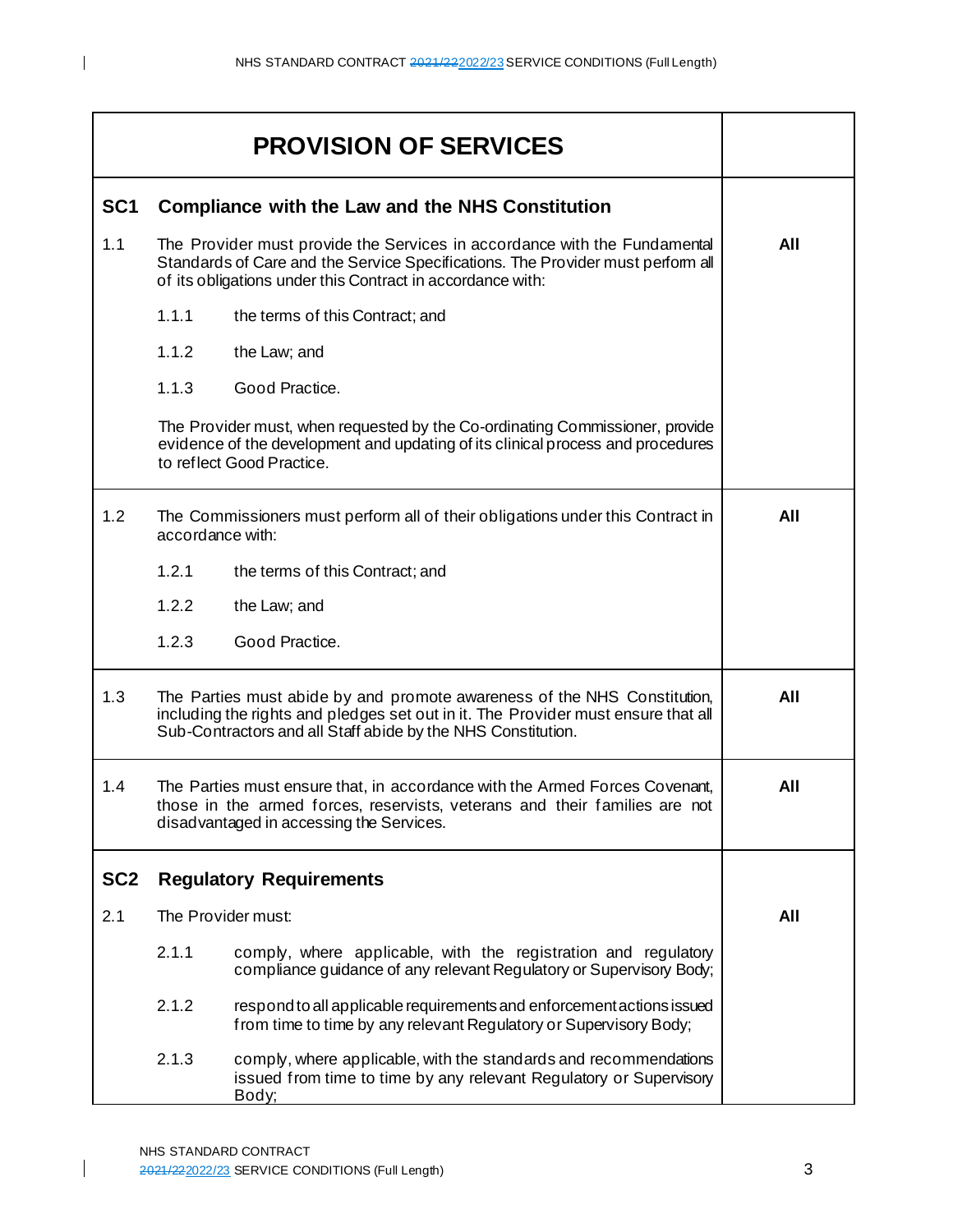┯

┑

 $\mathbf{I}$ 

 $\Gamma$ 

|                 | 2.1.4              | consider and respond to the recommendations arising from any audit,<br>clinical outcome review programme, Serious Incident investigation<br>report-or. Patient Safety Incident investigation report or other patient<br>safety related review process; |         |
|-----------------|--------------------|--------------------------------------------------------------------------------------------------------------------------------------------------------------------------------------------------------------------------------------------------------|---------|
|                 | 2.1.5              | comply with the standards and recommendations issued from time to<br>time by any relevant professional body and agreed in writing between<br>the Co-ordinating Commissioner and the Provider;                                                          |         |
|                 | 2.1.6              | comply, where applicable, with the recommendations contained in<br>NICE Technology Appraisals and have regard to other Guidance<br>issued by NICE from time to time;                                                                                   |         |
|                 | 2.1.7              | respond to any reports and recommendations made by Local<br>Healthwatch; and                                                                                                                                                                           |         |
|                 | 2.1.8              | meet its obligations under Law in relation to the production and<br>publication of Quality Accounts.                                                                                                                                                   |         |
| 2.2             | Guidance.          | The Parties must comply, where applicable, with their respective obligations<br>under, and with recommendations contained in, MedTech Funding Mandate                                                                                                  | All     |
| SC <sub>3</sub> |                    | <b>Service Standards</b>                                                                                                                                                                                                                               |         |
|                 |                    |                                                                                                                                                                                                                                                        |         |
| 3.1             | The Provider must: |                                                                                                                                                                                                                                                        | All     |
|                 | 3.1.1              | not breach the thresholds in respect of the Operational Standards:                                                                                                                                                                                     |         |
|                 |                    | 3.1.23.1.1 not breach the thresholds in respect of the National Quality<br>Requirements; and                                                                                                                                                           |         |
|                 |                    | 3.1.33.1.2 not breach the thresholds in respect of the Local Quality<br>Requirements.                                                                                                                                                                  |         |
| 3.2A            |                    | A failure by the Provider to comply with SC3.1 will be excused if it is directly<br>attributable to or caused by an act or omission of a Commissioner, but will not be<br>excused if the failure was caused primarily by an increase in Referrals.     | All     |
| 3.2B            |                    | For the purposes of SC3.2A, 'an increase in Referrals' will include Activity due to<br>an increased use of 999, 111 or any other emergency telephone numbers.                                                                                          | AM, 111 |
| 3.3             |                    | If the Provider does not comply with SC3.1 the Co-ordinating Commissioner may,<br>in addition and without affecting any other rights that it or any Commissioner may<br>have under this Contract:                                                      | All     |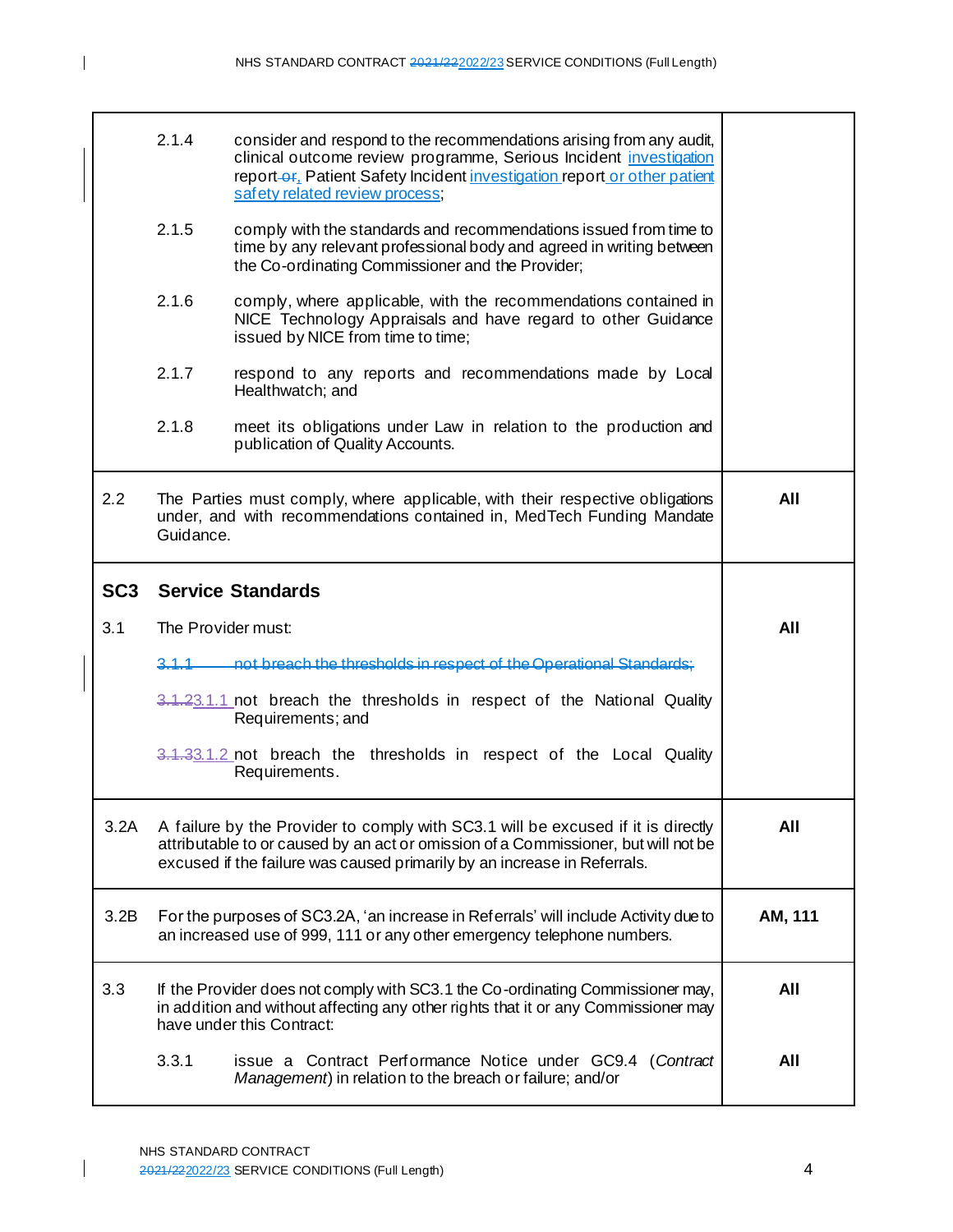|      | 3.3.2              | take action to remove any Service User affected from the Provider's<br>care; and/or                                                                                                                                                                                                                                                                                                                                                                                                                                                                                                                                | All except AM,<br>111            |
|------|--------------------|--------------------------------------------------------------------------------------------------------------------------------------------------------------------------------------------------------------------------------------------------------------------------------------------------------------------------------------------------------------------------------------------------------------------------------------------------------------------------------------------------------------------------------------------------------------------------------------------------------------------|----------------------------------|
|      | 3.3.3              | if it reasonably considers that there may be further non-compliance of<br>that nature in relation to other Service Users, take action to remove<br>those Service Users from the Provider's care.                                                                                                                                                                                                                                                                                                                                                                                                                   | All except AM,<br>111            |
| 3.4  |                    | The Provider must continually review and evaluate the Services, must act on<br>Lessons Learned insight derived from those reviews and evaluations, from<br>feedback, complaints, audits, clinical outcome review programmes, Patient Safety<br>Incidents and Never Events, and from the involvement of Service Users, Staff,<br>GPs and the public (including the outcomes of Surveys), and must demonstrate<br>at Review Meetings the extent to which Service improvements have been made<br>as a result and how these improvements have been communicated to Service<br>Users, their Carers, GPs and the public. | All                              |
| 3.5  |                    | The Provider must implement policies and procedures for reviewing deaths of<br>Service Users whilst under the Provider's care and for engaging with bereaved<br>families and Carers.                                                                                                                                                                                                                                                                                                                                                                                                                               | All                              |
| 3.6  |                    | The Provider <i>(if it is an NHS Trust or an NHS Foundation Trust)</i> must comply with<br>National Guidance on Learning from Deaths where applicable.                                                                                                                                                                                                                                                                                                                                                                                                                                                             | <b>NHS</b><br><b>Trust/ETAII</b> |
| 3.7  | The Provider must: |                                                                                                                                                                                                                                                                                                                                                                                                                                                                                                                                                                                                                    |                                  |
|      | 3.7.1              | if it is an NHS Trust or an NHS Foundation Trust (and except as<br>otherwise agreed with the National Medical Examiner), establish and<br>operate a Medical Examiner Office; and                                                                                                                                                                                                                                                                                                                                                                                                                                   | A (NHS<br>Trust/ET only)         |
|      |                    | 3.7.2 comply with Medical Examiner Guidance as applicable.                                                                                                                                                                                                                                                                                                                                                                                                                                                                                                                                                         | All                              |
| 3.8  |                    | The Provider must co-operate fully with the Responsible Commissioner and the<br>original Referrer in any re-referral of the Service User to another provider<br>(including providing Service User Health Records, other information relating to the<br>Service User's care and clinical opinions if reasonably requested). Any failure to<br>do so will constitute a material breach of this Contract.                                                                                                                                                                                                             | All                              |
| 3.9  |                    | If a Service User is admitted for acute Elective Care services and the Provider<br>cancels that Service User's operation after admission for non-clinical reasons, the<br>terms of the NHS Constitution Handbook cancelled operations pledge will apply.                                                                                                                                                                                                                                                                                                                                                           | A                                |
| 3.10 |                    | The Provider (whether or not it is required to be CQC registered for the purpose<br>of the Services) must identify and give notice to the Co-ordinating Commissioner<br>of the name, address and position in the Provider of the Nominated Individual.                                                                                                                                                                                                                                                                                                                                                             | All                              |
|      |                    |                                                                                                                                                                                                                                                                                                                                                                                                                                                                                                                                                                                                                    |                                  |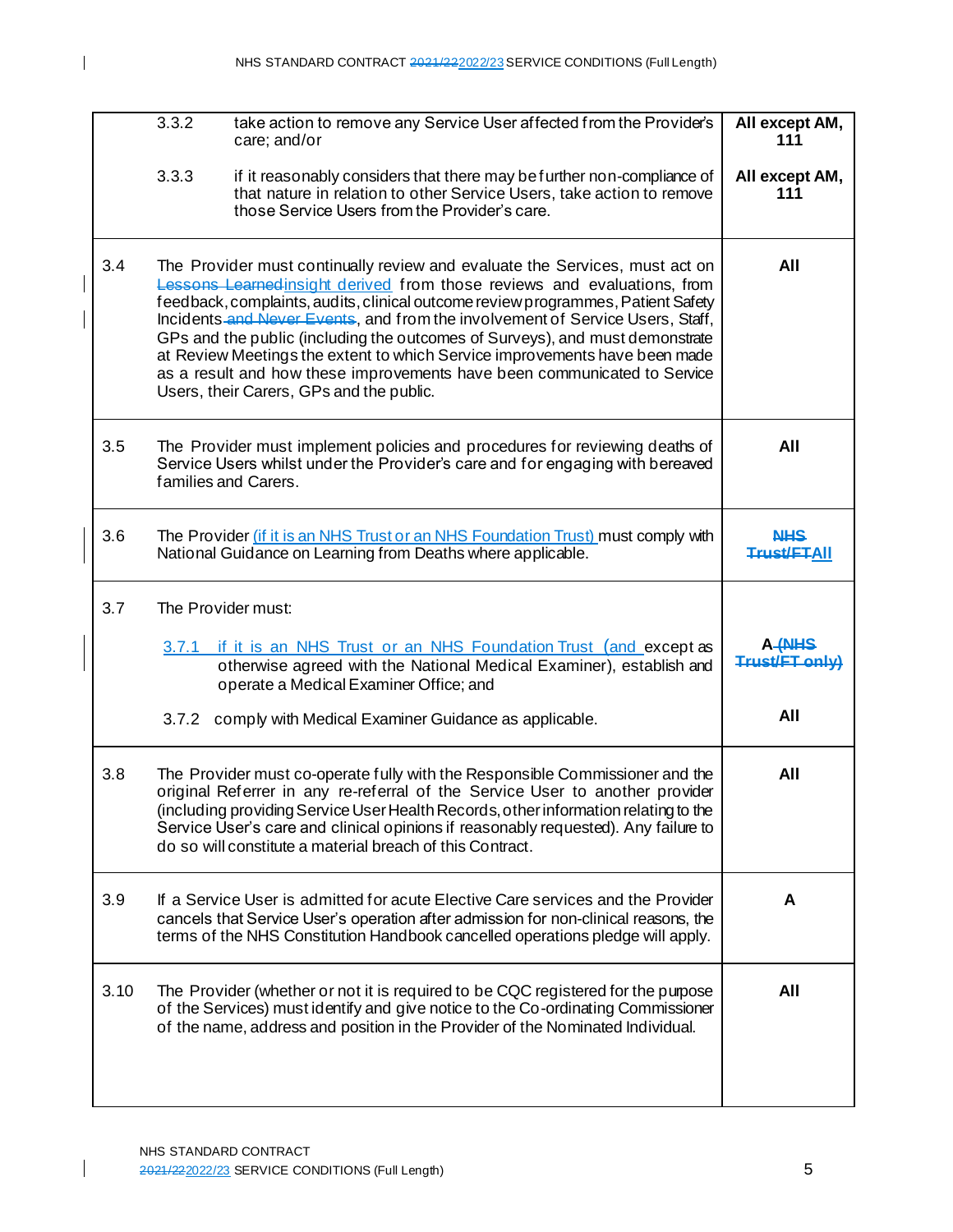| 3.11                                                                                                                                                                                                                                                                                                                                                                                                                                                                          | The Provider (if it is an NHS Trust or an NHS Foundation Trust) must assess its<br>performance using the Board Assurance Framework for Seven Day Hospital<br>Services as required by Guidance and must share a copy of each assessment<br>with the Co-ordinating Commissioner.                                                                                                                                                                                                                                                                                                                                                                                                                                                                                                                                                                                                                                                                                                                  |                                  |  |
|-------------------------------------------------------------------------------------------------------------------------------------------------------------------------------------------------------------------------------------------------------------------------------------------------------------------------------------------------------------------------------------------------------------------------------------------------------------------------------|-------------------------------------------------------------------------------------------------------------------------------------------------------------------------------------------------------------------------------------------------------------------------------------------------------------------------------------------------------------------------------------------------------------------------------------------------------------------------------------------------------------------------------------------------------------------------------------------------------------------------------------------------------------------------------------------------------------------------------------------------------------------------------------------------------------------------------------------------------------------------------------------------------------------------------------------------------------------------------------------------|----------------------------------|--|
| 3.12                                                                                                                                                                                                                                                                                                                                                                                                                                                                          | Where the Provider provides vascular surgery Services, hyper-acute stroke<br>Services, major trauma Services, STEMI heart attack Services or children's critical<br>care Services, the Provider must ensure that those Services comply in full with<br>Seven Day Service Hospital Priority Clinical Standards.                                                                                                                                                                                                                                                                                                                                                                                                                                                                                                                                                                                                                                                                                  | A                                |  |
| 3.13                                                                                                                                                                                                                                                                                                                                                                                                                                                                          | Where the Provider provides maternity Services, it must:<br>3.13.1<br>comply with the Saving Babies' Lives Care Bundle,<br>use all reasonable endeavours to achieve the Continuity of Carer<br>3.13.2<br>Standard by 31 March 2022 and demonstrate its progress to agree with<br>Co-ordinating Commissioner <del> through agreement</del><br>and<br>the<br>implementation, and implement diligently, an action plan to provide<br>midwifery continuity of carer as the default model of a Service<br>Development and Improvement Plancare in maternity Services, in<br>accordance with Midwifery Continuity of Carer Guidance; and<br>3.13.3<br>put in place an action plan, approved by its Governing Body, describing,<br>with timescales, how it will implement the immediate and essential<br>actions set out in the Ockenden Review and must implement this action<br>plan diligently, reporting on its progress to its Governing Body in public<br>and to the Co-ordinating Commissioner. | A, CS                            |  |
| 3.14                                                                                                                                                                                                                                                                                                                                                                                                                                                                          | In performing its obligations under this Contract, the Provider <i>(if it is an NHS Trust</i> )<br>or an NHS Foundation Trust) must have regard to Learning Disability<br>Improvement Standards.                                                                                                                                                                                                                                                                                                                                                                                                                                                                                                                                                                                                                                                                                                                                                                                                | <u>NHS</u><br><b>Trust/ETAII</b> |  |
| $3.15 -$                                                                                                                                                                                                                                                                                                                                                                                                                                                                      | Where the Provider provides Services for children and young people with<br>suspected or confirmed eating disorder, it must achieve the Access and Waiting<br>Time Standard for Children and Young People with an Eating Disorder.                                                                                                                                                                                                                                                                                                                                                                                                                                                                                                                                                                                                                                                                                                                                                               |                                  |  |
|                                                                                                                                                                                                                                                                                                                                                                                                                                                                               | 3.4615 The Provider must use all reasonable endeavours to ensure that each relevant<br>clinical team achieves level 2 or above compliance with the requirements of the<br>Early Intervention in Psychosis Scoring Matrix effective treatment domain.                                                                                                                                                                                                                                                                                                                                                                                                                                                                                                                                                                                                                                                                                                                                            | MH, MHSS                         |  |
| 3.4716 The Co-ordinating Commissioner (in consultation with the other Commissioners)<br>and the Provider must jointly assess, by no later than 30 September 2021 (and<br>annually thereafter), in each Contract Year, the effectiveness of their<br>arrangements for managing the interface between the Services and local primary<br>medical services, including the Provider's compliance with SC6.7, SC8.2-5,<br>SC11.5-7, SC11.9-10, SC11.12 and SC12.2 of this Contract. |                                                                                                                                                                                                                                                                                                                                                                                                                                                                                                                                                                                                                                                                                                                                                                                                                                                                                                                                                                                                 | All                              |  |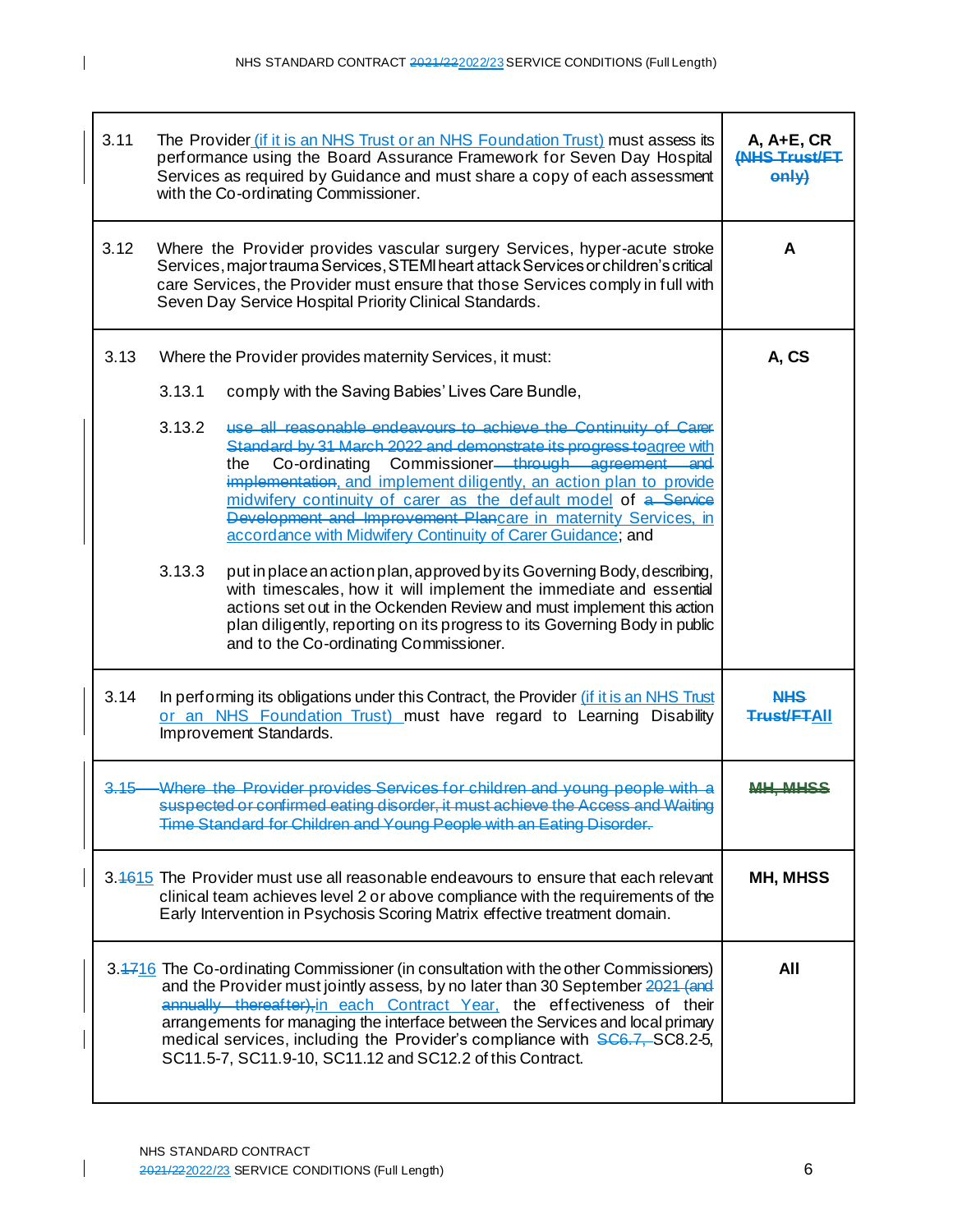|      | 3.4817 Following the assessment undertaken under SC3.4716, the Co-ordinating<br>Commissioner and the Provider must then:                                                                                                                                                                                                                                                                          | All                                         |
|------|---------------------------------------------------------------------------------------------------------------------------------------------------------------------------------------------------------------------------------------------------------------------------------------------------------------------------------------------------------------------------------------------------|---------------------------------------------|
|      | 3.4817.1 agree, at the earliest opportunity, an action plan to address any<br>deficiencies their assessment identifies, ensuring that this action plan is<br>informed by discussion with and feedback from the relevant Local<br><b>Medical Committees;</b>                                                                                                                                       |                                             |
|      | 3.4817.2 arrange for the action plan to be approved in public by each of their<br>Governing Bodies and to be shared with the relevant Local Medical<br>Committees; and                                                                                                                                                                                                                            |                                             |
|      | 3.4817.3 in conjunction with the relevant Commissioners, implement the action<br>plan diligently, keeping the relevant Local Medical Committees informed<br>of progress with its implementation.                                                                                                                                                                                                  |                                             |
| 3.18 | The Provider (if it is not an NHS Trust or an NHS Foundation Trust) must have<br>regard to the Medical Practitioners Assurance Framework.                                                                                                                                                                                                                                                         | <u>АЩ</u>                                   |
| 3.19 | The Provider must nominate a 2018 Act Responsible Person and must ensure<br>that the Coordinating Commissioner is kept informed at all times of the identity of<br>the person holding that position. The Provider must comply, and must ensure that<br>its 2018 Act Responsible Person complies, with their respective obligations under<br>the 2018 Act and 2018 Act Guidance.                   | <u>MH. MHSS, A</u><br>(where<br>applicable) |
| SC4  | <b>Co-operation</b>                                                                                                                                                                                                                                                                                                                                                                               |                                             |
| 4.1  | The Parties must at all times act in good faith towards each other and in the<br>performance of their respective obligations under this Contract.                                                                                                                                                                                                                                                 | All                                         |
| 4.2  | The Parties must co-operate in accordance with the Law and Good Practice to<br>facilitate the delivery of the Services in accordance with this Contract, having<br>regard at all times to the welfare and rights of Service Users.                                                                                                                                                                | All                                         |
| 4.3  | The Provider and each Commissioner must, in accordance with Law-and, Good<br>Practice and any quidance issued by the Secretary of State under sections 72 and<br>82 of the 2006 Act regarding the duty to co-operate, co-operate fully and share<br>information with each other and with any other commissioner or provider of health<br>or social care in respect of a Service User in order to: | All                                         |
|      | ensure that a consistently high standard of care for the Service User is<br>4.3.1<br>maintained at all times;                                                                                                                                                                                                                                                                                     |                                             |
|      | 4.3.2<br>ensure that high quality, integrated and co-ordinated care for the Service<br>User is delivered across all pathways spanning more than one provider;                                                                                                                                                                                                                                     |                                             |
|      | 4.3.3<br>achieve continuity of service that avoids inconvenience to, or risk to the<br>health and safety of, the Service User, employees of the Commissioners<br>or members of the public; and                                                                                                                                                                                                    |                                             |

I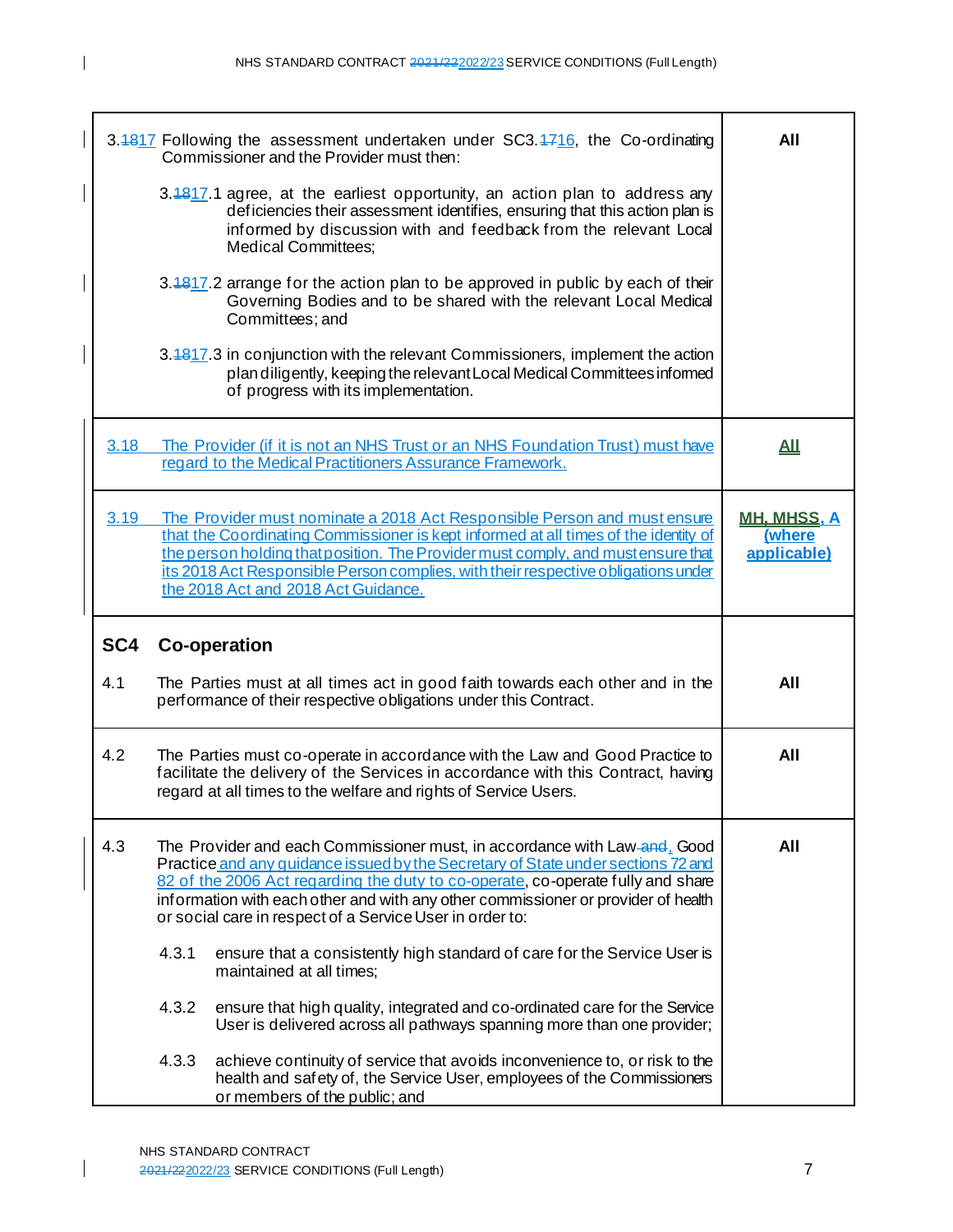$\overline{\phantom{a}}$ 

|            | 4.3.4<br>seek to ensure that the Services and other health and social care services<br>delivered to the Service User are delivered in such a way as to maximise<br>value for public money, optimise allocation of resources and minimise<br>unwarranted variations in quality and outcomes.                                                                                                                                                                                                                                                                                                                                                                                                                                                                                                                                                                                                                                                                                                                                                                                                                                                                                                                                                                                                                                                                    |                     |
|------------|----------------------------------------------------------------------------------------------------------------------------------------------------------------------------------------------------------------------------------------------------------------------------------------------------------------------------------------------------------------------------------------------------------------------------------------------------------------------------------------------------------------------------------------------------------------------------------------------------------------------------------------------------------------------------------------------------------------------------------------------------------------------------------------------------------------------------------------------------------------------------------------------------------------------------------------------------------------------------------------------------------------------------------------------------------------------------------------------------------------------------------------------------------------------------------------------------------------------------------------------------------------------------------------------------------------------------------------------------------------|---------------------|
| 4.4        | The Provider must ensure that its provision of any service to any third party does<br>not hinder or adversely affect its delivery of the Services or its performance of this<br>Contract.                                                                                                                                                                                                                                                                                                                                                                                                                                                                                                                                                                                                                                                                                                                                                                                                                                                                                                                                                                                                                                                                                                                                                                      | All                 |
| 4.5        | The Provider and each Commissioner must co-operate with each other and with<br>any third party provider to ensure that, wherever possible, an individual requiring<br>admission to acute inpatient mental health services can be admitted to an acute<br>bed close to their usual place of residence.                                                                                                                                                                                                                                                                                                                                                                                                                                                                                                                                                                                                                                                                                                                                                                                                                                                                                                                                                                                                                                                          | мн                  |
| 4.6        | In performing their respective obligations under this Contract the Parties must use<br>all reasonable endeavourshave regard to, and support each other to observe and<br>promote, the NHS's stated strategic objectives of improving outcomes in<br>population health and healthcare, tackling inequalities in outcomes, experience<br>and access, enhancing productivity and value for money, and supporting broader<br>social and economic development, through active participation in, and through<br>constructive mutual support and challenge to and from members and/or partners<br>of, the local Integrated Care System, to promote the NHS's "triple aim" of better<br>health for everyone, better care for all patients, and sustainability for the NHS<br>locally and throughout England. In pursuit of the "triple aim". the Parties must at<br>all times use all reasonable endeavours to contribute towards the implementation<br>of any Local System Plan to which the Provider, other providers and one or more<br>Commissioners are party and must perform any specific obligations on their<br>respective parts agreed Integrated Care Partnership and/or Integrated Care Board<br>(as part of or pursuant to that Local System Planappropriate from time to time,<br>including those set out in Schedule 8 (Local System Plan Obligations). | All                 |
| <u> 17</u> | <u>The Provider and the relevant Commissioners are each and must each remain a</u><br>party to any System Collaboration and Financial Management Agreement, details<br>of which are set out in Schedule 9 (System Collaboration and Financial<br>Management Agreement), and must at all times act in good faith and in co-<br>operation with the other parties to it.                                                                                                                                                                                                                                                                                                                                                                                                                                                                                                                                                                                                                                                                                                                                                                                                                                                                                                                                                                                          | <b>NHS Trust/FT</b> |
| 4.7        | The Parties must at all times use all reasonable endeavours to contribute towards<br>the implementation of and have regard to any Joint System Plan to which the<br>Provider, other providers and one or more Commissioners are party and must<br>perform any specific obligations on their respective parts agreed as part of or<br>pursuant to that Joint System Plan from time to time, including those set out in<br>Schedule 8 (Joint System Plan Obligations).                                                                                                                                                                                                                                                                                                                                                                                                                                                                                                                                                                                                                                                                                                                                                                                                                                                                                           | <u>All</u>          |
| 4.8        | Where the Provider provides community-based Services, it must use all<br>reasonable endeavours to agree, with local Primary Care Networks, and<br>implement ongoing arrangements through which delivery of those Services and<br>the delivery of complementary services to the relevant Service Users by members<br>of those Primary Care Networks will be effectively integrated.                                                                                                                                                                                                                                                                                                                                                                                                                                                                                                                                                                                                                                                                                                                                                                                                                                                                                                                                                                             | CS, MH              |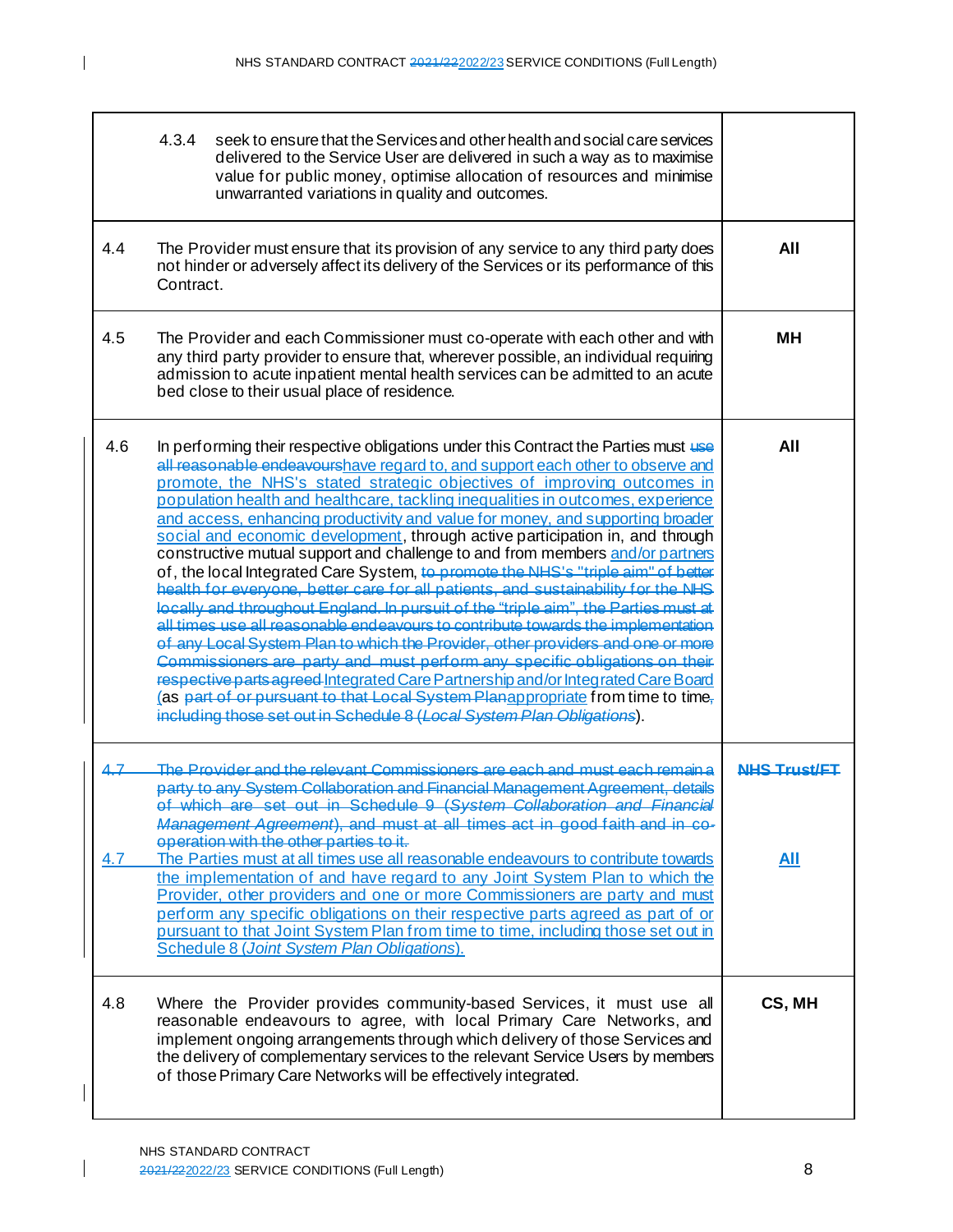| 4.9             | The Provider must, in co-operation with each Primary Care Network and with each<br>other provider of health or social care services listed in Schedule 2Ai (Service<br>Specifications - Enhanced Health in Care Homes), perform theany obligations on<br>its part set out or referred to in Schedule 2Ai (Service Specifications - Enhanced<br>Health in Care Homes) and/or Schedule 2G (Other Local Agreements, Policies<br>and Procedures). | Enhanced<br><b>Health in Care</b><br>HomesA, CS.<br><b>MH</b>                       |
|-----------------|-----------------------------------------------------------------------------------------------------------------------------------------------------------------------------------------------------------------------------------------------------------------------------------------------------------------------------------------------------------------------------------------------------------------------------------------------|-------------------------------------------------------------------------------------|
| 4.10            | The Provider must, in co-operation with each Primary Care Network listed in<br>Schedule 2Aii (Service Specifications - Primary and Community Mental Health<br>Services), perform theany obligations on its part set out or referred to in Schedule<br>2Aii (Service Specifications - Primary Mental Health Services) and/or Schedule<br>2G (Other Local Agreements, Policies and Procedures).                                                 | <b>Primary and</b><br><b>Community</b><br><b>Mental Health</b><br><b>ServicesMH</b> |
| SC <sub>5</sub> | <b>Commissioner Requested Services/Essential Services</b>                                                                                                                                                                                                                                                                                                                                                                                     |                                                                                     |
| 5.1             | The Provider must comply with its obligations under Monitor's the Provider Licence<br>in respect of any Services designated as CRS by any Commissioner from time to<br>time in accordance with CRS Guidance.                                                                                                                                                                                                                                  | All                                                                                 |
| 5.2             | The Provider (if it is an NHS Trust) must maintain its ability to provide, and must<br>ensure that it is able to offer to the Commissioners, the any Essential Services.                                                                                                                                                                                                                                                                      | <b>Essential</b><br><b>ServicesAll</b>                                              |
| 5.3             | The Provider (if it is an NHS Trust) must have and at all times maintain an up-to-<br>date Essential Services Continuity Plan in respect of any Essential Services. The<br>Provider must provide a copy of any updated Essential Services Continuity Plan<br>to the Co-ordinating Commissioner within 5 Operational Days following any<br>update.                                                                                             | <b>Essential</b><br><b>ServicesAll</b>                                              |
| 5.4             | The Provider (if it is an NHS Trust) must, in consultation with the Co-ordinating<br>Commissioner, implement the any applicable Essential Services Continuity Plan<br>as required:                                                                                                                                                                                                                                                            | Essantial<br><b>ServicesAll</b>                                                     |
|                 | 5.4.1 if there is any interruption to the Provider's ability to provide the Essential<br>Services as appropriate;                                                                                                                                                                                                                                                                                                                             |                                                                                     |
|                 | 5.4.2<br>if there is any partial or entire suspension of the Essential Services-as<br>appropriate; or                                                                                                                                                                                                                                                                                                                                         |                                                                                     |
|                 | 5.4.3<br>on expiry or early termination of this Contract or of any Service for any<br>reason (and this obligation will apply both before and after expiry or<br>termination).                                                                                                                                                                                                                                                                 |                                                                                     |
| SC <sub>6</sub> | <b>Choice and Referral</b>                                                                                                                                                                                                                                                                                                                                                                                                                    |                                                                                     |
| 6.1             | The Parties must comply with their respective obligations under NHS e-Referral<br>Guidance and Guidance issued by the Department of Health and Social Care,<br>NHS England and NHS Improvement regarding patients' rights to choice of                                                                                                                                                                                                        | All except AM,<br>ELC, MHSS, PT                                                     |

 $\overline{\phantom{a}}$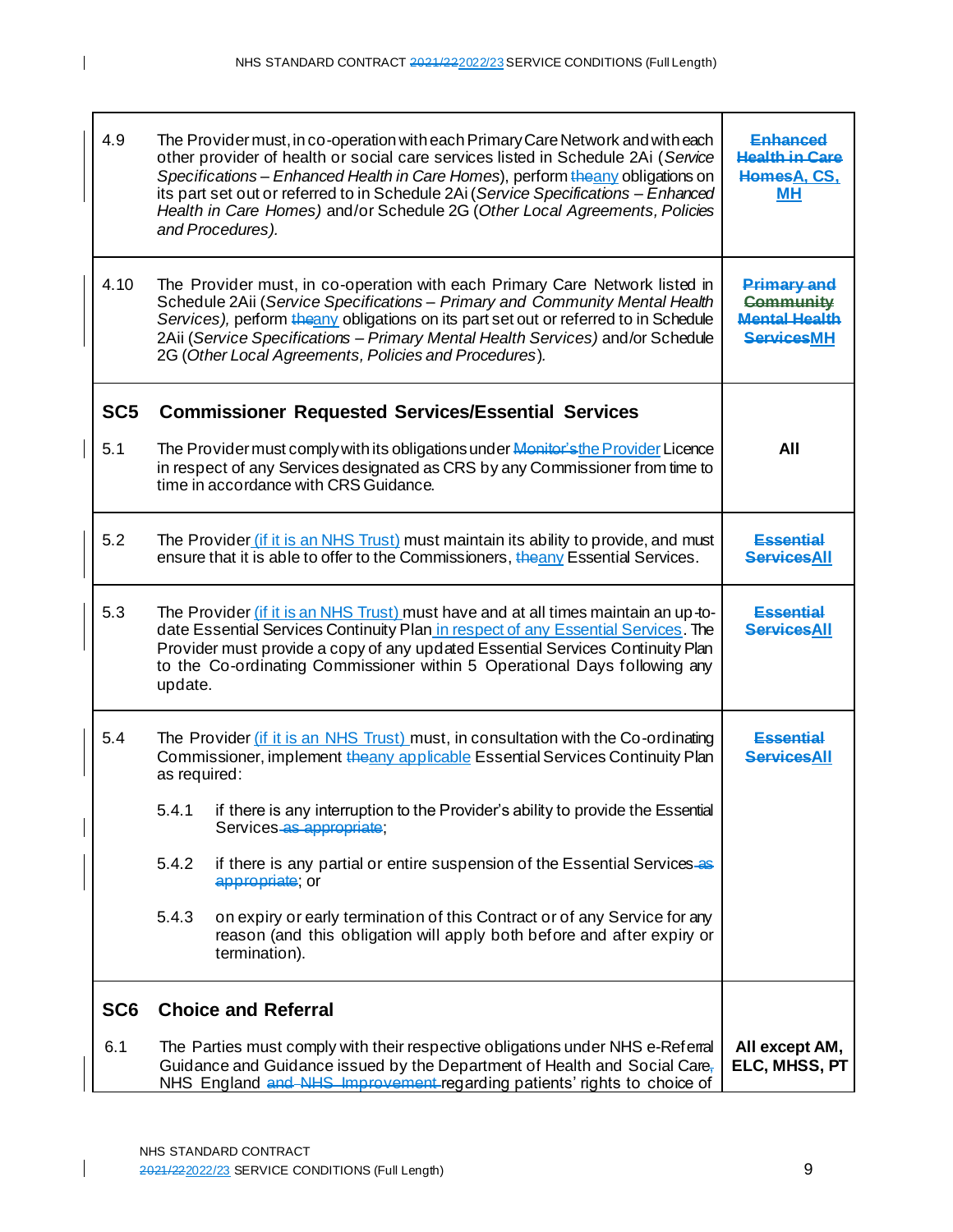|     | Framework. |                                                                                                                                                                                                                                                                                                                   | provider and/or Consultant or Healthcare Professional, including the NHS Choice                                                                                                                                                                                                                        |   |
|-----|------------|-------------------------------------------------------------------------------------------------------------------------------------------------------------------------------------------------------------------------------------------------------------------------------------------------------------------|--------------------------------------------------------------------------------------------------------------------------------------------------------------------------------------------------------------------------------------------------------------------------------------------------------|---|
| 6.2 |            | The Provider must describe and publish all acute GP Referred Services in the<br>NHS e-Referral Service through a Directory of Service, offering choice of any<br>clinically appropriate team led by a named Consultant or Healthcare Professional<br>as applicable. In relation to all such GP Referred Services: |                                                                                                                                                                                                                                                                                                        | A |
|     | 6.2.1      | Referrals through the NHS e-Referral Service;                                                                                                                                                                                                                                                                     | the Provider must ensure that all such Services are able to receive                                                                                                                                                                                                                                    |   |
|     | 6.2.2      |                                                                                                                                                                                                                                                                                                                   | the Provider must, in respect of Services which are Directly Bookable:                                                                                                                                                                                                                                 |   |
|     |            |                                                                                                                                                                                                                                                                                                                   | 6.2.2.1 use all reasonable endeavours to make sufficient appointment<br>slots available within the NHS e-Referral Service to enable any<br>Service User to book an appointment for a GP Referred Service<br>within a reasonable period via the NHS e-Referral Service; and                             |   |
|     |            | where this occurs:                                                                                                                                                                                                                                                                                                | 6.2.2.2 ensure that it has arrangements in place to accept Referrals via<br>the NHS e-Referral Service where the Service User or Referrer<br>has not been able to book a suitable appointment, ensuring that<br>it has safe systems in place for offering appointments promptly                        |   |
|     | 6.2.3      | primary care Referrers:                                                                                                                                                                                                                                                                                           | the Provider must offer clinical advice and guidance to GPs and other                                                                                                                                                                                                                                  |   |
|     |            | and/or                                                                                                                                                                                                                                                                                                            | 6.2.3.1 on potential Referrals, through the NHS e-Referral Service;                                                                                                                                                                                                                                    |   |
|     |            |                                                                                                                                                                                                                                                                                                                   | 6.2.3.2 on potential Referrals and on the care of Service Users generally,<br>as otherwise set out in the Service Specifications,                                                                                                                                                                      |   |
|     |            |                                                                                                                                                                                                                                                                                                                   | whether this leads to a Referral being made or not. The price payable by<br>each Commissioner for such advice and guidance will be either:                                                                                                                                                             |   |
|     |            | 6.2.3.2.1<br>Rules), or                                                                                                                                                                                                                                                                                           | deemed to be included in the Fixed Payment set out<br>in Schedule 3D (Aligned Payment and Incentive                                                                                                                                                                                                    |   |
|     |            | 6.2.3.2.2                                                                                                                                                                                                                                                                                                         | the Local Price as set out in Schedule 3A (Local<br>Prices), as appropriate;                                                                                                                                                                                                                           |   |
|     | 6.2.4      | with the PRSB Clinical Referral Information Standard;                                                                                                                                                                                                                                                             | the Commissioners must use all reasonable endeavours to ensure that in<br>respect of all Referrals by GPs and other primary care Referrers the<br>Provider is given accurate Service User contact details and all pertinent<br>information required by relevant local Referral protocols in accordance |   |
|     | 6.2.5      |                                                                                                                                                                                                                                                                                                                   | the Commissioners must use all reasonable endeavours to ensure that<br>all Referrals by GPs are made through the NHS e-Referral Service; and                                                                                                                                                           |   |
|     | 6.2.6      |                                                                                                                                                                                                                                                                                                                   | each Commissioner must take the necessary action, as described in NHS<br>e-Referral Guidance, to ensure that all GP Referred Services are<br>available to their local Referrers within the NHS e-Referral Service.                                                                                     |   |

 $\mathbf l$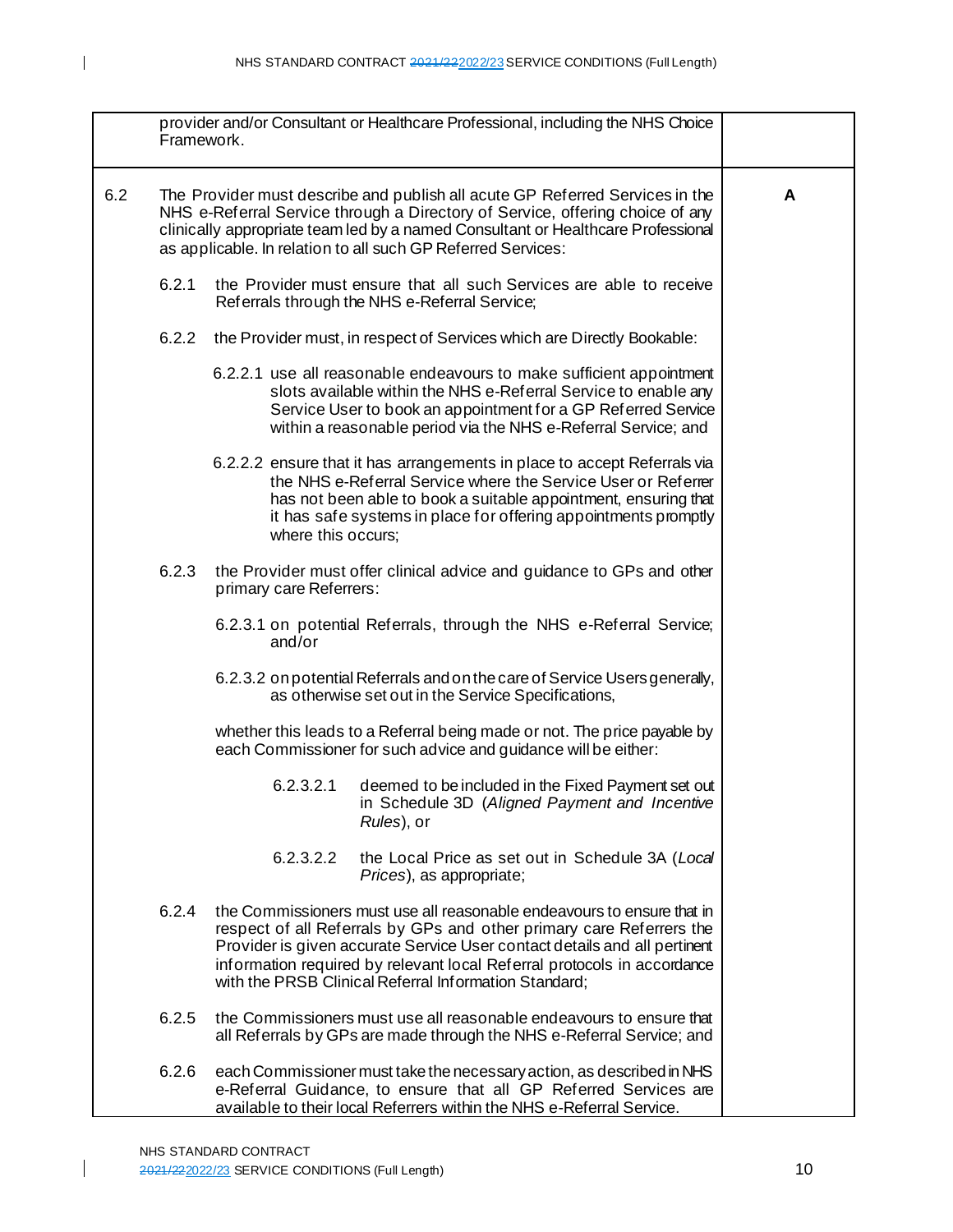| 6.3  |       | Subject to the provisions of NHS e-Referral Guidance:                                                                                                                                                                                                                                                                                                                                                               | A                |
|------|-------|---------------------------------------------------------------------------------------------------------------------------------------------------------------------------------------------------------------------------------------------------------------------------------------------------------------------------------------------------------------------------------------------------------------------|------------------|
|      | 6.3.1 | the Provider need not accept (and will not be paid for any first outpatient<br>attendance resulting from) Referrals by GPs to Consultant-led acute<br>outpatient Services made other than through the NHS e-Referral Service;                                                                                                                                                                                       |                  |
|      | 6.3.2 | the Provider must implement a process through which the non-<br>acceptance of a Referral under this SC6.3 will, in every case, be<br>communicated without delay to the Service User's GP, so that the GP can<br>take appropriate action; and                                                                                                                                                                        |                  |
|      | 6.3.3 | each Commissioner must ensure that GPs within its area are made aware<br>of this process.                                                                                                                                                                                                                                                                                                                           |                  |
| 6.4  |       | The Provider must use reasonable endeavours to:                                                                                                                                                                                                                                                                                                                                                                     | MН               |
|      | 6.4.1 | describe and publish all mental health GP Referred Services in the NHS<br>e-Referral Service through a Directory of Service, offering choice of any<br>clinically appropriate team led by a named Consultant or Healthcare<br>Professional, as applicable; and                                                                                                                                                      |                  |
|      | 6.4.2 | ensure that all such services are able to receive Referrals through the<br>NHS e-Referral Service-                                                                                                                                                                                                                                                                                                                  |                  |
| 6.4A | that: | This SC6.4A applies to all acute GP Referred Services and to all other Services<br>which the Provider chooses to list within the NHS e-Referral Service. The<br>Provider must, having consulted all relevant Commissioners, ensure that each<br>Service to which this SC6.4A applies and each site from which that Service will<br>be delivered is listed on the correct menu within the NHS e-Referral Service, so | A, CS, MH        |
|      |       | 6.4A.1 each Service to which the legal right to choice applies, as set out in the<br>NHS Choice Framework, and each site from which that Service will be<br>delivered, is listed on the Secondary Care Menu; and                                                                                                                                                                                                    |                  |
|      |       | 6.4A.2 all other Services and the sites from which those Services will be<br><u>delivered are listed in the Primary Care Menu.</u>                                                                                                                                                                                                                                                                                  |                  |
| 6.5  |       | The Provider must make the specified information available to prospective<br>Service Users through the NHS Website, and must in particular use the NHS<br>Website to promote awareness of the Services among the communities it serves,<br>ensuring the information provided is accurate, up-to-date, and complies with the<br>provider profile policy set out at www.nhs.uk.                                       | A, CS, D, MH     |
|      |       | <b>18 Weeks Information</b>                                                                                                                                                                                                                                                                                                                                                                                         |                  |
| 6.6  |       | In respect of Consultant-led Services to which the 18 Weeks Referral-to-<br>Treatment Standard applies-:                                                                                                                                                                                                                                                                                                            | <u> 18 weeks</u> |

 $\overline{1}$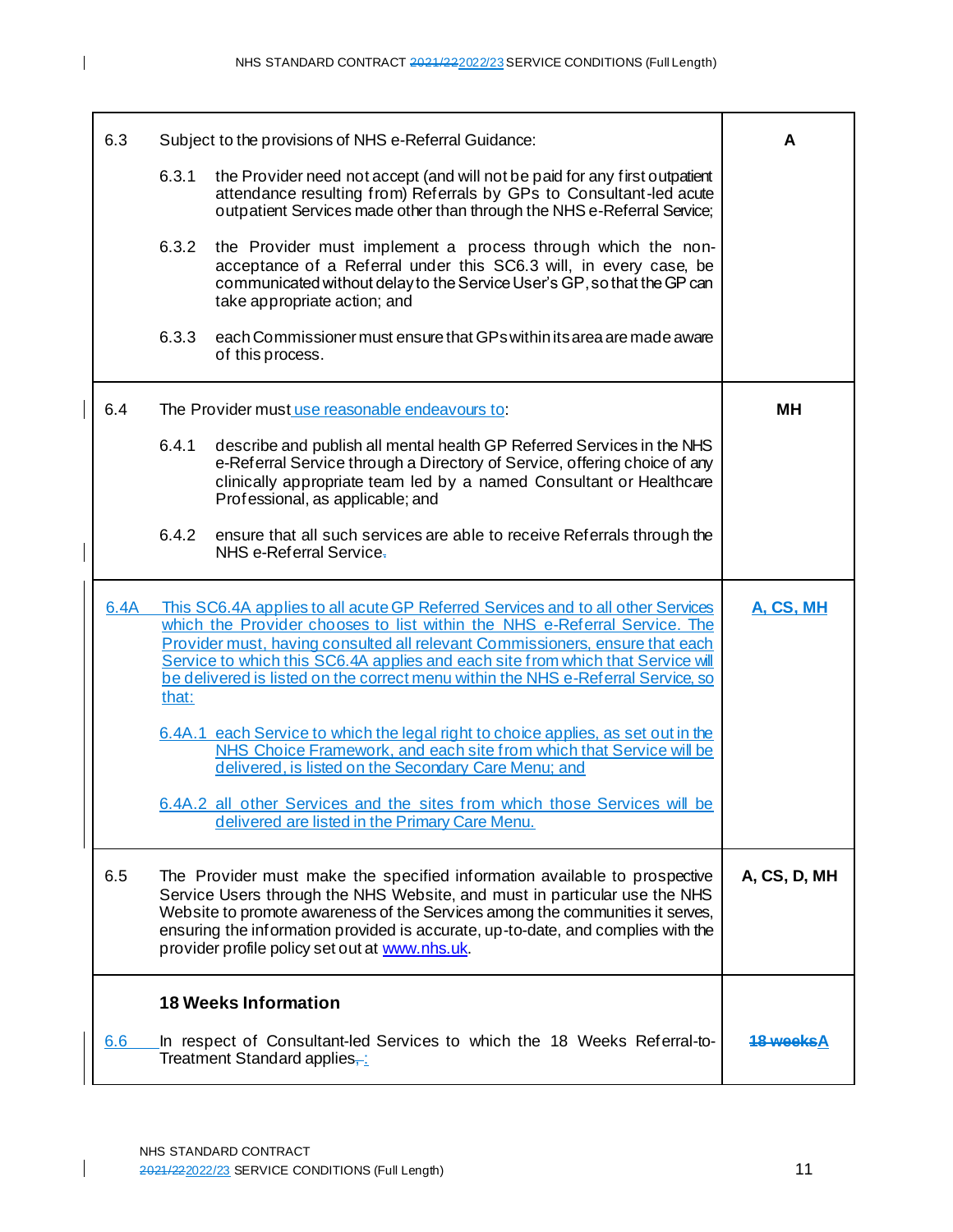|                | the Provider must ensure that the confirmation to the Service User of their<br>6.6.1<br>first outpatient appointment includes the 18 Weeks Information.; and                                                                                                                                                                                                                                                                                                                                                                                                |                  |
|----------------|-------------------------------------------------------------------------------------------------------------------------------------------------------------------------------------------------------------------------------------------------------------------------------------------------------------------------------------------------------------------------------------------------------------------------------------------------------------------------------------------------------------------------------------------------------------|------------------|
|                | the Provider must publish on its website and operate a Local Access<br>6.6.2<br>Policy complying with the requirements of the Co-ordinating<br>Commissioner.                                                                                                                                                                                                                                                                                                                                                                                                |                  |
| $6.7 -$<br>6.7 | The Provider must operate and publish on its website a Local Access Policy<br>complying with the requirements of the Co-ordinating Commissioner.<br>Not used.                                                                                                                                                                                                                                                                                                                                                                                               | <u> 18 waaks</u> |
|                | <b>Acceptance and Rejection of Referrals</b>                                                                                                                                                                                                                                                                                                                                                                                                                                                                                                                |                  |
| 6.8            | Subject to SC6.3 and to SC7 (Withholding and/or Discontinuation of Service), the<br>Provider must:                                                                                                                                                                                                                                                                                                                                                                                                                                                          | All except CHC   |
|                | 6.8.1<br>accept any Referral of a Service User made in accordance with the<br>Referral processes and clinical thresholds set out or referred to in this<br>Contract and/or as otherwise agreed between the Parties and/or as<br>specified in any Prior Approval Scheme, and in any event where<br>necessary for a Service User to exercise their legal right to choice as set<br>out in the NHS Choice Framework; and                                                                                                                                       |                  |
|                | 6.8.2<br>accept any clinically appropriate referral for any Service of an individual<br>whose Responsible Commissioner (CCG/ICB or NHS England) is not a<br>Party to this Contract where necessary for that individual to exercise their<br>legal right to choice as set out in the NHS Choice Framework; and                                                                                                                                                                                                                                               |                  |
|                | 6.8.3<br>where it can safely do so, accept a referral or presentation for emergency<br>treatment, within the scope of the Services, of or by any individual whose<br>Responsible Commissioner is not a Party to this Contract.                                                                                                                                                                                                                                                                                                                              |                  |
|                | Any referral or presentation as referred to in SC6.8.2 or 6.8.3 will not be a Referral<br>under this Contract and the relevant provisions of the Contract Technical<br>Guidance will apply in respect of it.                                                                                                                                                                                                                                                                                                                                                |                  |
| 6.9            | The Parties must comply with Care and Treatment Review Guidance in relation<br>to the making and acceptance of Referrals and must ensure that the Referral<br>processes and clinical thresholds set out or referred to in this Contract and/or as<br>otherwise agreed between the Parties and/or specified in any Prior Approval<br>Scheme at all times comply with Care and Treatment Review Guidance.<br>Notwithstanding SC6.8.1, the Provider must not accept any Referral made<br>otherwise than in accordance with Care and Treatment Review Guidance. | <b>MH, MHSS</b>  |
| 6.10           | Where a Service User with a learning disability, autism or both is being cared for<br>in an inpatient Service, the Provider must co-operate with the relevant<br>Commissioner to ensure that Care and Treatment Reviews are completed in<br>accordance with the timescales and requirements set out in Care and Treatment<br>Review Guidance.                                                                                                                                                                                                               | <b>MH, MHSS</b>  |
|                |                                                                                                                                                                                                                                                                                                                                                                                                                                                                                                                                                             |                  |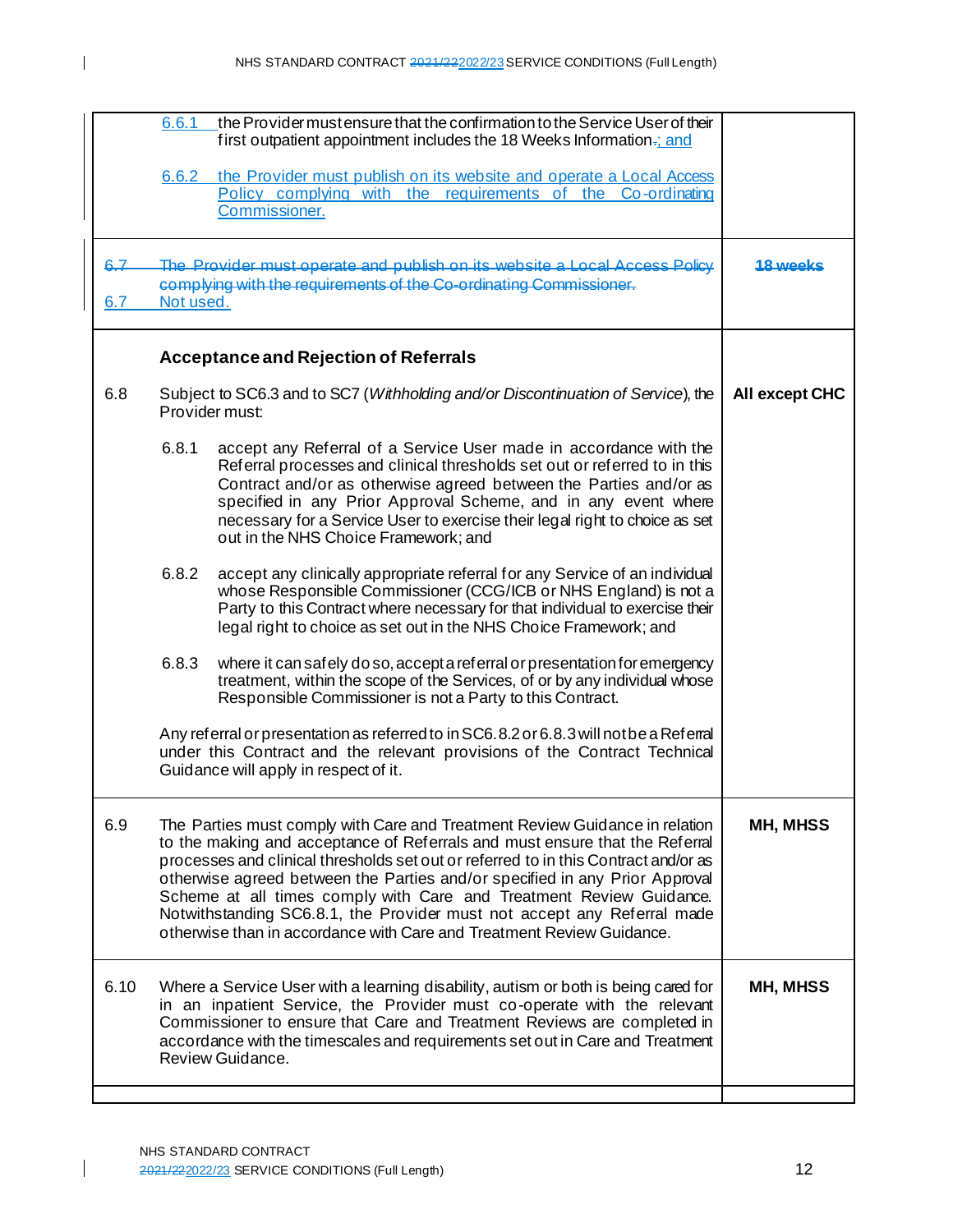| 6.11 | Where no Care and Treatment Review has been undertaken prior to admission,<br>a Care and Treatment Review must be completed within 28 days of admission<br>where the Service User is an adult and within 14 days of admission where the<br>Service User is aged under 18. Where, due wholly or partly to any act or omission<br>on the part of the Provider, such a Care and Treatment Review is not completed<br>within the applicable timescale, the relevant Commissioner may withhold and<br>retain the sum of £5,000 plus £300 for each additional day until the Care and<br>Treatment Review is completed.                                                                                                                                                                                                                                                                                                                                                 | MH, MHSS       |
|------|------------------------------------------------------------------------------------------------------------------------------------------------------------------------------------------------------------------------------------------------------------------------------------------------------------------------------------------------------------------------------------------------------------------------------------------------------------------------------------------------------------------------------------------------------------------------------------------------------------------------------------------------------------------------------------------------------------------------------------------------------------------------------------------------------------------------------------------------------------------------------------------------------------------------------------------------------------------|----------------|
| 6.12 | Once a Service User has been admitted, a further Care and Treatment Review<br>must be completed at least every 12 months for adult Service Users in secure<br>settings, at least every six months for adult Service Users in non-secure settings,<br>and at least every three months where the Service User is aged under 18. Where,<br>due wholly or partly to any act or omission on the part of the Provider, such a Care<br>and Treatment Review is not completed within the applicable timescale, the<br>relevant Commissioner may withhold and retain the sum of £300 for each<br>additional day until the Care and Treatment Review is completed.                                                                                                                                                                                                                                                                                                         | MH, MHSS       |
| 6.13 | The existence of this Contract does not entitle the Provider to accept referrals in<br>respect of, provide services to, nor to be paid for providing services to, individuals<br>whose Responsible Commissioner is not a Party to this Contract, except-<br>6.13.1 where such an individual is exercising their legal right to choice as set out<br>in the NHS Choice Framework-or where necessary for that individual to<br>receive emergency treatment., and then only if:<br>the service provided to that individual is a Service as<br>6.13.1.1<br>described in this Contract; and<br>where this Contract otherwise identifies a site or sites at which<br>6.13.1.2<br>or a geographical area within which the Service is to be<br>delivered, the service provided to that individual is delivered<br>from such a site or within that geographical area, as<br>appropriate; or<br>6.13.2 where necessary for that individual to receive emergency treatment. | All            |
|      | <b>Urgent and Emergency Care Directory of Services</b>                                                                                                                                                                                                                                                                                                                                                                                                                                                                                                                                                                                                                                                                                                                                                                                                                                                                                                           | <b>UEC DoS</b> |
| 6.14 | If a Commissioner requires that any Services are to be listed in the UEC DoS:                                                                                                                                                                                                                                                                                                                                                                                                                                                                                                                                                                                                                                                                                                                                                                                                                                                                                    | <b>All</b>     |
|      | 6.14.1 the Provider must nominate a UEC DoS Contact and must ensure that<br>the Co-ordinating Commissioner and each Commissioner's UEC DoS<br>Lead is kept informed at all times of the person holding that position;                                                                                                                                                                                                                                                                                                                                                                                                                                                                                                                                                                                                                                                                                                                                            |                |
|      | 6.14.2 that Commissioner must nominate a UEC DoS Lead and must ensure<br>that the Provider is kept informed at all times of the person holding that<br>position; and                                                                                                                                                                                                                                                                                                                                                                                                                                                                                                                                                                                                                                                                                                                                                                                             |                |
|      | 6.14.3 the Provider must ensure that its UEC DoS Contact:                                                                                                                                                                                                                                                                                                                                                                                                                                                                                                                                                                                                                                                                                                                                                                                                                                                                                                        |                |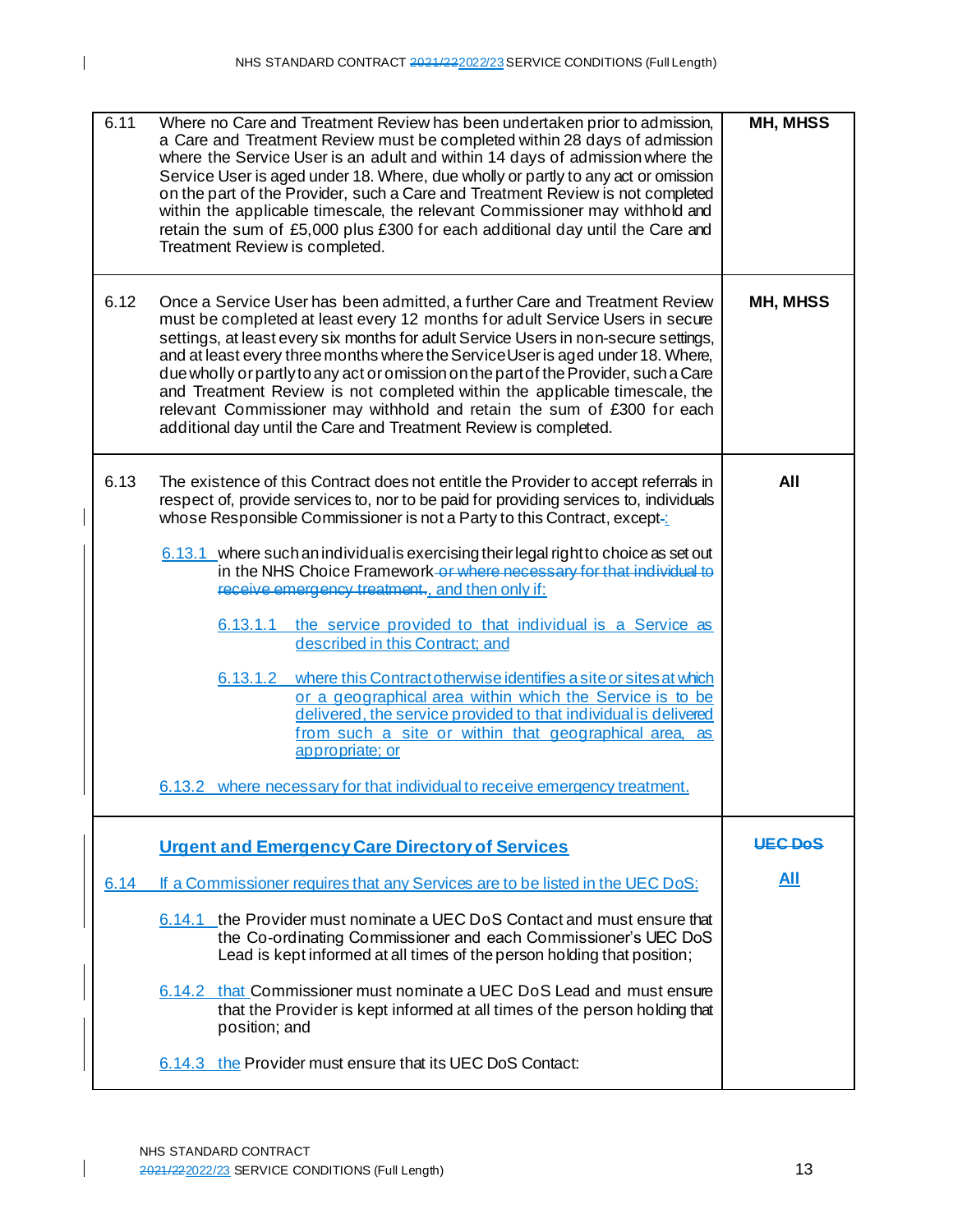|     |                                                                                                                                                                                                                                                                                                                                                                                                                                                  | 6.46.414.3.1 continually validates UEC DoS entries in relation to the<br>Services to ensure that they are complete, accurate and up<br>to date at all times; and                                                                                                                                                                                                                                                                                                                        |                |
|-----|--------------------------------------------------------------------------------------------------------------------------------------------------------------------------------------------------------------------------------------------------------------------------------------------------------------------------------------------------------------------------------------------------------------------------------------------------|-----------------------------------------------------------------------------------------------------------------------------------------------------------------------------------------------------------------------------------------------------------------------------------------------------------------------------------------------------------------------------------------------------------------------------------------------------------------------------------------|----------------|
|     | 6.46.214.3.2notifies each Commissioner's UEC DoS Lead immediately                                                                                                                                                                                                                                                                                                                                                                                |                                                                                                                                                                                                                                                                                                                                                                                                                                                                                         |                |
|     | 6.176.15<br>Where it provides Urgent Treatment Centre Services, the Provider must,<br>when updating, developing or procuring any relevant information technology<br>system or software, ensure that that system or software enables direct electronic<br>booking of appointments for Service Users, in those Services, by providers of 111<br>and IUC Clinical Assessment Services, in accordance with the NHS Digital UEC<br>Booking Standards. |                                                                                                                                                                                                                                                                                                                                                                                                                                                                                         |                |
| SC7 |                                                                                                                                                                                                                                                                                                                                                                                                                                                  | Withholding and/or Discontinuation of Service                                                                                                                                                                                                                                                                                                                                                                                                                                           |                |
| 7.1 |                                                                                                                                                                                                                                                                                                                                                                                                                                                  | Nothing in this SC7 allows the Provider to refuse to provide or to stop providing a<br>Service if that would be contrary to the Law.                                                                                                                                                                                                                                                                                                                                                    | All            |
| 7.2 | a Service User:                                                                                                                                                                                                                                                                                                                                                                                                                                  | The Provider will not be required to provide or to continue to provide a Service to                                                                                                                                                                                                                                                                                                                                                                                                     |                |
|     | 7.2.1                                                                                                                                                                                                                                                                                                                                                                                                                                            | who in the Provider's reasonable professional opinion is unsuitable to<br>receive the relevant Service, for as long as they remain unsuitable;                                                                                                                                                                                                                                                                                                                                          | All            |
|     | 7.2.2                                                                                                                                                                                                                                                                                                                                                                                                                                            | in respect of whom no valid consent (where required) has been given<br>in accordance with the Service User consent policy;                                                                                                                                                                                                                                                                                                                                                              | All except 111 |
|     | 7.2.3                                                                                                                                                                                                                                                                                                                                                                                                                                            | who displays abusive, violent or threatening behaviour unacceptable<br>to the Provider, or behaviour which the Provider determines<br>constitutes discrimination or harassment towards any Staff or other<br>Service User (within the meaning of the Equality Act 2010) (the<br>Provider in each case acting reasonably and taking into account that<br>Service User's mental health and clinical presentation and any other<br>health conditions which may influence their behaviour); | All            |
|     | 7.2.4                                                                                                                                                                                                                                                                                                                                                                                                                                            | in that Service User's domiciliary care setting or circumstances (as<br>applicable) where that environment poses a level of risk to the Staff<br>engaged in the delivery of the relevant Service that the Provider<br>reasonably considers to be unacceptable; or                                                                                                                                                                                                                       | All except 111 |
|     | 7.2.5                                                                                                                                                                                                                                                                                                                                                                                                                                            | where expressly instructed not to do so by an emergency service<br>provider who has authority to give that instruction, for as long as that<br>instruction applies.                                                                                                                                                                                                                                                                                                                     | All            |
|     |                                                                                                                                                                                                                                                                                                                                                                                                                                                  |                                                                                                                                                                                                                                                                                                                                                                                                                                                                                         |                |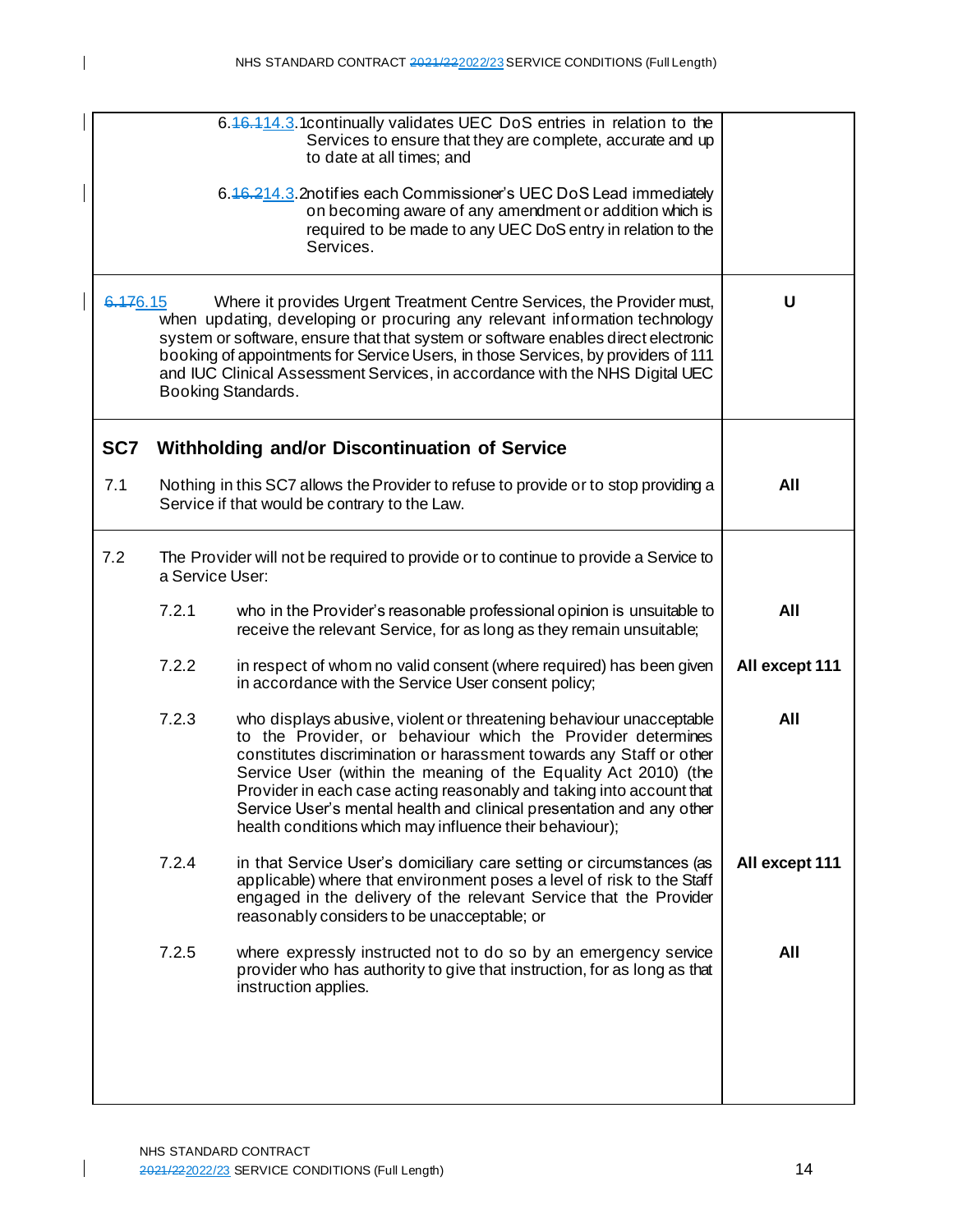| 7.3  |       | If the Provider proposes not to provide or to stop providing a Service to any<br>Service User under SC7.2:                                                                                                                                                                                                                                                                                                                                                                                                                | All                                |
|------|-------|---------------------------------------------------------------------------------------------------------------------------------------------------------------------------------------------------------------------------------------------------------------------------------------------------------------------------------------------------------------------------------------------------------------------------------------------------------------------------------------------------------------------------|------------------------------------|
|      | 7.3.1 | where reasonably possible, the Provider must explain to the Service<br>User, Carer or Legal Guardian (as appropriate), taking into account<br>any communication or language needs, the action that it is taking,<br>when that action takes effect, and the reasons for it (confirming that<br>explanation in writing within 2 Operational Days);                                                                                                                                                                          |                                    |
|      | 7.3.2 | the Provider must tell the Service User, Carer or Legal Guardian (as<br>appropriate) that they have the right to challenge the Provide's<br>decision through the Provider's complaints procedure and how to do<br>SO;                                                                                                                                                                                                                                                                                                     |                                    |
|      | 7.3.3 | wherever possible, the Provider must inform the relevant Referrer (and<br>if the Service User's GP is not the relevant Referrer, subject to<br>obtaining consent in accordance with Law and Guidance, the Service<br>User's GP) in writing without delay before taking the relevant action;<br>and                                                                                                                                                                                                                        |                                    |
|      | 7.3.4 | the Provider must liaise with the Responsible Commissioner and the<br>relevant Referrer to seek to maintain or restore the provision of the<br>relevant care to the Service User in a way that minimises any<br>disruption to the Service User's care and risk to the Service User.                                                                                                                                                                                                                                       |                                    |
| 7.4A |       | Except in respect of Services to which SC7.4B, SC7.4C or SC7.4D applies:                                                                                                                                                                                                                                                                                                                                                                                                                                                  | All except AM,<br><b>MHSS, 111</b> |
|      | 7.4A1 | If the Provider, the Responsible Commissioner and the Referrer                                                                                                                                                                                                                                                                                                                                                                                                                                                            |                                    |
|      |       | cannot agree on the continued provision of the relevant Service to a<br>Service User, the Provider must (subject to any requirements under<br>SC11 (Transfer of and Discharge from Care; Communication with<br>GPs)) notify the Responsible Commissioner (and where applicable the<br>Referrer) that it will not provide or will stop providing the Service to that<br>Service User.                                                                                                                                      |                                    |
|      | 7.4A2 | The Responsible Commissioner must then liaise with the Referrer to<br>procure alternative services for that Service User.                                                                                                                                                                                                                                                                                                                                                                                                 |                                    |
| 7.4B |       | In relation to Ambulance Services:                                                                                                                                                                                                                                                                                                                                                                                                                                                                                        | АM                                 |
|      | 7.4B1 | If the Provider, the Responsible Commissioner, and the emergency<br>incident coordinator having primacy of the relevant incident, cannot<br>agree on the continued provision of the relevant Service to a Service<br>User, the Provider must (subject to any requirements under SC11<br>(Transfer of and Discharge from Care; Communication with GPs))<br>notify the Responsible Commissioner (and where applicable the<br>Referrer) that it will not provide or will stop providing the Service to that<br>Service User. |                                    |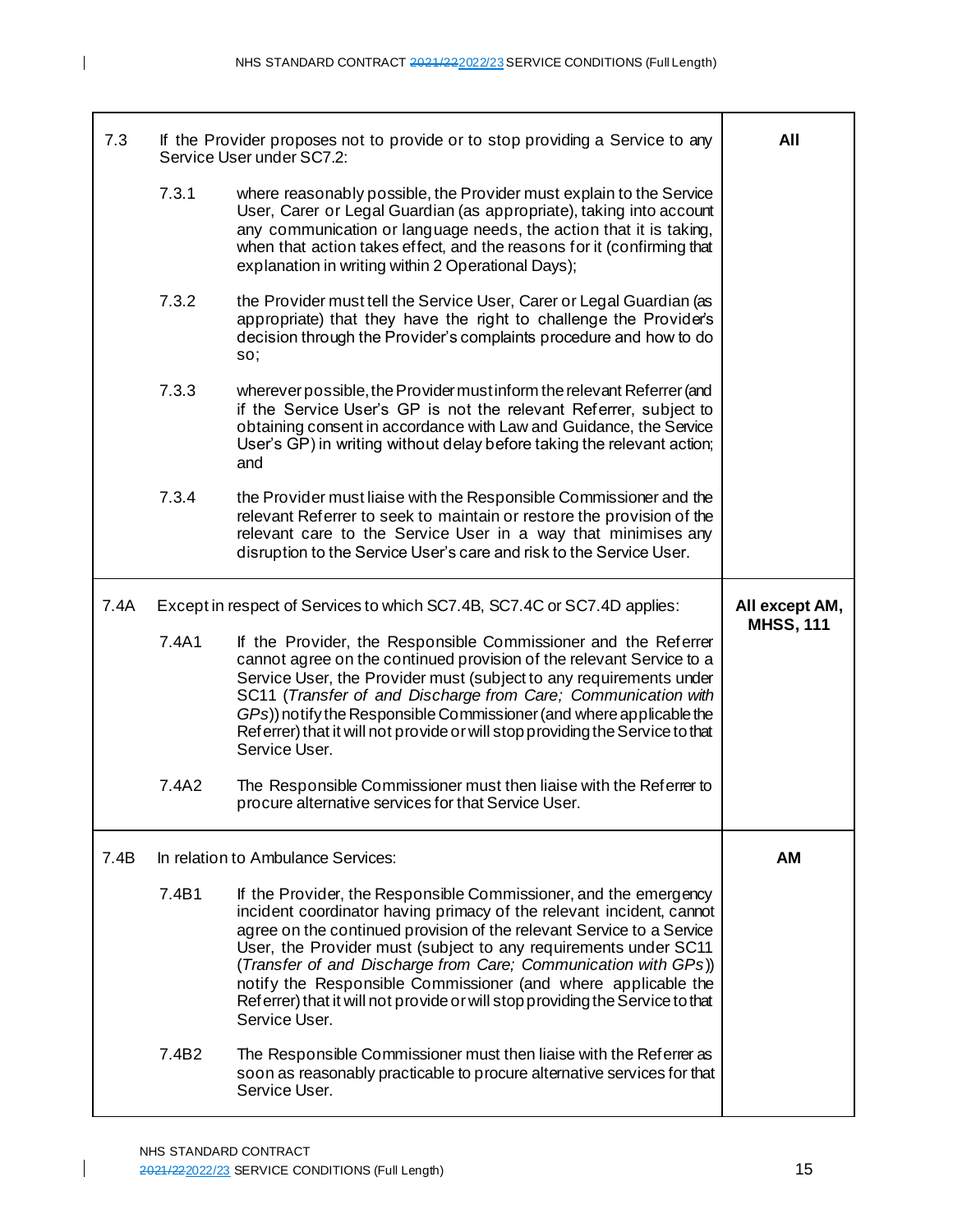| 7.4C            |                   | In relation to Mental Health Secure Services:                                                                                                                                                                                                                                                                                                                                                                                                                                                                     | <b>MHSS</b>    |
|-----------------|-------------------|-------------------------------------------------------------------------------------------------------------------------------------------------------------------------------------------------------------------------------------------------------------------------------------------------------------------------------------------------------------------------------------------------------------------------------------------------------------------------------------------------------------------|----------------|
|                 | 7.4C1             | If the Provider, the Responsible Commissioner and the Referrer<br>cannot agree on the continued provision of the relevant Service to a<br>Service User, the Provider must (subject to any requirements under<br>SC11 (Transfer of and Discharge from Care; Communication with<br>GPs)) give the Responsible Commissioner (and where applicable the<br>Referrer) not less than 20 Operational Days' notice that it will stop<br>providing the Service to that Service User.                                        |                |
|                 | 7.4C <sub>2</sub> | The Responsible Commissioner must then liaise with the Referrer to<br>procure alternative services for that Service User.                                                                                                                                                                                                                                                                                                                                                                                         |                |
| 7.4D            |                   | In relation to 111 Services:                                                                                                                                                                                                                                                                                                                                                                                                                                                                                      | 111            |
|                 | 7.4D1             | If the Provider, the Responsible Commissioner, the Referrer and the<br>Service User's GP cannot agree on the continued provision of the<br>relevant Service to a Service User, the Provider must notify the<br>Responsible Commissioner and the Service User's GP that it will not<br>provide or will stop providing the Service to that Service User.                                                                                                                                                            |                |
|                 | 7.4D <sub>2</sub> | The Responsible Commissioner must then liaise with the Service<br>User's GP to procure alternative services for that Service User.                                                                                                                                                                                                                                                                                                                                                                                |                |
| 7.5             |                   | If the Provider stops providing a Service to a Service User under SC7.2, and the<br>Provider has complied with SC7.3, the Responsible Commissioner must pay the<br>Provider in accordance with SC36 (Payment Terms) for the Service provided to<br>that Service User before the discontinuance.                                                                                                                                                                                                                   | All            |
| SC <sub>8</sub> |                   | Unmet Needs, Making Every Contact Count and Self Care                                                                                                                                                                                                                                                                                                                                                                                                                                                             |                |
| 8.1             |                   | If the Provider believes that a Service User or a group of Service Users may have<br>an unmet health or social care need, it must notify the Responsible Commissioner<br>accordingly. The Responsible Commissioner will be responsible for making an<br>assessment to determine any steps required to be taken to meet those needs.                                                                                                                                                                               | All            |
| 8.2             | provided.         | If the Provider considers that a Service User has an immediate need for treatment<br>or care which is within the scope of the Services it must notify the Service User,<br>Carer or Legal Guardian (as appropriate) of that need without delay and must<br>provide the required treatment or care in accordance with this Contract, acting at<br>all times in the best interest of the Service User. The Provider must notify the<br>Service User's GP as soon as reasonably practicable of the treatment or care | All except 111 |
| 8.3             |                   | If the Provider considers that a Service User has an immediate need for care<br>which is outside the scope of the Services, it must notify the Service User, Carer<br>or Legal Guardian (as appropriate) and the Service User's GP of that need without<br>delay and must co-operate with the Referrer to secure the provision to the Service<br>User of the required treatment or care, acting at all times in the best interests of                                                                             | All            |

 $\overline{1}$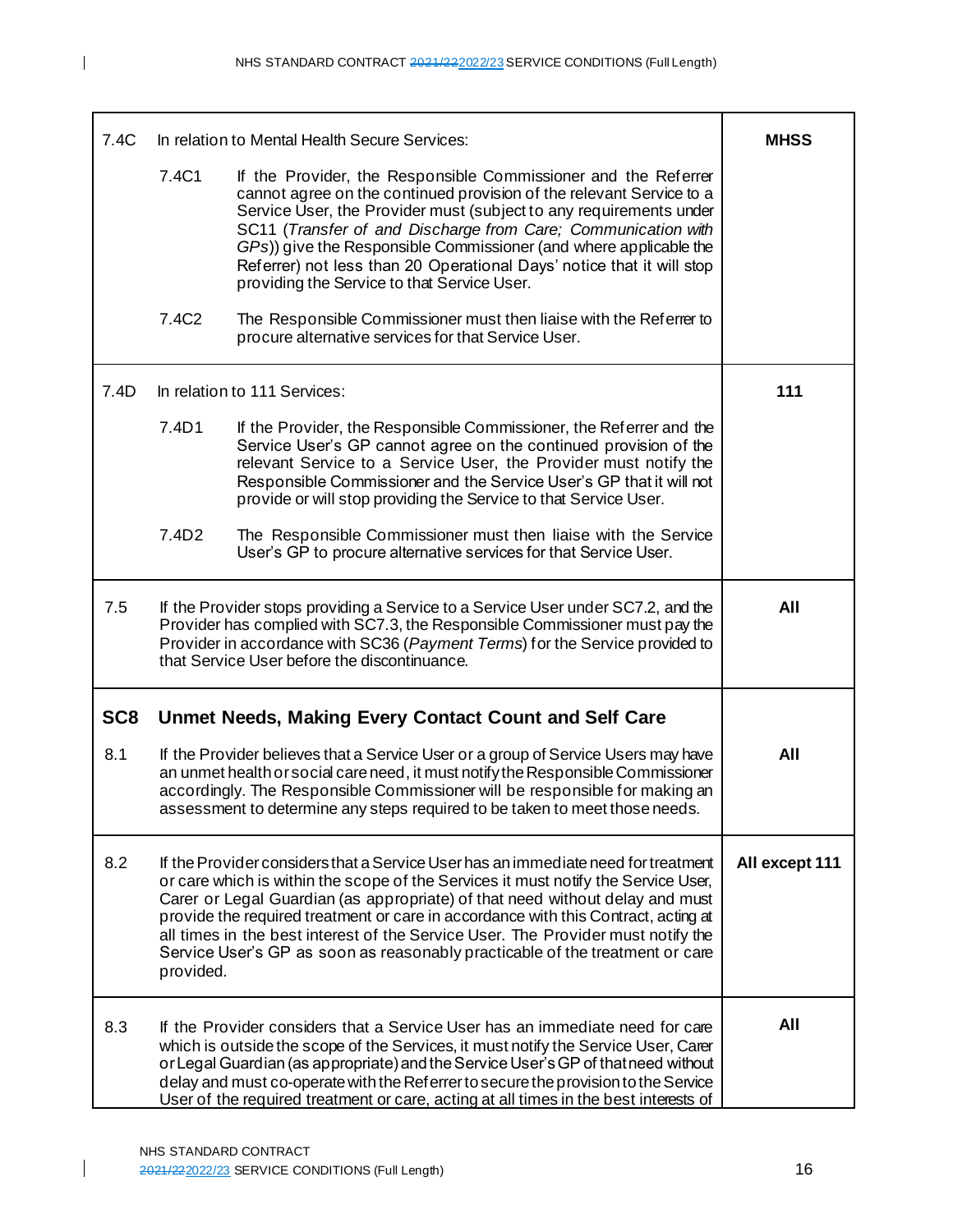|     | the Service User. In fulfilling its obligations under this SC8.3, the Provider must<br>ensure that it takes account of all available information relating to the relevant<br>locally-available services (including information held in the UEC DoS).                                                                                                                                                                                                                                                                                                                                                                                                                                                                                                                                                                      |                    |
|-----|---------------------------------------------------------------------------------------------------------------------------------------------------------------------------------------------------------------------------------------------------------------------------------------------------------------------------------------------------------------------------------------------------------------------------------------------------------------------------------------------------------------------------------------------------------------------------------------------------------------------------------------------------------------------------------------------------------------------------------------------------------------------------------------------------------------------------|--------------------|
| 8.4 | If the Provider considers that a Service User has a non-immediate need for<br>treatment or care which is within the scope of the Services and which is directly<br>related to the condition or complaint which was the subject of the Service User's<br>original Referral or presentation, it must notify the Service User, Carer or Legal<br>Guardian (as appropriate) of that need without delay and must (unless referral<br>back to the Service User's GP is required in order for the Provider to comply with<br>its obligations under SC29.4.1) provide the required treatment or care in<br>accordance with this Contract, acting at all times in the best interest of the Service<br>User. The Provider must notify the Service User's GP as soon as reasonably<br>practicable of the treatment or care provided. | All except 111     |
| 8.5 | Except as permitted under an applicable Prior Approval Scheme, the Provider<br>must not carry out, nor refer to another provider to carry out, any non-immediate<br>or routine treatment or care that is not directly related to the condition or complaint<br>which was the subject of the Service User's original Referral or presentation<br>without the agreement of the Service User's GP.                                                                                                                                                                                                                                                                                                                                                                                                                           | All except 111     |
| 8.6 | The Provider must develop and maintain an organisational plan to ensure that<br>Staff use every contact that they have with Service Users and the public as an<br>opportunity to maintain or improve health and wellbeing, in accordance with the<br>principles and using the tools comprised in Making Every Contact Count<br>Guidance.                                                                                                                                                                                                                                                                                                                                                                                                                                                                                  | All                |
| 8.7 | In accordance with the Alcohol and Tobacco Brief Interventions Guidance, the<br>Provider must screen inpatient Service Users for alcohol and tobacco use and,<br>where appropriate, offer brief advice or interventions to Service Users or refer<br>them to alcohol advisory and smoking cessation services provided by the relevant<br>Local Authority, where available :                                                                                                                                                                                                                                                                                                                                                                                                                                               |                    |
|     | offer brief advice or interventions to Service Users; and/or<br>8.7.1                                                                                                                                                                                                                                                                                                                                                                                                                                                                                                                                                                                                                                                                                                                                                     | A, MH, MHSS        |
|     | refer the Service User to available alcohol advisory and/or smoking<br>8.7.2<br>cessation services provided by the relevant Local Authority; and/or                                                                                                                                                                                                                                                                                                                                                                                                                                                                                                                                                                                                                                                                       | <u>A, MH, MHSS</u> |
|     | if the Provider is an NHS Trust or an NHS Foundation Trust, refer the<br>8.7.3<br>Service User to an appropriate NHS Smoking Cessation Advance<br>Service.                                                                                                                                                                                                                                                                                                                                                                                                                                                                                                                                                                                                                                                                | <u>A</u>           |
| 8.8 | Where clinically appropriate, the Provider must support Service Users to develop<br>the knowledge, skills and confidence to take increasing responsibility for<br>managing their own ongoing care.                                                                                                                                                                                                                                                                                                                                                                                                                                                                                                                                                                                                                        | All                |
| 8.9 | The Provider must have regard to the Standards for Inpatient Mental Health<br>Services and must monitor the cardiovascular and metabolic health of Service<br>Users with severe mental illness and Service Users with a learning disability.<br>autism or both who are receiving anti-psychotic medication, in accordance with:                                                                                                                                                                                                                                                                                                                                                                                                                                                                                           | <b>MH, MHSS</b>    |

 $\overline{\phantom{a}}$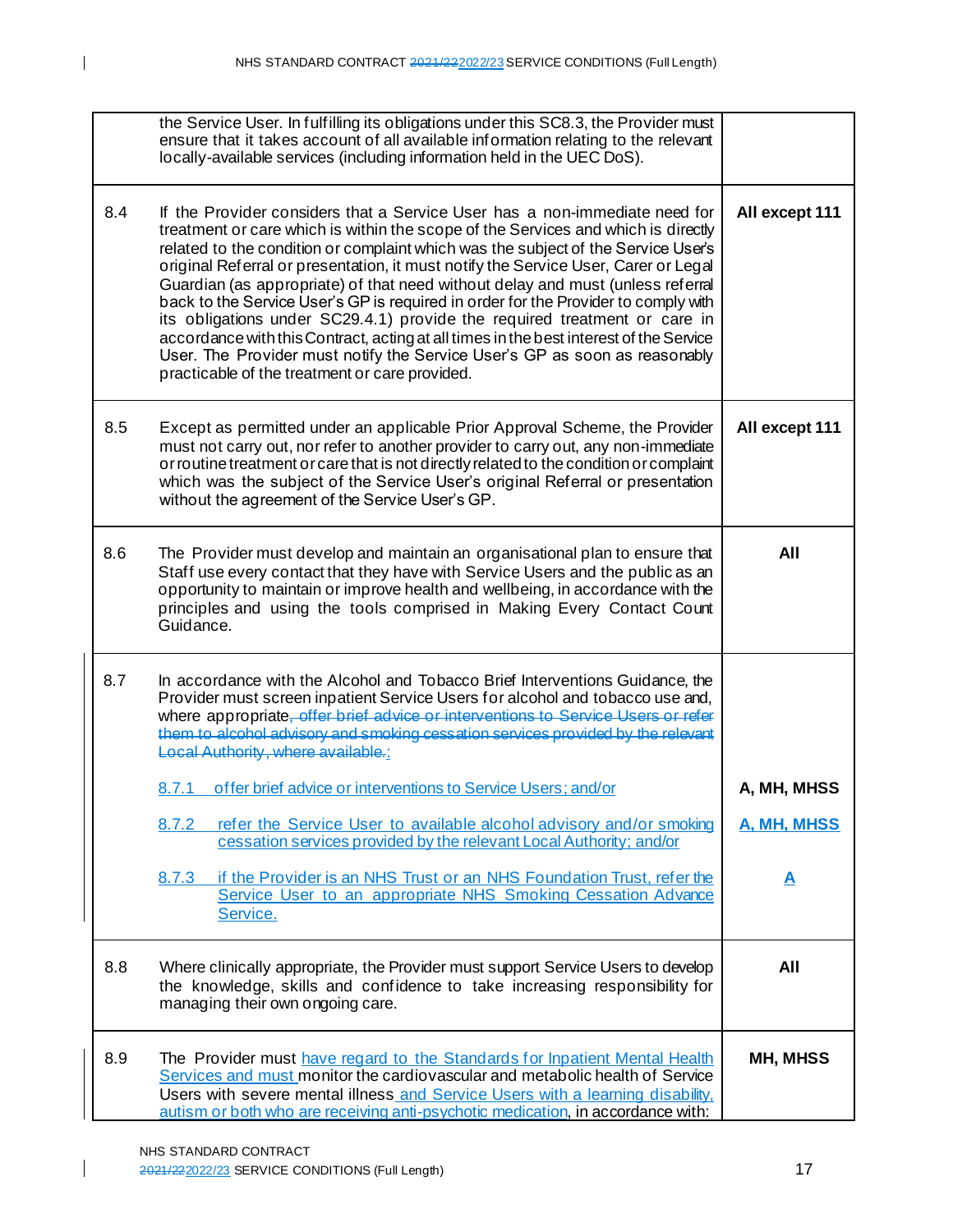|                    | 8.9.1  | NICE clinical guidance CG178 (Psychosis and schizophrenia in adults:<br>prevention and management); and                                                                                                                                                                                                                           |                                         |
|--------------------|--------|-----------------------------------------------------------------------------------------------------------------------------------------------------------------------------------------------------------------------------------------------------------------------------------------------------------------------------------|-----------------------------------------|
|                    | 8.9.2  | the Lester Tool,                                                                                                                                                                                                                                                                                                                  |                                         |
|                    |        | and if a need for further treatment or care is indicated, take appropriate action in<br>accordance with this SC8.                                                                                                                                                                                                                 |                                         |
| <b>SC9 Consent</b> |        |                                                                                                                                                                                                                                                                                                                                   |                                         |
| 9.1                |        | The Provider must publish, maintain and operate a Service User consent policy<br>which complies with Good Practice and the Law.                                                                                                                                                                                                   | All                                     |
|                    |        | <b>SC10 Personalised Care</b>                                                                                                                                                                                                                                                                                                     |                                         |
| 10.1               |        | In the performance of their respective obligations under this Contract the Parties<br>must (where and as applicable to the Services):                                                                                                                                                                                             | All                                     |
|                    |        | 10.1.1 give due regard to Guidance on Personalised Care; and                                                                                                                                                                                                                                                                      |                                         |
|                    |        | 10.1.2 use all reasonable endeavours to implement any Development Plan for<br>Personalised Care.                                                                                                                                                                                                                                  |                                         |
| 10.2               |        | The Provider must comply with regulation 9 of the 2014 Regulations. In planning<br>and reviewing the care or treatment which a Service User receives, the Provider<br>must employ Shared Decision-Making, using supporting tools and techniques<br>approved by the Co-ordinating Commissioner.                                    | All                                     |
| 10.3               |        | Where required by Guidance, the Provider must, in association with other relevant<br>providers of health and social care,                                                                                                                                                                                                         | All except A+E,<br>AM, D, 111, PT,      |
|                    | 10.3.1 | develop and agree a Personalised Care and Support Plan with the<br>Service User and/or their Carer or Legal Guardian; and                                                                                                                                                                                                         | U                                       |
|                    | 10.3.2 | ensure that the Service User and/or their Carer or Legal Guardian (as<br>appropriate) can access that Personalised Care and Support Plan in a<br>format and through a medium appropriate to their needs.                                                                                                                          |                                         |
| 10.4               |        | The Provider must prepare, evaluate, review and audit each Personalised Care<br>and Support Plan on an on-going basis. Any review must involve the Service User<br>and/or their Carer or Legal Guardian (as appropriate).                                                                                                         | All except A+E,<br>AM, D, 111, PT,<br>U |
| 10.5               |        | The Provider must use all reasonable endeavours to ensure that, when arranging<br>an outpatient or community appointment in relation to any Service (subject to the<br>requirements of the Service Specification and where clinically appropriate), it<br>offers the Service User the option of a telephone or video appointment. | A, CS, MH                               |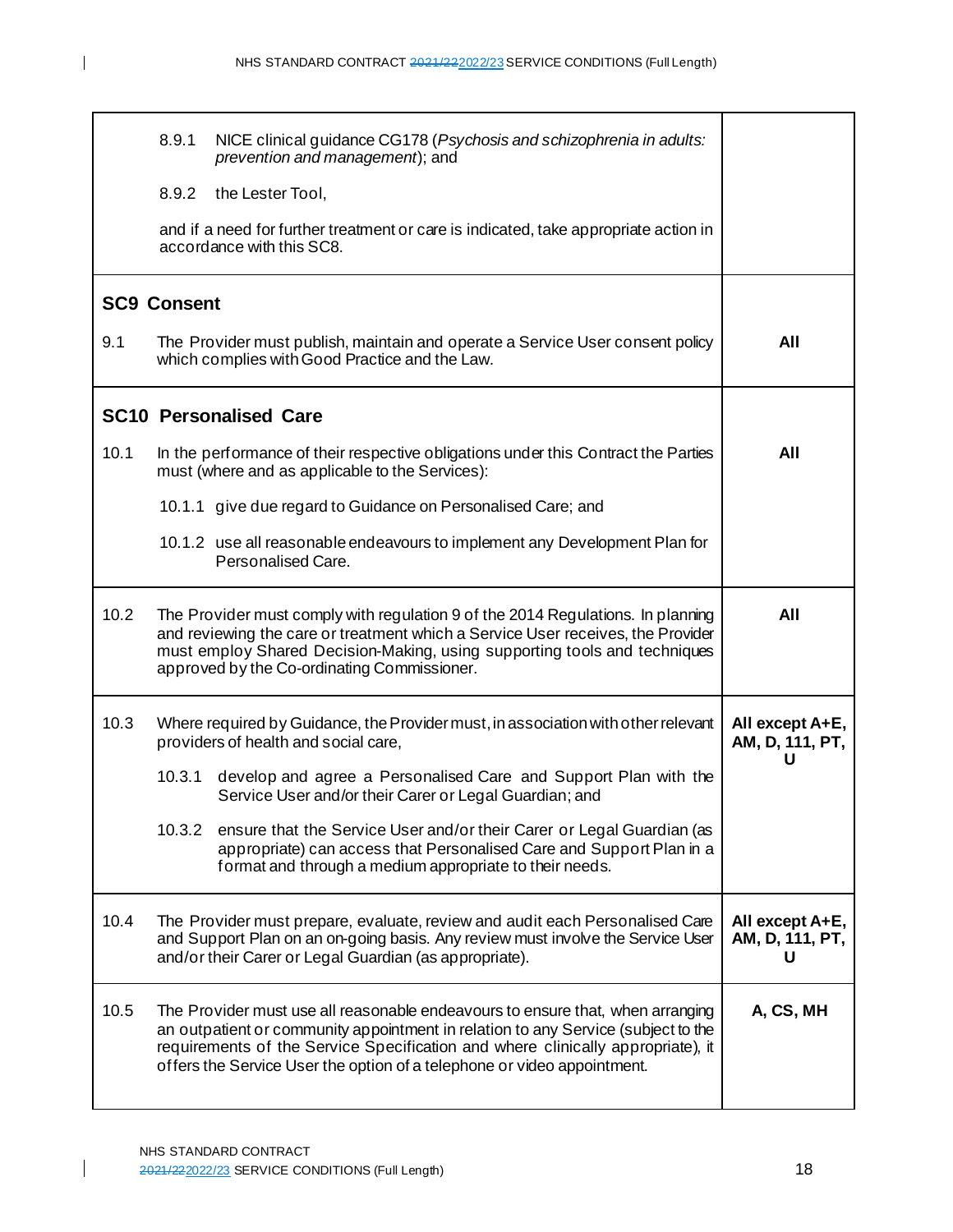| 10.6 | Where a Local Authority requests the cooperation of the Provider in securing an<br>Education, Health and Care Needs Assessment, the Provider must use all<br>reasonable endeavours to comply with that request within 6 weeks of the date on<br>which it receives it.                                                                                                                                                                                                                                                                                                                                                         | A, CS, MH               |  |
|------|-------------------------------------------------------------------------------------------------------------------------------------------------------------------------------------------------------------------------------------------------------------------------------------------------------------------------------------------------------------------------------------------------------------------------------------------------------------------------------------------------------------------------------------------------------------------------------------------------------------------------------|-------------------------|--|
|      | SC11 Transfer of and Discharge from Care; Communication with<br><b>GPs</b>                                                                                                                                                                                                                                                                                                                                                                                                                                                                                                                                                    |                         |  |
| 11.1 | The Provider must comply with:                                                                                                                                                                                                                                                                                                                                                                                                                                                                                                                                                                                                |                         |  |
|      | 11.1.1<br>the Transfer of and Discharge from Care Protocols;                                                                                                                                                                                                                                                                                                                                                                                                                                                                                                                                                                  | All                     |  |
|      | 11.1.2<br>the 1983 Act;                                                                                                                                                                                                                                                                                                                                                                                                                                                                                                                                                                                                       | <b>MH, MHSS</b>         |  |
|      | 11.1.3<br>the 1983 Act Code (including following all procedures specified by or<br>established as a consequence of the 1983 Act Code);                                                                                                                                                                                                                                                                                                                                                                                                                                                                                        | <b>MH, MHSS</b>         |  |
|      | 11.1.4<br>Care and Treatment Review Guidance insofar as it relates to transfer<br>of and discharge from care;                                                                                                                                                                                                                                                                                                                                                                                                                                                                                                                 | MH, MHSS                |  |
|      | 11.1.5<br>the 2014 Act and the Care and Support (Discharge of Hospital<br>Patients) Regulations 2014; and                                                                                                                                                                                                                                                                                                                                                                                                                                                                                                                     | All                     |  |
|      | 11.1.6<br>Transfer and Discharge Guidance and Standards.                                                                                                                                                                                                                                                                                                                                                                                                                                                                                                                                                                      | All                     |  |
| 11.2 | The Provider and each Commissioner must use its best efforts to support safe,<br>prompt discharge from hospital and to avoid circumstances and transfers and/or<br>discharges likely to lead to emergency readmissions or recommencement of care.                                                                                                                                                                                                                                                                                                                                                                             | All                     |  |
| 11.3 | Before the transfer of a Service User to another Service under this Contract and/or<br>before a Transfer of Care or discharge of a Service User, the Provider must liaise<br>as appropriate with any relevant third party health or social care provider, and with<br>the Service User and any Legal Guardian and/or Carer, to prepare and agree a<br>Care Transfer Plan. The Provider must implement the Care Transfer Plan when<br>delivering the further Service, or transferring and/or discharging the Service User,<br>unless (in exceptional circumstances) to do so would not be in accordance with<br>Good Practice. | All except 111,<br>PТ   |  |
| 11.4 | A Commissioner may agree a Shared Care Protocol in respect of any clinical<br>pathway with the Provider and representatives of local primary care and other<br>providers. Where there is a proposed Transfer of Care and a Shared Care<br>Protocol is applicable, the Provider must, where the Service User's GP has<br>confirmed willingness to accept the Transfer of Care, initiate and comply with the<br>Shared Care Protocol.                                                                                                                                                                                           | All except 111,<br>PТ   |  |
| 11.5 | When transferring or discharging a Service User from an inpatient or day case or<br>accident and emergency Service, the Provider must within 24 hours following that<br>transfer or discharge issue a Discharge Summary to the Service User's GP and/or<br>Referrer and to any relevant third party provider of health or social care, using the                                                                                                                                                                                                                                                                              | A, A+E, CR,<br>MH, MHSS |  |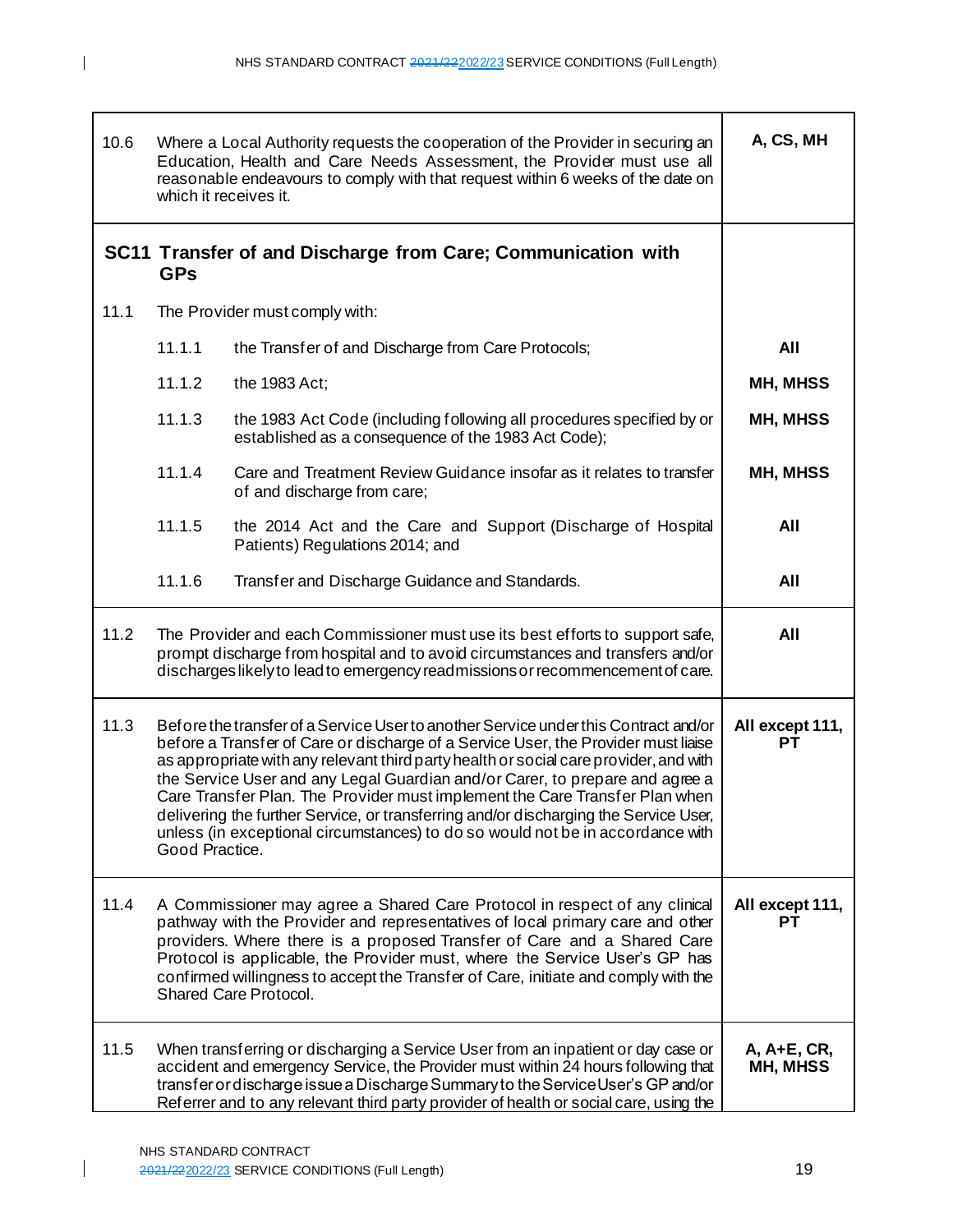|       | applicable Delivery Method. The Provider must ensure that it is at all times able to<br>send and receive Discharge Summaries via all applicable Delivery Methods.                                                                                                                                                                                                                                                                                                                                                                                                                                                                                                                                                                                                                                                              |                            |
|-------|--------------------------------------------------------------------------------------------------------------------------------------------------------------------------------------------------------------------------------------------------------------------------------------------------------------------------------------------------------------------------------------------------------------------------------------------------------------------------------------------------------------------------------------------------------------------------------------------------------------------------------------------------------------------------------------------------------------------------------------------------------------------------------------------------------------------------------|----------------------------|
| 11.6  | When transferring or discharging a Service User from a Service which is not an<br>inpatient or day case or accident and emergency Service, the Provider must, if<br>required by the relevant Transfer of and Discharge from Care Protocol, issue the<br>Discharge Summary to the Service User's GP and/or Referrer and to any relevant<br>third party provider of health or social care within the timescale, and in accordance<br>with any other requirements, set out in that protocol.                                                                                                                                                                                                                                                                                                                                      | All except A+E,<br>111, PT |
| 11.6A | By 8.00am on the next Operational Day after the transfer and/or discharge of the<br>Service User from the Provider's care, the Provider must send a Post Event<br>Message to the Service User's GP (where appropriate, and not inconsistent with<br>relevant Guidance) and to any relevant third party provider of health or social care<br>to whom the Service User is referred, using the applicable Delivery Method. The<br>Provider must ensure that it is at all times able to send Post Event Messages via<br>all applicable Delivery Methods.                                                                                                                                                                                                                                                                           | 111                        |
| 11.7  | Where, in the course of delivering an outpatient Service to a Service User, the<br>Provider becomes aware of any matter or requirement pertinent to that Service<br>User's ongoing care and treatment which would necessitate the Service User's<br>GP taking prompt action, the Provider must communicate this by issue of a Clinic<br>Letter to the Service User's GP. The Provider must send the Clinic Letter as soon<br>as reasonably practicable and in any event within 7 days following the Service<br>User's outpatient attendance. The Provider must issue such Clinic Letters using<br>the applicable Delivery Method.                                                                                                                                                                                              | A, CR, MH                  |
| 11.8  | The Commissioners must use all reasonable endeavours to assist the Provider to<br>access the necessary national information technology systems to support<br>electronic submission of Discharge Summaries and Clinic Letters and to ensure<br>that GPs are in a position to receive Discharge Summaries and Clinic Letters via<br>the Delivery Method applicable to communication with GPs.                                                                                                                                                                                                                                                                                                                                                                                                                                    | All except AM,<br>PТ       |
| 11.9  | Where a Service User has a clinical need for medication to be supplied on<br>discharge from inpatient or day case care, the Provider must ensure that the<br>Service User will have on discharge an adequate quantity of that medication to<br>last:<br>11.9.1 for the period required by local practice, in accordance with any<br>requirements set out in the Transfer of and Discharge from Care<br>Protocols (but at least 7 days); or<br>11.9.2 (if shorter) for a period which is clinically appropriate.<br>The Provider must supply that quantity of medication to the Service User itself,<br>except to the extent that the Service User already has an adequate quantity<br>and/or will receive an adequate supply via an existing repeat prescription from the<br>Service User's GP or other primary care provider. | A, CR, MH                  |
|       |                                                                                                                                                                                                                                                                                                                                                                                                                                                                                                                                                                                                                                                                                                                                                                                                                                |                            |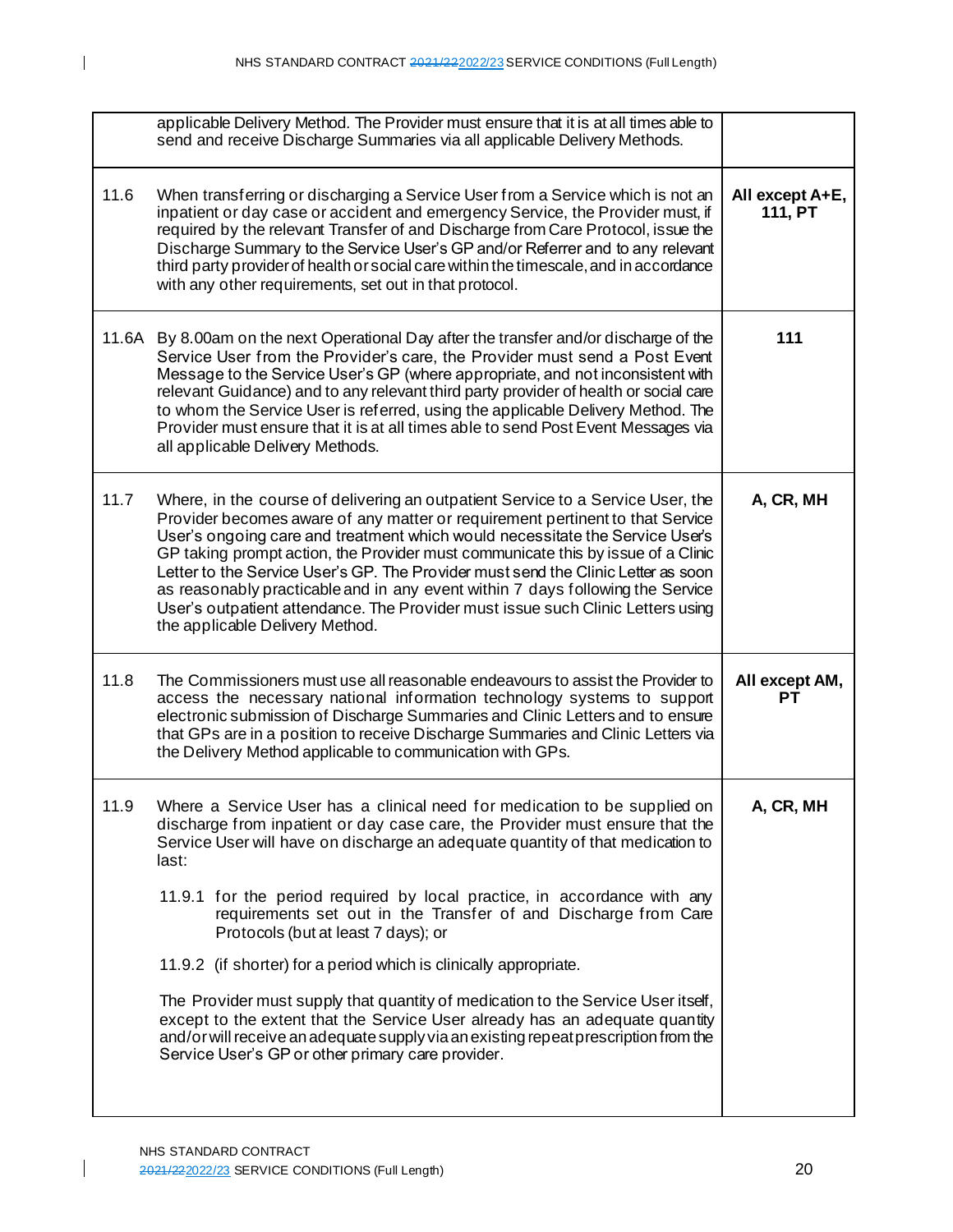| 11.10 | Where a Service User has an immediate clinical need for medication to be<br>supplied following outpatient clinic attendance, the Provider must itself supply to<br>the Service User an adequate quantity of that medication to last for the period<br>required by local practice, in accordance with any requirements set out in the<br>Transfer of and Discharge from Care Protocols (but at least sufficient to meet the<br>Service User's immediate clinical needs until the Service User's GP receives the<br>relevant Clinic Letter and can prescribe accordingly). | A, CR, MH                              |
|-------|--------------------------------------------------------------------------------------------------------------------------------------------------------------------------------------------------------------------------------------------------------------------------------------------------------------------------------------------------------------------------------------------------------------------------------------------------------------------------------------------------------------------------------------------------------------------------|----------------------------------------|
| 11.11 | The Parties must at all times have regard to NHS Guidance on Prescribing<br>Responsibilities, including, in the case of the Provider, in fulfilling its obligations<br>under SC11.4, 11.9 and/or 11.10 (as appropriate). When supplying medication to<br>a Service User under SC11.9 or SC11.10 and/or when recommending to a Service<br>User's GP any item to be prescribed for that Service User by that GP following<br>discharge from inpatient care or clinic attendance, the Provider must have regard<br>to Guidance on Prescribing in Primary Care.              | A, CR, MH                              |
|       | 11.12 Where a Service User either:                                                                                                                                                                                                                                                                                                                                                                                                                                                                                                                                       | A, A+E, CR, MH                         |
|       | 11.12.1 is admitted to hospital under the care of a member of the Provider's<br>medical Staff; or                                                                                                                                                                                                                                                                                                                                                                                                                                                                        |                                        |
|       | 11.12.2 is discharged from such care; or                                                                                                                                                                                                                                                                                                                                                                                                                                                                                                                                 |                                        |
|       | 11.12.3 attends an outpatient clinic or accident and emergency service under the<br>care of a member of the Provider's medical Staff,                                                                                                                                                                                                                                                                                                                                                                                                                                    |                                        |
|       | the Provider must, where appropriate under and in accordance with Fit Note<br>Guidance, issue free of charge to the Service User or their Carer or Legal<br>Guardian any necessary medical certificate to prove the Service User's fitness or<br>otherwise to work, covering the period until the date by which it is anticipated that<br>the Service User will have recovered or by which it will be appropriate for a further<br>clinical review to be carried out.                                                                                                    |                                        |
|       | 11.13 The Provider must use all reasonable endeavours to refer Service Users, on<br>discharge from inpatient care and where clinically appropriate, into the NHS<br>Discharge Medicines Service, in accordance with the NHS Discharge Medicine<br>Service Toolkit as applicable to the Provider.                                                                                                                                                                                                                                                                         | A, MH, MHSS                            |
|       | 11.1311.14 The Parties must comply with their respective obligations under the<br>National Framework for NHS Continuing Healthcare and NHS-funded Nursing<br>Care and must co-operate with each other, with the relevant Local Authority and<br>with other providers of health and social care as appropriate, to minimise the<br>number of NHS Continuing Healthcare assessments which take place in an acute<br>hospital setting.                                                                                                                                      | A, CHC, CS,<br>ELC, MH,<br><b>MHSS</b> |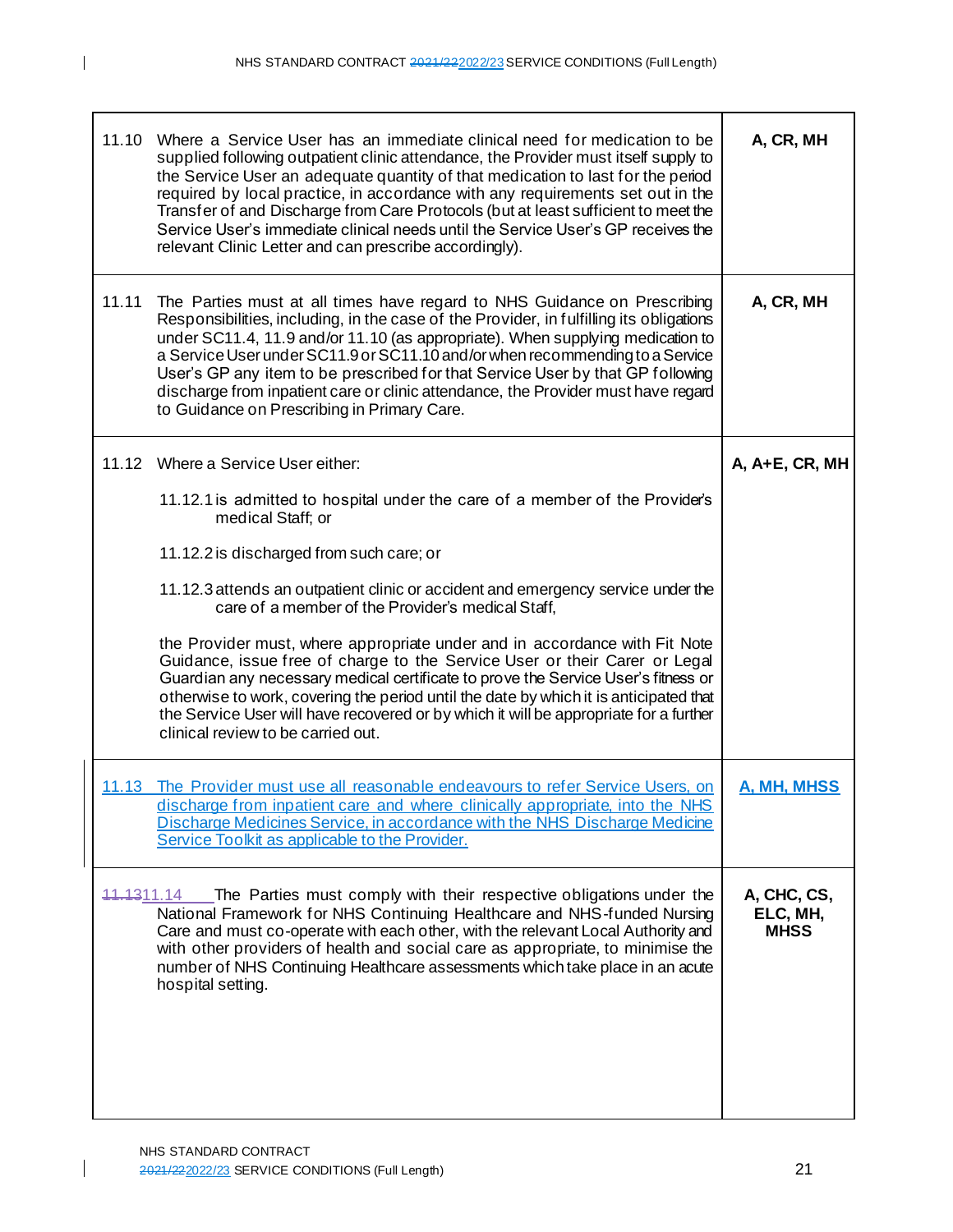| SC12 Communicating with and <b>involving Involving Service Users</b> ,<br><b>Public and Staff</b> |                    |                                                                                                                                                                                                                                                                                                                                               |     |
|---------------------------------------------------------------------------------------------------|--------------------|-----------------------------------------------------------------------------------------------------------------------------------------------------------------------------------------------------------------------------------------------------------------------------------------------------------------------------------------------|-----|
| 12.1                                                                                              | The Provider must: |                                                                                                                                                                                                                                                                                                                                               | All |
|                                                                                                   | 12.1.1             | arrange and carry out all necessary steps in a Service User's care and<br>treatment promptly and in a manner consistent with the relevant<br>Service Specifications and Quality Requirements until such point as<br>the Service User can appropriately be discharged in accordance with<br>the Transfer of and Discharge from Care Protocols; |     |
|                                                                                                   | 12.1.2             | ensure that Staff work effectively and efficiently together, across<br>professional and Service boundaries, to manage their interactions with<br>Service Users so as to ensure that they experience co-ordinated, high<br>quality care without unnecessary duplication of process;                                                            |     |
|                                                                                                   | 12.1.3             | notify the Service User (and, where appropriate, their Carer and/or<br>Legal Guardian) of the results of all investigations and treatments<br>promptly and in a readily understandable, functional, clinically<br>appropriate and cost effective manner; and                                                                                  |     |
|                                                                                                   | 12.1.4             | communicate in a readily understandable, functional and timely<br>manner with the Service User (and, where appropriate, their Carer<br>and/or Legal Guardian), their GP and other providers about all relevant<br>aspects of the Service User's care and treatment.                                                                           |     |
| 12.2                                                                                              | The Provider must: |                                                                                                                                                                                                                                                                                                                                               | All |
|                                                                                                   | 12.2.1             | provide Service Users (in relation to their own care) and Referrers (in<br>relation to the care of an individual Service User) with clear information<br>in respect of each Service about who to contact if they have questions<br>about their care and how to do so;                                                                         |     |
|                                                                                                   | 12.2.2             | ensure that there are efficient arrangements in place in respect of each<br>Service for responding promptly and effectively to such questions and<br>that these are publicised to Service Users and Referrers using all<br>appropriate means, including appointment and admission letters and<br>on the Provider's website; and               |     |
|                                                                                                   | 12.2.3             | wherever possible, deal with such questions from Service Users itself,<br>and not by advising the Service User to speak to their Referrer.                                                                                                                                                                                                    |     |
|                                                                                                   |                    |                                                                                                                                                                                                                                                                                                                                               |     |

12.3 The Provider must comply with the Accessible Information Standard. **All** 12.4 The Provider must actively engage, liaise and communicate with Service Users (and, where appropriate, their Carers and Legal Guardians), Staff, GPs and the public in an open, clear and accessible manner in accordance with the Law and Good Practice, seeking their feedback whenever practicable. In communicating with a Service User (and, where appropriate, their Carer and/or Legal Guardian), the Provider must have regard to their health literacy in order to support them to make informed decisions about the Service User's health, care and wellbeing. **All**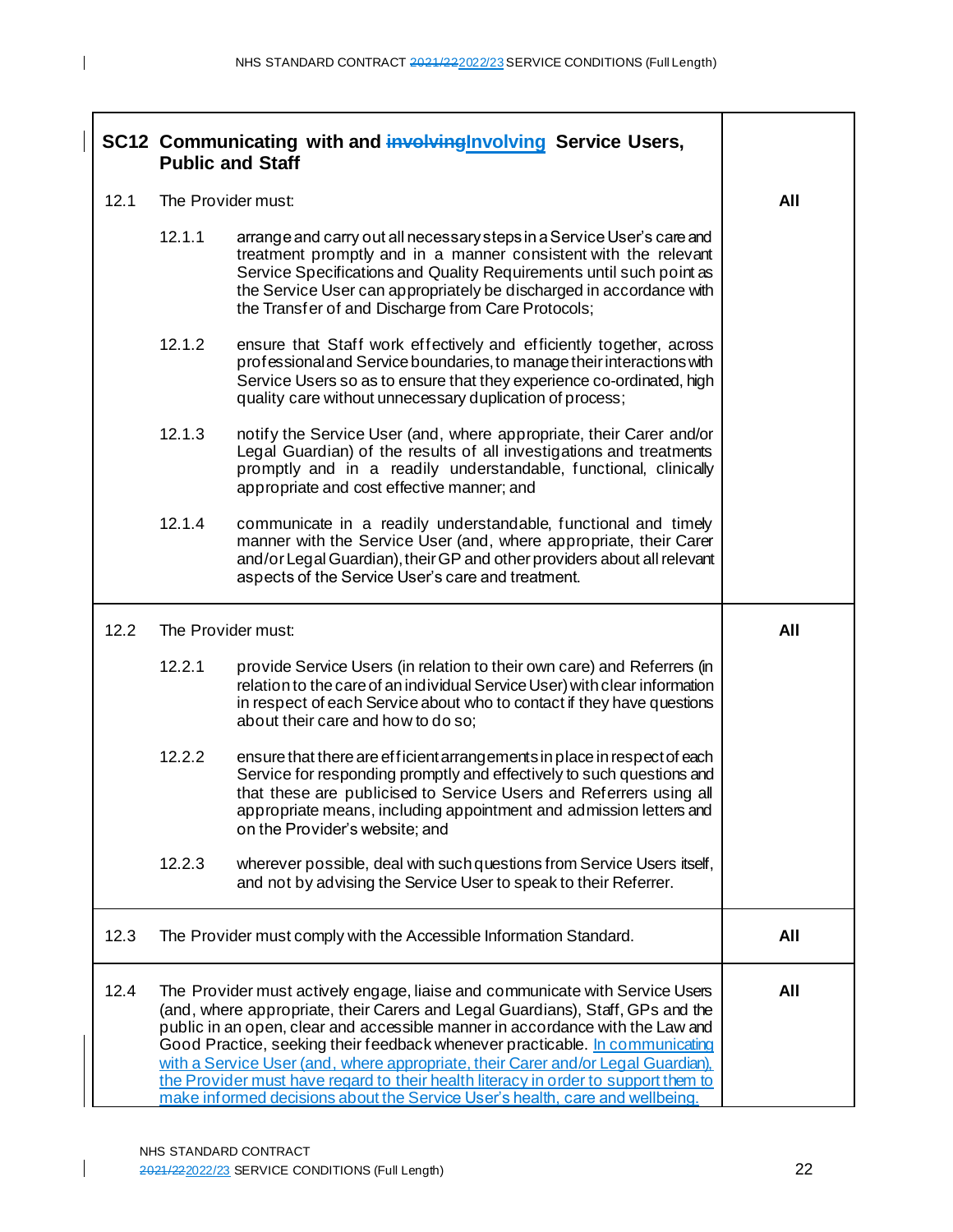| 12.5 | The Provider must involve Service Users (and, where required by Law or<br>otherwise appropriate, their Carers and Legal Guardians), Staff, Service Users'<br>GPs and the public when considering and implementing developments to and<br>redesign of Services. As soon as reasonably practicable following any reasonable<br>request by the Co-ordinating Commissioner, the Provider must provide evidence<br>of that involvement and of its impacthow the views of those involved have been<br>taken account of in the relevant developments to and redesign of Services. | All |
|------|----------------------------------------------------------------------------------------------------------------------------------------------------------------------------------------------------------------------------------------------------------------------------------------------------------------------------------------------------------------------------------------------------------------------------------------------------------------------------------------------------------------------------------------------------------------------------|-----|
| 12.6 | The Provider must:                                                                                                                                                                                                                                                                                                                                                                                                                                                                                                                                                         | All |
|      | 12.6.1<br>carry out the Friends and Family Test Surveys as required in<br>accordance with FFT Guidance, using all reasonable endeavours to<br>maximise the number of responses from Service Users;                                                                                                                                                                                                                                                                                                                                                                         |     |
|      | 42.6.212.6.2 (if it is an NHS Trust or an NHS Foundation Trust) carry out the<br>National Quarterly Pulse Survey as required in accordance with<br><b>National Quarterly Pulse Survey Guidance:</b>                                                                                                                                                                                                                                                                                                                                                                        |     |
|      | carry out Staff Surveys which must, where required by Staff Survey<br>12.6.3<br>Guidance, include the appropriate NHS staff surveys;                                                                                                                                                                                                                                                                                                                                                                                                                                       |     |
|      | 12.6.34<br>carry out all other Surveys; and                                                                                                                                                                                                                                                                                                                                                                                                                                                                                                                                |     |
|      | 12.6.45<br>co-operate with any surveys that the Commissioners (acting<br>reasonably) carry out.                                                                                                                                                                                                                                                                                                                                                                                                                                                                            |     |
|      | The form, frequency and reporting of the Surveys will be as set out in Schedule<br>6E (Surveys) or as otherwise agreed between the Co-ordinating Commissioner<br>and the Provider in writing and/or required by Law or Guidance from time to time.                                                                                                                                                                                                                                                                                                                         |     |
| 12.7 | The Provider must review and provide a written report to the Co-ordinating<br>Commissioner on the results of each Survey. The report must identify any actions<br>reasonably required to be taken by the Provider in response to the Survey. The<br>Provider must implement those actions as soon as practicable. The Provider must<br>publish the outcomes of and actions taken in relation to all Surveys.                                                                                                                                                               | All |
|      | SC13 Equity of Access, Equality and Non-Discrimination                                                                                                                                                                                                                                                                                                                                                                                                                                                                                                                     |     |
| 13.1 | The Parties must not discriminate between or against Service Users, Carers or<br>Legal Guardians on the grounds of age, disability, gender reassignment, marriage<br>or civil partnership, pregnancy or maternity, race, religion or belief, sex, sexual<br>orientation, or any other non-medical characteristics, except as permitted by Law.                                                                                                                                                                                                                             | All |
| 13.2 | The Provider must provide appropriate assistance and make reasonable<br>adjustments for Service Users, Carers and Legal Guardians who do not speak,<br>read or write English or who have communication difficulties (including hearing,<br>oral or learning impairments). The Provider must carry out an annual audit of its<br>compliance with this obligation and must demonstrate at Review Meetings the<br>extent to which Service improvements have been made as a result.                                                                                            | All |

 $\overline{\phantom{a}}$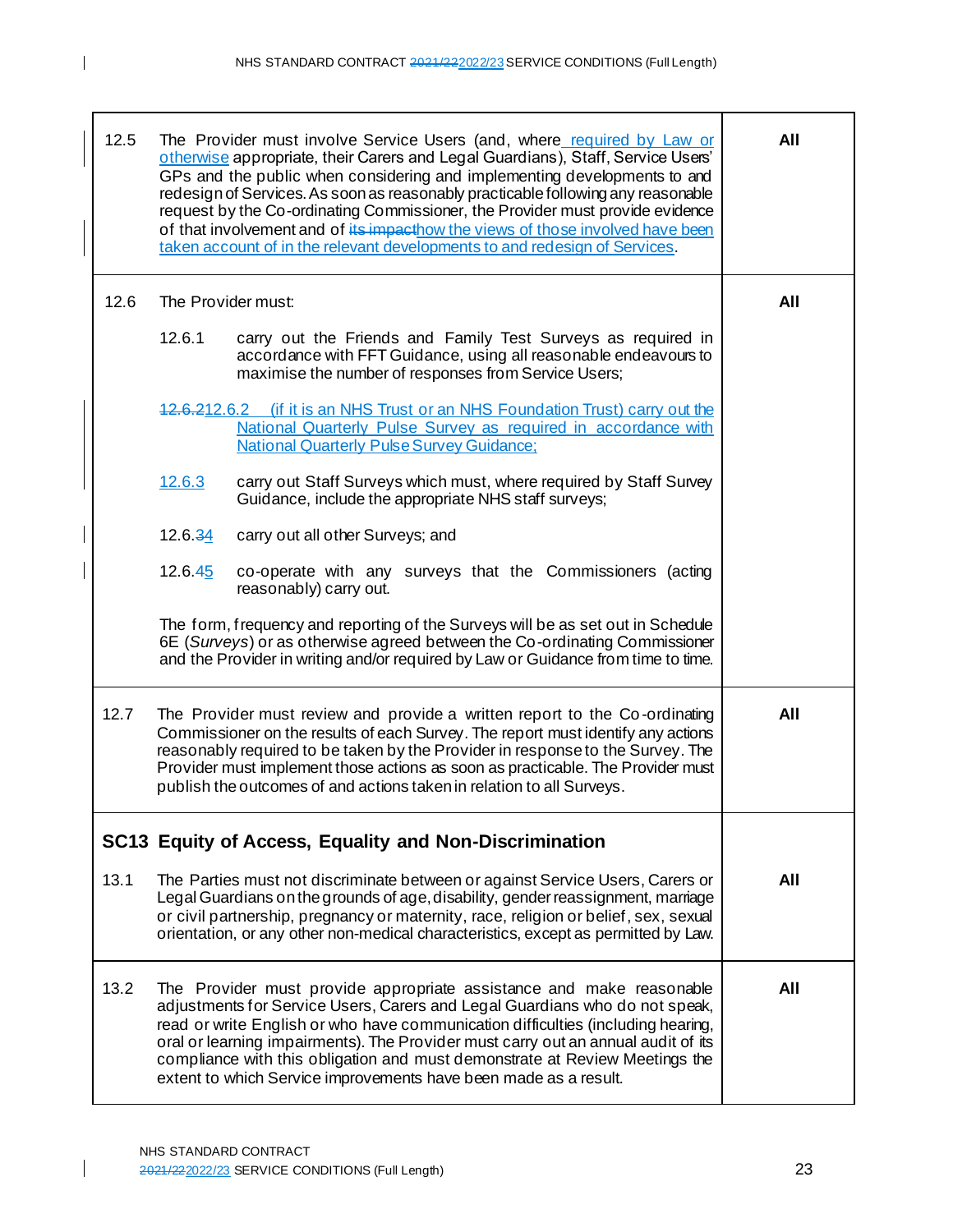| 13.3 | In performing its obligations under this Contract the Provider must comply with the<br>obligations contained in section 149 of the Equality Act 2010, the Equality Act<br>2010 (Specific Duties) Regulations and section 6 of the HRA. If the Provider is not<br>a public authority for the purposes of those sections and regulations it must comply<br>with them as if it were.             | All                              |
|------|-----------------------------------------------------------------------------------------------------------------------------------------------------------------------------------------------------------------------------------------------------------------------------------------------------------------------------------------------------------------------------------------------|----------------------------------|
| 13.4 | In consultation with the Co-ordinating Commissioner, and on reasonable request,<br>the Provider must provide a plan setting out how it will comply with its obligations<br>under SC13.3. If the Provider has already produced such a plan in order to comply<br>with the Law, the Provider may submit that plan to the Co-ordinating<br>Commissioner in order to comply with this SC13.4.     | All                              |
| 13.5 | The Provider (if it is an NHS Trust or an NHS Foundation Trust) must implement<br>EDS.                                                                                                                                                                                                                                                                                                        | NHS<br>Trust/FTAII               |
| 13.6 | The Provider must implement and comply with the National Workforce Race<br>Equality Standard and submit an annual report to the Co-ordinating Commissioner<br>on its compliance.                                                                                                                                                                                                              | All                              |
| 13.7 | The Provider (if it is an NHS Trust or an NHS Foundation Trust) must ensure that<br>it has in place effective procedures intended to prevent unlawful discrimination in<br>the recruitment and promotion of Staff and must publish:                                                                                                                                                           | <b>NHS</b><br><b>Trust/FTAII</b> |
|      | 13.7.1 a five-year action plan, showing how it will ensure that the black, Asian and<br>minority ethnic representation a) among its Staff at Agenda for Change<br>Band 8a and above and b) on its Governing Body will, by the end of that<br>period, reflect the black, Asian and minority ethnic representation in its<br>workforce, or in its local community, whichever is the higher; and |                                  |
|      | 13.7.2 regular reports on its progress in implementing that action plan and in<br>achieving its bespoke targets for black, Asian and ethnic minority ethnic<br>representation amongst its Staff, as described in the NHS Model Employer<br>Strategy.                                                                                                                                          |                                  |
| 13.8 | The Provider (if it is an NHS Trust or an NHS Foundation Trust) must implement<br>and comply with the National Workforce Disability Equality Standard and submit<br>an annual report to the Co-ordinating Commissioner on its compliance.                                                                                                                                                     | Trust/FTAII                      |
| 13.9 | In performing its obligations under this Contract, the Provider must use all<br>reasonable endeavours to:                                                                                                                                                                                                                                                                                     | All                              |
|      | 13.9.1<br>support the Commissioners in carrying out their duties under the 2012<br>Act in respect of the reduction of inequalities in access to health services<br>and in the outcomes achieved from the delivery of health services; and                                                                                                                                                     |                                  |
|      | implement any Health Inequalities Action Plan.<br>13.9.2                                                                                                                                                                                                                                                                                                                                      |                                  |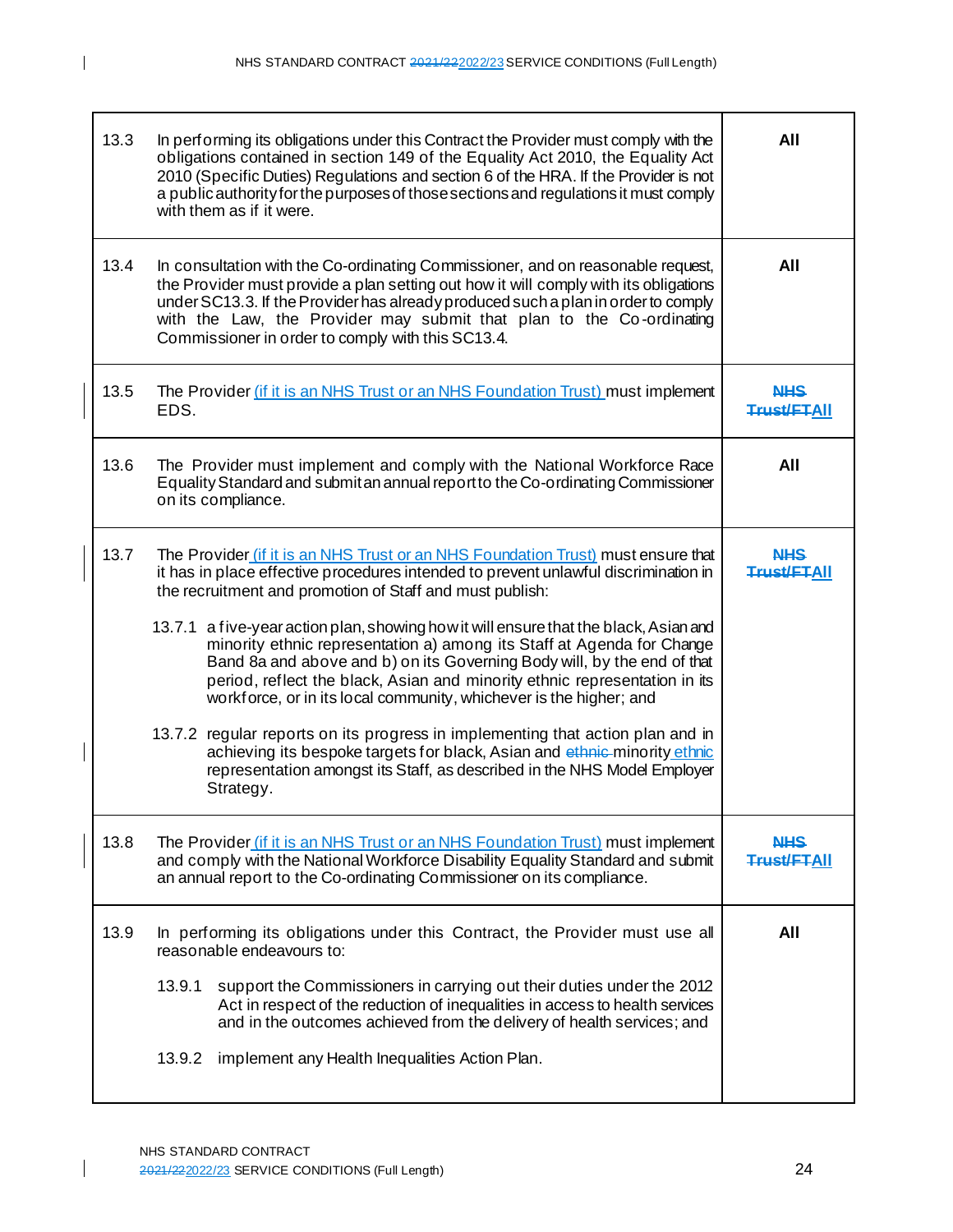| 13.10 | The Provider (if it is an NHS Trust or an NHS Foundation Trust) must nominate a<br>Health Inequalities Lead and ensure that the Co-ordinating Commissioner is kept<br>informed at all times of the person holding this position.                                                                                                                              | <b>NHS</b><br><del>Trust/FT</del> AII |
|-------|---------------------------------------------------------------------------------------------------------------------------------------------------------------------------------------------------------------------------------------------------------------------------------------------------------------------------------------------------------------|---------------------------------------|
|       | <b>SC14 Pastoral, Spiritual and Cultural Care</b>                                                                                                                                                                                                                                                                                                             |                                       |
| 14.1  | The Provider must take account of the spiritual, religious, pastoral and cultural<br>needs of Service Users.                                                                                                                                                                                                                                                  | All                                   |
| 14.2  | The Provider (if it is an NHS Trust or an NHS Foundation Trust) must have regard<br>to NHS Chaplaincy Guidelines.                                                                                                                                                                                                                                             | <u>NHS</u><br>Trust/ETAII             |
|       | <b>SC15 Urgent Access to Mental Health Care</b>                                                                                                                                                                                                                                                                                                               |                                       |
| 15.1  | The Parties must have regard to the Mental Health Crisis Care Concordat and<br>must reach agreement on the identification of, and standards for operation of,<br>Places of Safety in accordance with the Law, the 1983 Act Code <sub>r</sub> and the Royal<br>College of Psychiatrists Standards and the Urgent and Emergency Mental Health<br>Care Pathways. | A, A+E, MH,<br>MHSS, U                |
| 15.2  | The Parties must co-operate to ensure that individuals under the age of 18 with<br>potential mental health conditions are referred for, and receive, age-appropriate<br>assessment, care and treatment in accordance with the 1983 Act.                                                                                                                       | A, A+E, MH,<br>MHSS, U                |
| 15.3  | The Parties must use all reasonable endeavours to ensure that, where an<br>individual under the age of 18 requires urgent mental health assessment, care or<br>treatment, that individual is not:                                                                                                                                                             | A, A+E, MH,<br>MHSS, U                |
|       | 15.3.1 held in police custody in a cell or station; or                                                                                                                                                                                                                                                                                                        |                                       |
|       | 15.3.2 admitted to an adult inpatient service (unless this is clinically appropriate<br>in line with the requirements of the 1983 Act); or                                                                                                                                                                                                                    |                                       |
|       | 15.3.3 admitted to an acute paediatric ward (unless this is required in<br>accordance with NICE guideline CG16 (Self-harm in over 8s) or if the<br>individual has an associated physical health or safeguarding need).                                                                                                                                        |                                       |
| 15.4  | The Parties must use all reasonable endeavours to ensure that, where an<br>individual under the age of 18 requiring urgent mental health assessment, care or<br>treatment attends or is taken to an accident and emergency department:                                                                                                                        | A, A+E, MH,<br>MHSS, U                |
|       | 15.4.1 a full biopsychosocial assessment is undertaken and an appropriate care<br>plan is put in place; and                                                                                                                                                                                                                                                   |                                       |
|       | 15.4.2 the individual is not held within the accident and emergency department<br>beyond the point where the actions in SC15.4.1 have been completed.                                                                                                                                                                                                         |                                       |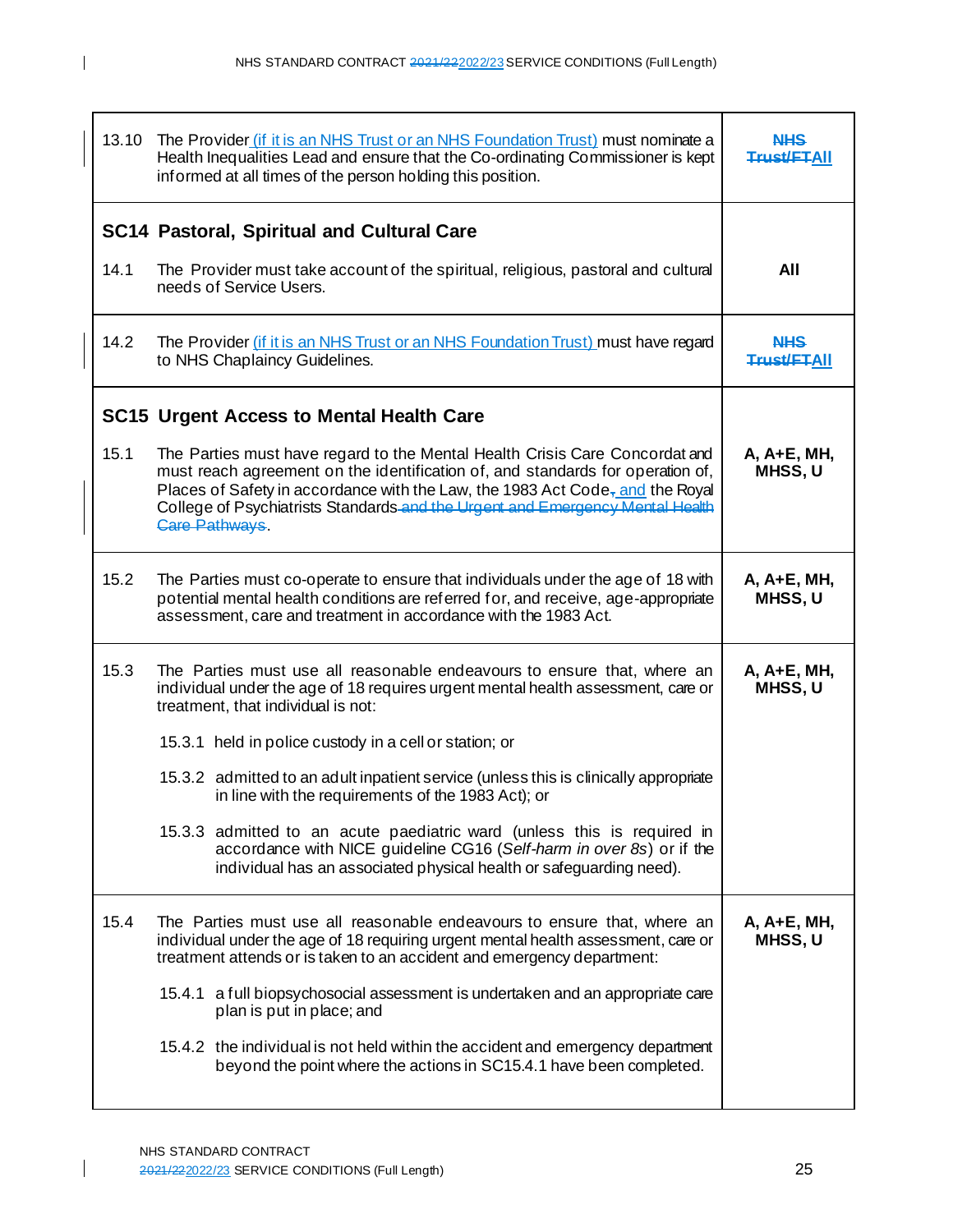|      | <b>SC16 Complaints</b>                                                                                                                                                                                                                                                                                                                                                                  |                                  |  |
|------|-----------------------------------------------------------------------------------------------------------------------------------------------------------------------------------------------------------------------------------------------------------------------------------------------------------------------------------------------------------------------------------------|----------------------------------|--|
| 16.1 | The Commissioners and the Provider must each publish, maintain and operate a<br>complaints procedure in compliance with the Fundamental Standards of Care and<br>other Law and Guidance.                                                                                                                                                                                                |                                  |  |
| 16.2 | The Provider must:                                                                                                                                                                                                                                                                                                                                                                      | All                              |  |
|      | 16.2.1 provide clear information to Service Users, their Carers and<br>representatives, and to the public, displayed prominently in the Services<br>Environment as appropriate, on how to make a complaint or to provide<br>other feedback and on how to contact Local Healthwatch; and                                                                                                 |                                  |  |
|      | 16.2.2 ensure that this information informs Service Users, their Carers and<br>representatives, of their legal rights under the NHS Constitution, how they<br>can access independent support to help make a complaint, and how they<br>can take their complaint to the Health Service Ombudsman should they<br>remain unsatisfied with the handling of their complaint by the Provider. |                                  |  |
|      | <b>SC17 Services Environment and Equipment</b>                                                                                                                                                                                                                                                                                                                                          |                                  |  |
| 17.1 | The Provider must-:                                                                                                                                                                                                                                                                                                                                                                     |                                  |  |
|      | 17.1.1 ensure that the Services Environment and the Equipment comply with the<br>Fundamental Standards of Care and                                                                                                                                                                                                                                                                      | All                              |  |
|      | 17.1.2 comply with National Standards of Healthcare Cleanliness.                                                                                                                                                                                                                                                                                                                        | <b>All except AM</b><br>and PT   |  |
| 17.2 | Unless stated otherwise in this Contract, the Provider must at its own cost provide<br>all Equipment necessary to provide the Services in accordance with the Law and<br>any necessary Consents.                                                                                                                                                                                        | All                              |  |
| 17.3 | The Provider must ensure that all Staff using Equipment, and all Service Users<br>and Carers using Equipment independently as part of the Service User's care or<br>treatment, have received appropriate and adequate training and have been<br>assessed as competent in the use of that Equipment.                                                                                     | All                              |  |
| 17.4 | The Provider (if it is an NHS Trust or an NHS Foundation Trust) must comply with<br>the requirements of Health Building Note 00-08 in relation to advertising of legal<br>services.                                                                                                                                                                                                     | <b>NHS</b><br><b>Trust/FTAII</b> |  |
| 17.5 | Without prejudice to SC17.4, the Provider (if it is an NHS Trust or an NHS<br>Foundation Trust) must not enter into, extend or renew any contractual<br>arrangement under which a Legal Services Provider is permitted to provide,<br>promote, arrange or advertise any legal service to Service Users, their relatives,<br>Carers or Legal Guardians, whether:                         | <b>NHS</b><br><b>Trust/FTAII</b> |  |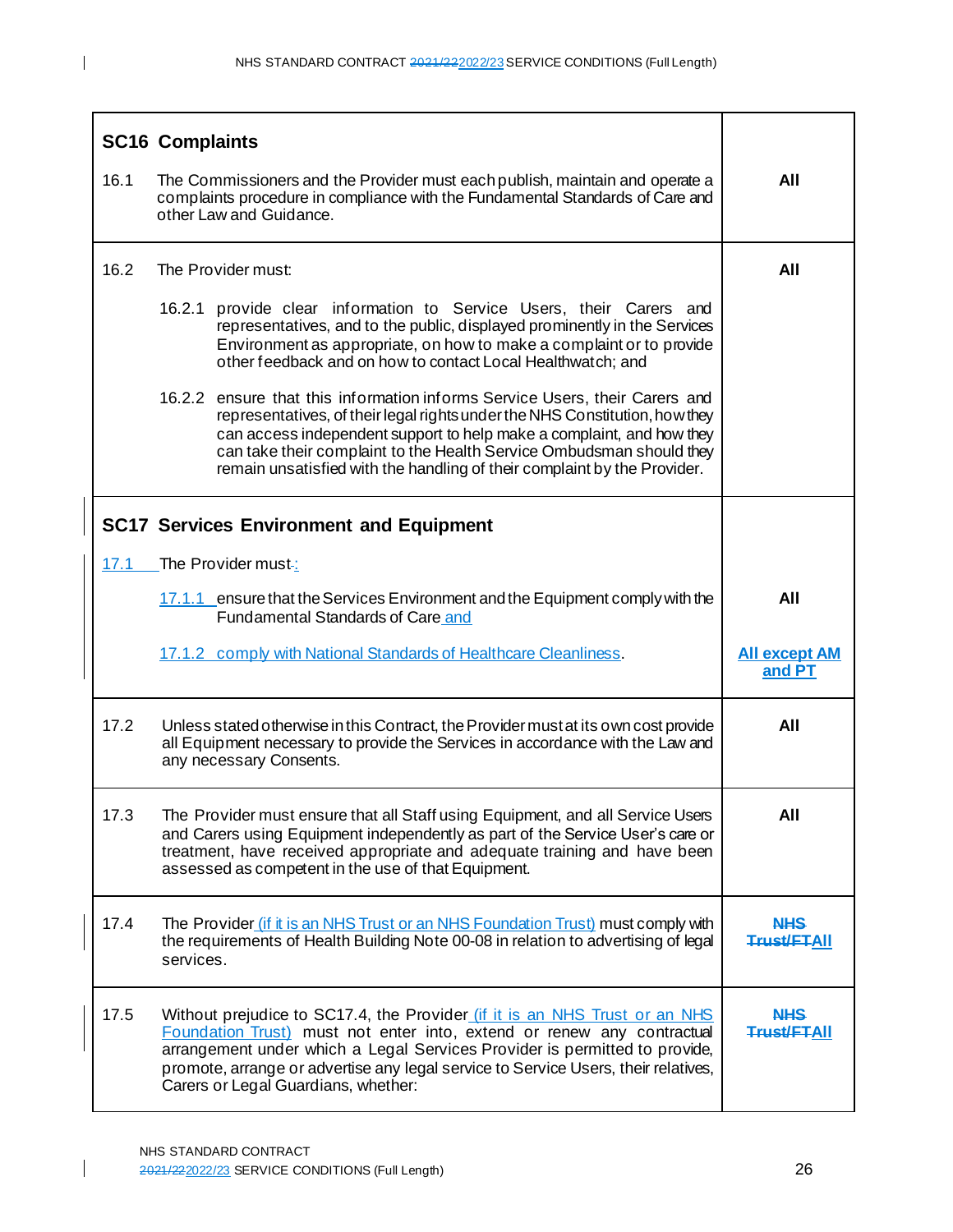|       | 17.5.1 at the Provider's Premises; or                                                                                                                                                                                                                                                                                                                                                                   |                                  |
|-------|---------------------------------------------------------------------------------------------------------------------------------------------------------------------------------------------------------------------------------------------------------------------------------------------------------------------------------------------------------------------------------------------------------|----------------------------------|
|       | 17.5.2 on the Provider's website; or                                                                                                                                                                                                                                                                                                                                                                    |                                  |
|       | 17.5.3 through written material sent by the Provider to Service Users, their<br>relatives, Carers or Legal Guardians,                                                                                                                                                                                                                                                                                   |                                  |
|       | if and to the extent that that legal service would or might relate to or lead to the<br>pursuit of a claim against the Provider, any other provider or any commissioner of<br>NHS services.                                                                                                                                                                                                             |                                  |
| 17.6  | The Provider (if it is an NHS Trust or an NHS Foundation Trust) must use all<br>reasonable endeavours to ensure that no Legal Services Provider makes any<br>unsolicited approach to any Service User or their relatives, Carer or Legal<br>Guardian while at the Provider's Premises.                                                                                                                  | <b>NHS</b><br><b>Trust/FTAII</b> |
| 17.7  | The Provider must ensure that supplies of appropriate sanitary products are<br>available and are, on request, provided promptly to inpatient Service Users free<br>of charge.                                                                                                                                                                                                                           | A, MH, MHSS                      |
| 17.8  | The Provider (if it is an NHS Trust or an NHS Foundation Trust) must use<br>reasonable endeavours to ensure that the Provider's Premises are Smoke-free<br>at all times.                                                                                                                                                                                                                                | <b>NHS</b><br><b>Trust/FTAII</b> |
| 17.9  | The Provider (if it is an NHS Trust or an NHS Foundation Trust) must complete<br>the safety and the patient experience domains of the NHS Premises Assurance<br>Model and submit a report to its Governing Body in accordance with the<br>requirements and timescales set out in the NHS Premises Assurance Model, and<br>make a copy available to the Co-ordinating Commissioner on request.           | <b>NHS</b><br><b>Trust/FTAII</b> |
| 17.10 | The Provider (if it is an NHS Trust or an NHS Foundation Trust) must comply,<br>where applicable, with NHS Car Parking Guidance, and in particular must ensure<br>that any car parking facilities at the Provider's Premises for Service Users, visitors<br>and Staff are available free of chargeto those groups and at those times identified<br>in, and otherwise in accordance with, that guidance. | <b>NHS</b><br><b>Trust/FTAII</b> |
|       | <b>SC18 Green NHS and Sustainability</b>                                                                                                                                                                                                                                                                                                                                                                |                                  |
| 18.1  | In performing its obligations under this Contract the Provider must take all<br>reasonable steps to minimise its adverse impact on the environment and to deliver<br>the commitments set out in Delivering a 'Net Zero' National Health Service.                                                                                                                                                        | All                              |
| 18.2  | The Provider (if it is an NHS Trust or an NHS Foundation Trust) must maintain<br>and deliver a Green Plan, approved by its Governing Body, in accordance with<br>Green Plan Guidance and must:                                                                                                                                                                                                          | All                              |
|       | provide an annual summary of progress on delivery of that plan to the Co-<br>18.2.1<br>ordinating Commissioner; and                                                                                                                                                                                                                                                                                     |                                  |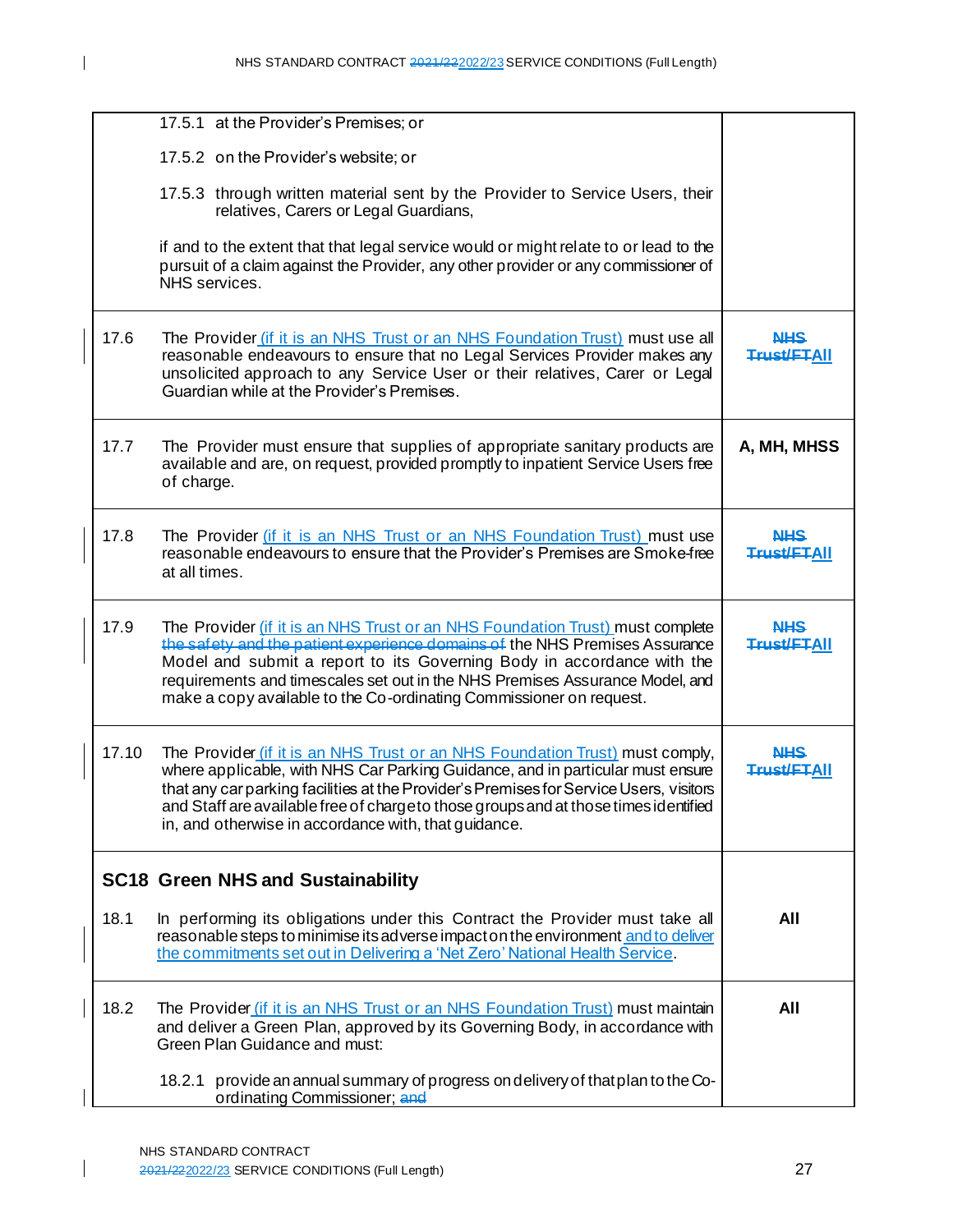| position-: and     | 18.2.2 nominate a Net Zero Lead and ensure that the Co-ordinating<br>Commissioner is kept informed at all times of the person holding this                                                                                                                                                                                                                                    |     |
|--------------------|-------------------------------------------------------------------------------------------------------------------------------------------------------------------------------------------------------------------------------------------------------------------------------------------------------------------------------------------------------------------------------|-----|
| reductions.        | 18.2.3 publish in its annual report quantitative progress data, covering as a<br>minimum greenhouse gas emission in tonnes, emissions reduction<br>projections and an overview of the Provider's strategy to deliver those                                                                                                                                                    |     |
| $18.3-$            | Within its Green, Plan the Provider must quantify its environmental impacts and<br>publish in its annual report quantitative progress data, covering as a minimum<br>greenhouse gas emission in tonnes, emissions reduction projections and an<br>everview of the Provider's strategy to deliver those reductions.                                                            | AЩ  |
|                    | As part of its Green Plan the 18.3 The Provider must have in place clear, detailed<br>plans as to how it will contribute towards a 'Green NHS' with regard to Delivering<br>a 'Net Zero' National Health Service commitments in relation to:                                                                                                                                  | All |
|                    | 18.3.1 air pollution, and specifically how it will, by no later than 31 March 2022:                                                                                                                                                                                                                                                                                           |     |
|                    | 18.43.1.1 take action to reduce air pollution from fleet vehicles,<br>transitioning as quickly as reasonably practicable to the<br>exclusive use of lowexclusively Zero and ultra-low emission<br>vehiclesUltra-Low Emission Vehicles;                                                                                                                                        |     |
|                    | 18.43.1.2 take action to phase out oil and coalfossil fuels for primary<br>heating and replace them with less polluting alternatives;                                                                                                                                                                                                                                         |     |
|                    | 18.43.1.3 develop and operate expenses policies for Staff which<br>promote sustainable travel choices; and                                                                                                                                                                                                                                                                    |     |
|                    | 18.43.1.4 ensure that any car leasing schemes restrict high-emission<br>vehicles-for Staff (including salary sacrifice schemes) exclude<br>High Emission Vehicles and promote ultra-low emission<br>vehicles; Zero and Ultra-Low Emission Vehicles; and                                                                                                                       |     |
|                    | 18.3.1.5 develop plans to install electric vehicle charging infrastructure<br>for fleet vehicles at the Provider's Premises;                                                                                                                                                                                                                                                  |     |
| 2022, take action: | 18.3.2 climate change, and specifically how it will, by no later than 31 March                                                                                                                                                                                                                                                                                                |     |
|                    | 18.43.2.1 to reduce greenhouse gas emissions from the Provider's<br>Premises in line with targets in Delivering a 'Net Zero' National<br>Health Service;                                                                                                                                                                                                                      |     |
|                    | 18.43.2.2 in accordance with Good Practice, to reduce the carbon<br>impacts from the use, or atmospheric release, of<br>environmentally damaging gases such as nitrous oxide and<br>fluorinated gases used as anaesthetic agents and as<br>propellants in inhalers, including by appropriately reducing the<br>proportion of desflurane to sevofluraneall volatile gases used |     |

 $\overline{\phantom{a}}$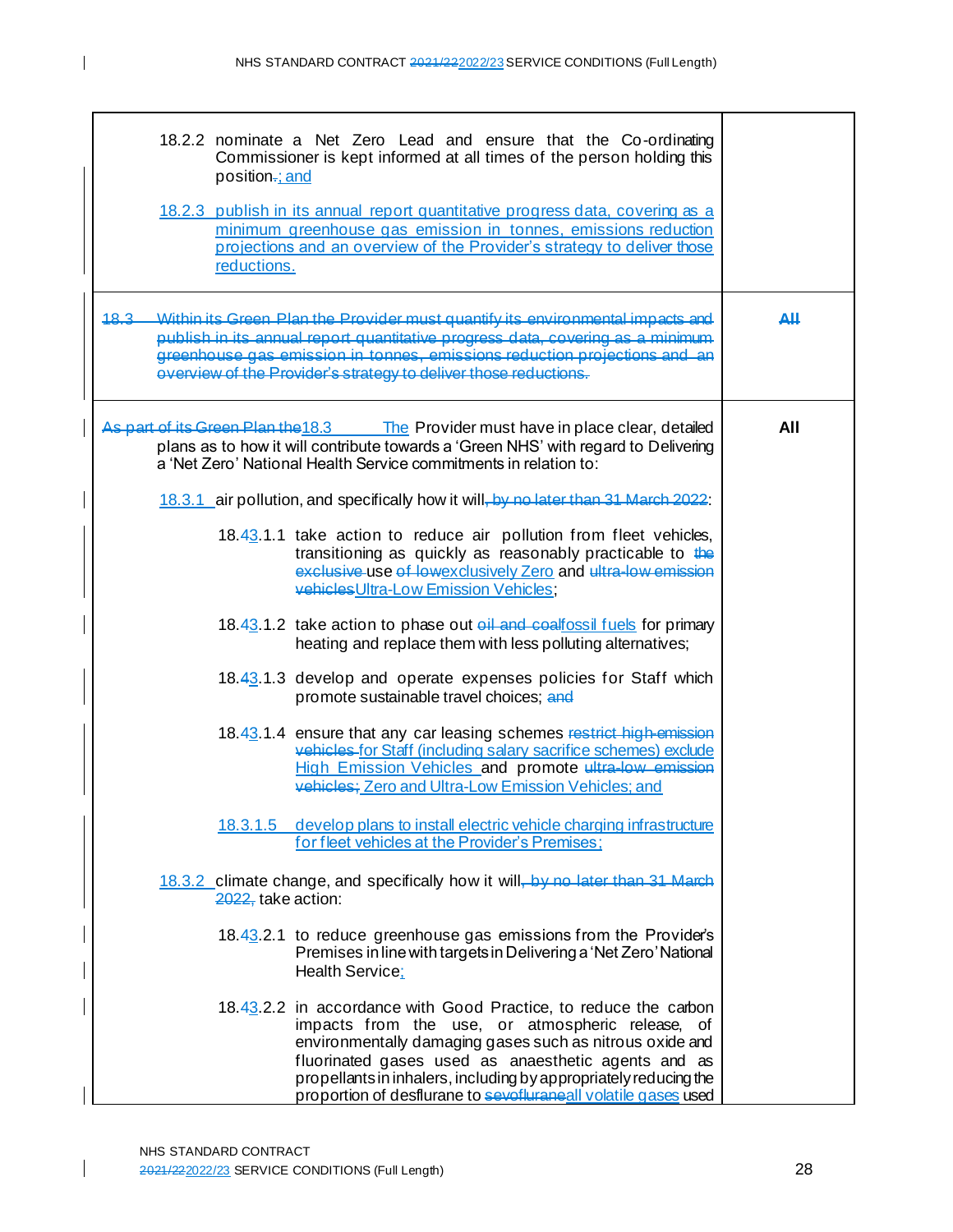| in surgery to 5% or less-than 10% by volume, through<br>clinically appropriate prescribing of lower greenhouse gas<br>emitting inhalers, by encouraging Service Users to return their<br>inhalers to pharmacies for appropriate disposal; and                                                                                                                             |                           |
|---------------------------------------------------------------------------------------------------------------------------------------------------------------------------------------------------------------------------------------------------------------------------------------------------------------------------------------------------------------------------|---------------------------|
| 18.43.2.3 to adapt the Provider's Premises and the manner in which<br>Services are delivered to mitigatoreduce risks associated with<br>climate change and severe weather;                                                                                                                                                                                                |                           |
| 18.3.3 single use plastic products and waste, and specifically how it will, no later<br>than 31 March 2022 take action:                                                                                                                                                                                                                                                   |                           |
| 18.43.3.1 to reduce waste and water usage through best practice<br>efficiency standards and adoption of new innovations;                                                                                                                                                                                                                                                  |                           |
| 18.43.3.2 to reduce avoidable use of single use plastic products,<br>including by signing up to and observing the Plastics Pledge:                                                                                                                                                                                                                                        |                           |
| 18.43.3.3 so far as clinically appropriate, to cease use at the Provider's<br>Premises of single-use plastic cutlery, plates or single-use<br>cups made of expanded polystyrene or oxo-degradable<br>plastics;                                                                                                                                                            |                           |
| 18.43.3.4 to reduce the use at the Provider's Premises of single-use<br>plastic food and beverage containers, cups, covers and lids;<br>and                                                                                                                                                                                                                               |                           |
| 18.43.3.5 to make provision with a view to maximising the rate of retum<br>of walking aids for re-use or recycling,                                                                                                                                                                                                                                                       |                           |
| and must implement those plans diligently.                                                                                                                                                                                                                                                                                                                                |                           |
| 18.4<br>The Provider (if it is an NHS Trust or an NHS Foundation Trust) must ensure that<br>with effect from the earliest practicable date (having regard to the terms and<br>duration of and any rights to terminate existing supply agreements) all electricity<br>it purchases is from Renewable Sources.                                                              | NHS<br><b>Trust/FTAII</b> |
| 18.5<br>The Provider must, in performing its obligations under this Contract <sub>—</sub>                                                                                                                                                                                                                                                                                 | All                       |
| 18.5.1 give due regard to the potential to secure wider social, economic and<br>environmental benefits for the local community and population in its<br>purchase and specification of products and services, and must discuss<br>and seek to agree with the Co-ordinating Commissioner, and review on<br>an annual basis, which impacts it will prioritise for action-and |                           |
| 18.5.2 (if it is an NHS Trust or an NHS Foundation Trust) adhere to the<br>requirements set out in Taking Account of Social Value as if it were an<br>In-Scope Organisation as defined in that publication.                                                                                                                                                               |                           |
|                                                                                                                                                                                                                                                                                                                                                                           |                           |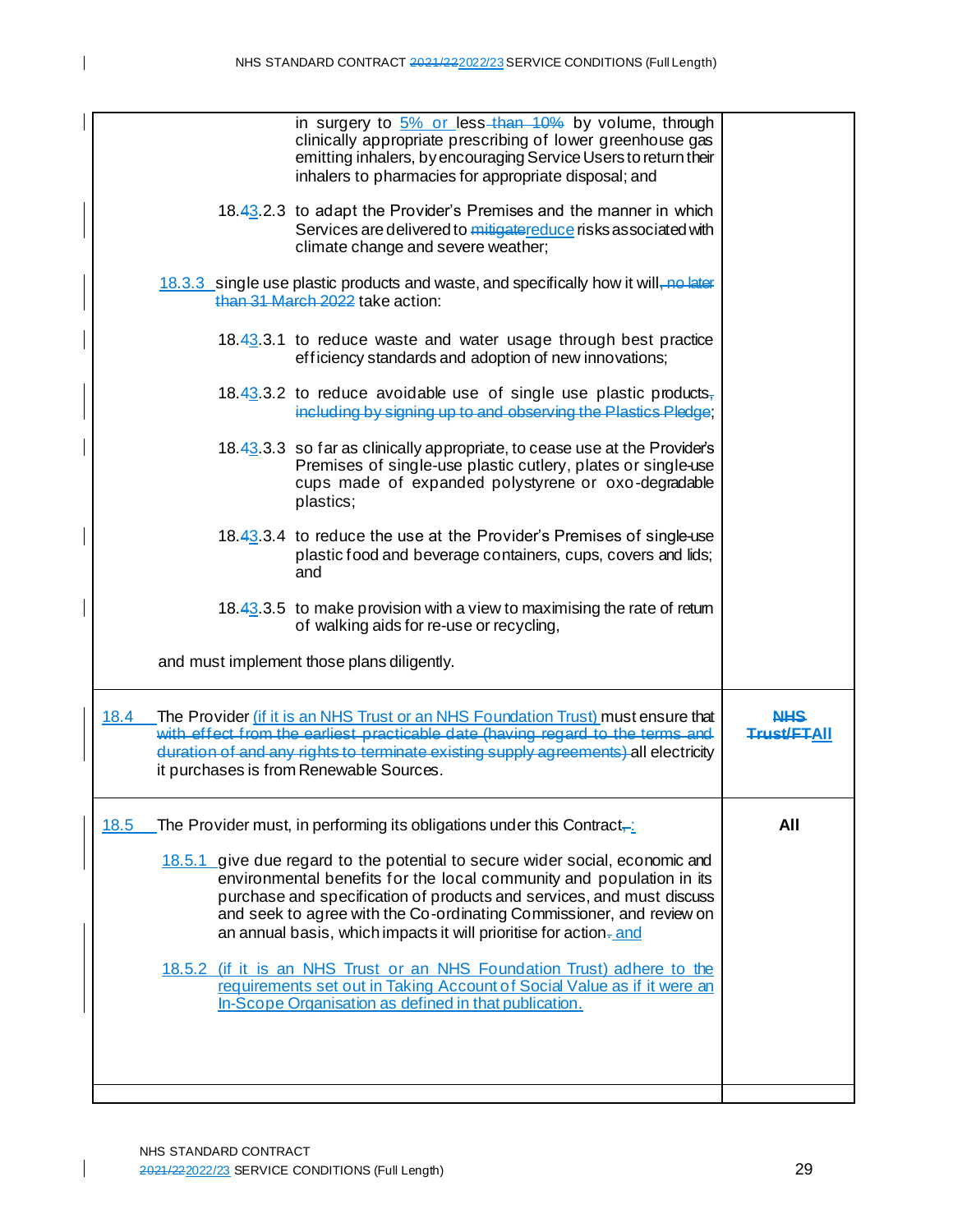| SC19 Food Standards and Sugar-Sweetened Beverages |                                                                                                                                                                                                                                                                                                                                                                                                                                                                                                                                                                                                                                                                                                                              |                                  |  |  |
|---------------------------------------------------|------------------------------------------------------------------------------------------------------------------------------------------------------------------------------------------------------------------------------------------------------------------------------------------------------------------------------------------------------------------------------------------------------------------------------------------------------------------------------------------------------------------------------------------------------------------------------------------------------------------------------------------------------------------------------------------------------------------------------|----------------------------------|--|--|
|                                                   | <b>Food Standards</b>                                                                                                                                                                                                                                                                                                                                                                                                                                                                                                                                                                                                                                                                                                        |                                  |  |  |
| 19.1                                              | The Provider must comply with NHS Food Standards and must develop and<br>implement a food and drink strategy, setting out how it will ensure that, from retail<br>outlets, vending machines, or catering provision and facilities as appropriate,<br>Service Users, Staff and visitors are offered ready access 24 hours a day to<br>healthy eating and drinking options and that products provided and/or offered for<br>sale meet the requirements set out in NHS Food Standards, including in respect<br>of labelling and portion size.                                                                                                                                                                                   | All                              |  |  |
| 19.2                                              | When The Provider (if it is an NHS Trust or an NHS Foundation Trust) must, when<br>procuring and/or negotiating contractual arrangements through which any<br>potential or existing tenant, sub-tenant, licensee, contractor, concessionaire or<br>agent will be required or permitted to sell food and drink from the Provider's<br>Premises, the Provider must ( and having taken appropriate public health<br>advice). include in those contractual arrangements terms which require the<br>relevant party to provide and promote healthy eating and drinking options<br>(including outside normal working hours where relevant) and to adopt the full<br>range of mandatory requirements in Government Buying Standards. | <b>NHS</b><br><b>Trust/FTAII</b> |  |  |
|                                                   | <b>Sales of Sugar-Sweetened Beverages</b>                                                                                                                                                                                                                                                                                                                                                                                                                                                                                                                                                                                                                                                                                    |                                  |  |  |
| 19.3                                              | The Provider (if it is an NHS Trust or an NHS Foundation Trust) must:                                                                                                                                                                                                                                                                                                                                                                                                                                                                                                                                                                                                                                                        | NHS                              |  |  |
|                                                   | 19.3.1 where it itself offers for sale any Sugar-Sweetened Beverage at the<br>Provider's Premises, ensure that sales of Sugar-Sweetened Beverages<br>account for no more than 10% by volume in litres of all beverages which<br>it sells in any Contract Year; and                                                                                                                                                                                                                                                                                                                                                                                                                                                           | <b>Trust/FTAII</b>               |  |  |
|                                                   | 19.3.2 use all reasonable endeavours to ensure that, where any of its tenants,<br>sub-tenants, licensees, contractors, concessionaires or agents offers for<br>sale any Sugar-Sweetened Beverage at the Provider's Premises, sales<br>of Sugar-Sweetened Beverages account for no more than 10% by volume<br>in litres of all beverages sold by that tenant, sub-tenant, licensee,<br>contractor, concessionaire or agent in any Contract Year.                                                                                                                                                                                                                                                                              |                                  |  |  |
|                                                   | <b>RECORDS AND REPORTING</b>                                                                                                                                                                                                                                                                                                                                                                                                                                                                                                                                                                                                                                                                                                 |                                  |  |  |
|                                                   | <b>SC20 Service Development and Improvement Plan</b>                                                                                                                                                                                                                                                                                                                                                                                                                                                                                                                                                                                                                                                                         |                                  |  |  |
| 20.1                                              | The Co-ordinating Commissioner and the Provider must agree an SDIP where<br>required by and in accordance with Guidance.                                                                                                                                                                                                                                                                                                                                                                                                                                                                                                                                                                                                     | All                              |  |  |
| 20.2                                              | The Co-ordinating Commissioner and the Provider may at any time agree an<br>SDIP.                                                                                                                                                                                                                                                                                                                                                                                                                                                                                                                                                                                                                                            | All                              |  |  |
|                                                   |                                                                                                                                                                                                                                                                                                                                                                                                                                                                                                                                                                                                                                                                                                                              |                                  |  |  |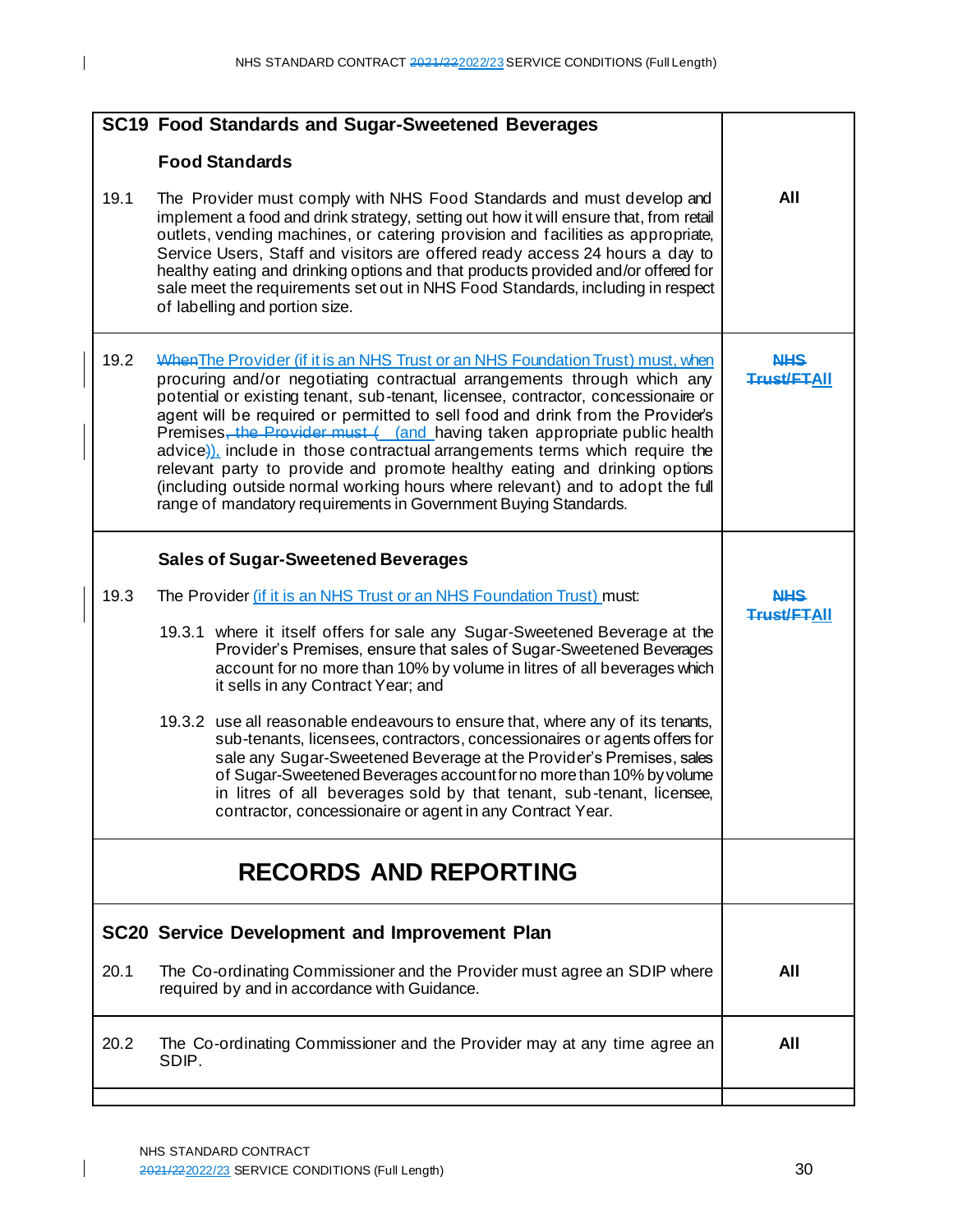| 21.1 | SC21 Infection Prevention and Control and InfluenzaStaff<br><b>Vaccination</b><br>The Provider must:<br>21.1.1 comply with the Code of Practice on the Prevention and Control of<br>Infections and put in place and implement an infection prevention<br>programme in accordance with it; | All except 111                              |
|------|-------------------------------------------------------------------------------------------------------------------------------------------------------------------------------------------------------------------------------------------------------------------------------------------|---------------------------------------------|
|      |                                                                                                                                                                                                                                                                                           |                                             |
|      |                                                                                                                                                                                                                                                                                           |                                             |
|      |                                                                                                                                                                                                                                                                                           |                                             |
|      | 21.1.2 nominate an Infection Prevention Lead and ensure that the Co-ordinating<br>Commissioner is kept informed at all times of the person holding this<br>position;                                                                                                                      | All except 111                              |
|      | 21.1.3 have regard to NICE guideline NG15 (Antimicrobial stewardship: systems<br>and processes for effective antimicrobial medicine use); and                                                                                                                                             | All except 111                              |
|      | 21.1.4 have regard to the Antimicrobial Stewardship Toolkit for English<br>Hospitals.                                                                                                                                                                                                     | A                                           |
| 21.2 | The Provider must ensure that all laboratory services (whether provided directly<br>or under a Sub-Contract) comply with the UK Standards for Microbiology<br>Investigations.                                                                                                             | All except 111                              |
| 21.3 | The Provider <i>(if it is an NHS Trust or an NHS Foundation Trust)</i> must use all<br>reasonable endeavours, consistent with good practice, to reduce its Broad-<br>Spectrum Antibiotic Usage (measured in each case against the Broad-Spectrum<br>Antibiotic Usage 2018 Baseline):      | <del>A (NHS</del><br><b>Trust/FT only)A</b> |
|      | 21.3.1 by 24.5% by 31 March 20222023; and                                                                                                                                                                                                                                                 |                                             |
|      | 21.3.2 by a further 1% in each subsequent Contract Year 6.5% by 31 March<br>2024:                                                                                                                                                                                                         |                                             |
|      | and must provide an annual report to the Co-ordinating Commissioner on its<br>performance.                                                                                                                                                                                                |                                             |
| 21.4 | The Provider must use all reasonable endeavours to ensure that all frontline Staff<br>in contact with Service Users are vaccinated against influenza and coronavirus.                                                                                                                     | All                                         |
|      |                                                                                                                                                                                                                                                                                           |                                             |

 $\overline{1}$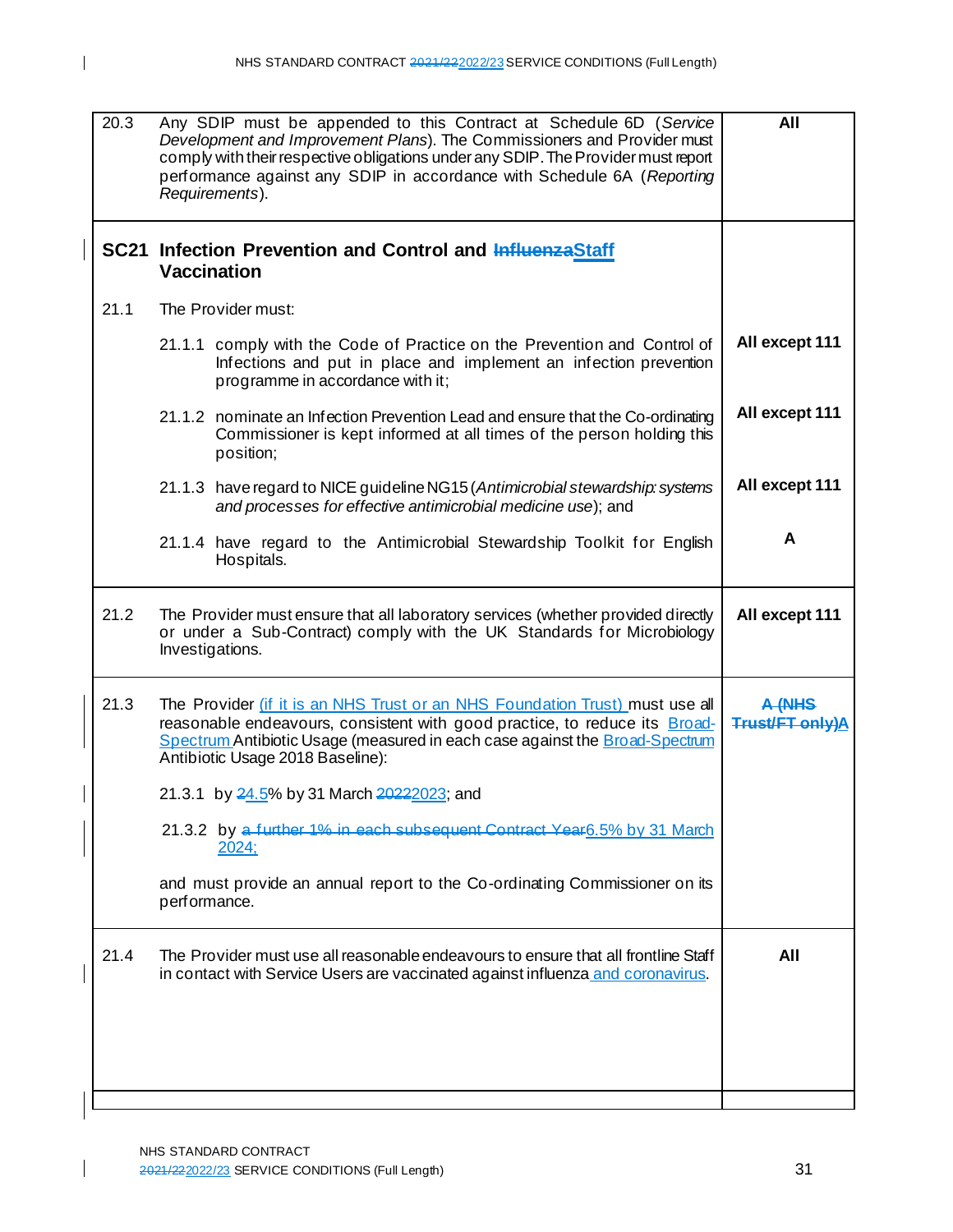|                      | SC22 Assessment and Treatment for Acute Illness                                                                                                                                                                                                                                                                                                                                                                                           |                       |
|----------------------|-------------------------------------------------------------------------------------------------------------------------------------------------------------------------------------------------------------------------------------------------------------------------------------------------------------------------------------------------------------------------------------------------------------------------------------------|-----------------------|
| 22.1                 | The Provider must have regard to Guidance (including NICE Guidance) relating<br>to venous thromboembolism, catheter-acquired urinary tract infections, falls and<br>pressure ulcers, must review and evaluate its implementation of such Guidance<br>and must provide an annual report to the Co-ordinating Commissioner on its<br>performance.                                                                                           | А                     |
| <del>22.2</del> 22.1 | The Provider must implement the methodology described in NEWS 2<br>Guidance for assessment of acute illness severity for adult Service Users,<br>ensuring that each adult Service User is monitored at the intervals set out in that<br>guidance and that in respect of each adult Service User an appropriate clinical<br>response to their NEW Score, as defined in that guidance, is always effected.                                  | A, AM                 |
| <del>22.3</del> 22.2 | The Provider must comply with Sepsis Implementation Guidance.                                                                                                                                                                                                                                                                                                                                                                             | A                     |
|                      | <b>SC23 Service User Health Records</b>                                                                                                                                                                                                                                                                                                                                                                                                   |                       |
| 23.1                 | The Provider must accept transfer of, create and maintain Service User Health<br>Records as appropriate for all Service Users. The Provider must securely store,<br>retain and destroy those records in accordance with Data Guidance, Records<br>Management Code of Practice for Health and Social Care and in any event in<br>accordance with Data Protection Legislation.                                                              | All                   |
| 23.2                 | The Provider must:                                                                                                                                                                                                                                                                                                                                                                                                                        | All                   |
|                      | 23.2.1 if and as so reasonably requested by a Commissioner, whether during or<br>after the Contract Term, promptly deliver to any third party provider of<br>healthcare or social care services nominated by that Commissioner a<br>copy of the Service User Health Record held by the Provider for any<br>Service User for whom that Commissioner is responsible; and                                                                    |                       |
|                      | 23.2.2 notwithstanding SC23.1, if and as so reasonably requested by a<br>Commissioner at any time following the expiry or termination of this<br>Contract, promptly deliver to any third party provider of healthcare or<br>social care services nominated by that Commissioner, or to the<br>Commissioner itself, the Service User Health Record held by the Provider<br>for any Service User for whom that Commissioner is responsible. |                       |
| 23.3                 | The Provider must give each Service User full and accurate information regarding<br>their treatment and must evidence that in writing in the relevant Service User<br>Health Record.                                                                                                                                                                                                                                                      | All except 111,<br>РT |
|                      | <b>NHS Number</b>                                                                                                                                                                                                                                                                                                                                                                                                                         |                       |
| 23.4                 | Subject to and in accordance with Law and Guidance the Provider must:                                                                                                                                                                                                                                                                                                                                                                     | All                   |
|                      | 23.4.1 ensure that the Service User Health Record includes the Service User's<br>verified NHS Number;                                                                                                                                                                                                                                                                                                                                     |                       |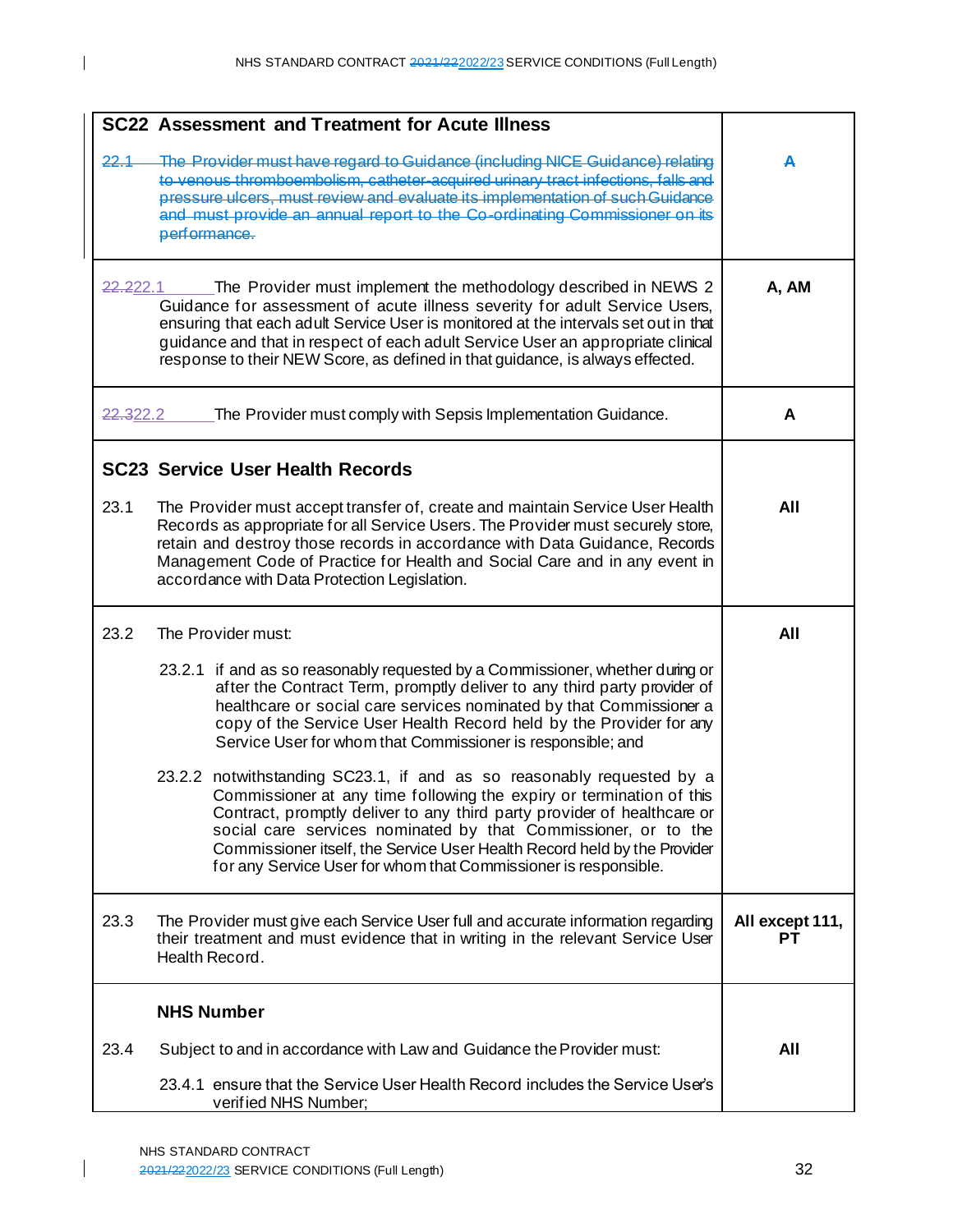|       | 23.4.2 use the NHS Number as the consistent identifier in all clinical<br>correspondence (paper or electronic) and in all information it processes<br>in relation to the Service User; and                                                                                                                                                                                                                                                          |                       |
|-------|-----------------------------------------------------------------------------------------------------------------------------------------------------------------------------------------------------------------------------------------------------------------------------------------------------------------------------------------------------------------------------------------------------------------------------------------------------|-----------------------|
|       | 23.4.3 be able to use the NHS Number to identify all Activity relating to a Service<br>User; and                                                                                                                                                                                                                                                                                                                                                    |                       |
|       | 23.4.4 use all reasonable endeavours to ensure that the Service User's verified<br>NHS Number is available to all clinical Staff when engaged in the<br>provision of any Service to that Service User.                                                                                                                                                                                                                                              |                       |
| 23.5  | The Commissioners must ensure that each Referrer (except a Service User<br>presenting directly to the Provider for assessment and/or treatment) uses the NHS<br>Number as the consistent identifier in all correspondence in relation to a Referral.                                                                                                                                                                                                | All                   |
|       | <b>Information Technology Systems</b>                                                                                                                                                                                                                                                                                                                                                                                                               |                       |
| 23.6  | Subject to GC21 (Patient Confidentiality, Data Protection, Freedom of Information<br>and Transparency) the Provider mustensure that all Staff involved in the provision<br>of urgent, emergency and unplanned care are able to view key Service User<br>clinical information from GP records, whether via the Summary Care Records<br>Service or a locally integrated electronic record system supplemented by the<br>Summary Care Records Service. | All                   |
| 23.7  | The Provider must ensure that (subject to GC21 (Patient Confidentiality, Data<br>Protection, Freedom of Information and Transparency)) all of its major clinical<br>information technology systems enable clinical data to be accessible to other<br>providers of services to Service Users as structured information through open<br>interfaces in accordance with Open API Policy and Guidance and Care Connect<br>API <sub>s</sub> .             | All                   |
| 23.8  | The Provider must ensure that its information technology systems comply with<br>DCB0160 in relation to clinical risk management.                                                                                                                                                                                                                                                                                                                    | All                   |
|       | <b>Internet First and Code of Conduct</b>                                                                                                                                                                                                                                                                                                                                                                                                           |                       |
| 23.9  | When updating, developing or procuring any information technology system or<br>software, the Provider must have regard to the NHS Internet First Policy and the<br>Code of Conduct for Data-Driven Health and Care Technology.                                                                                                                                                                                                                      | All                   |
|       | <b>Urgent Care Data Sharing Agreement</b>                                                                                                                                                                                                                                                                                                                                                                                                           |                       |
| 23.10 | The Provider must enter into an Urgent Care Data Sharing Agreement with the<br>Commissioners and such other providers of urgent and emergency care services<br>as the Co-ordinating Commissioner may specify, consistent with the requirements<br>of GC21 (Patient Confidentiality, Data Protection, Freedom of Information and<br>Transparency) and otherwise on such terms as the Co-ordinating Commissioner<br>may reasonably require.           | A, A+E, AM,<br>111, U |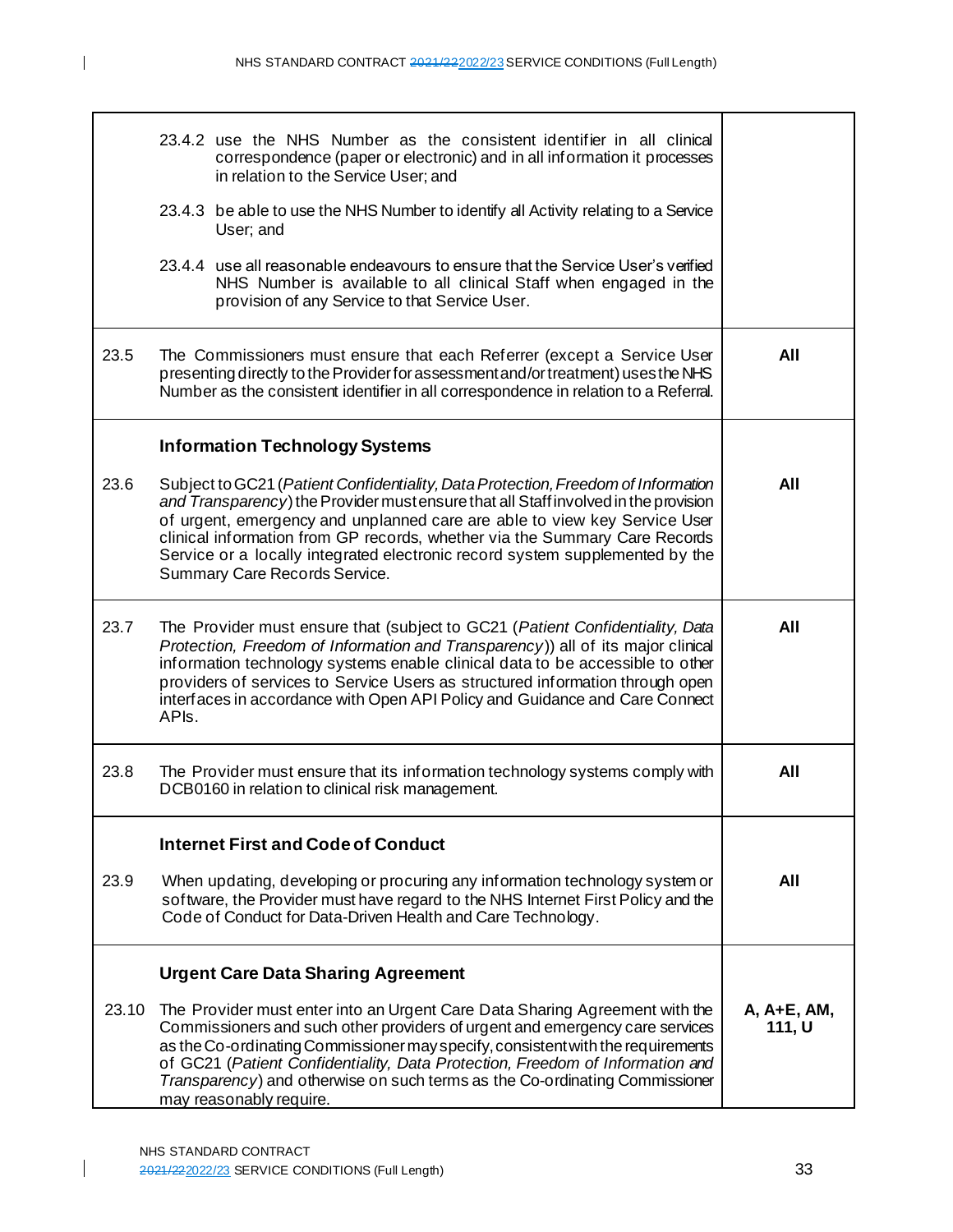| 23.11 | <b>Health and Social Care Network</b><br>The Provider must, where applicable, have appropriate access to the Health and<br>Social Care Network and have terminated any remaining N3 services.                                                                                                                                                                                                                                     | All |  |
|-------|-----------------------------------------------------------------------------------------------------------------------------------------------------------------------------------------------------------------------------------------------------------------------------------------------------------------------------------------------------------------------------------------------------------------------------------|-----|--|
|       | <b>SC24 NHS Counter-Fraud Requirements</b>                                                                                                                                                                                                                                                                                                                                                                                        |     |  |
| 24.1  | The Provider must put in place and maintain appropriate measures to prevent,<br>detect and investigate fraud, bribery and corruption, having regard to NHSCFA<br>Requirements.                                                                                                                                                                                                                                                    | All |  |
| 24.2  | If the Provider:                                                                                                                                                                                                                                                                                                                                                                                                                  | All |  |
|       | 24.2.1 is an NHS Trust; or                                                                                                                                                                                                                                                                                                                                                                                                        |     |  |
|       | 24.2.2 holds Monitor'sa Provider Licence (unless required to do so solely<br>because it provides Commissioner Requested Services as designated by<br>the Commissioners or any other commissioner),                                                                                                                                                                                                                                |     |  |
|       | it must take the necessary action to meet NHSCFA Requirements, including in<br>respect of reporting via the NHS fraud case management system.                                                                                                                                                                                                                                                                                     |     |  |
| 24.3  | If requested by the Co-ordinating Commissioner, or NHSCFA or any Regulatory<br>or Supervisory Body, the Provider must allow a person duly authorised to act on<br>behalf of NHSCFA, on behalf of any Regulatory or Supervisory Body or on behalf<br>of any Commissioner to review, in line with the NHSCFA Requirements, the<br>counter-fraud measures put in place by the Provider.                                              | All |  |
| 24.4  | The Provider must implement any reasonable modifications to its counter-fraud<br>arrangements required by a person referred to in SC24.3 in order to meet the<br>NHSCFA Requirements within whatever time periods as that person may<br>reasonably require.                                                                                                                                                                       | All |  |
| 24.5  | On becoming aware of any suspected or actual bribery, corruption or fraud<br>involving NHS-funded services, the Provider must promptly report the matter to its<br>nominated Local Counter Fraud Specialist and to NHSCFA.                                                                                                                                                                                                        | All |  |
| 24.6  | On the request of the Department of Health and Social Care, NHS England, NHS<br>Improvement, NHSCFA, any Regulatory or Supervisory Body or the Co-ordinating<br>Commissioner, the Provider must allow NHSCFA or any Local Counter Fraud<br>Specialist nominated by a Commissioner, as soon as it is reasonably practicable<br>and in any event not later than 5 Operational Days following the date of the<br>request, access to: | All |  |
|       | 24.6.1 all property, premises, information (including records and data) owned or<br>controlled by the Provider; and                                                                                                                                                                                                                                                                                                               |     |  |

 $\mathbf{I}$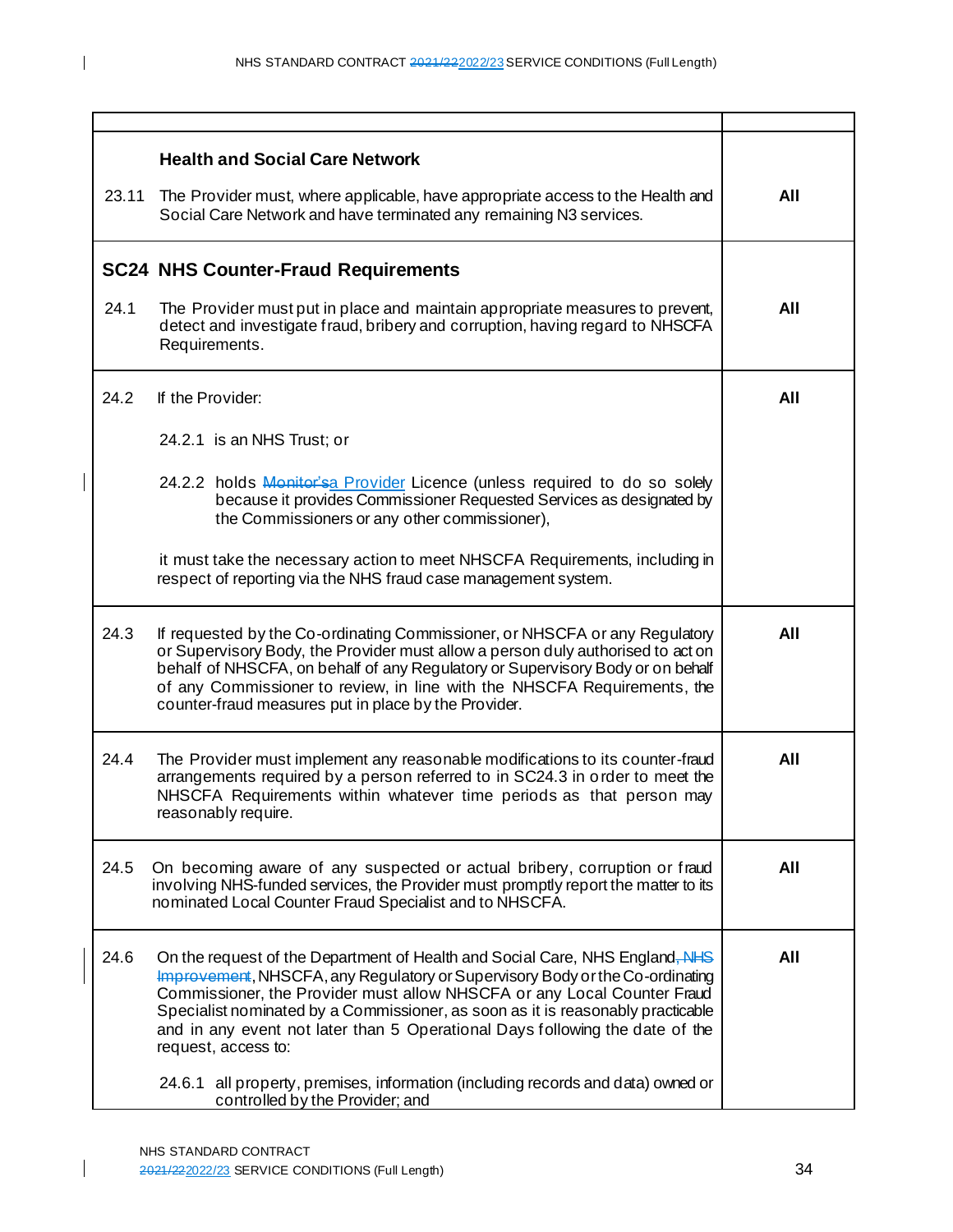|      | 24.6.2 all Staff who may have information to provide,                                                                                                                                                                                                                                                                                                                                                       |                    |                                                                                                                                                   |               |
|------|-------------------------------------------------------------------------------------------------------------------------------------------------------------------------------------------------------------------------------------------------------------------------------------------------------------------------------------------------------------------------------------------------------------|--------------------|---------------------------------------------------------------------------------------------------------------------------------------------------|---------------|
|      |                                                                                                                                                                                                                                                                                                                                                                                                             |                    | relevant to the detection and investigation of cases of bribery, fraud or corruption,<br>directly or indirectly in connection with this Contract. |               |
|      | SC25 Other Local Agreements, Policies and Procedures-and<br><b>Protocols</b>                                                                                                                                                                                                                                                                                                                                |                    |                                                                                                                                                   |               |
| 25.1 | If requested by the Co-ordinating Commissioner or the Provider, the Co-ordinating<br>Commissioner or the Provider (as the case may be) must within 5 Operational<br>Days following receipt of the request send or make available to the other copies<br>of any Services guide or other written agreement, policy, procedure or protocol<br>implemented by any Commissioner or the Provider (as applicable). |                    |                                                                                                                                                   | All           |
| 25.2 | The Co-ordinating Commissioner must notify the Provider and the Provider must<br>notify the Co-ordinating Commissioner of any material changes to any items it has<br>disclosed under SC25.1.                                                                                                                                                                                                               |                    | All                                                                                                                                               |               |
| 25.3 | The Parties must comply with their respective obligations under any the<br>documents contained or referred to in Schedule 2G (Other Local Agreements,<br>Policies and Procedures.).                                                                                                                                                                                                                         |                    |                                                                                                                                                   | All           |
|      | SC26 Clinical Networks, National Audit Programmes and Approved<br><b>Research Studies</b>                                                                                                                                                                                                                                                                                                                   |                    |                                                                                                                                                   |               |
|      |                                                                                                                                                                                                                                                                                                                                                                                                             |                    |                                                                                                                                                   |               |
| 26.1 |                                                                                                                                                                                                                                                                                                                                                                                                             | The Provider must: |                                                                                                                                                   | All except PT |
|      | 26.1.1                                                                                                                                                                                                                                                                                                                                                                                                      |                    | participate in the Clinical Networks, programmes and studies listed in<br>Schedule 2F (Clinical Networks);                                        |               |
|      | 26.1.2                                                                                                                                                                                                                                                                                                                                                                                                      | participate in:    |                                                                                                                                                   |               |
|      |                                                                                                                                                                                                                                                                                                                                                                                                             | 26.1.2.1           | any national programme within the National Clinical Audit<br>and Patient Outcomes Programme;                                                      |               |
|      |                                                                                                                                                                                                                                                                                                                                                                                                             | 26.1.2.2           | any other national clinical audit or clinical outcome<br>review programme managed or commissioned by HQIP;<br>and                                 |               |
|      |                                                                                                                                                                                                                                                                                                                                                                                                             | 26.1.2.3           | any national programme included within the NHS<br>England Quality Accounts List for the relevant Contract<br>Year;                                |               |
|      |                                                                                                                                                                                                                                                                                                                                                                                                             |                    | relevant to the Services; and                                                                                                                     |               |

 $\begin{array}{c} \hline \end{array}$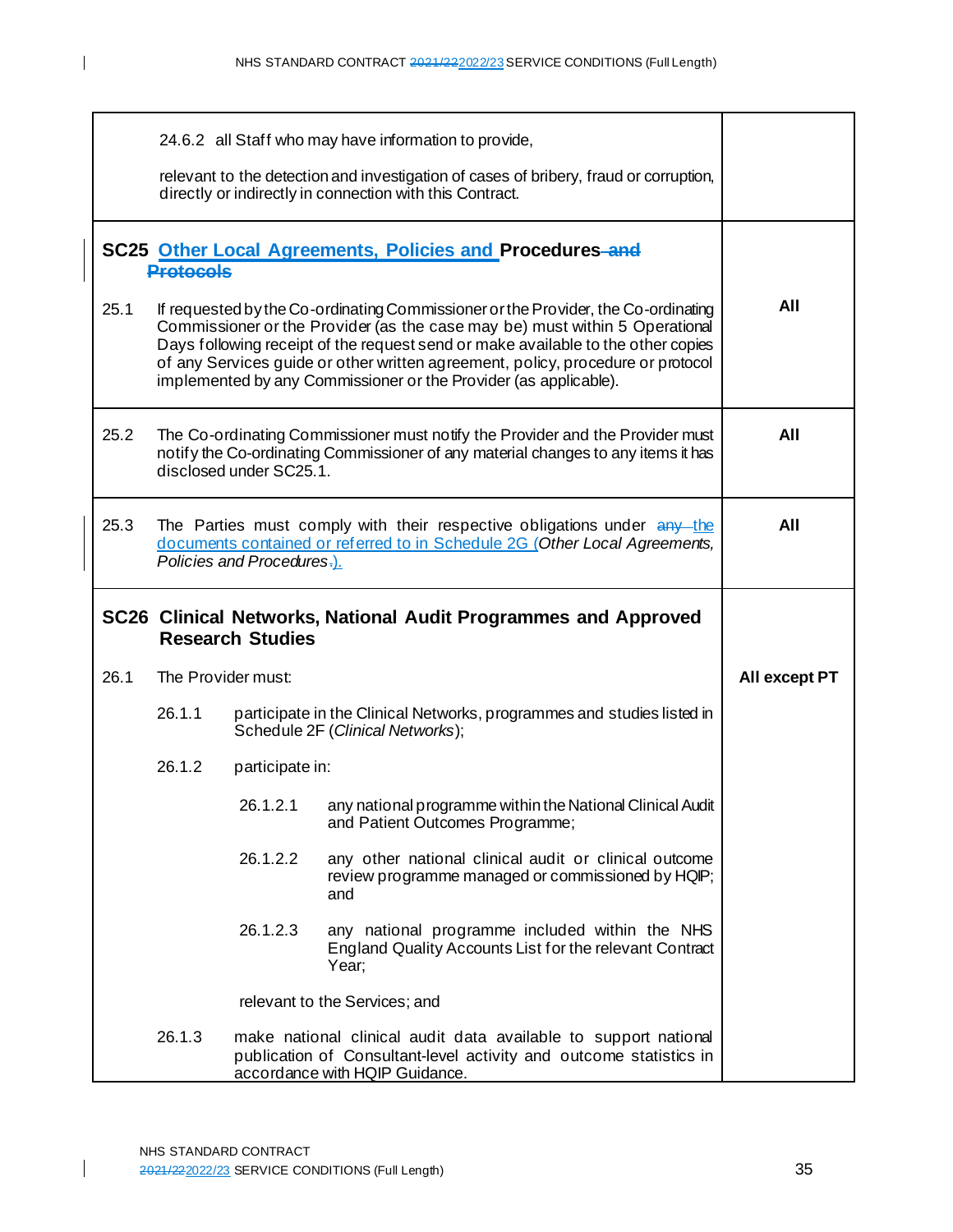| 26.2 | The Provider must adhere to all protocols and procedures operated or<br>recommended under the programmes and arrangements referred to in SC26.1,<br>unless in conflict with existing protocols and procedures agreed between the<br>Parties, in which case the Parties must review all relevant protocols and<br>procedures and try to resolve that conflict.                                                                                                                                                       | All except PT                                                                                                                                      |                              |  |
|------|---------------------------------------------------------------------------------------------------------------------------------------------------------------------------------------------------------------------------------------------------------------------------------------------------------------------------------------------------------------------------------------------------------------------------------------------------------------------------------------------------------------------|----------------------------------------------------------------------------------------------------------------------------------------------------|------------------------------|--|
| 26.3 |                                                                                                                                                                                                                                                                                                                                                                                                                                                                                                                     | The Provider must put arrangements in place to facilitate recruitment of Service<br>Users and Staff as appropriate into Approved Research Studies. | All                          |  |
| 26.4 | If the Provider chooses to participate in any Commercial Contract Research Study<br>which is submitted to the Health Research Authority for approval, the Provider<br>must ensure that that participation will be in accordance with the National Directive<br>on Commercial Contract Research Studies, at a price determined by NIHR for<br>each Provider in accordance with the methodology prescribed in the directive and<br>under such other contractual terms and conditions as are set out in the directive. | All                                                                                                                                                |                              |  |
| 26.5 | The Provider must comply with HRA/NIHR Research Reporting Guidance, as<br>applicable.                                                                                                                                                                                                                                                                                                                                                                                                                               | All                                                                                                                                                |                              |  |
| 26.6 | The Parties must comply with NHS Treatment Costs Guidance, as applicable.                                                                                                                                                                                                                                                                                                                                                                                                                                           | All                                                                                                                                                |                              |  |
|      | <b>SC27 Formulary</b>                                                                                                                                                                                                                                                                                                                                                                                                                                                                                               |                                                                                                                                                    |                              |  |
| 27.1 | Where any Service involves or may involve the prescribing of drugs, the Provider<br>must:                                                                                                                                                                                                                                                                                                                                                                                                                           |                                                                                                                                                    | A, CR, MH,<br><b>MHSS, R</b> |  |
|      | 27.1.1                                                                                                                                                                                                                                                                                                                                                                                                                                                                                                              | ensure that its current Formulary is published and readily available on<br>the Provider's website;                                                 |                              |  |
|      | 27.1.2                                                                                                                                                                                                                                                                                                                                                                                                                                                                                                              | ensure that its Formulary reflects all relevant positive NICE<br>Technology Appraisals; and                                                        |                              |  |
|      | 27.1.3                                                                                                                                                                                                                                                                                                                                                                                                                                                                                                              | make available to Service Users all relevant treatments recommended<br>in positive NICE Technology Appraisals.                                     |                              |  |
|      | <b>SC28 Information Requirements</b>                                                                                                                                                                                                                                                                                                                                                                                                                                                                                |                                                                                                                                                    |                              |  |
| 28.1 | The Parties acknowledge that the submission of complete and accurate data in<br>accordance with this SC28 is necessary to support the commissioning of all health<br>and social care services in England.                                                                                                                                                                                                                                                                                                           | All                                                                                                                                                |                              |  |
| 28.2 | The Provider must:                                                                                                                                                                                                                                                                                                                                                                                                                                                                                                  |                                                                                                                                                    | All                          |  |
|      | 28.2.1                                                                                                                                                                                                                                                                                                                                                                                                                                                                                                              | provide the information specified in this SC28 and in Schedule 6A<br>(Reporting Requirements):                                                     |                              |  |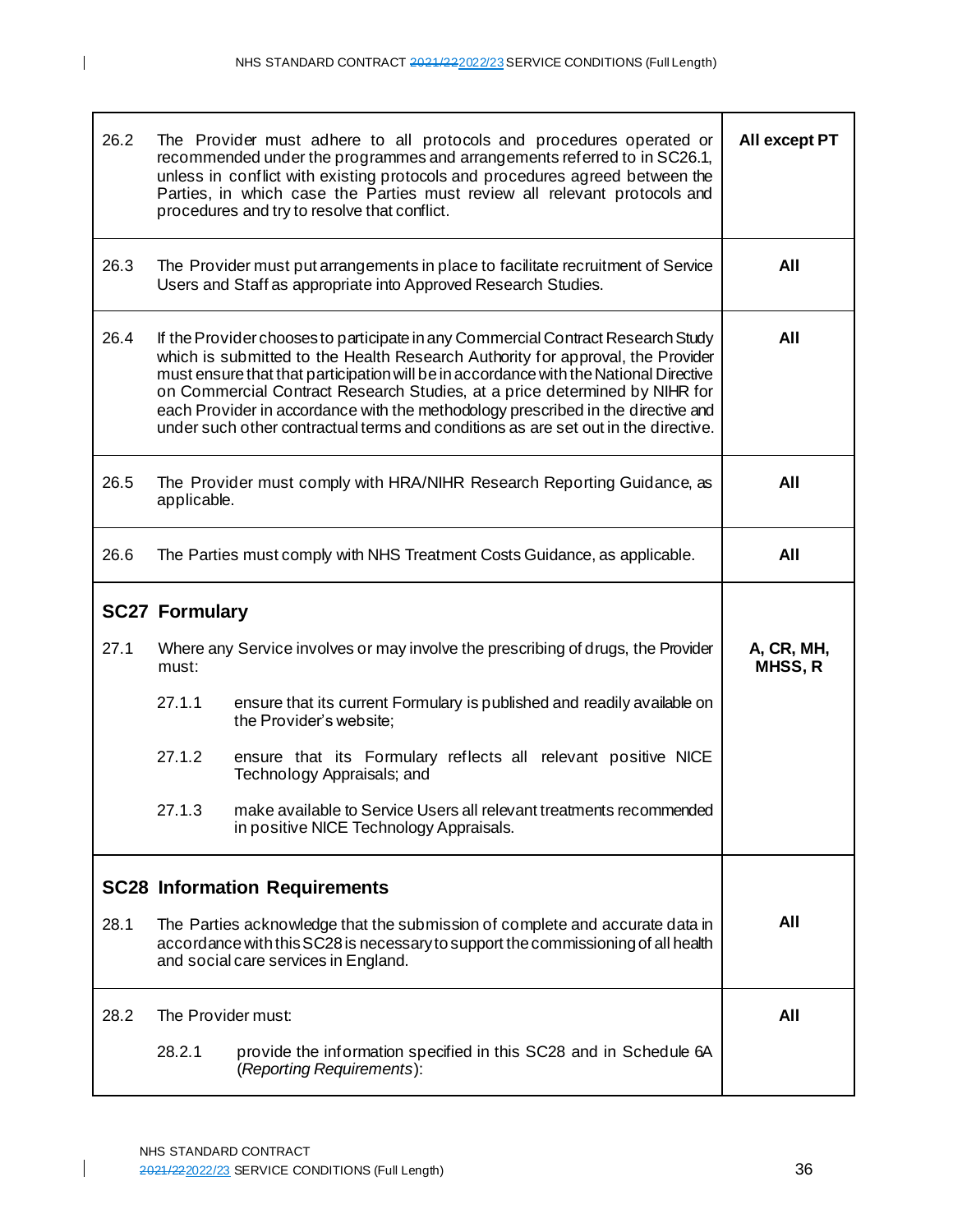28.2.1.1 with the frequency, in the format, by the method and within the time period set out or referred to in Schedule 6A (*Reporting Requirements*); and 28.2.1.2 as detailed in relevant Guidance; and 28.2.1.3 if there is no applicable time period identified, in a timely manner; 28.2.2 where and to the extent applicable, conform to all NHS information standards notices, data provision notices and information and data standards approved or published by the Secretary of State, NHS England or NHS Digital; 28.2.3 implement any other datasets and information requirements agreed from time to time between it and the Co-ordinating Commissioner; 28.2.4 comply with Data Guidance issued by NHS England and NHS Digital and with Data Protection Legislation in relation to protection of patient identifiable data; 28.2.5 subject to and in accordance with Law and Guidance and any relevant standards issued by the Secretary of State, NHS England or NHS Digital, use the Service User's verified NHS Number as the consistent identifier of each record on all patient datasets; 28.2.6 comply with the Data Guidance and Data Protection Legislation on the use and disclosure of personal confidential data for other than direct care purposes; and 28.2.7 use all reasonable endeavours to optimise its performance under the Data Quality Maturity Index (where applicable) and must demonstrate its progress to the Co-ordinating Commissioner on an ongoing basis, through agreement and implementation of a Data Quality Improvement Plan or through other appropriate means. 28.3 The Co-ordinating Commissioner may request from the Provider any information in addition to that to be provided under SC28.2 which any Commissioner reasonably and lawfully requires in relation to this Contract. The Provider must supply that information in a timely manner. **All** 28.4 The Co-ordinating Commissioner must act reasonably in requesting the Provider to provide any information under this Contract, having regard to the burden which that request places on the Provider, and may not, without good reason, require the Provider: 28.4.1 to supply any information to any Commissioner locally where that information is required to be submitted centrally under SC28.2; or 28.4.2 where information is required to be submitted in a particular format under SC28.2, to supply that information in a different or additional format (but this will not prevent the Co-ordinating Commissioner from requesting disaggregation of data previously submitted in aggregated form); or **All**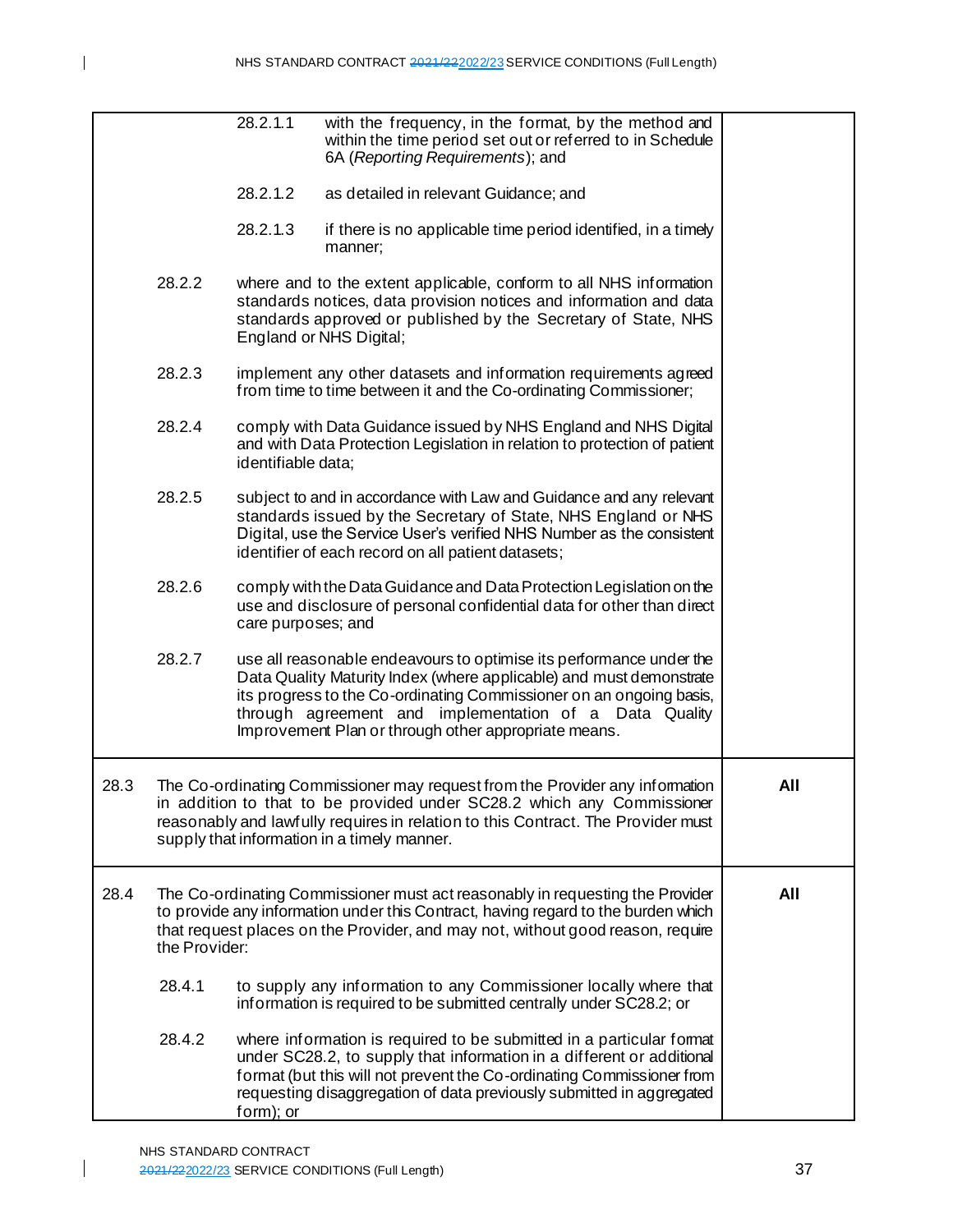|      | 28.4.3 | to supply any information to any Commissioner locally for which that<br>Commissioner cannot demonstrate purpose and value in connection<br>with the discharge of that Commissioner's statutory duties and<br>functions.                                                                                                                                       |     |  |  |
|------|--------|---------------------------------------------------------------------------------------------------------------------------------------------------------------------------------------------------------------------------------------------------------------------------------------------------------------------------------------------------------------|-----|--|--|
| 28.5 |        | The Provider and each Commissioner must ensure that any information provided<br>to any other Party in relation to this Contract is accurate and complete.                                                                                                                                                                                                     | All |  |  |
|      |        | <b>Counting and coding of Activity</b>                                                                                                                                                                                                                                                                                                                        |     |  |  |
| 28.6 |        | The Provider must ensure that each dataset that it provides under this Contract<br>contains the ODS code and/or other appropriate identifier for the relevant<br>Commissioner. The Parties must have regard to Commissioner Assignment<br>Methodology Guidance and Who Pays? Guidance when determining the correct<br>Commissioner code in activity datasets. | All |  |  |
| 28.7 |        | The Parties must comply with Guidance relating to clinical coding published by<br>NHS Digital and with the definitions of Activity maintained under the NHS Data<br>Model and Dictionary.                                                                                                                                                                     | All |  |  |
| 28.8 |        | Where NHS Digital issues new or updated Guidance on the counting and coding<br>of Activity and that Guidance requires the Provider to change its counting and<br>coding practice, the Provider must:                                                                                                                                                          | All |  |  |
|      |        | reasonably practicable inform the Co-ordinating<br>28.8.1 as soon as<br>Commissioner in writing of the change it is making to effect the Guidance;<br>and                                                                                                                                                                                                     |     |  |  |
|      |        | 28.8.2 implement the change on the date (or in the phased sequence of dates)<br>mandated in the Guidance.                                                                                                                                                                                                                                                     |     |  |  |
| 28.9 |        | Where any change in counting and coding practice required under SC28.8 is<br>projected, once implemented, to have, or is found following implementation to<br>have had, an impact on the Actual Annual Value of Services, the Parties must<br>adjust the relevant Prices payable,                                                                             | All |  |  |
|      |        | 28.9.1 where the change is to be, or was, implemented within the Contract Year<br>in which the relevant Guidance was issued by NHS Digital, in respect of<br>the remainder of that Contract Year; and                                                                                                                                                         |     |  |  |
|      |        | 28.9.2 in any event, in respect of the whole of the Contract Year following the<br>Contract Year in which the relevant Guidance was issued by NHS Digital,                                                                                                                                                                                                    |     |  |  |
|      |        | in accordance with the National Tariff to ensure that that impact is rendered<br>neutral for that Contract Year or those Contract Years, as applicable.                                                                                                                                                                                                       |     |  |  |
|      |        |                                                                                                                                                                                                                                                                                                                                                               |     |  |  |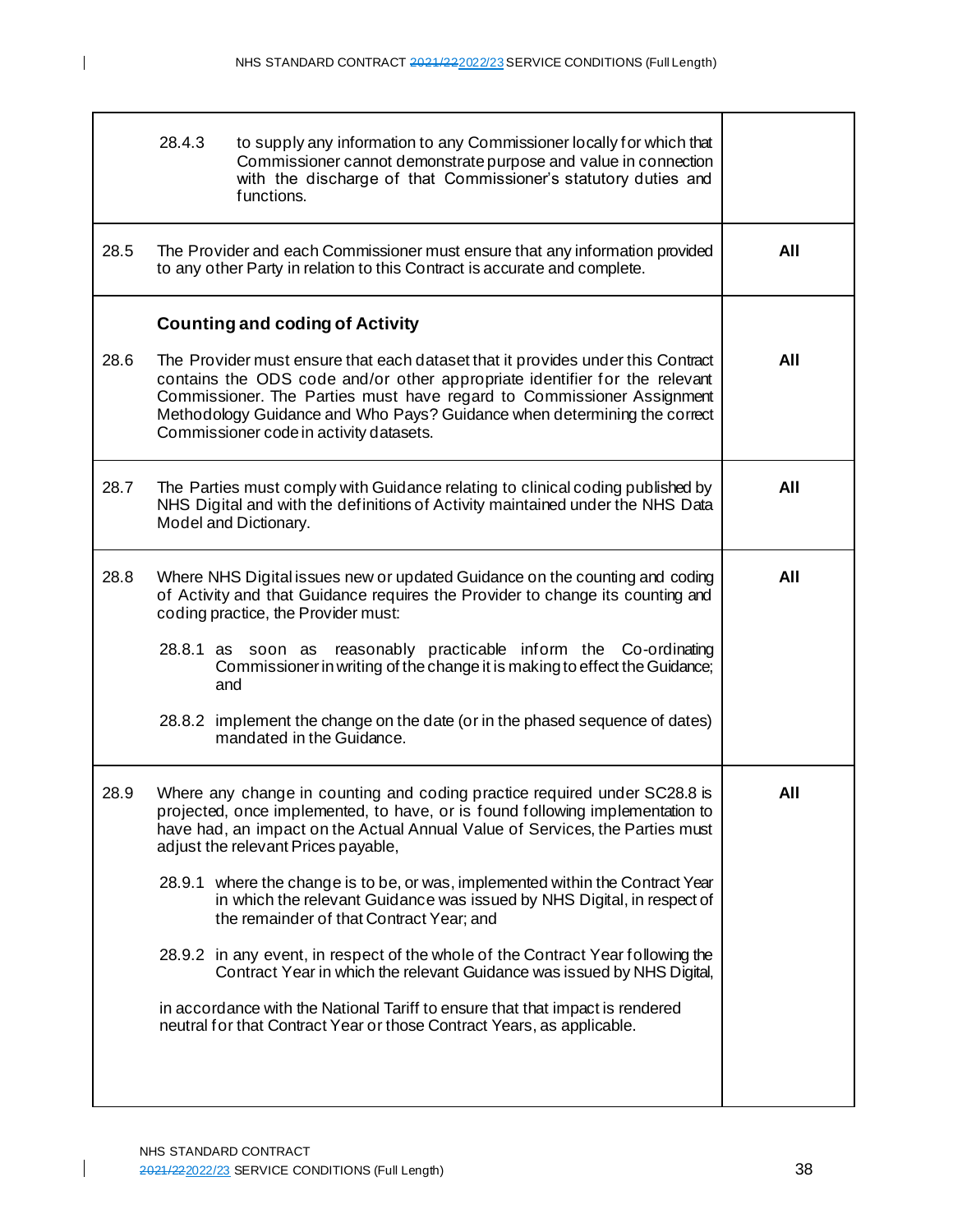| 28.10 | Except as provided for in SC28.8, the Provider must not implement a change of<br>practice in the counting and coding of Activity without the agreement of the Co-<br>ordinating Commissioner.                                                                                                                                                                                                                                                                   | All |
|-------|-----------------------------------------------------------------------------------------------------------------------------------------------------------------------------------------------------------------------------------------------------------------------------------------------------------------------------------------------------------------------------------------------------------------------------------------------------------------|-----|
| 28.11 | Either the Co-ordinating Commissioner (on behalf of the Commissioners) or the<br>Provider may at any time propose a change of practice in the counting and coding<br>of Activity to render it compliant with Guidance issued by NHS Digital already in<br>effect. The Party proposing such a change must give the other Party written notice<br>of the proposed change at least 6 months before the date on which that change<br>is proposed to be implemented. | All |
| 28.12 | The Party receiving notice of the proposed change of practice under SC28.11<br>must not unreasonably withhold or delay its agreement to the change.                                                                                                                                                                                                                                                                                                             | All |
| 28.13 | Any change of practice proposed under SC28.11 and agreed under SC28.12 must<br>be implemented on 1 April of the following Contract Year, unless the Parties agree<br>a different date (or phased sequence) for its implementation.                                                                                                                                                                                                                              | All |
| 28.14 | Where any change in counting and coding practice proposed under SC28.11 and<br>agreed under SC28.12 is projected, once implemented, to have, or is found<br>following implementation to have had, an impact on the Actual Annual Value, the<br>Parties must adjust the relevant Prices payable:<br>28.14.1<br>where the change is to be, or was, implemented within the Contract<br>Year in which the change was proposed, in respect of the remainder          | All |
|       | of that Contract Year; and<br>28.14.2<br>in any event, in respect of the whole of the Contract Year following the<br>Contract Year in which the change was proposed,<br>in accordance with the National Tariff to ensure that that impact is rendered neutral<br>for that Contract Year or those Contract Years, as applicable.                                                                                                                                 |     |
| 28.15 | Where any change of practice in the counting and coding of Activity is<br>implemented, the Provider and the Co-ordinating Commissioner must, working<br>jointly and in good faith, use all reasonable endeavours to monitor its impact and<br>to agree the extent of any adjustments to Prices which may be necessary under<br>SC28.9 or SC28.14.                                                                                                               | All |
| 28.16 | Aggregation and disaggregation of information<br>Information to be provided by the Provider under this SC28 and Schedule 6A<br>(Reporting Requirements) and which is necessary for the purposes of SC36<br>(Payment Terms) must be provided:                                                                                                                                                                                                                    | All |
|       | 28.16.1<br>to the Co-ordinating Commissioner in aggregate form; and/or                                                                                                                                                                                                                                                                                                                                                                                          |     |

 $\overline{1}$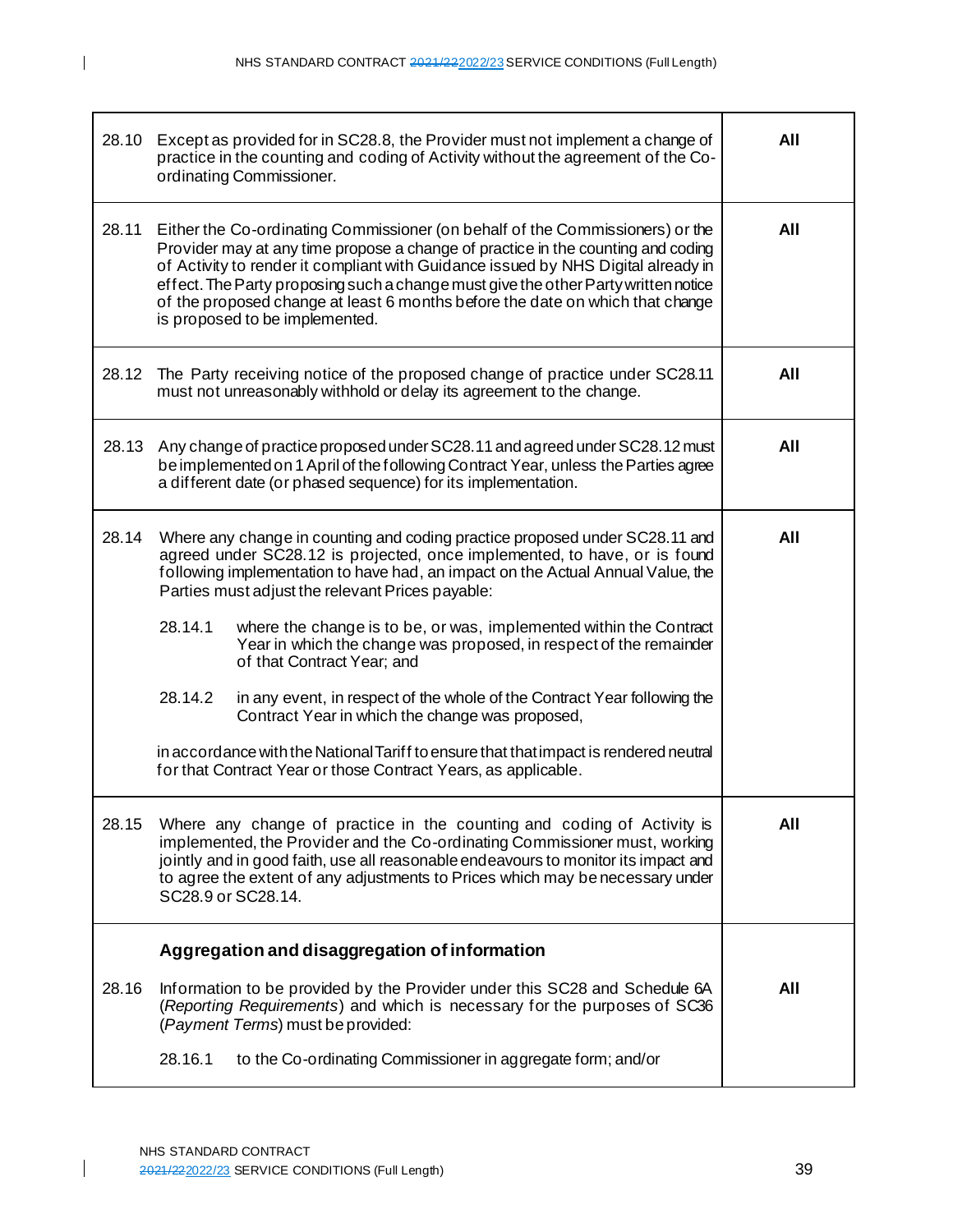|       | 28.16.2                                                                                                                                                                                                                                                                                                                                                                                                                                                                                                                                                                                                                                                                                                  | directly to each Commissioner in disaggregated form relating to its<br>own use of the Services, as the Co-ordinating Commissioner may<br>direct.                                                                                                                                                                                                                                                                                                                                                                                                                                |     |
|-------|----------------------------------------------------------------------------------------------------------------------------------------------------------------------------------------------------------------------------------------------------------------------------------------------------------------------------------------------------------------------------------------------------------------------------------------------------------------------------------------------------------------------------------------------------------------------------------------------------------------------------------------------------------------------------------------------------------|---------------------------------------------------------------------------------------------------------------------------------------------------------------------------------------------------------------------------------------------------------------------------------------------------------------------------------------------------------------------------------------------------------------------------------------------------------------------------------------------------------------------------------------------------------------------------------|-----|
|       | <b>SUS</b>                                                                                                                                                                                                                                                                                                                                                                                                                                                                                                                                                                                                                                                                                               |                                                                                                                                                                                                                                                                                                                                                                                                                                                                                                                                                                                 |     |
| 28.17 |                                                                                                                                                                                                                                                                                                                                                                                                                                                                                                                                                                                                                                                                                                          | The Provider must submit commissioning data sets to SUS in accordance with<br>SUS Guidance, where applicable. Where SUS is applicable, if:                                                                                                                                                                                                                                                                                                                                                                                                                                      | All |
|       | 28.17.1                                                                                                                                                                                                                                                                                                                                                                                                                                                                                                                                                                                                                                                                                                  | there is a failure of SUS; or                                                                                                                                                                                                                                                                                                                                                                                                                                                                                                                                                   |     |
|       | 28.17.2                                                                                                                                                                                                                                                                                                                                                                                                                                                                                                                                                                                                                                                                                                  | there is an interruption in the availability of SUS to the Provider or to<br>any Commissioner,                                                                                                                                                                                                                                                                                                                                                                                                                                                                                  |     |
|       | service.                                                                                                                                                                                                                                                                                                                                                                                                                                                                                                                                                                                                                                                                                                 | the Provider must comply with Guidance issued by NHS England and/or NHS<br>Digital in relation to the submission of the national datasets collected in<br>accordance with this SC28 pending resumption of service, and must submit those<br>national datasets to SUS as soon as reasonably practicable after resumption of                                                                                                                                                                                                                                                      |     |
|       |                                                                                                                                                                                                                                                                                                                                                                                                                                                                                                                                                                                                                                                                                                          | <b>Information Breaches</b>                                                                                                                                                                                                                                                                                                                                                                                                                                                                                                                                                     |     |
| 28.18 |                                                                                                                                                                                                                                                                                                                                                                                                                                                                                                                                                                                                                                                                                                          | If the Co-ordinating Commissioner becomes aware of an Information Breach it<br>must notify the Provider accordingly. The notice must specify:                                                                                                                                                                                                                                                                                                                                                                                                                                   | All |
|       | 28.18.1                                                                                                                                                                                                                                                                                                                                                                                                                                                                                                                                                                                                                                                                                                  | the nature of the Information Breach; and                                                                                                                                                                                                                                                                                                                                                                                                                                                                                                                                       |     |
|       | 28.18.2                                                                                                                                                                                                                                                                                                                                                                                                                                                                                                                                                                                                                                                                                                  | the sums (if any) which the Co-ordinating Commissioner intends to<br>instruct the Commissioners to withhold, or itself withhold (on behalf of<br>all Commissioners), under SC28.19 if the Information Breach is not<br>rectified within 5 Operational Days following service of that notice.                                                                                                                                                                                                                                                                                    |     |
| 28.19 | If the Information Breach is not rectified within 5 Operational Days of the date of<br>the notice served in accordance with SC28.18.2 (unless due to any actor omission<br>of any Commissioner), the Co-ordinating Commissioner may (subject to SC28.21)<br>instruct the Commissioners to withhold, or itself withhold (on behalf of all<br>Commissioners), a reasonable and proportionate sum of up to 1% of the Expected<br>Monthly Value or of the Actual Monthly Value, as applicable, in respect of the<br>current month and then for each and every month until the Provider has rectified<br>the relevant Information Breach to the reasonable satisfaction of the Co-ordinating<br>Commissioner. |                                                                                                                                                                                                                                                                                                                                                                                                                                                                                                                                                                                 | All |
| 28.20 |                                                                                                                                                                                                                                                                                                                                                                                                                                                                                                                                                                                                                                                                                                          | The Commissioners or the Co-ordinating Commissioner (as appropriate) must<br>continue to withhold any sums withheld under SC28.19 unless and until the<br>Provider rectifies the relevant Information Breach to the reasonable satisfaction of<br>the Co-ordinating Commissioner. The Commissioners or the Co-ordinating<br>Commissioner (as appropriate) must then pay the withheld sums to the Provider<br>within 10 Operational Days. Subject to SC28.21 no interest will be payable by the<br>Co-ordinating Commissioner to the Provider on any sum withheld under SC28.19. | All |

 $\overline{1}$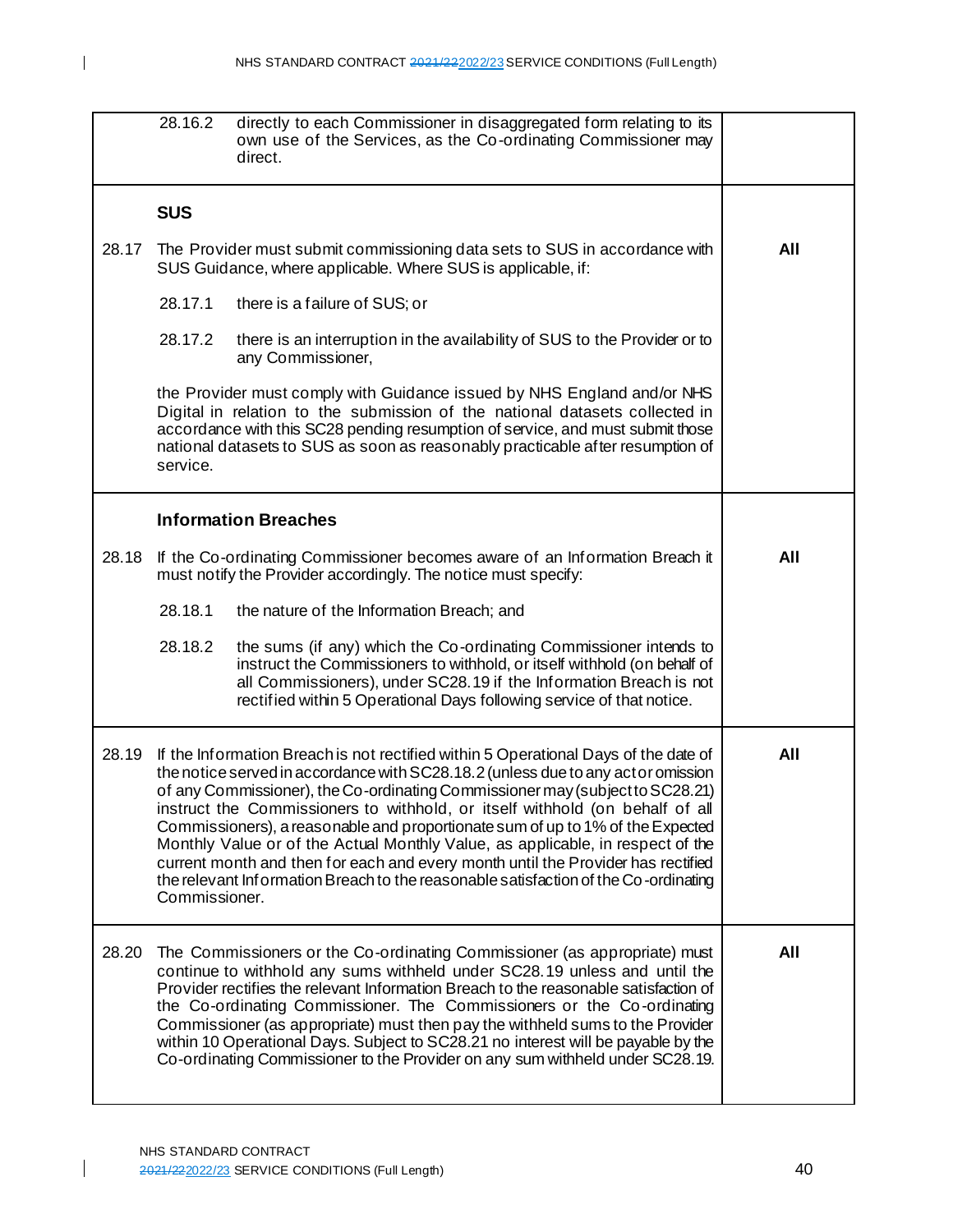| 28.21 | If the Provider produces evidence satisfactory to the Co-ordinating Commissioner<br>that any sums withheld under SC28.19 were withheld without justification, the<br>Commissioners or the Co-ordinating Commissioner (as appropriate) must pay to<br>the Provider any sums wrongly withheld or retained and interest on those sums<br>for the period for which those sums were withheld or retained. If the Co-ordinating<br>Commissioner disputes the Provider's evidence the Provider may refer the matter<br>to Dispute Resolution. | All |  |
|-------|----------------------------------------------------------------------------------------------------------------------------------------------------------------------------------------------------------------------------------------------------------------------------------------------------------------------------------------------------------------------------------------------------------------------------------------------------------------------------------------------------------------------------------------|-----|--|
| 28.22 | Any sums withheld under SC28.19 may be retained permanently if the Provider<br>fails to rectify the relevant Information Breach to the reasonable satisfaction of the<br>Co-ordinating Commissioner by the earliest of:<br>28.22.1<br>the date 3 months after the date of the notice served in accordance<br>with SC28.18;                                                                                                                                                                                                             | All |  |
|       | 28.22.2<br>the termination of this Agreement; and                                                                                                                                                                                                                                                                                                                                                                                                                                                                                      |     |  |
|       | 28.22.3<br>the Expiry Date.                                                                                                                                                                                                                                                                                                                                                                                                                                                                                                            |     |  |
|       | If any sums withheld by the Co-ordinating Commissioner on behalf of all<br>Commissioners are to be retained permanently, the Co-ordinating Commissioner<br>must distribute the sums withheld between the Commissioners in proportion to<br>their respective shares of the Expected Monthly Value or of the Actual Monthly<br>Value for each month in respect of which those sums were withheld.                                                                                                                                        |     |  |
| 28.23 | The aggregate of sums withheld in any month in respect of Information Breaches<br>All<br>is not to exceed 5% of the Expected Monthly Value or of the Actual Monthly Value,<br>as applicable.                                                                                                                                                                                                                                                                                                                                           |     |  |
|       | <b>Data Quality Improvement Plan</b>                                                                                                                                                                                                                                                                                                                                                                                                                                                                                                   |     |  |
| 28.24 | The Co-ordinating Commissioner and the Provider may at any time agree a Data<br>Quality Improvement Plan (which must be appended to this Contract at Schedule<br>6B (Data Quality Improvement Plans)). Any Data Quality Improvement Plan must<br>set out milestones to be met.                                                                                                                                                                                                                                                         | All |  |
| 28.25 | If an Information Breach relates to the National Requirements Reported Centrally<br>the Parties must not by means of a Data Quality Improvement Plan agree the<br>waiver or delay or foregoing of any withholding or retention under SC28.19 to<br>which the Commissioners (or the Co-ordinating Commissioner on their behalf, as<br>appropriate) would otherwise be entitled.                                                                                                                                                         |     |  |
|       | <b>MANAGING ACTIVITY AND REFERRALS</b>                                                                                                                                                                                                                                                                                                                                                                                                                                                                                                 |     |  |
|       | <b>SC29 Managing Activity and Referrals</b>                                                                                                                                                                                                                                                                                                                                                                                                                                                                                            |     |  |
| 29.1  | The Commissioners and the Provider must each monitor and manage Activity and<br>Referrals for the Services in accordance with this SC29 and the National Tariff.                                                                                                                                                                                                                                                                                                                                                                       | All |  |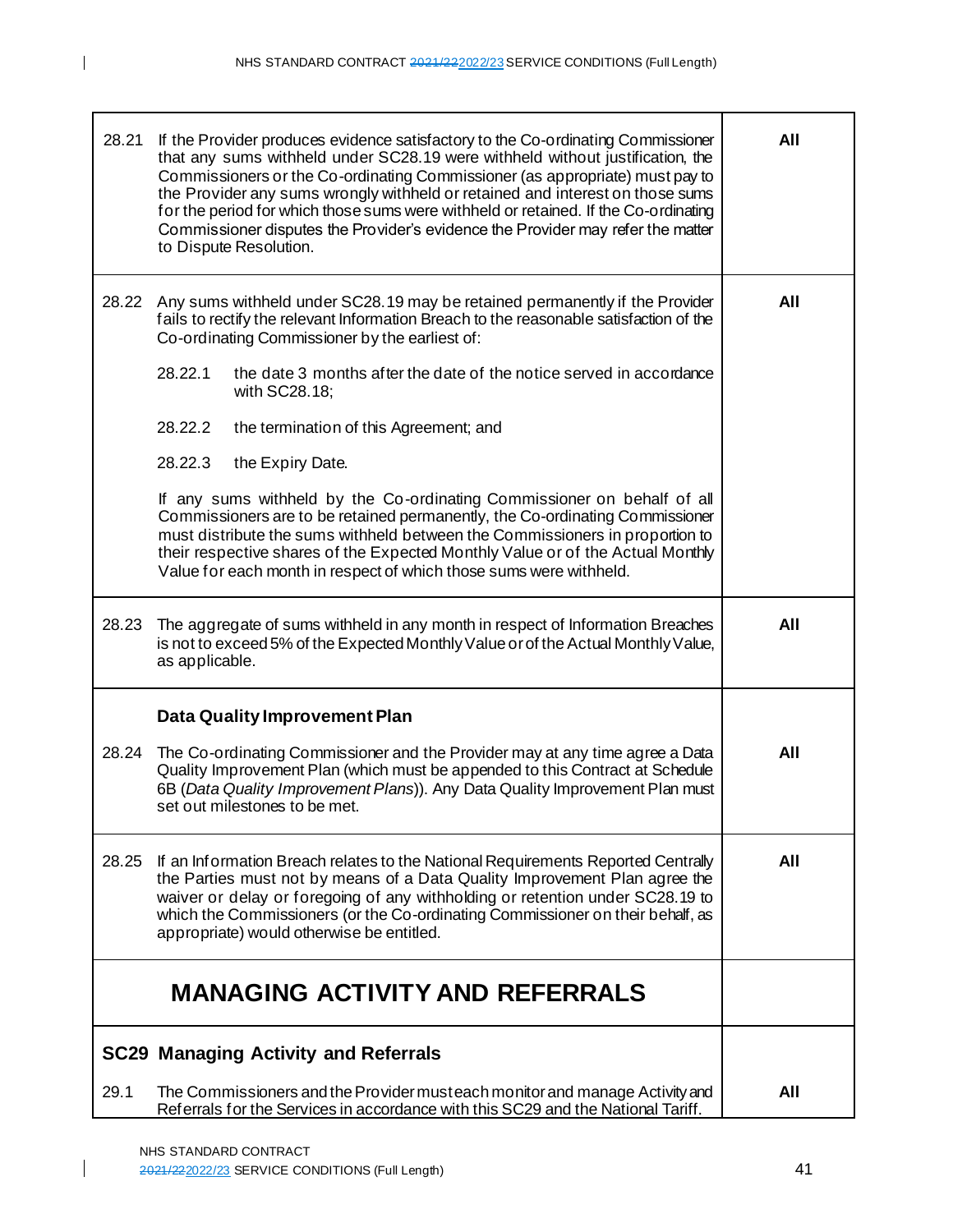| 29.2  |                    | The Parties must not agree or implement any action that would operate contrary<br>to the NHS Choice Framework or so as to restrict or impede the exercise by<br>Service Users or others of their legal rights to choice.                                                                                                                                                                                                                                                                                             | All            |
|-------|--------------------|----------------------------------------------------------------------------------------------------------------------------------------------------------------------------------------------------------------------------------------------------------------------------------------------------------------------------------------------------------------------------------------------------------------------------------------------------------------------------------------------------------------------|----------------|
| 29.3  |                    | Subject to SC29.3A, the Commissioners must use all reasonable endeavours to:                                                                                                                                                                                                                                                                                                                                                                                                                                         | All except 111 |
|       | 29.3.1             | procure that all Referrers adhere to Referral processes and clinical<br>thresholds set out or referred to in this Contract and/or as otherwise<br>agreed between the Parties and/or as specified in any Prior Approval<br>Scheme;                                                                                                                                                                                                                                                                                    |                |
|       | 29.3.2             | manage Referral levels in accordance with any Activity Planning<br>Assumptions; and                                                                                                                                                                                                                                                                                                                                                                                                                                  |                |
|       | 29.3.3             | notify the Provider promptly of any anticipated changes in Referral<br>numbers.                                                                                                                                                                                                                                                                                                                                                                                                                                      |                |
| 29.3A |                    | In relation to 111 Services, SC29.3 will not apply, but the Commissioners must<br>notify the Provider promptly of any anticipated changes in Referral numbers.                                                                                                                                                                                                                                                                                                                                                       | 111            |
| 29.4  | The Provider must: |                                                                                                                                                                                                                                                                                                                                                                                                                                                                                                                      | All            |
|       | 29.4.1             | comply with and use all reasonable endeavours to manage Activity in<br>accordance with Referral processes and clinical thresholds set out or<br>referred to in this Contract and/or as otherwise agreed between the<br>Parties and/or as specified in any Prior Approval Scheme, and in<br>accordance with any Activity Planning Assumptions; and                                                                                                                                                                    |                |
|       | 29.4.2             | comply with the reasonable requests of the Commissioners to assist<br>the Commissioners in understanding and managing pattems of<br>Referrals.                                                                                                                                                                                                                                                                                                                                                                       |                |
|       |                    | <b>Indicative Activity Plan</b>                                                                                                                                                                                                                                                                                                                                                                                                                                                                                      |                |
| 29.5  |                    | The Parties <i>mustmay</i> agree an Indicative Activity Plan for each Contract Year,<br>either before the date of this Contract or (failing that) before the start of the relevant<br>Contract Year, specifying the threshold for each activity (and those agreed<br>thresholds may be zero). If the Parties have not agreed an Indicative Activity Plan<br>before the start of any Contract Year an Indicative Activity Plan with an indicative<br>activity of zero will be deemed to apply for that Contract Year. | <b>IAPAII</b>  |
| 29.6  |                    | The Indicative Activity Plan will comprise the aggregated Indicative Activity Plans<br>of all of the Commissioners.                                                                                                                                                                                                                                                                                                                                                                                                  | <b>HAPAII</b>  |
|       |                    | <b>Activity Planning Assumptions</b>                                                                                                                                                                                                                                                                                                                                                                                                                                                                                 |                |
| 29.7  |                    | The Co-ordinating Commissioner must notify the Provider of any Activity Planning<br>Assumptions for each Contract Year, specifying a threshold for each assumption,                                                                                                                                                                                                                                                                                                                                                  | <b>APAAII</b>  |

NHS STANDARD CONTRACT 2021/222022/23 SERVICE CONDITIONS (Full Length) 42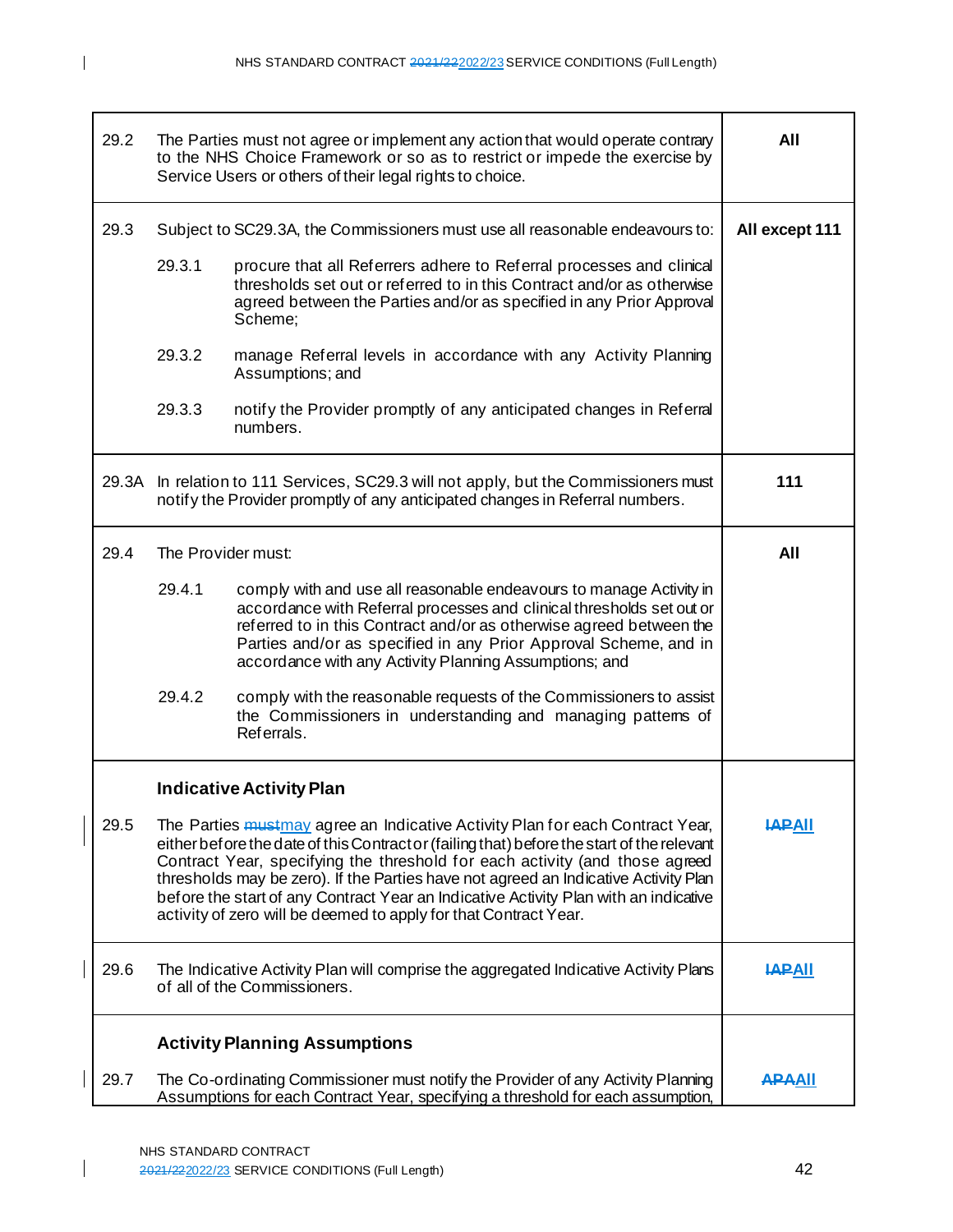|          | either before the date of this Contract or (failing that) before the start of the relevant<br>Contract Year.                                                                                                                                                                                                                                                    |                                  |  |
|----------|-----------------------------------------------------------------------------------------------------------------------------------------------------------------------------------------------------------------------------------------------------------------------------------------------------------------------------------------------------------------|----------------------------------|--|
|          | <b>Early Warning</b>                                                                                                                                                                                                                                                                                                                                            |                                  |  |
| 29.8     | The Co-ordinating Commissioner must notify the Provider within 3 Operational<br>Days after becoming aware of any unexpected or unusual patterns of Referrals<br>and/or Activity in relation to any Commissioner, specifying the nature of the<br>unexpected pattern and the Commissioner's initial opinion as to its likely cause.                              | All                              |  |
| 29.9     | The Provider must notify the Co-ordinating Commissioner and the relevant<br>Commissioner within 3 Operational Days after becoming aware of any unexpected<br>or unusual patterns of Referrals and/or Activity in relation to any Commissioner,<br>specifying the nature of the unexpected pattern and the Provider's initial opinion<br>as to its likely cause. | All                              |  |
|          | <b>Reporting and Monitoring Activity</b>                                                                                                                                                                                                                                                                                                                        |                                  |  |
| 29.10    | The Provider must submit an Activity and Finance Report to the Co-ordinating<br>Commissioner in accordance with Schedule 6A (Reporting Requirements).                                                                                                                                                                                                           | All                              |  |
| 29.44A11 | The Co-ordinating Commissioner and the Provider will monitor actual<br>Activity reported in each Activity and Finance Report in respect of each<br>Commissioner against:                                                                                                                                                                                        | AP and APA<br><b>IAP onlyAll</b> |  |
|          | 29.44A <sub>11</sub> .1<br>thresholds set out in the any Indicative Activity Plan; and                                                                                                                                                                                                                                                                          |                                  |  |
|          | 29.44A <sub>11.2</sub><br>thresholds set out in any Activity Planning Assumptions; and                                                                                                                                                                                                                                                                          |                                  |  |
|          | 29.11.3<br>any previous Activity and Finance Reports.                                                                                                                                                                                                                                                                                                           |                                  |  |
|          | as appropriate.                                                                                                                                                                                                                                                                                                                                                 |                                  |  |
|          | 29.11B The Co-ordinating Commissioner and the Provider will monitor actual Activity<br>reported in each Activity and Finance Report in respect of each Commissioner<br>against the thresholds set out in the Activity Planning Assumptions and any<br>previous Activity and Finance Reports.                                                                    | <b>APA but no IAP</b>            |  |
|          | 29.11C The Co-ordinating Commissioner and the Provider will monitor actual Activity<br>reported in each Activity and Finance Report in respect of each Commissioner<br>against any previous Activity and Finance Reports and generally.                                                                                                                         | <b>No IAP</b><br><b>No APA</b>   |  |
|          |                                                                                                                                                                                                                                                                                                                                                                 |                                  |  |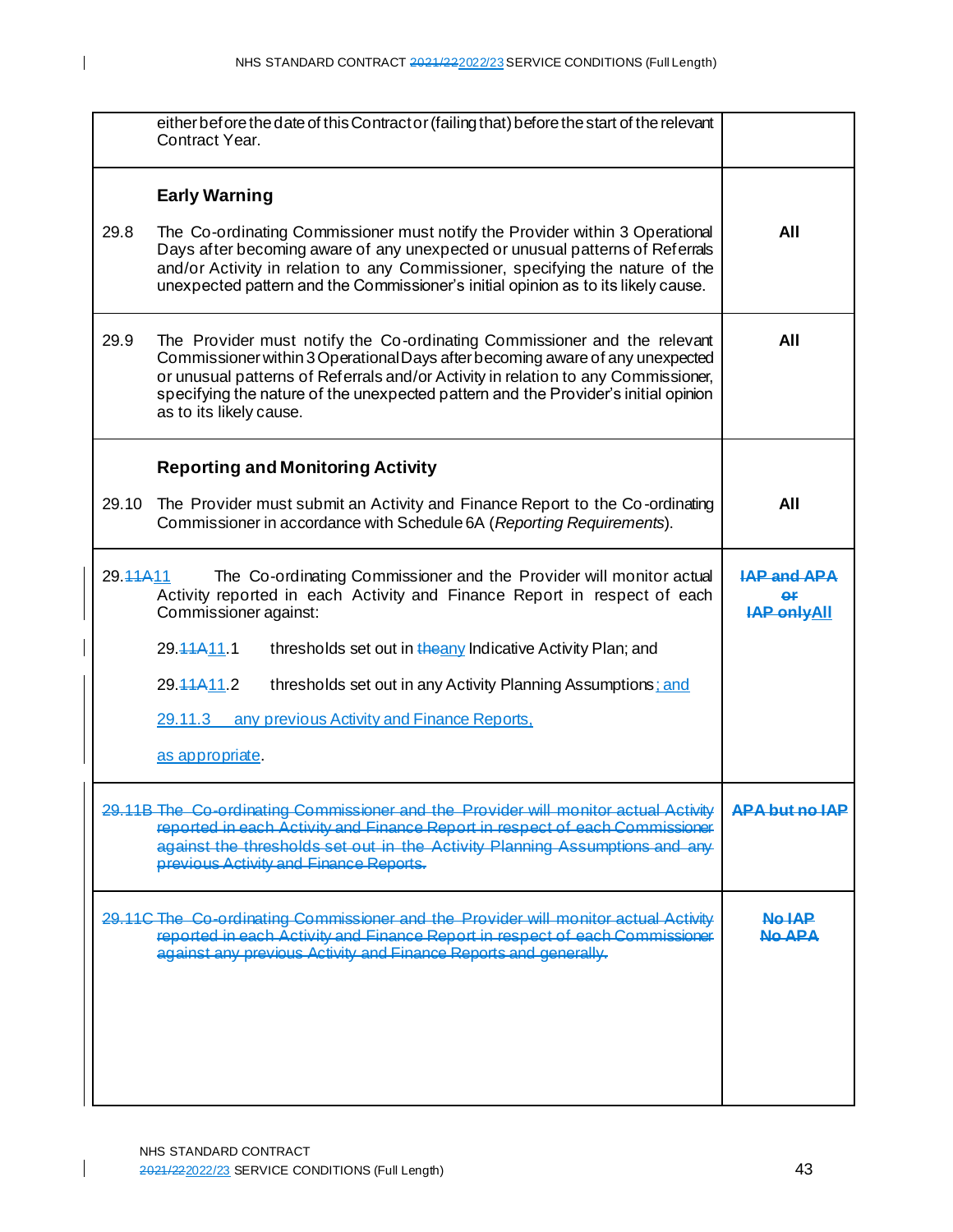|       |                                                                                                                                                                                                                                                                                                                                                                        |                                                                                                                                                                         | <b>Activity Management Meeting</b>                                                                                                            |                   |
|-------|------------------------------------------------------------------------------------------------------------------------------------------------------------------------------------------------------------------------------------------------------------------------------------------------------------------------------------------------------------------------|-------------------------------------------------------------------------------------------------------------------------------------------------------------------------|-----------------------------------------------------------------------------------------------------------------------------------------------|-------------------|
| 29.12 | Following:                                                                                                                                                                                                                                                                                                                                                             |                                                                                                                                                                         |                                                                                                                                               | All               |
|       | 29.12.1                                                                                                                                                                                                                                                                                                                                                                | SC29.8; or                                                                                                                                                              | notification by the Co-ordinating Commissioner of any unexpected or<br>unusual patterns of Referrals and/or of Activity in accordance with    | AЩ                |
|       | 29.12.2                                                                                                                                                                                                                                                                                                                                                                |                                                                                                                                                                         | notification by the Provider of any unexpected or unusual pattems of<br>Referrals and/or of Activity in accordance with SC29.9; or            | LAP and APA       |
|       | 29.12.343 the submission of any Activity and Finance Report in accordance with<br>SC29.10 indicating variances against the thresholds set out in theany<br>Indicative Activity Plan and/or any breaches of the thresholds set out<br>in any Activity Planning Assumptions; and/or any unexpected or<br>unusual patterns of Referrals and/or Activity (as appropriate); |                                                                                                                                                                         |                                                                                                                                               | <b>IAP only</b>   |
|       | 29.12.3B the submission of any Activity and Finance Report in accordance with<br>SC29.10 indicating breaches of the thresholds set out in the Activity<br><b>Planning Assumptions:</b>                                                                                                                                                                                 |                                                                                                                                                                         |                                                                                                                                               | ΔΡΛ<br>hut no IAP |
|       |                                                                                                                                                                                                                                                                                                                                                                        | 29.12.3C the submission of any Activity and Finance Report in accordance with<br>SC29.10 indicating any unexpected or unusual patterns of Referrals<br>and/or Activity: |                                                                                                                                               |                   |
|       | in relation to any Commissioner, either the Co-ordinating Commissioner or the<br>Provider may issue to the other an Activity Query Notice.                                                                                                                                                                                                                             |                                                                                                                                                                         |                                                                                                                                               |                   |
| 29.13 | The Co-ordinating Commissioner and the Provider must meet to discuss any<br>Activity Query Notice within 10 Operational Days following its issue.                                                                                                                                                                                                                      |                                                                                                                                                                         | All                                                                                                                                           |                   |
| 29.14 | At that meeting the Co-ordinating Commissioner and the Provider must:                                                                                                                                                                                                                                                                                                  |                                                                                                                                                                         | All                                                                                                                                           |                   |
|       | 29.14.1                                                                                                                                                                                                                                                                                                                                                                |                                                                                                                                                                         | consider patterns of Referrals, of Activity and of the exercise by<br>Service Users of their legal rights to choice; and                      |                   |
|       | 29.14.2                                                                                                                                                                                                                                                                                                                                                                | agree either:                                                                                                                                                           |                                                                                                                                               |                   |
|       |                                                                                                                                                                                                                                                                                                                                                                        | 29.14.2.1                                                                                                                                                               | that the Activity Query Notice is withdrawn; or                                                                                               |                   |
|       |                                                                                                                                                                                                                                                                                                                                                                        | 29.14.2.2                                                                                                                                                               | to hold a meeting to discuss Utilisation, in which case the<br>provisions of SC29.15 will apply; or                                           |                   |
|       |                                                                                                                                                                                                                                                                                                                                                                        | 29.14.2.3                                                                                                                                                               | to conduct a Joint Activity Review, in which case the<br>provisions of SC29.16 to 29.20 will apply.                                           |                   |
|       |                                                                                                                                                                                                                                                                                                                                                                        | <b>Utilisation Review Meeting</b>                                                                                                                                       |                                                                                                                                               |                   |
| 29.15 |                                                                                                                                                                                                                                                                                                                                                                        |                                                                                                                                                                         | Within 10 Operational Days following agreement to hold a meeting under<br>SC29.14, the Co-ordinating Commissioner and the Provider must meet: | All               |

 $\overline{1}$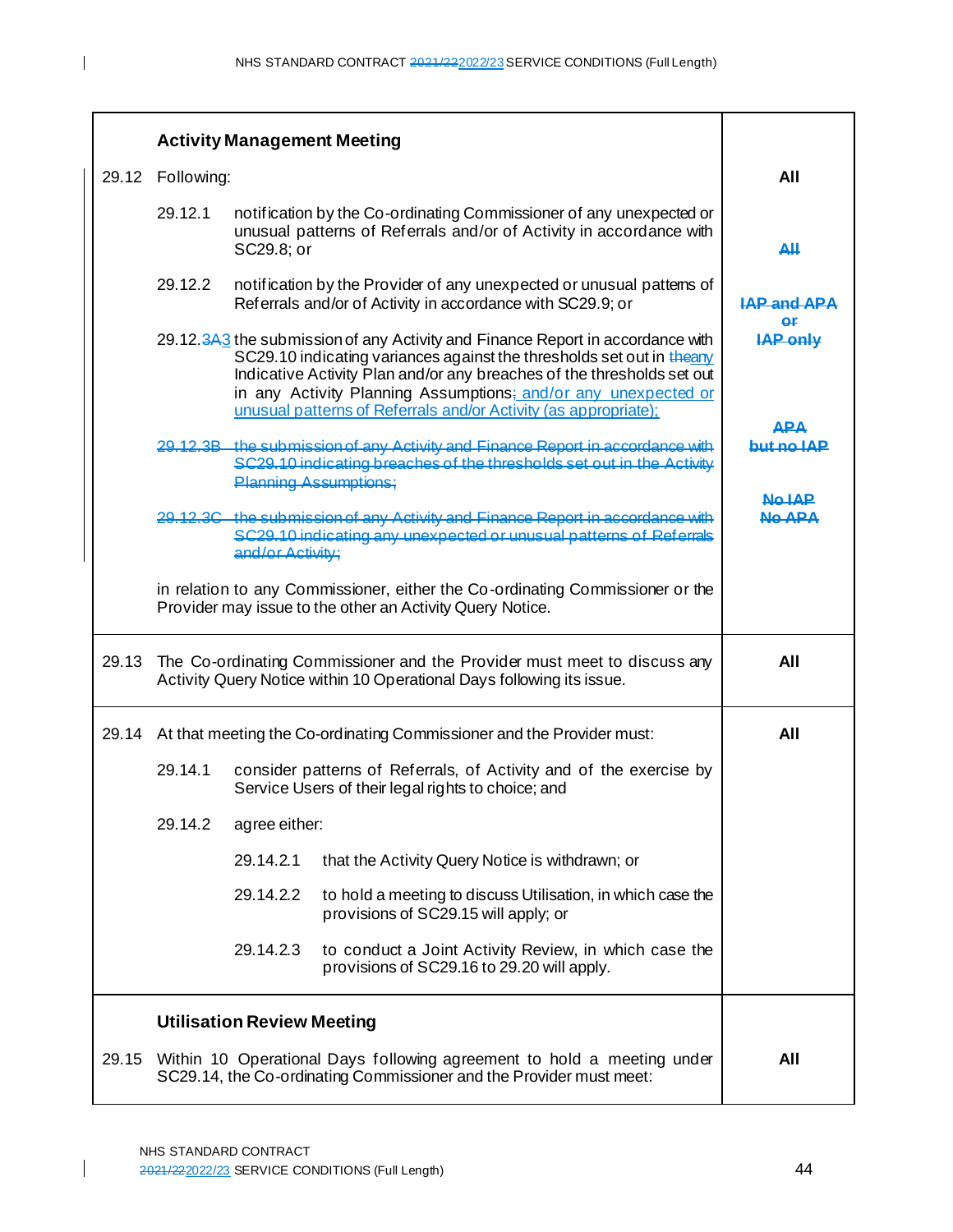|       | 29.15.1                                                                                                                                                                                                                                                                                                                                                                                                                                                                                                                      | to agree a plan to improve Utilisation and/or update any previously<br>agreed plan; and                                                                                                                                                                                                                                                                                                                                                                                                                                                                                                                                                                                                                                                          |                                   |
|-------|------------------------------------------------------------------------------------------------------------------------------------------------------------------------------------------------------------------------------------------------------------------------------------------------------------------------------------------------------------------------------------------------------------------------------------------------------------------------------------------------------------------------------|--------------------------------------------------------------------------------------------------------------------------------------------------------------------------------------------------------------------------------------------------------------------------------------------------------------------------------------------------------------------------------------------------------------------------------------------------------------------------------------------------------------------------------------------------------------------------------------------------------------------------------------------------------------------------------------------------------------------------------------------------|-----------------------------------|
|       | 29.15.2                                                                                                                                                                                                                                                                                                                                                                                                                                                                                                                      | to discuss any matter that either considers necessary in relation to<br>Utilisation.                                                                                                                                                                                                                                                                                                                                                                                                                                                                                                                                                                                                                                                             |                                   |
|       |                                                                                                                                                                                                                                                                                                                                                                                                                                                                                                                              | <b>Joint Activity Review</b>                                                                                                                                                                                                                                                                                                                                                                                                                                                                                                                                                                                                                                                                                                                     |                                   |
| 29.16 |                                                                                                                                                                                                                                                                                                                                                                                                                                                                                                                              | Within 10 Operational Days following agreement to conduct a Joint Activity Review<br>under SC29.14, the Co-ordinating Commissioner and the Provider must meet:                                                                                                                                                                                                                                                                                                                                                                                                                                                                                                                                                                                   | All                               |
|       | 29.16.1                                                                                                                                                                                                                                                                                                                                                                                                                                                                                                                      | to consider in further detail the matters referred to in SC29.14.1 and<br>the causes of the unexpected or unusual pattern of Referrals and/or<br>Activity; and                                                                                                                                                                                                                                                                                                                                                                                                                                                                                                                                                                                   |                                   |
|       | 29.16.2                                                                                                                                                                                                                                                                                                                                                                                                                                                                                                                      | (if they consider it necessary or appropriate) to agree an Activity<br>Management Plan.                                                                                                                                                                                                                                                                                                                                                                                                                                                                                                                                                                                                                                                          |                                   |
| 29.17 | The Co-ordinating Commissioner and the Provider should not agree an Activity<br>Management Plan in respect of any unexpected or unusual pattern of Referrals<br>and/or Activity which they agree was caused wholly or mainly by the exercise by<br>Service Users of their rights to choice.                                                                                                                                                                                                                                  | All                                                                                                                                                                                                                                                                                                                                                                                                                                                                                                                                                                                                                                                                                                                                              |                                   |
| 29.18 | If the Co-ordinating Commissioner and the Provider fail to agree an Activity<br>Management Plan at or within 10 Operational Days following the Joint Activity<br>Review they must issue a joint notice to that effect to the Governing Body of the<br>Provider and of each Commissioner. If the Co-ordinating Commissioner and the<br>Provider have still not agreed an Activity Management Plan within 10 Operational<br>Days following the date of the joint notice, either may refer the matter to Dispute<br>Resolution. | All                                                                                                                                                                                                                                                                                                                                                                                                                                                                                                                                                                                                                                                                                                                                              |                                   |
| 29.19 | The Parties must implement any Activity Management Plan agreed or determined<br>in accordance with SC29.16 to 29.18 inclusive in accordance with its terms.                                                                                                                                                                                                                                                                                                                                                                  | All                                                                                                                                                                                                                                                                                                                                                                                                                                                                                                                                                                                                                                                                                                                                              |                                   |
| 29.20 | If any Party breaches the terms of an Activity Management Plan, the<br>Commissioners or the Provider (as appropriate) may exercise any consequences<br>set out in it.                                                                                                                                                                                                                                                                                                                                                        | All                                                                                                                                                                                                                                                                                                                                                                                                                                                                                                                                                                                                                                                                                                                                              |                                   |
|       |                                                                                                                                                                                                                                                                                                                                                                                                                                                                                                                              | <b>Prior Approval Scheme</b>                                                                                                                                                                                                                                                                                                                                                                                                                                                                                                                                                                                                                                                                                                                     |                                   |
| 29.21 |                                                                                                                                                                                                                                                                                                                                                                                                                                                                                                                              | Before the start of each Contract Year, the Co-ordinating Commissioner must<br>notify the Provider of the terms of any Prior Approval Scheme for that Contract<br>Year. In determining whether to implement any new or replacement Prior Approval<br>Scheme or to amend any existing Prior Approval Scheme, the Commissioners<br>must have regard to the burden which Prior Approval Schemes may place on the<br>Provider. The Commissioners must use reasonable endeavours to minimise the<br>number of separate Commissioner-specific Prior Approval Schemes in relation to<br>any individual condition or treatment. The terms of any Prior Approval Scheme<br>may specify the information which the Provider must submit to the Commissioner | All except AM,<br><b>ELC, 111</b> |

 $\mathsf{I}$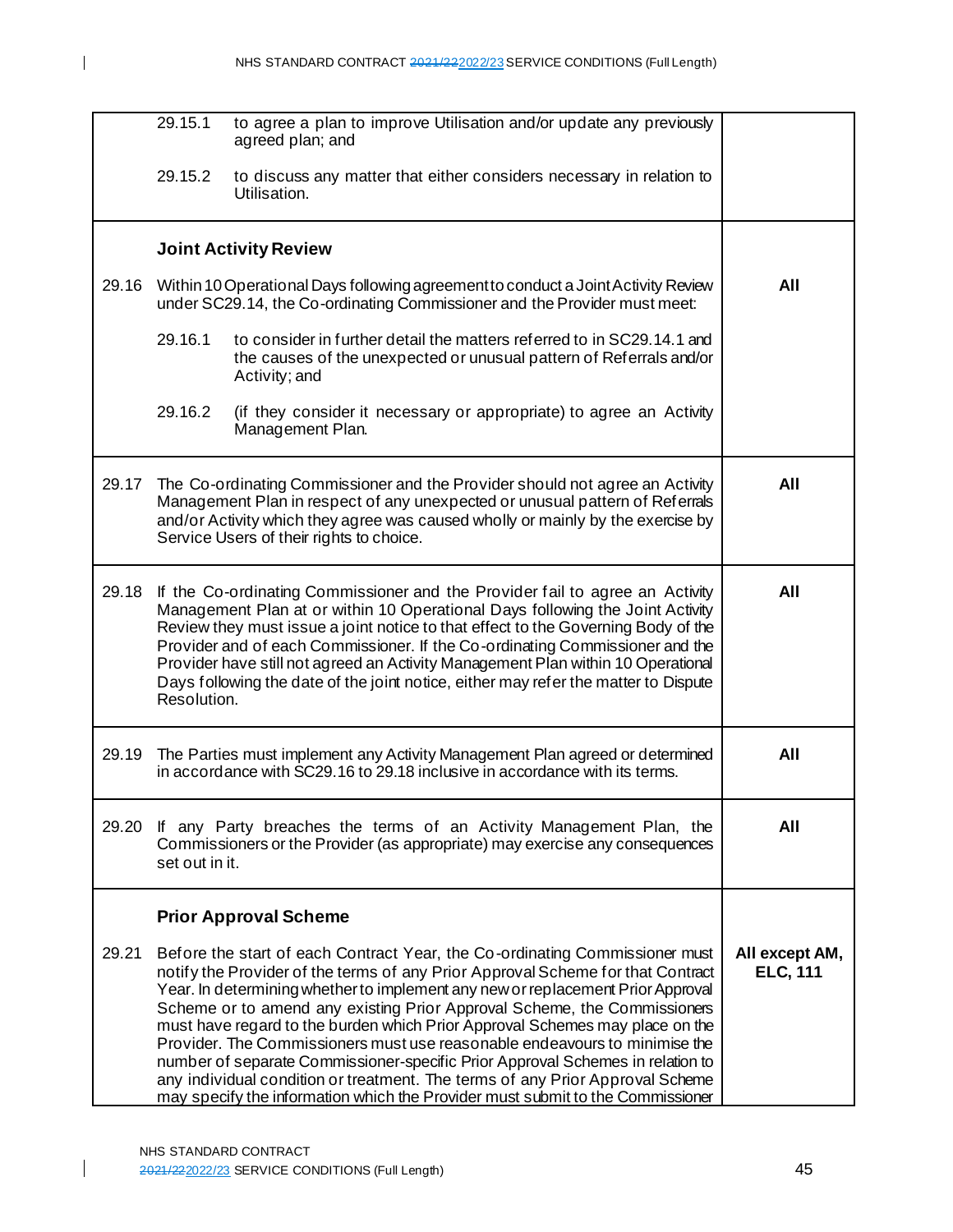|       | about individual Service Users requiring or receiving treatment under that Prior<br>Approval Scheme, including details of the scope of the information to be submitted<br>and the format, timescale and process for submission (which may be paper-based<br>or via specified electronic systems).                                                                                                                                                                             |                                   |
|-------|-------------------------------------------------------------------------------------------------------------------------------------------------------------------------------------------------------------------------------------------------------------------------------------------------------------------------------------------------------------------------------------------------------------------------------------------------------------------------------|-----------------------------------|
| 29.22 | The Provider must manage Referrals in accordance with the terms of any Prior<br>Approval Scheme. If the Provider does not comply with the terms of any Prior<br>Approval Scheme in providing a Service to a Service User, the Commissioners<br>will not be liable to pay for the Service provided to that Service User.                                                                                                                                                       | All except AM,<br><b>ELC, 111</b> |
| 29.23 | If a Prior Approval Scheme imposes any obligation on a Provider that would<br>operate contrary to the NHS Choice Framework:                                                                                                                                                                                                                                                                                                                                                   | All except AM,<br><b>ELC, 111</b> |
|       | 29.23.1<br>that obligation will have no contractual force or effect; and                                                                                                                                                                                                                                                                                                                                                                                                      |                                   |
|       | 29.23.2<br>the Prior Approval Scheme must be amended accordingly; and                                                                                                                                                                                                                                                                                                                                                                                                         |                                   |
|       | if the Provider provides any Service in accordance with the Prior<br>29.23.3<br>Approval Scheme as amended in accordance with SC29.23.2 the<br>relevant Commissioner will be liable to pay for that Service in<br>accordance with SC36 (Payment Terms).                                                                                                                                                                                                                       |                                   |
| 29.24 | The Co-ordinating Commissioner may at any time during a Contract Year give the<br>Provider not less than one month's notice in writing of any new or replacement<br>Prior Approval Scheme, or of any amendment to an existing Prior Approval<br>Scheme. That new, replacement or amended Prior Approval Scheme must be<br>implemented by the Provider on the date set out in the notice, and will only be<br>applicable to decisions to offer treatment made after that date. | All except AM,<br><b>ELC, 111</b> |
| 29.25 | Subject to the timely provision by the Provider of all of the information specified<br>within a Prior Approval Scheme, the relevant Commissioner must respond within<br>the Prior Approval Response Time Standard to any request for approval for<br>treatment for an individual Service User. If the Commissioner fails to do so, it will<br>be deemed to have given Prior Approval.                                                                                         | All except AM,<br><b>ELC, 111</b> |
| 29.26 | Each Commissioner and the Provider must use all reasonable endeavours to<br>ensure that the design and operation of Prior Approval Schemes does not cause<br>undue delay in Service Users accessing clinically appropriate treatment and does<br>not place at risk achievement by the Provider of any Quality Requirement.                                                                                                                                                    | All except AM,<br><b>ELC, 111</b> |
| 29.27 | At the Provider's request in case of urgent clinical need or a risk to patient safety,<br>and if approved by the Commissioner's medical director or clinical chair (that<br>approval not be unreasonably withheld or delayed), the relevant Commissioner<br>must grant retrospective Prior Approval for a Service provided to a Service User.                                                                                                                                 | All except AM,<br><b>ELC, 111</b> |

 $\mathsf{I}$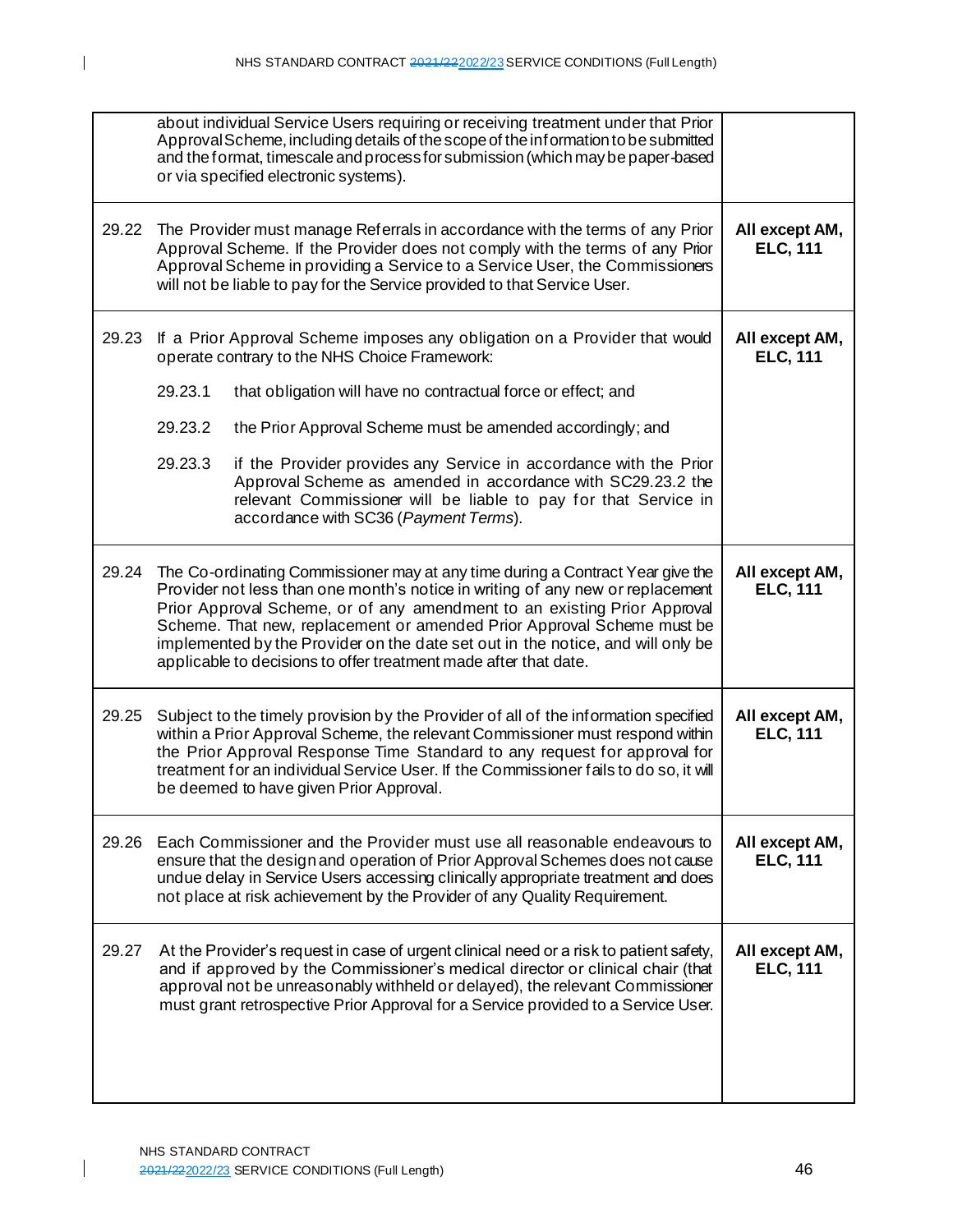|       | <b>Evidence-Based Interventions Guidance</b>                                                                                                                                                                                                                                                                                                                          |     |
|-------|-----------------------------------------------------------------------------------------------------------------------------------------------------------------------------------------------------------------------------------------------------------------------------------------------------------------------------------------------------------------------|-----|
| 29.28 | The Commissioners must use all reasonable endeavours to procure that, when<br>making Referrals, Referrers comply with the Evidence-Based Interventions<br>Guidance.                                                                                                                                                                                                   | A   |
| 29.29 | The Provider must manage Referrals and provide the Services in accordance with<br>the Evidence-Based Interventions Guidance.                                                                                                                                                                                                                                          | A   |
| 29.30 | The Co-ordinating Commissioner and the Provider must agree, for each Contract<br>Year, clinically appropriate local goals, consistent with those set out in the<br>Evidence-Based Interventions Guidance where applicable, for the aggregate<br>number of Category 1 and Category 2 Interventions to be undertaken by the<br>Provider of behalf of all Commissioners. | A   |
| 29.31 | If the Provider carries out:                                                                                                                                                                                                                                                                                                                                          | A   |
|       | 29.31.1<br>a Category 1 Intervention without evidence of an individual funding<br>request having been approved by the relevant Commissioner; or                                                                                                                                                                                                                       |     |
|       | 29.31.2<br>a Category 2 Intervention other than in accordance with the Evidence-<br><b>Based Interventions Guidance,</b>                                                                                                                                                                                                                                              |     |
|       | the relevant Commissioner will not be liable to pay for that Intervention.                                                                                                                                                                                                                                                                                            |     |
|       | <b>EMERGENCIES AND INCIDENTS</b>                                                                                                                                                                                                                                                                                                                                      |     |
|       | SC30 Emergency Preparedness, Resilience and Response                                                                                                                                                                                                                                                                                                                  |     |
| 30.1  | The Provider must comply with EPRR Guidance if and when applicable. The<br>Provider must identify and have in place an Accountable Emergency Officer.                                                                                                                                                                                                                 | All |
| 30.2  | The Provider must notify the Co-ordinating Commissioner as soon as reasonably<br>practicable and in any event no later than 5 Operational Days following:                                                                                                                                                                                                             | All |
|       | 30.2.1<br>the activation of its Incident Response Plan;                                                                                                                                                                                                                                                                                                               |     |
|       | 30.2.2<br>any risk, or any actual disruption, to CRS or Essential Services; and/or                                                                                                                                                                                                                                                                                    |     |
|       | 30.2.3<br>the activation of its Business Continuity Plan.                                                                                                                                                                                                                                                                                                             |     |
| 30.3  | The Commissioners must have in place arrangements that enable the receipt at<br>all times of a notification made under SC30.2.                                                                                                                                                                                                                                        | All |
| 30.4  | The Provider must provide whatever support and assistance may reasonably be<br>required by the Commissioners and/or NHS England and AHS Improvement                                                                                                                                                                                                                   | All |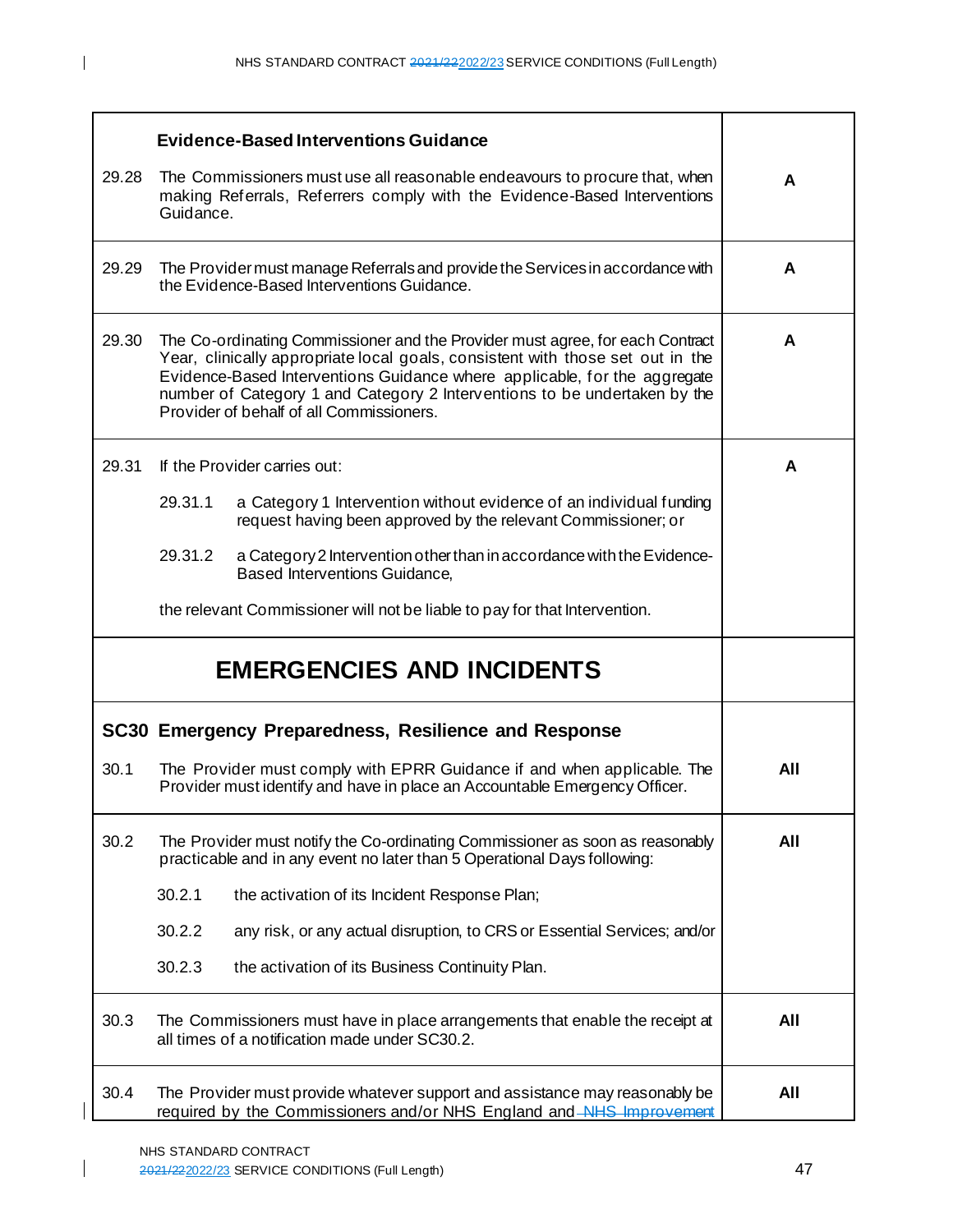|      |        | and/or Public Health England the UK Health Security Agency in response to any<br>national, regional or local public health emergency or incident.                                                                                                                                                                                                                                                                                                                                                                                                                                                             |     |
|------|--------|---------------------------------------------------------------------------------------------------------------------------------------------------------------------------------------------------------------------------------------------------------------------------------------------------------------------------------------------------------------------------------------------------------------------------------------------------------------------------------------------------------------------------------------------------------------------------------------------------------------|-----|
| 30.5 |        | The right of any Commissioner to:                                                                                                                                                                                                                                                                                                                                                                                                                                                                                                                                                                             | All |
|      | 30.5.1 | withhold or retain sums under GC9 (Contract Management); and/or                                                                                                                                                                                                                                                                                                                                                                                                                                                                                                                                               |     |
|      | 30.5.2 | suspend Services under GC16 (Suspension),                                                                                                                                                                                                                                                                                                                                                                                                                                                                                                                                                                     |     |
|      |        | will not apply if the relevant right to withhold, retain or suspend has arisen only<br>as a result of the Provider complying with its obligations under this SC30.                                                                                                                                                                                                                                                                                                                                                                                                                                            |     |
| 30.6 |        | The Provider must use reasonable endeavours to minimise the effect of an<br>Incident or Emergency on the Services and to continue the provision of Elective<br>Care and Non-elective Care notwithstanding the Incident or Emergency. If a<br>Service User is already receiving treatment when the Incident or Emergency<br>occurs, or is admitted after the date it occurs, the Provider must not:                                                                                                                                                                                                            | A   |
|      | 30.6.1 | discharge the Service User, unless clinically appropriate to do so in<br>accordance with Good Practice; or                                                                                                                                                                                                                                                                                                                                                                                                                                                                                                    |     |
|      | 30.6.2 | transfer the Service User, unless it is clinically appropriate to do so in<br>accordance with Good Practice.                                                                                                                                                                                                                                                                                                                                                                                                                                                                                                  |     |
| 30.7 | Care.  | Subject to SC30.6, if the impact of an Incident or Emergency is that the demand<br>for Non-elective Care increases, and the Provider establishes to the satisfaction<br>of the Co-ordinating Commissioner that its ability to provide Elective Care is<br>reduced as a result, Elective Care will be suspended or scaled back as necessary<br>for as long as the Provider's ability to provide it is reduced. The Provider must give<br>the Co-ordinating Commissioner written confirmation every 2 calendar days of the<br>continuing impact of the Incident or Emergency on its ability to provide Elective | A   |
| 30.8 |        | During or in relation to any suspension or scaling back of Elective Care in<br>accordance with SC30.7:                                                                                                                                                                                                                                                                                                                                                                                                                                                                                                        | A   |
|      | 30.8.1 | GC16 (Suspension) will not apply to that suspension;                                                                                                                                                                                                                                                                                                                                                                                                                                                                                                                                                          |     |
|      | 30.8.2 | if requested by the Provider, the Commissioners must use their<br>reasonable efforts to avoid any new referrals for Elective Care and the<br>Provider may if necessary change its waiting lists for Elective Care;<br>and                                                                                                                                                                                                                                                                                                                                                                                     |     |
|      | 30.8.3 | the Provider must continue to provide Non-elective Care (and any<br>related Elective Care), subject to the Provider's discretion to transfer<br>or divert a Service User if the Provider considers that to be in the best<br>interests of all Service Users to whom the Provider is providing Non-<br>elective Care whether or not as a result of the Incident or Emergency<br>(using that discretion in accordance with Good Practice).                                                                                                                                                                      |     |

 $\mathbf I$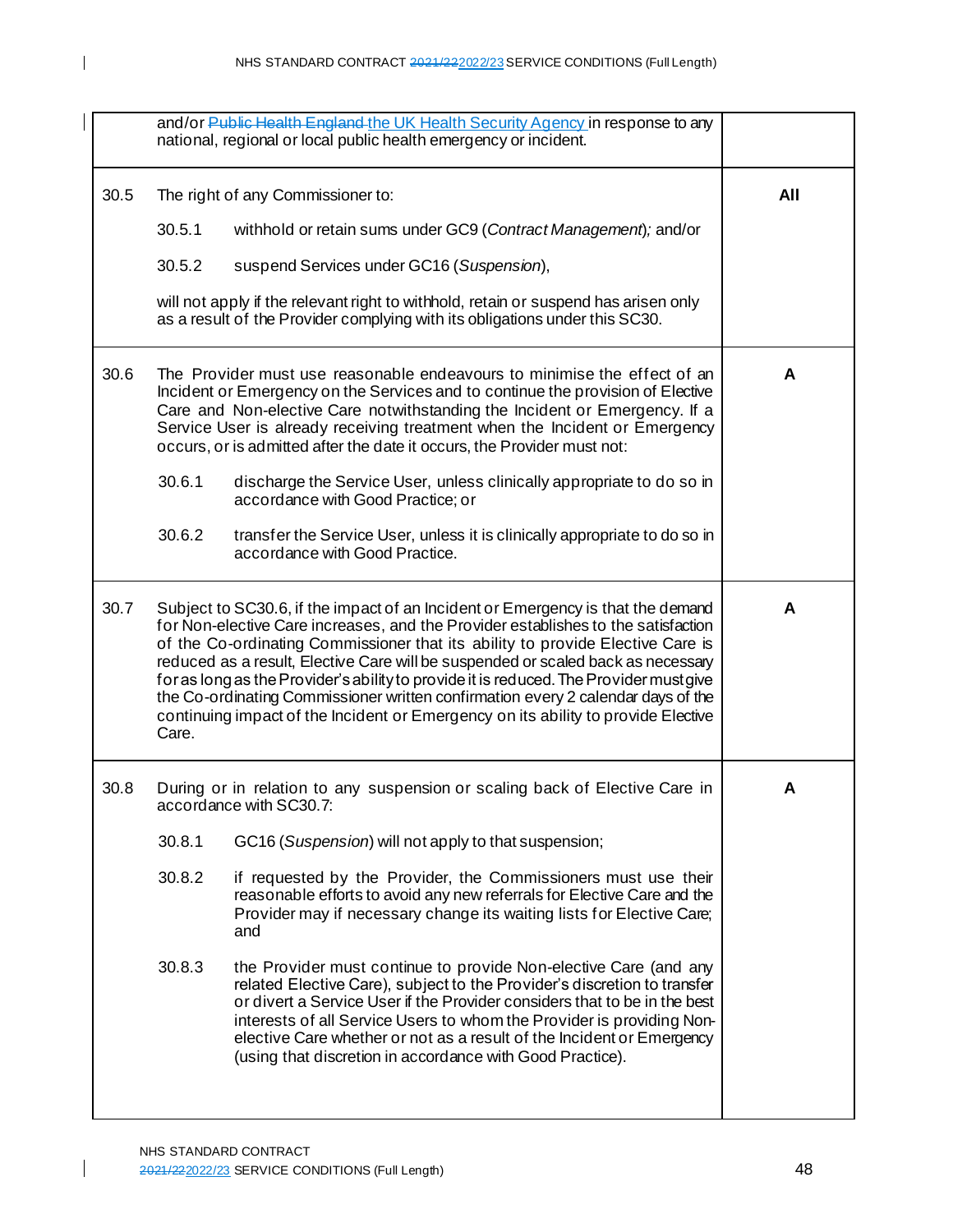| A           | If, despite the Provider complying fully with its obligations under this SC30, there<br>are transfers, postponements and cancellations the Provider must give the<br>Commissioners notice of:                                                                                                                                                                                              | 30.9  |  |
|-------------|--------------------------------------------------------------------------------------------------------------------------------------------------------------------------------------------------------------------------------------------------------------------------------------------------------------------------------------------------------------------------------------------|-------|--|
|             | 30.9.1<br>the identity of each Service User who has been transferred and the<br>alternative provider;                                                                                                                                                                                                                                                                                      |       |  |
|             | 30.9.2<br>the identity of each Service User who has not been but is likely to be<br>transferred, the probable date of transfer and the identity of the<br>intended alternative provider;                                                                                                                                                                                                   |       |  |
|             | 30.9.3<br>cancellations and postponements of admission dates;                                                                                                                                                                                                                                                                                                                              |       |  |
|             | 30.9.4<br>cancellations and postponements of out-patient appointments; and                                                                                                                                                                                                                                                                                                                 |       |  |
|             | 30.9.5<br>other changes in the Provider's list.                                                                                                                                                                                                                                                                                                                                            |       |  |
| A           | As soon as reasonably practicable after the Provider gives written notice to the<br>Co-ordinating Commissioner that the effects of the Incident or Emergency have<br>ceased, the Provider must fully restore the availability of Elective Care.                                                                                                                                            | 30.10 |  |
|             | <b>SC31 Force Majeure: Service-specific provisions</b>                                                                                                                                                                                                                                                                                                                                     |       |  |
| AM, 111     | Nothing in this Contract will relieve the Provider from its obligations to provide the<br>Services in accordance with this Contract and the Law (including the Civil<br>Contingencies Act 2004) if the Services required relate to an unforeseen event or<br>circumstance including war, civil war, armed conflict or terrorism, strikes or lock<br>outs, riot, fire, flood or earthquake. |       |  |
| AM, 111     | 31.2<br>This will not however prevent the Provider from relying upon GC28 (Force<br>Majeure) if such event described in SC31.1 is itself an Event of Force Majeure or<br>if the subsequent occurrence of a separate Event of Force Majeure prevents the<br>Provider from delivering those Services.                                                                                        |       |  |
| <b>MHSS</b> | Notwithstanding any other provision in this Contract, if the Provider is the Affected<br>Party, it must ensure that all Service Users that it detains securely in accordance<br>with the Law will remain in a state of secure detention as required by the Law.                                                                                                                            |       |  |
| 111         | 31.4<br>For the avoidance of doubt any failure or interruption of the National Telephony<br>Service will be considered an event or circumstance beyond the Provider's<br>reasonable control for the purpose of GC28 (Force Majeure).                                                                                                                                                       |       |  |
|             |                                                                                                                                                                                                                                                                                                                                                                                            |       |  |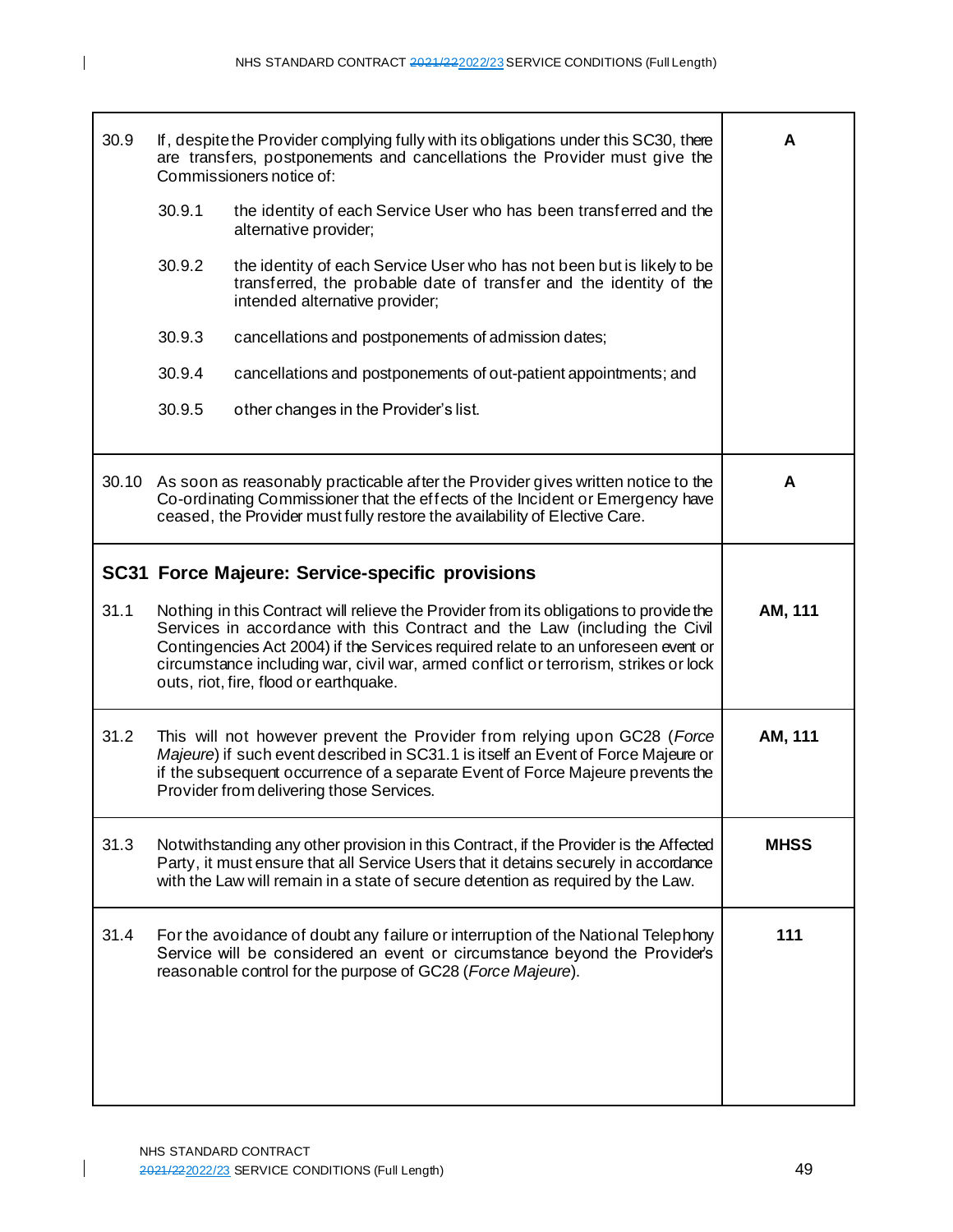|      | <b>SAFETY AND SAFEGUARDING</b>               |                                                                                                                                                                                                                                                                                                                                                                        |     |  |
|------|----------------------------------------------|------------------------------------------------------------------------------------------------------------------------------------------------------------------------------------------------------------------------------------------------------------------------------------------------------------------------------------------------------------------------|-----|--|
|      | <b>SC32 Safeguarding Children and Adults</b> |                                                                                                                                                                                                                                                                                                                                                                        |     |  |
| 32.1 |                                              | The Provider must ensure that Service Users are protected from abuse,<br>exploitation, radicalisation, serious violence, grooming, neglect and improper or<br>degrading treatment, and must take appropriate action to respond to any<br>allegation or disclosure of any such behaviours in accordance with the Law.                                                   | All |  |
| 32.2 |                                              | The Provider must nominate:                                                                                                                                                                                                                                                                                                                                            | All |  |
|      | 32.2.1                                       | Safeguarding Leads and/or named professionals for safeguarding<br>children (including looked after children) and for safeguarding adults,<br>in accordance with Safeguarding Guidance;                                                                                                                                                                                 |     |  |
|      | 32.2.2                                       | a Child Sexual Abuse and Exploitation Lead;                                                                                                                                                                                                                                                                                                                            |     |  |
|      | 32.2.3                                       | a Mental Capacity and Liberty Protection Safeguards Lead; and                                                                                                                                                                                                                                                                                                          |     |  |
|      | 32.2.4                                       | a Prevent Lead,                                                                                                                                                                                                                                                                                                                                                        |     |  |
|      |                                              | and must ensure that the Co-ordinating Commissioner is kept informed at all<br>times of the identity of the persons holding those positions.                                                                                                                                                                                                                           |     |  |
| 32.3 |                                              | The Provider must comply with the requirements and principles in relation to the<br>safeguarding of children, young people and adults, including in relation to<br>deprivation of liberty safeguards, child sexual abuse and exploitation, domestic<br>abuse, radicalisation and female genital mutilation (as relevant to the Services)<br>set out or referred to in: | All |  |
|      | 32.3.1                                       | the 2014 Act and associated Guidance;                                                                                                                                                                                                                                                                                                                                  |     |  |
|      | 32.3.2                                       | the 2014 Regulations;                                                                                                                                                                                                                                                                                                                                                  |     |  |
|      | 32.3.3                                       | the Children Act 1989 and the Children Act 2004 and associated<br>Guidance;                                                                                                                                                                                                                                                                                            |     |  |
|      | 32.3.4                                       | the 2005 Act and associated Guidance;                                                                                                                                                                                                                                                                                                                                  |     |  |
|      | 32.3.5                                       | the Modern Slavery Act 2015 and associated Guidance;                                                                                                                                                                                                                                                                                                                   |     |  |
|      | 32.3.6                                       | Safeguarding Guidance;                                                                                                                                                                                                                                                                                                                                                 |     |  |
|      | 32.3.7                                       | Child Sexual Abuse and Exploitation Guidance; and                                                                                                                                                                                                                                                                                                                      |     |  |
|      | 32.3.8                                       | Prevent Guidance-; and                                                                                                                                                                                                                                                                                                                                                 |     |  |
|      | 32.3.9                                       | the Domestic Abuse Act 2021.                                                                                                                                                                                                                                                                                                                                           |     |  |

 $\overline{\phantom{a}}$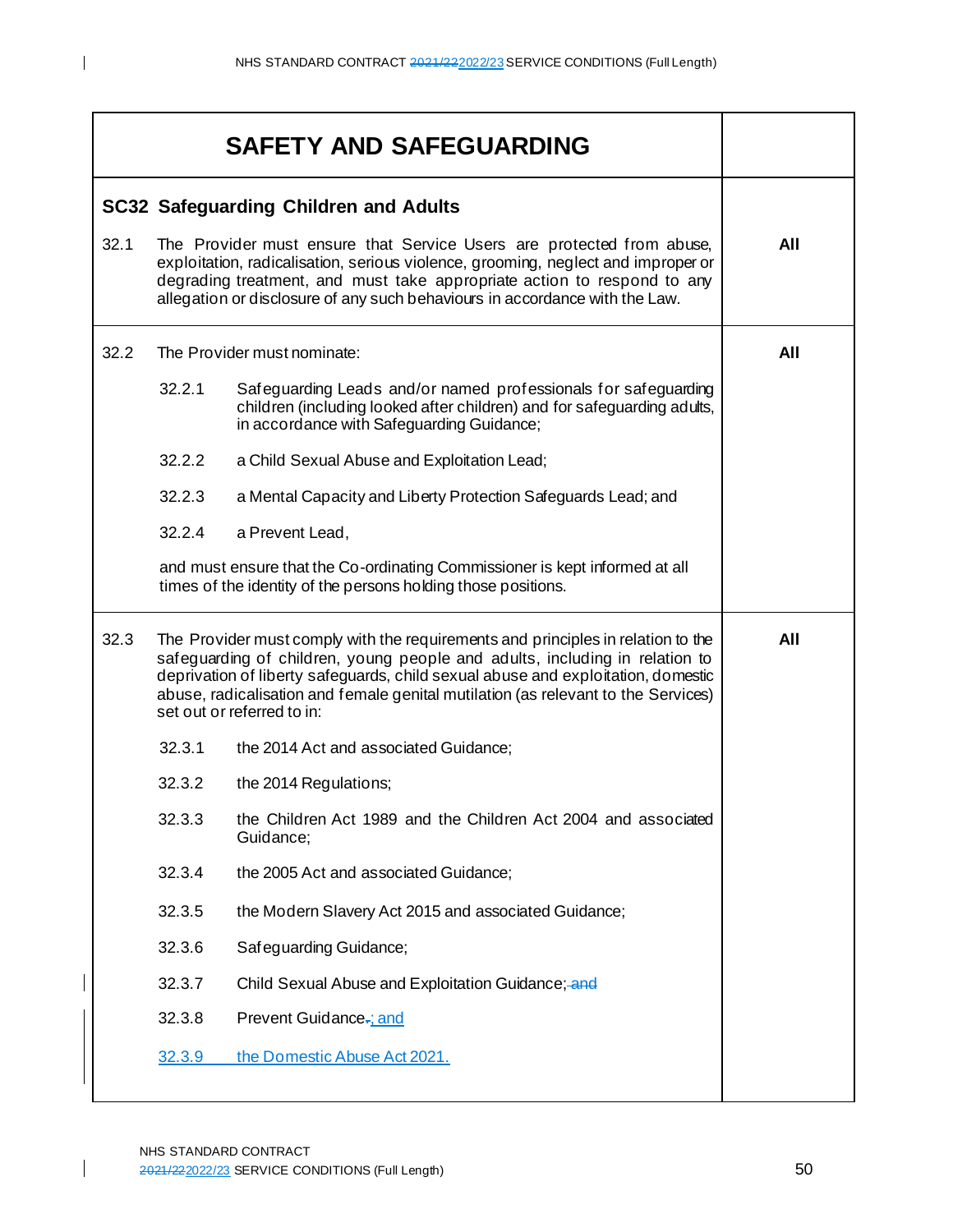| 32.4 | 32.4.1                                                                                                                                                                                                                                                                                                                                        | The Provider has adopted and must comply with the Safeguarding Policies and<br>MCA Policies. The Provider has ensured and must at all times ensure that the<br>Safeguarding Policies and MCA Policies reflect and comply with:<br>the Law and Guidance referred to in SC32.3; and                                                                                                                                                                        | All           |
|------|-----------------------------------------------------------------------------------------------------------------------------------------------------------------------------------------------------------------------------------------------------------------------------------------------------------------------------------------------|----------------------------------------------------------------------------------------------------------------------------------------------------------------------------------------------------------------------------------------------------------------------------------------------------------------------------------------------------------------------------------------------------------------------------------------------------------|---------------|
|      | 32.4.2                                                                                                                                                                                                                                                                                                                                        | the local multi-agency policies and any Commissioner safeguarding<br>and MCA requirements.                                                                                                                                                                                                                                                                                                                                                               |               |
| 32.5 |                                                                                                                                                                                                                                                                                                                                               | The Provider must implement comprehensive programmes for safeguarding<br>(including in relation to child sexual abuse and exploitation) and MCA training for<br>all relevant Staff and must have regard to Intercollegiate Guidance in Relation to<br>Safeguarding Training. The Provider must undertake an annual audit of its<br>conduct and completion of those training programmes and of its compliance with<br>the requirements of SC32.1 to 32.4. | All           |
| 32.6 | At the reasonable written request of the Co-ordinating Commissioner, and by no<br>later than 10 Operational Days following receipt of that request, the Provider must<br>provide evidence to the Co-ordinating Commissioner that it is addressing any<br>safeguarding concerns raised through the relevant multi-agency reporting<br>systems. | All                                                                                                                                                                                                                                                                                                                                                                                                                                                      |               |
| 32.7 | If requested by the Co-ordinating Commissioner, the Provider must participate in<br>the development of any local multi-agency safeguarding quality indicators and/or<br>plan.                                                                                                                                                                 | All                                                                                                                                                                                                                                                                                                                                                                                                                                                      |               |
| 32.8 | The Provider must co-operate fully and liaise appropriately with third party<br>providers of social care services as necessary for the effective operation of the<br>Child Protection Information Sharing Project.                                                                                                                            |                                                                                                                                                                                                                                                                                                                                                                                                                                                          | A+E, A, AM, U |
| 32.9 | The Provider must:                                                                                                                                                                                                                                                                                                                            |                                                                                                                                                                                                                                                                                                                                                                                                                                                          | All           |
|      | 32.9.1                                                                                                                                                                                                                                                                                                                                        | include in its policies and procedures, and comply with, the principles<br>contained in the Government Prevent Strategy and the Prevent<br>Guidance; and                                                                                                                                                                                                                                                                                                 |               |
|      | 32.9.2                                                                                                                                                                                                                                                                                                                                        | include in relevant policies and procedures a comprehensive<br>programme to raise awareness of the Government Prevent Strategy<br>among Staff and volunteers in line with the NHS England Prevent<br>Training and Competencies Framework and Intercollegiate Guidance<br>in Relation to Safeguarding Training.                                                                                                                                           |               |
|      |                                                                                                                                                                                                                                                                                                                                               | <b>SC33 Incidents Requiring Reporting</b>                                                                                                                                                                                                                                                                                                                                                                                                                |               |
| 33.1 |                                                                                                                                                                                                                                                                                                                                               | The Provider must comply with the arrangements for notification of deaths and<br>other incidents to CQC, in accordance with CQC Regulations and Guidance<br>(where applicable), and to any other relevant Regulatory or Supervisory Body, any                                                                                                                                                                                                            | All           |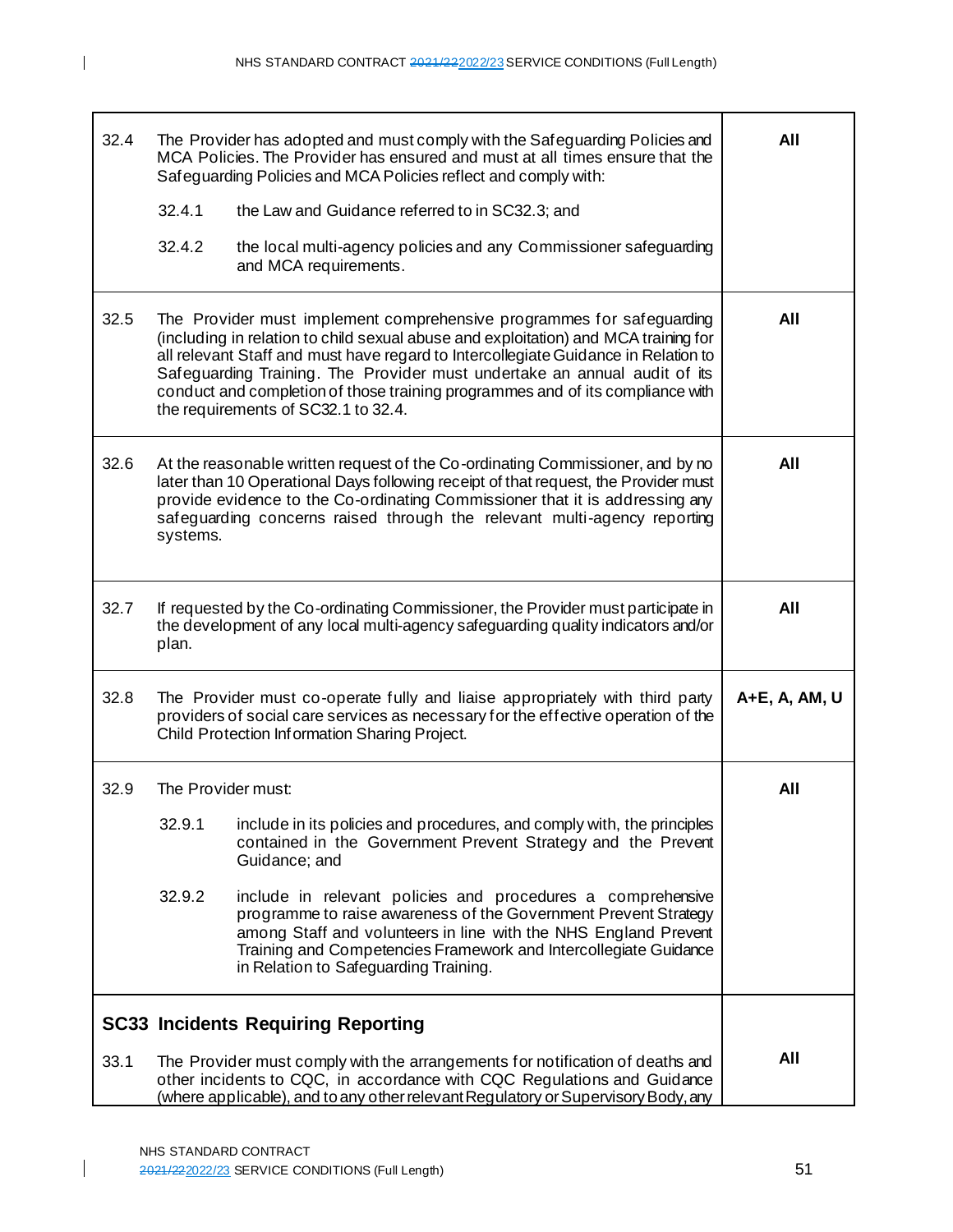| NHS Body, any office or agency of the Crown, or to any other appropriate<br>regulatory or official body in connection with Serious Incidents, or in relation to the<br>prevention of Serious Incidents (as appropriate),, in accordance with Good<br>Practice and the Law.                                                                                                                                                                                                                                                                                                                                                                                                                |     |
|-------------------------------------------------------------------------------------------------------------------------------------------------------------------------------------------------------------------------------------------------------------------------------------------------------------------------------------------------------------------------------------------------------------------------------------------------------------------------------------------------------------------------------------------------------------------------------------------------------------------------------------------------------------------------------------------|-----|
| 33.2<br>The Provider must comply with the NHS Serious Incident Framework and the<br>Never Events Policy Framework, or any framework which replaces them, as<br>applicable, and must report all Serious Incidents and Never Events in accordance<br>with the requirements of the applicable framework. The Provider must ensure that<br>it is able to report Patient Safety Incidents to the National Reporting and Learning<br>System and to any system which replaces it.                                                                                                                                                                                                                | All |
| 33.3<br>The Parties must comply with their respective obligations in relation to deaths and<br>other incidents in connection with the Services under Schedule 6C (Incidents<br>Requiring Reporting Procedure) and under Schedule 6A (Reporting<br>Requirements).                                                                                                                                                                                                                                                                                                                                                                                                                          | All |
| 33.4<br>If a notification the Provider gives to any relevant Regulatory or Supervisory Body<br>directly or indirectly concerns any Service User, the Provider must send a copy of<br>it to the relevant Commissioner, in accordance with the timescales set out in<br>Schedule 6C (Incidents Requiring Reporting Procedure) and in Schedule 6A<br>(Reporting Requirements).                                                                                                                                                                                                                                                                                                               | All |
| 33.5<br>The Commissioners will have complete discretion (subject only to the Law) to use<br>the information provided by the Provider under this SC33, Schedule 6C (Incidents<br>Requiring Reporting Procedure) and Schedule 6A (Reporting Requirements) in<br>any report which they make to any relevant Regulatory or Supervisory Body, any<br>NHS Body, any office or agency of the Crown, or to any other appropriate<br>requiatory or official body in connection with Serious Incidents, or in relation to the<br>prevention of Serious Incidents, provided that in each case they notify the Provider<br>of the information disclosed and the body to which they have disclosed it. | All |
| 33.6<br>The Provider must have in place arrangements to ensure that it can:<br>33.6.1 receive National Patient Safety Alerts; and<br>33.6.2 in relation to each National Patient Safety Alert it receives, identify<br>appropriate Staff:<br>33.6.2.1 to coordinate and implement any actions required by the alert<br>within the timescale prescribed; and<br>33.6.2.2 to confirm and record when those actions have been<br>completed.                                                                                                                                                                                                                                                  | All |
| 33.7<br>The Provider must<br>33.7.1 designate one or more Patient Safety Specialists; and                                                                                                                                                                                                                                                                                                                                                                                                                                                                                                                                                                                                 | All |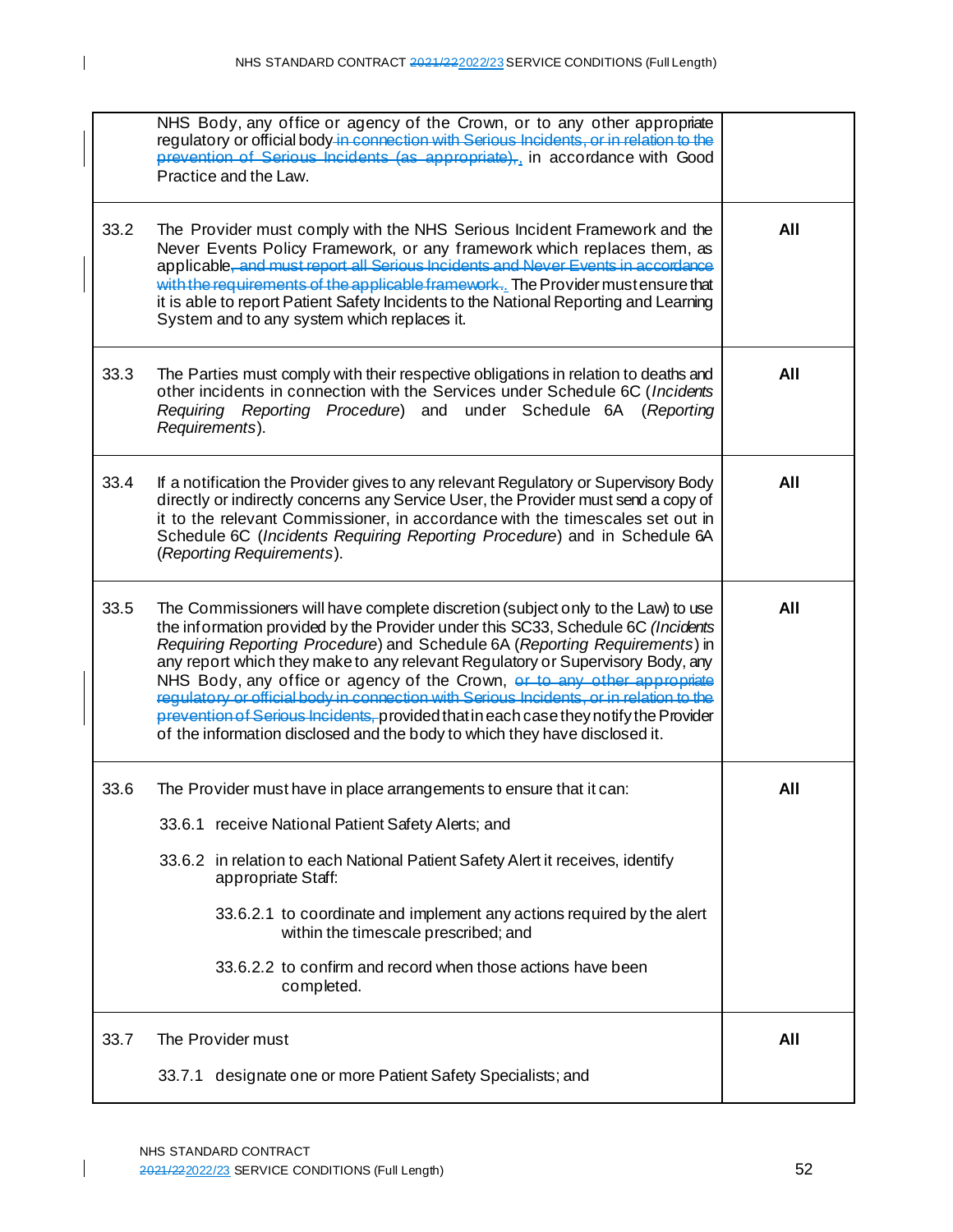|      | 33.7.2 ensure that the Co-ordinating Commissioner is kept informed at all times<br>of the person or persons holding this position.                                                                                                                                               |     |  |  |
|------|----------------------------------------------------------------------------------------------------------------------------------------------------------------------------------------------------------------------------------------------------------------------------------|-----|--|--|
|      | SC34 Care of Dying People and Death of a Service User                                                                                                                                                                                                                            |     |  |  |
| 34.1 | The Provider must have regard to Guidance on Care of Dying People and must,<br>where applicable, comply with SCCI 1580 (Palliative Care Co-ordination: Core<br>Content) and the associated EPACCS IT System Requirements to ensure<br>implementation of interoperable solutions. | All |  |  |
| 34.2 | The Provider must maintain and operate a Death of a Service User Policy.                                                                                                                                                                                                         | All |  |  |
|      | <b>SC35 Duty of Candour</b>                                                                                                                                                                                                                                                      |     |  |  |
| 35.1 | The Provider must act in an open and transparent way with Relevant Persons in<br>relation to Services provided to Service Users.                                                                                                                                                 | All |  |  |
| 35.2 | The Provider must, where applicable, comply with its obligations under regulation<br>20 of the 2014 Regulations in respect of any Notifiable Safety Incident.                                                                                                                    | All |  |  |
| 35.3 | If the Provider fails to comply with any of its obligations under SC35.2 the Co-<br>ordinating Commissioner may:                                                                                                                                                                 | All |  |  |
|      | 35.3.1<br>notify the CQC of that failure; and/or                                                                                                                                                                                                                                 |     |  |  |
|      | 35.3.2<br>require the Provider to provide the Relevant Person with a formal,<br>written apology and explanation for that failure, signed by the<br>Provider's chief executive and copied to the relevant Commissioner,<br>and/or                                                 |     |  |  |
|      | 35.3.3<br>require the Provider to publish details of that failure prominently on the<br>Provider's website.                                                                                                                                                                      |     |  |  |
|      | <b>PAYMENT TERMS</b>                                                                                                                                                                                                                                                             |     |  |  |
|      | <b>SC36 Payment Terms</b>                                                                                                                                                                                                                                                        |     |  |  |
|      | <b>Payment Principles</b>                                                                                                                                                                                                                                                        |     |  |  |
| 36.1 | Subject to any express provision of this Contract to the contrary, each<br>Commissioner must pay the Provider in accordance with the National Tariff, to the<br>extent applicable, for all Services that the Provider delivers to it in accordance<br>with this Contract.        | All |  |  |
| 36.2 | To avoid any doubt, the Provider will be entitled to be paid for Services delivered<br>during the continuation of:                                                                                                                                                               | All |  |  |

 $\mathsf{I}$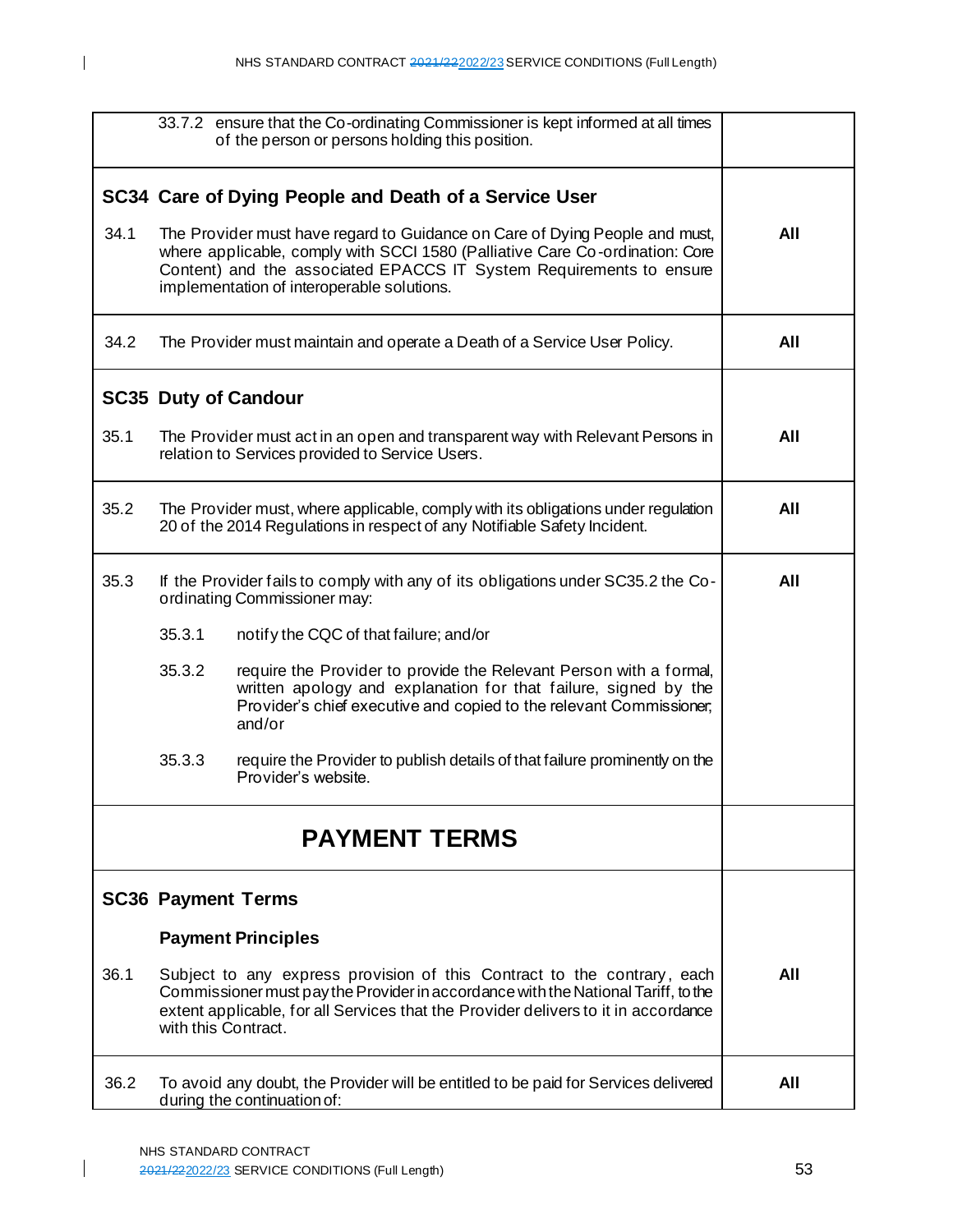|      | 36.2.1              | and                     |                                    | any Incident or Emergency, except as otherwise provided or agreed<br>under SC30 (Emergency Preparedness, Resilience and Response);                                                                                                                                                                                                                                                                                                                                                           |     |
|------|---------------------|-------------------------|------------------------------------|----------------------------------------------------------------------------------------------------------------------------------------------------------------------------------------------------------------------------------------------------------------------------------------------------------------------------------------------------------------------------------------------------------------------------------------------------------------------------------------------|-----|
|      | 36.2.2              |                         | under GC28 (Force Majeure).        | any Event of Force Majeure, except as otherwise provided or agreed                                                                                                                                                                                                                                                                                                                                                                                                                           |     |
|      | <b>Prices</b>       |                         |                                    |                                                                                                                                                                                                                                                                                                                                                                                                                                                                                              |     |
| 36.3 |                     |                         |                                    | The Prices payable by the Commissioners under this Contract will be:                                                                                                                                                                                                                                                                                                                                                                                                                         | All |
|      | 36.3.1              |                         |                                    | for any Service for which the National Tariff mandates a National Price:                                                                                                                                                                                                                                                                                                                                                                                                                     |     |
|      |                     | 36.3.1.1                | the National Price; or             |                                                                                                                                                                                                                                                                                                                                                                                                                                                                                              |     |
|      |                     | 36.3.1.2                |                                    | the National Price as modified by a Local Variation; or                                                                                                                                                                                                                                                                                                                                                                                                                                      |     |
|      |                     | 36.3.1.3                |                                    | (subject to SC36.16 to 36.20 (Local Modifications)) the<br>National Price as modified by a Local Modification<br>approved or granted by NHS Improvement England,                                                                                                                                                                                                                                                                                                                             |     |
|      |                     |                         | for the relevant Contract Year; or |                                                                                                                                                                                                                                                                                                                                                                                                                                                                                              |     |
|      | 36.3.2              | National Price, either: |                                    | for any Service for which the National Tariff does not mandate a                                                                                                                                                                                                                                                                                                                                                                                                                             |     |
|      |                     | 36.3.2.1                | and Incentive Rules; or            | where the Aligned Payment and Incentive Rules apply,<br>the price agreed in accordance with the Aligned Payment                                                                                                                                                                                                                                                                                                                                                                              |     |
|      |                     | 36.3.2.2                | apply:                             | where the Aligned Payment and Incentive Rules do not                                                                                                                                                                                                                                                                                                                                                                                                                                         |     |
|      |                     |                         | 36.3.2.2.1                         | the Unit Price; or                                                                                                                                                                                                                                                                                                                                                                                                                                                                           |     |
|      |                     |                         | 36.3.2.2.2                         | the Unit Price as modified by an agreed<br>local departure; or                                                                                                                                                                                                                                                                                                                                                                                                                               |     |
|      |                     |                         | 36.3.2.2.3                         | the Local Price                                                                                                                                                                                                                                                                                                                                                                                                                                                                              |     |
|      |                     |                         |                                    | as applicable, for the relevant Contract Year.                                                                                                                                                                                                                                                                                                                                                                                                                                               |     |
|      | <b>Local Prices</b> |                         |                                    |                                                                                                                                                                                                                                                                                                                                                                                                                                                                                              |     |
| 36.4 |                     |                         |                                    | The Co-ordinating Commissioner and the Provider may agree a Local Price for<br>one or more Contract Years or for the duration of the Contract. In respect of a<br>Local Price agreed for more than one Contract Year the Co-ordinating<br>Commissioner and the Provider may agree and document in Schedule 3A (Local<br>Prices) the mechanism by which that Local Price is to be adjusted with effect from<br>the start of each Contract Year. Any adjustment mechanism must require the Co- | All |

ordinating Commissioner and the Provider to have regard to the efficiency and

cost adjustments set out in the National Tariff where applicable.

I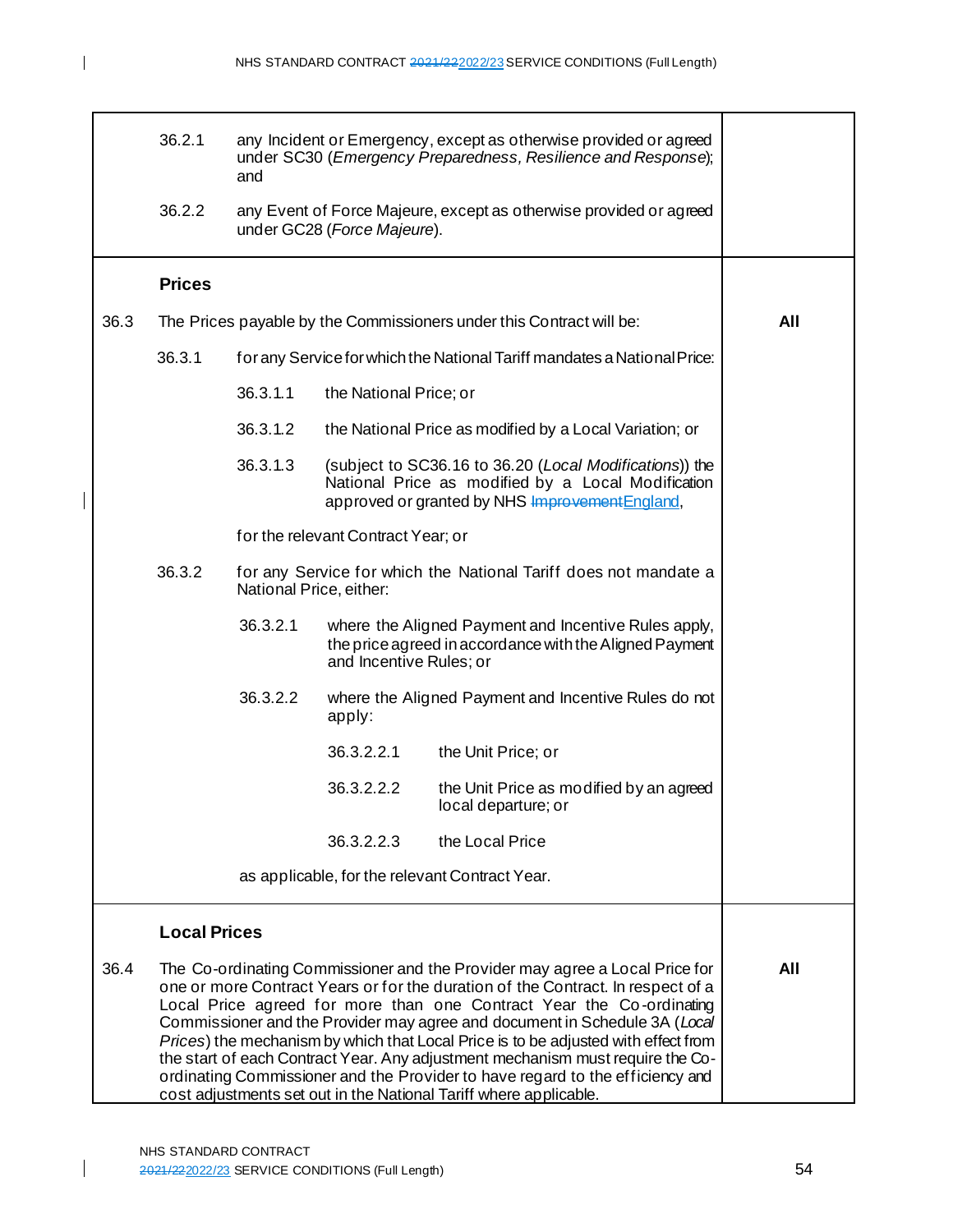$\begin{array}{c} \hline \end{array}$ 

| 36.5  | Any Local Price must be determined and agreed in accordance with the rules set<br>out in the National Tariff where applicable.                                                                                                                                                                                                                                                                                                                                                                            | All |  |
|-------|-----------------------------------------------------------------------------------------------------------------------------------------------------------------------------------------------------------------------------------------------------------------------------------------------------------------------------------------------------------------------------------------------------------------------------------------------------------------------------------------------------------|-----|--|
| 36.6  | All                                                                                                                                                                                                                                                                                                                                                                                                                                                                                                       |     |  |
| 36.7  | If the Co-ordinating Commissioner and the Provider fail to review or agree any<br>Local Price for the following Contract Year by the date 2 months before the start<br>of that Contract Year, or there is a dispute as to the application of any agreed<br>adjustment mechanism, either may refer the matter to Dispute Resolution for<br>escalated negotiation and then (failing agreement) mediation.                                                                                                   |     |  |
| 36.8  | If on or following completion of the mediation process the Co-ordinating<br>Commissioner and the Provider still cannot agree any Local Price for the following<br>Contract Year, within 10 Operational Days of completion of the mediation process<br>either the Co-ordinating Commissioner or the Provider may terminate the affected<br>Services by giving the other not less than 6 months' written notice.                                                                                            |     |  |
| 36.9  | If any Local Price has not been agreed or determined in accordance with SC36.6<br>and 36.7 before the start of a Contract Year then the Local Price will be that which<br>applied for the previous Contract Year increased or decreased in accordance with<br>the efficiency and costadjustments set out in the National Tariff where applicable.<br>The application of these prices will not affect the right to terminate this Contract<br>as a result of non-agreement of a Local Prices under SC36.8. | All |  |
| 36.10 | All Local Prices and any annual adjustment mechanism agreed in respect of them<br>must be recorded in Schedule 3A (Local Prices). Where the Co-ordinating<br>Commissioner and the Provider have agreed to depart from an applicable national<br>currency that agreement must be submitted by the Co-ordinating Commissioner<br>to NHS Improvement England in accordance with the National Tariff.                                                                                                         | All |  |
|       | <b>Local Variations</b>                                                                                                                                                                                                                                                                                                                                                                                                                                                                                   |     |  |
| 36.11 | The Co-ordinating Commissioner and the Provider may agree a Local Variation<br>for one or more Contract Years or for the duration of this Contract.                                                                                                                                                                                                                                                                                                                                                       | All |  |
| 36.12 | The agreement of any Local Variation must be in accordance with the rules set<br>out in the National Tariff.                                                                                                                                                                                                                                                                                                                                                                                              | All |  |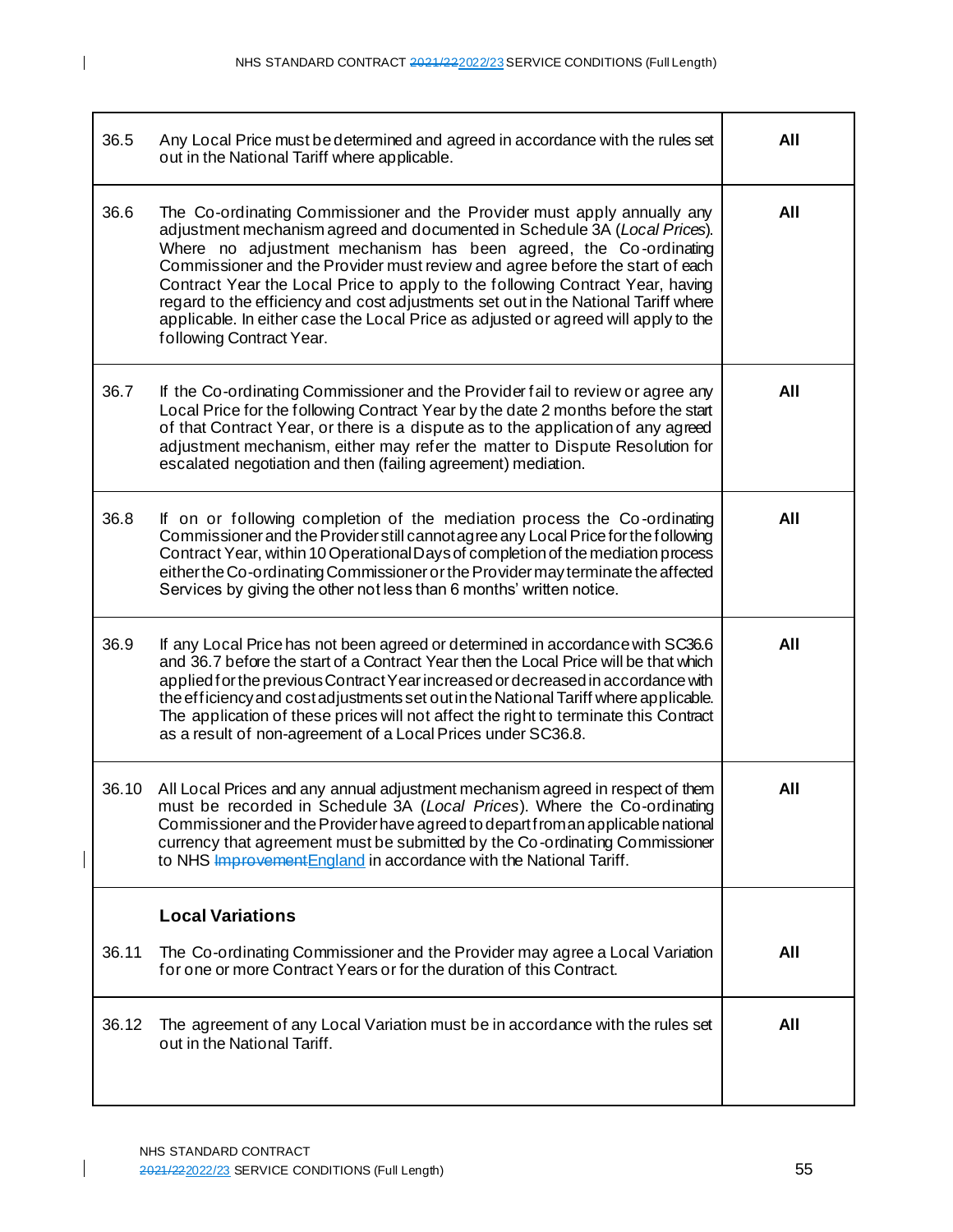| 36.13 | If the Co-ordinating Commissioner and the Provider agree any Local Variation for<br>a period less than the duration (or remaining duration) of this Contract, the<br>relevant Price must be reviewed before the expiry of the last Contract Year to<br>which the Local Variation applies.                                                                                                                                                                                                                                                                                                                                                                                                                                                                                                                                                                                                  | All |
|-------|--------------------------------------------------------------------------------------------------------------------------------------------------------------------------------------------------------------------------------------------------------------------------------------------------------------------------------------------------------------------------------------------------------------------------------------------------------------------------------------------------------------------------------------------------------------------------------------------------------------------------------------------------------------------------------------------------------------------------------------------------------------------------------------------------------------------------------------------------------------------------------------------|-----|
| 36.14 | If the Co-ordinating Commissioner and the Provider fail to review or agree any<br>Local Variation to apply to the following Contract Year, the Price payable for the<br>relevant Service for the following Contract Year will be the National Price.                                                                                                                                                                                                                                                                                                                                                                                                                                                                                                                                                                                                                                       | All |
| 36.15 | Each Local Variation must be recorded in Schedule 3B (Local Variations),<br>submitted by the Co-ordinating Commissioner to NHS Improvement England in<br>accordance with the National Tariff and published in accordance with section<br>116(3) of the 2012 Act.                                                                                                                                                                                                                                                                                                                                                                                                                                                                                                                                                                                                                           | All |
|       | <b>Local Modifications</b>                                                                                                                                                                                                                                                                                                                                                                                                                                                                                                                                                                                                                                                                                                                                                                                                                                                                 |     |
| 36.16 | The Co-ordinating Commissioner and the Provider may agree (or NHS<br>Improvement England may determine) a Local Modification in accordance with the<br>National Tariff.                                                                                                                                                                                                                                                                                                                                                                                                                                                                                                                                                                                                                                                                                                                    | All |
| 36.17 | Any Local Modification agreed and proposed by the Co-ordinating Commissioner<br>and the Provider must be submitted for approval by NHS Improvement England in<br>accordance with the National Tariff. If NHS Improvement England approves the<br>application, the Price payable for the relevant Service will be the National Price<br>as modified in accordance with the Local Modification specified in NHS<br>Improvement's England's notice of approval. The date on which that Local<br>Modification takes effect and its duration will be as specified in that notice.<br>Pending NHS Improvement's England's approval of an agreed and proposed<br>Local Modification, the Price payable for the relevant Service will be the National<br>Price as modified by the Local Modification submitted to<br><b>NHS</b><br>Improvement England.                                            | All |
| 36.18 | If the Co-ordinating Commissioner and the Provider have failed to agree and<br>Local Modification, the Provider may apply<br><b>NHS</b><br>propose a<br>to<br>Improvement England<br>determine a<br><b>NHS</b><br>to<br>Local<br>Modification.<br>lf<br>Improvement England determines a Local Modification, the Price payable for the<br>relevant Service will be the National Price as modified in accordance with the<br>Local Modification specified in NHS Improvement's England 's notice of decision.<br>The date on which that Local Modification takes effect and its duration will be as<br>specified in that notice. Pending NHS Improvement's England's determination of<br>a Local Modification, the Price payable for the relevant Service will be the National<br>Price (subject to any Local Variation which may have been agreed in accordance<br>with SC36.11 to 36.15). | All |
| 36.19 | If NHS Improvement England has refused to approve an agreed and proposed<br>Local Modification, the Price payable for the relevant Service will be the National<br>Price (subject to any Local Variation which may be agreed in accordance with<br>SC36.11 to 36.15), and the Co-ordinating Commissioner and the Provider must                                                                                                                                                                                                                                                                                                                                                                                                                                                                                                                                                             | All |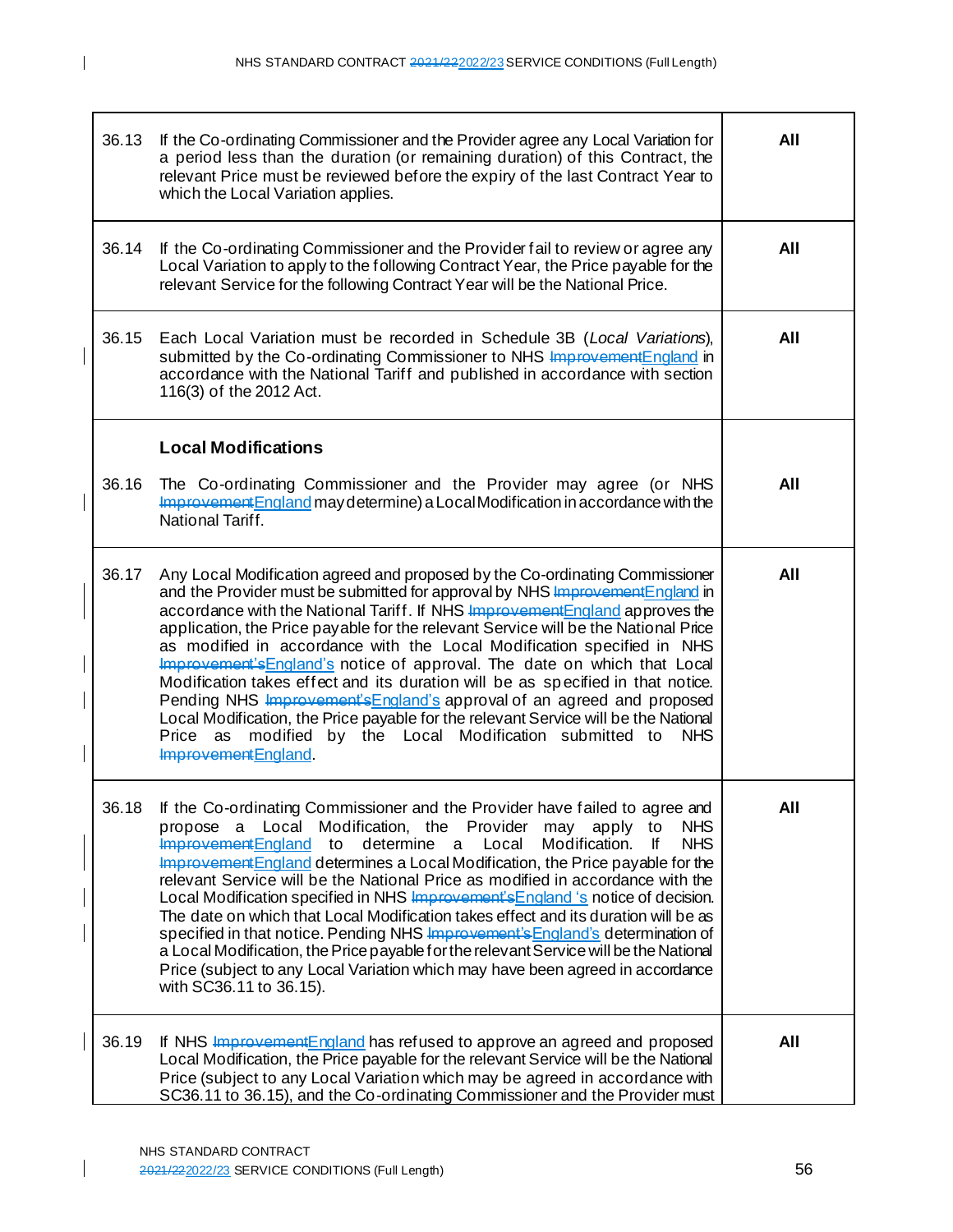| agree an appropriate mechanism for the adjustment and reconciliation of the<br>relevant Price to effect the reversion to the National Price (subject to any Local<br>Variation which may have been agreed in accordance with SC36.11 to 36.15). If<br>NHS Improvement England has refused an application by the Provider for a Local<br>Modification, the Price payable for the relevant Service will be the National Price<br>(subject to any Local Variation which may have been agreed in accordance with<br>SC36.11 to 36.15).                                                                                                                                                                                                                                                                                                                                                                                                                                                                                                 |     |
|------------------------------------------------------------------------------------------------------------------------------------------------------------------------------------------------------------------------------------------------------------------------------------------------------------------------------------------------------------------------------------------------------------------------------------------------------------------------------------------------------------------------------------------------------------------------------------------------------------------------------------------------------------------------------------------------------------------------------------------------------------------------------------------------------------------------------------------------------------------------------------------------------------------------------------------------------------------------------------------------------------------------------------|-----|
| 36.20<br>Each Local Modification agreement and each application for determination of a<br>Local Modification must be submitted to NHS Improvement England in<br>accordance with section 124 or section 125 of the 2012 Act (as appropriate) and<br>the National Tariff. Each Local Modification agreement and each Local<br>Modification approved or determined by NHS Improvement England must be<br>recorded in Schedule 3C (Local Modifications).                                                                                                                                                                                                                                                                                                                                                                                                                                                                                                                                                                               | All |
| <b>Aligned Payment and Incentive Rules</b>                                                                                                                                                                                                                                                                                                                                                                                                                                                                                                                                                                                                                                                                                                                                                                                                                                                                                                                                                                                         |     |
| 36.21<br>Where the Aligned Payment and Incentive Rules apply-                                                                                                                                                                                                                                                                                                                                                                                                                                                                                                                                                                                                                                                                                                                                                                                                                                                                                                                                                                      | All |
| 36.21.1-, the Fixed Payment;                                                                                                                                                                                                                                                                                                                                                                                                                                                                                                                                                                                                                                                                                                                                                                                                                                                                                                                                                                                                       |     |
| 36.21-matters referred to in rules 2—the Value of Elective Activity; and/or                                                                                                                                                                                                                                                                                                                                                                                                                                                                                                                                                                                                                                                                                                                                                                                                                                                                                                                                                        |     |
| 36.21. 3—any adjustment agreed locally under rule 3, or any departure agreed<br>locally under rule 6, of the Aligned Payment and Incentive Rules                                                                                                                                                                                                                                                                                                                                                                                                                                                                                                                                                                                                                                                                                                                                                                                                                                                                                   |     |
| must be agreed in respect of the relevant Commissioner(s) and recorded<br><del>36.22</del> 36.21<br>in Schedule 3D (Aligned Payment and Incentive Rules).                                                                                                                                                                                                                                                                                                                                                                                                                                                                                                                                                                                                                                                                                                                                                                                                                                                                          |     |
| 36.22 Not used.                                                                                                                                                                                                                                                                                                                                                                                                                                                                                                                                                                                                                                                                                                                                                                                                                                                                                                                                                                                                                    |     |
| <b>Aggregation and Disaggregation of Payments</b>                                                                                                                                                                                                                                                                                                                                                                                                                                                                                                                                                                                                                                                                                                                                                                                                                                                                                                                                                                                  |     |
| 36.23 The Co-ordinating Commissioner may make or receive all (but not only some) of<br>the payments due under SC36 in aggregate amounts for itself and on behalf of<br>each of the Commissioners provided that it gives the Provider 20 Operational<br>Days' written notice of its intention to do so. These aggregated payments will not<br>prejudice any immunity from liability of the Co-ordinating Commissioner, or any<br>rights of the Provider to recover any overdue payment from the relevant<br>Commissioners individually. However, they will discharge the separate liability or<br>entitlement of the Commissioners in respect of their separate Services. To avoid<br>doubt, notices to aggregate and reinstate separate payments may be repeated or<br>withdrawn from time to time. Where notice has been given to aggregate<br>payments, references in SC36 to "a Commissioner", "the Commissioner" or "each<br>Commissioner" are where appropriate to be read as referring to the Co-ordinating<br>Commissioner. | All |

 $\begin{array}{c} \hline \end{array}$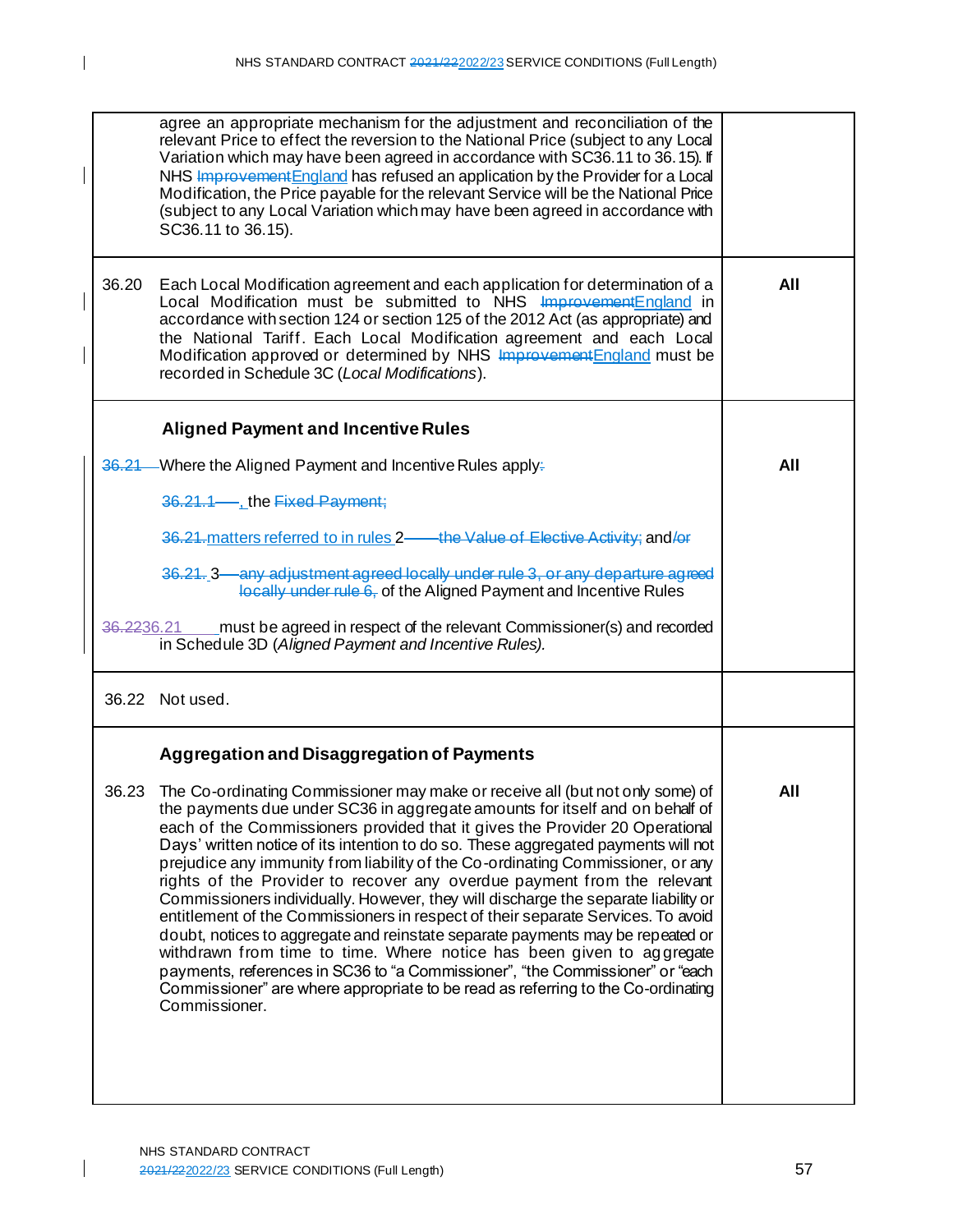|       | Payment where the Parties have agreed an Expected Annual<br><b>Contract Value</b>                                                                                                                                                                                                                                                                                                                                                                                                                                                                                                                                                                                                                                                     |                                               |
|-------|---------------------------------------------------------------------------------------------------------------------------------------------------------------------------------------------------------------------------------------------------------------------------------------------------------------------------------------------------------------------------------------------------------------------------------------------------------------------------------------------------------------------------------------------------------------------------------------------------------------------------------------------------------------------------------------------------------------------------------------|-----------------------------------------------|
| 36.24 | Each Commissioner must make payments on account to the Provider in<br>accordance with the following provisions of SC36.25, or if applicable SC36.26 and<br>36.27.                                                                                                                                                                                                                                                                                                                                                                                                                                                                                                                                                                     | <b>EACV</b><br>agreedAll                      |
| 36.25 | The Provider must supply to each Commissioner a monthly invoice on the first<br>day of each month setting out the amount to be paid by that Commissioner for<br>that month. The amount to be paid will be one twelfth (or other such proportion as<br>may be specified in Schedule 3F (Expected Annual Contract Values)) of the<br>individual Expected Annual Contract Value for the Commissioner. Subject to<br>receipt of the invoice, on the fifteenth day of each month (or other day agreed by<br>the Provider and the Co-ordinating Commissioner in writing) after the Service<br>Commencement Date each Commissioner must pay such amount to the Provider.                                                                     | <b>EACV</b><br>agreedAll                      |
| 36.26 | If the Service Commencement Date is not 1 April the timing and amounts of the<br>payments for the period starting on the Service Commencement Date and ending<br>on the following 31 March will be as set out in Schedule 3G (Timing and Amounts<br>of Payments in First and/or Final Contract Year).                                                                                                                                                                                                                                                                                                                                                                                                                                 | <b>EACV</b><br>agreedAll                      |
| 36.27 | If the Expiry Date is not 31 March the timing and amounts of the payments for the<br>period starting on the 1 April prior to the Expiry Date and ending on the Expiry<br>Date will be as set out in Schedule 3G (Timing and Amounts of Payments in First<br>and/or Final Contract Year).                                                                                                                                                                                                                                                                                                                                                                                                                                              | <b>EACV</b><br>agreedAll                      |
|       | Reconciliation where the Parties have agreed an Expected Annual<br>Contract Value and SUS applies to some or all of the Services                                                                                                                                                                                                                                                                                                                                                                                                                                                                                                                                                                                                      |                                               |
| 36.28 | Where the Parties have agreed an Expected Annual Contract Value and SUS<br>applies to some or all of the Services, in order to confirm the actual sums payable<br>for the Services delivered the Provider must provide a separate reconciliation<br>account for each Commissioner for each Quarter showing the sum equal to the<br>Prices for all relevant Services delivered and completed in that Quarter. That<br>reconciliation account must be based on the information submitted by the Provider<br>to the Co-ordinating Commissioner under SC28 (Information Requirements) and<br>must be sent by the Provider to the relevant Commissioner by the First Quarterly<br>Reconciliation Date for the Quarter to which it relates. | <b>EACV agreed:</b><br><b>SUS applies All</b> |
| 36.29 | Not used.                                                                                                                                                                                                                                                                                                                                                                                                                                                                                                                                                                                                                                                                                                                             |                                               |
| 36.30 | The Provider must send to each Commissioner a final reconciliation account for<br>each Quarter within 5 Operational Days after the Final Quarterly Reconciliation<br>Date for that Quarter. The final reconciliation account must either be agreed by<br>the relevant Commissioner, or be wholly or partially contested by the relevant<br>Commissioner in accordance with SC36.45. No Commissioner may unreasonably<br>withhold or delay its agreement to a final reconciliation account.                                                                                                                                                                                                                                            | <b>EACV</b> agreed;<br><b>SUS applies All</b> |

 $\mathbf{I}$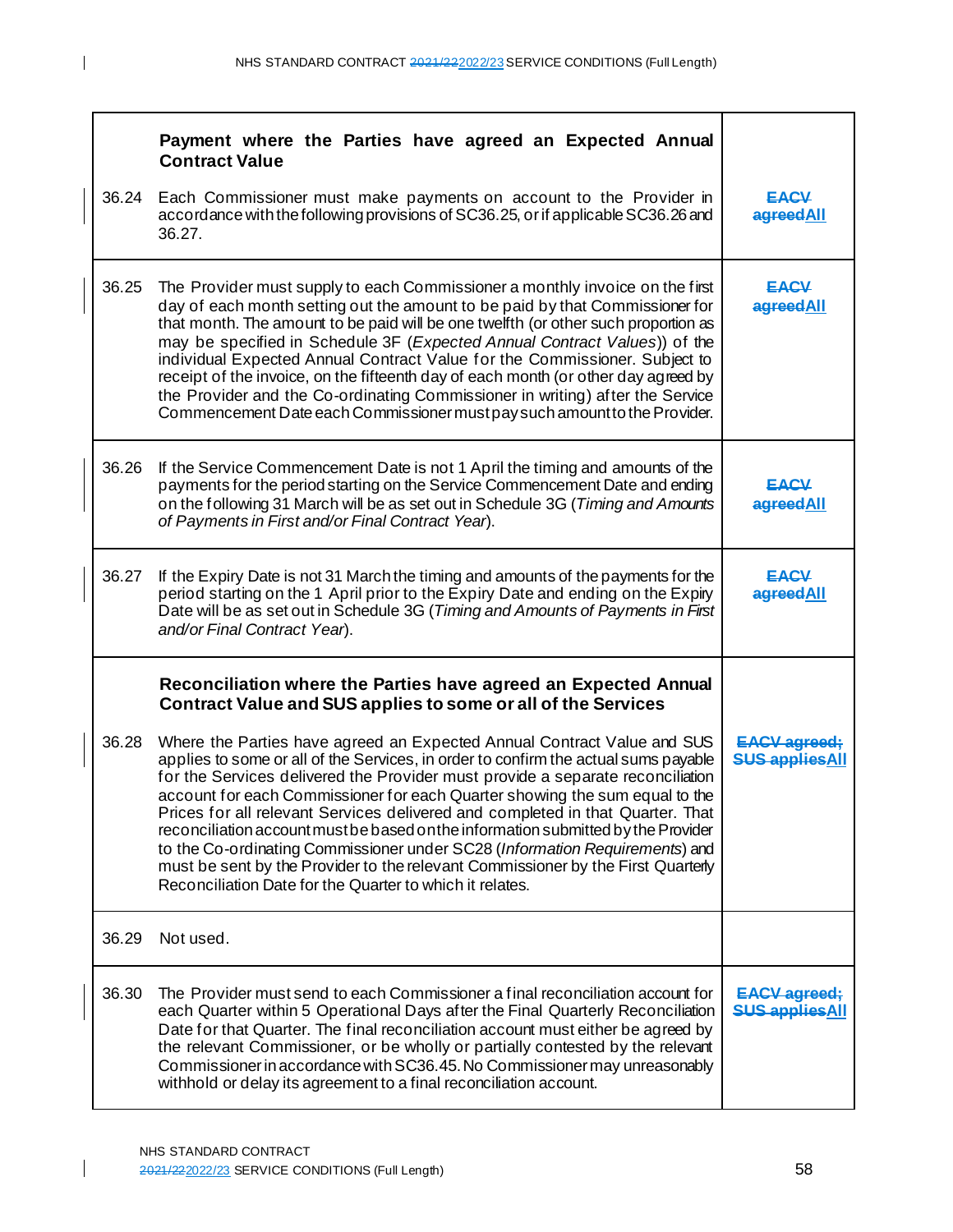$\mathbf{I}$ 

 $\overline{\phantom{a}}$ 

 $\mathsf{I}$ 

| 36.31 | Reconciliation for Services where the Parties have agreed an<br><b>Expected Annual Contract Value and SUS does not apply to any of</b><br>the Services<br>Where the Parties have agreed an Expected Annual Contract Value and SUS<br>does not apply to any of the Services, in order to confirm the actual sums payable<br>for delivered Services the Provider must provide a separate reconciliation account<br>for each Commissioner for each Quarter (unless otherwise agreed by the Parties<br>in writing in accordance with the National Tariff), showing the sum equal to the<br>Prices for all relevant Services delivered and completed in that Quarter. That<br>reconciliation account must be based on the information submitted by the Provider<br>to the Co-ordinating Commissioner under SC28 (Information Requirements) and<br>sent by the Provider to the relevant Commissioner within 20 Operational Days<br>after the end of the Quarter to which it relates. | <b>EACV agreed:</b><br>SUS does not<br>applyAll                        |
|-------|--------------------------------------------------------------------------------------------------------------------------------------------------------------------------------------------------------------------------------------------------------------------------------------------------------------------------------------------------------------------------------------------------------------------------------------------------------------------------------------------------------------------------------------------------------------------------------------------------------------------------------------------------------------------------------------------------------------------------------------------------------------------------------------------------------------------------------------------------------------------------------------------------------------------------------------------------------------------------------|------------------------------------------------------------------------|
| 36.32 | Each Commissioner and Provider must either agree the reconciliation account<br>produced in accordance with SC36.31 or wholly or partially contest the<br>reconciliation account in accordance with SC36.45. No Commissioner may<br>unreasonably withhold or delay its agreement to a reconciliation account.                                                                                                                                                                                                                                                                                                                                                                                                                                                                                                                                                                                                                                                                   | <b>EACV</b> agreed:<br>SUS does not<br>applyAll                        |
|       | Other aspects of reconciliation for all Prices where the Parties have<br>agreed an Expected Annual Value                                                                                                                                                                                                                                                                                                                                                                                                                                                                                                                                                                                                                                                                                                                                                                                                                                                                       |                                                                        |
| 36.33 | For the avoidance of doubt, there will be no reconciliation in relation to Block<br>Arrangements.                                                                                                                                                                                                                                                                                                                                                                                                                                                                                                                                                                                                                                                                                                                                                                                                                                                                              | EACV<br>agreedAll                                                      |
| 36.34 | Each Commissioner's agreement of a reconciliation account or agreement of a<br>final reconciliation account as the case may be (or where agreed in part in relation<br>to that part) will trigger a reconciliation payment by the relevant Commissioner to<br>the Provider or by the Provider to the relevant Commissioner, as appropriate. The<br>Provider must supply to the Commissioner an invoice or credit note (as<br>appropriate) within 5 Operational Days of that agreement and payment must be<br>made within 10 Operational Days following the receipt of the invoice or issue of<br>the credit note.                                                                                                                                                                                                                                                                                                                                                              | EACV<br>agreedAll                                                      |
|       | Payment where the Parties have not agreed an Expected Annual<br>Contract Value for any Services and SUS applies to some or all of the<br><b>Services</b>                                                                                                                                                                                                                                                                                                                                                                                                                                                                                                                                                                                                                                                                                                                                                                                                                       |                                                                        |
| 36.35 | Where the Parties have not agreed an Expected Annual Contract Value and SUS<br>applies to some or all of the Services, the Provider (if it is an NHS Trust or an NHS<br>Foundation Trust) must issue a Quarterly invoice within 5 Operational Days after<br>the Final Quarterly Reconciliation Date for that Quarter to each Commissioner in<br>respect of those Services provided for that Commissioner in that Quarter. Subject<br>to SC36.45, the Commissioner must settle the invoice within 10 Operational Days<br>of its receipt.                                                                                                                                                                                                                                                                                                                                                                                                                                        | <b>EACV not</b><br>agreed; SUS<br>applies<br>(NHS Trust/FT<br>enly)All |
|       | 36.35A Where the Parties have not agreed an Expected Annual Contract Value and SUS<br>applies to some or all of the Services, the Provider (if it is not an NHS Trust or an                                                                                                                                                                                                                                                                                                                                                                                                                                                                                                                                                                                                                                                                                                                                                                                                    |                                                                        |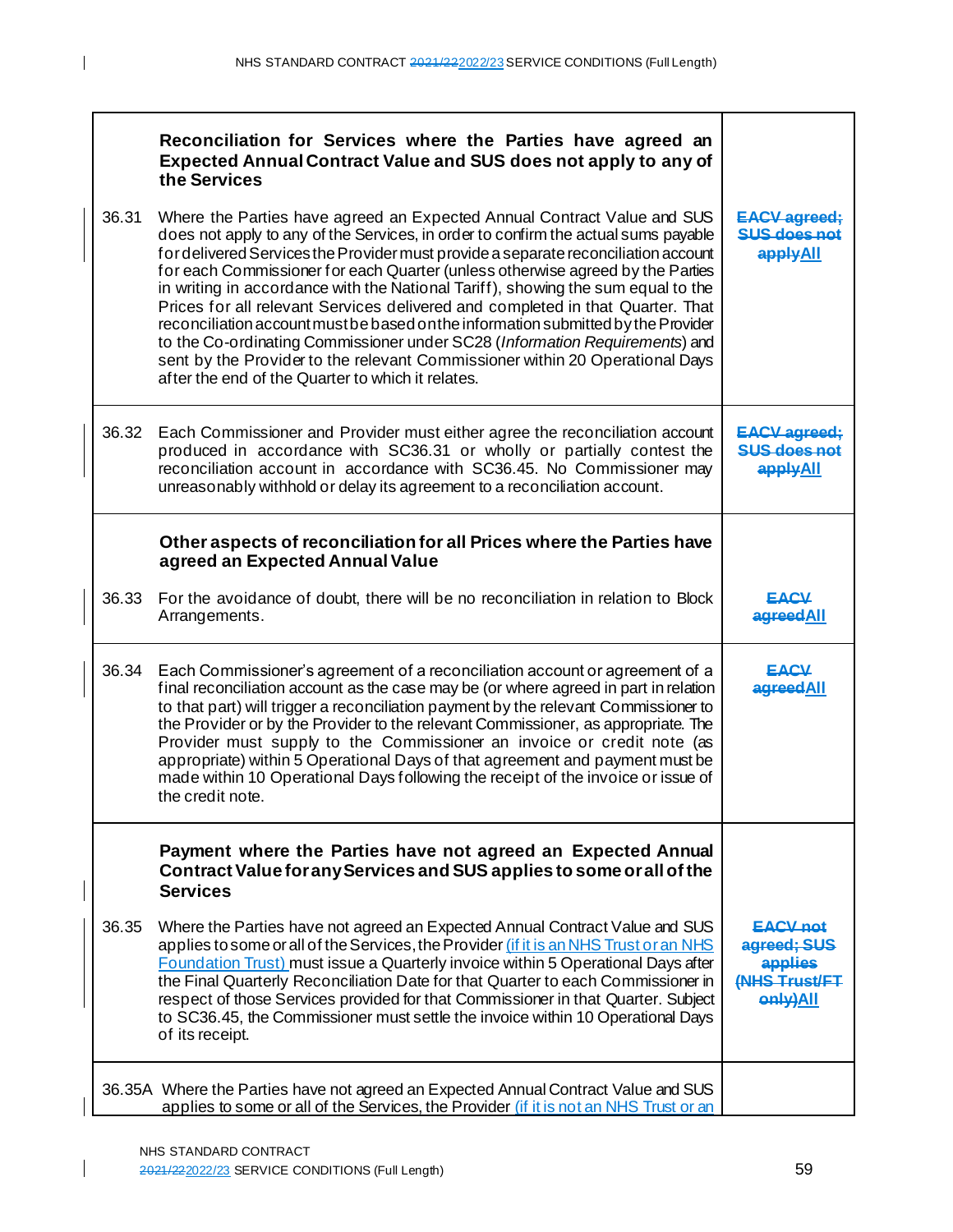|       | NHS Foundation Trust) must issue a monthly invoice within 5 Operational Days<br>after the Final Monthly Reconciliation Date for that month to each Commissioner<br>in respect of those Services provided for that Commissioner in that month.<br>Subject to SC36.45, the Commissioner must settle the invoice within 10<br>Operational Days of its receipt.                                                                                                                                                                | <b>EACV not</b><br>agreed; SUS<br>applies<br>Inat NHS<br><b>Trust/FT)AII</b> |
|-------|----------------------------------------------------------------------------------------------------------------------------------------------------------------------------------------------------------------------------------------------------------------------------------------------------------------------------------------------------------------------------------------------------------------------------------------------------------------------------------------------------------------------------|------------------------------------------------------------------------------|
|       | Payment where the Parties have not agreed an Expected Annual<br>Contract Value for any Services and SUS does not apply to any of<br>the Services                                                                                                                                                                                                                                                                                                                                                                           |                                                                              |
| 36.36 | Where SUS does not apply to any of the Provider's Services and where the Parties<br>have not agreed an Expected Annual Contract Value, the Provider (if it is an NHS<br>Trust or an NHS Foundation Trust) must issue a Quarterly invoice within 20<br>Operational Days after the end of each Quarter to each Commissioner in respect<br>of all Services provided for that Commissioner in that Quarter. Subject to SC36.45,<br>the Commissioner must settle the invoice within 10 Operational Days of its receipt.         | $EACV$ not<br>agreed: SUS<br>does not app<br>(NHS Trust/FT<br>enly)All       |
|       | 36.36A Where SUS does not apply to any of the Provider's Services and where the<br>Parties have not agreed an Expected Annual Contract Value, the Provider (if it is<br>not an NHS Trust or an NHS Foundation Trust) must issue a monthly invoice<br>within 20 Operational Days after the end of each month to each Commissioner in<br>respect of all Services provided for that Commissioner in that month. Subject to<br>SC36.45, the Commissioner must settle the invoice within 10 Operational Days<br>of its receipt. | <b>EACV not</b><br>agreed; SUS<br>does not apply<br>(not NHS<br>Trust/FT)All |
| 36.37 | Not used.                                                                                                                                                                                                                                                                                                                                                                                                                                                                                                                  |                                                                              |
| 36.38 | Not used.                                                                                                                                                                                                                                                                                                                                                                                                                                                                                                                  |                                                                              |
|       | <b>GENERAL PROVISIONS</b>                                                                                                                                                                                                                                                                                                                                                                                                                                                                                                  |                                                                              |
|       | <b>Statutory and Other Charges</b>                                                                                                                                                                                                                                                                                                                                                                                                                                                                                         |                                                                              |
| 36.39 | Where applicable, the Provider must administer all statutory benefits to which the<br>Service User is entitled and within a maximum of 20 Operational Days following<br>receipt of an appropriate invoice the relevant Commissioner must reimburse the<br>Provider any statutory benefits correctly administered.                                                                                                                                                                                                          | All except 111                                                               |
| 36.40 | The Provider must administer and collect all statutory charges which the Service<br>User is liable to pay and which may lawfully be made in relation to the provision<br>of the Services, and must account to whoever the Co-ordinating Commissioner<br>reasonably directs in respect of those charges.                                                                                                                                                                                                                    | All except 111                                                               |
| 36.41 | The Parties acknowledge the requirements and intent of the Overseas Visitor<br>Charging Regulations and Overseas Visitor Charging Guidance, and accordingly:                                                                                                                                                                                                                                                                                                                                                               | <b>All</b>                                                                   |

 $\mathsf{I}$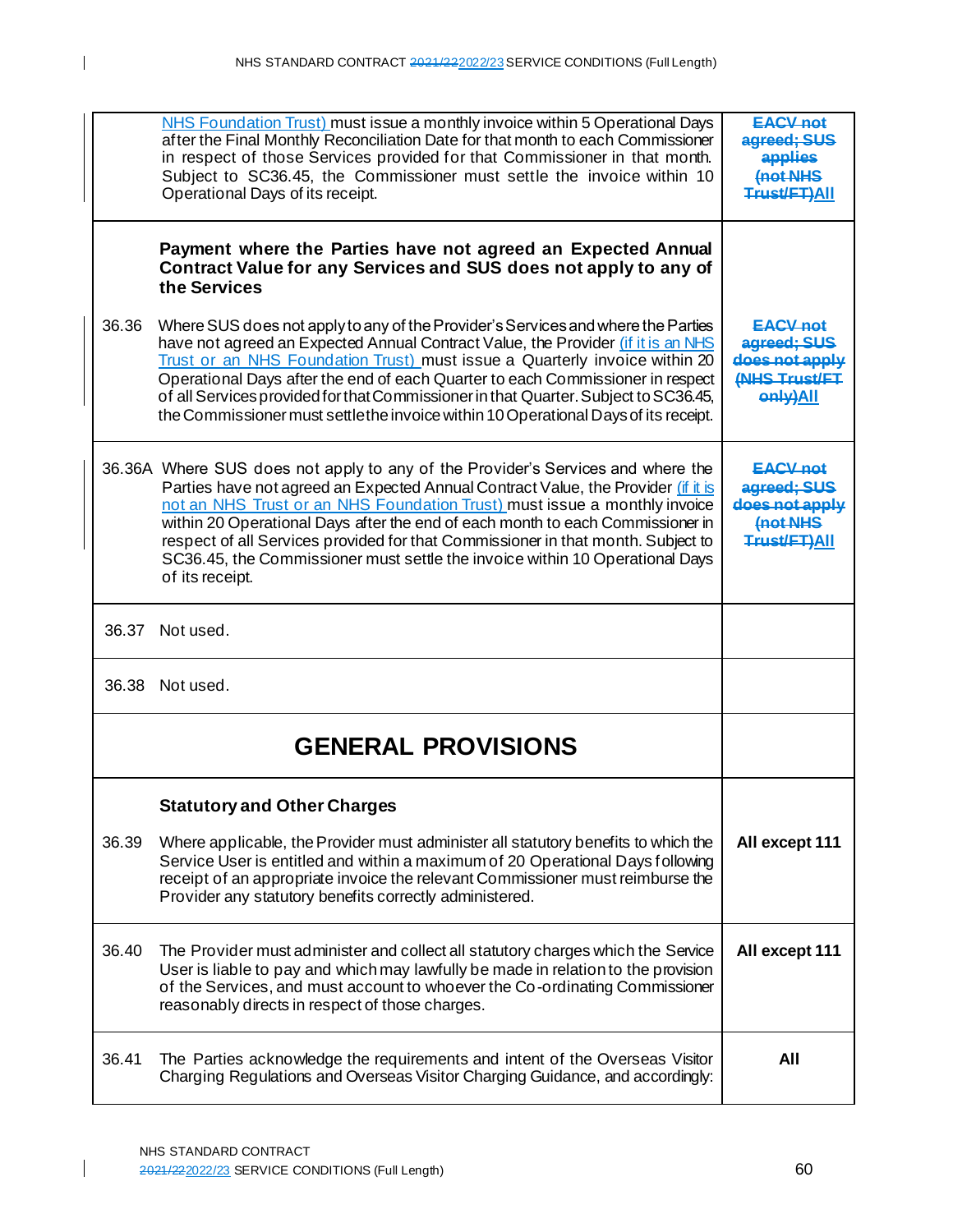|       | 36.41.1          | the Provider must comply with all applicable Law and Guidance<br>(including the Overseas Visitor Charging Regulations and the<br>Overseas Visitor Charging Guidance) in relation to the identification<br>of and collection of charges from Chargeable Overseas Visitors,                                                                                                                                                                                       |     |
|-------|------------------|-----------------------------------------------------------------------------------------------------------------------------------------------------------------------------------------------------------------------------------------------------------------------------------------------------------------------------------------------------------------------------------------------------------------------------------------------------------------|-----|
|       |                  | including the reporting of unpaid NHS debts in respect of Services<br>provided to Chargeable Overseas Visitors to the Department of<br>Health and Social Care;                                                                                                                                                                                                                                                                                                  |     |
|       | 36.41.2          | if the Provider has failed to take all reasonable steps to:                                                                                                                                                                                                                                                                                                                                                                                                     |     |
|       |                  | 36.41.2.1 identify a Chargeable Overseas Visitor; or                                                                                                                                                                                                                                                                                                                                                                                                            |     |
|       |                  | 36.41.2.2<br>recover charges from the Chargeable Overseas Visitor<br>or other person liable to pay charges in respect of that<br>Chargeable Overseas Visitor under the Overseas Visitor<br>Charging Regulations,                                                                                                                                                                                                                                                |     |
|       |                  | no Commissioner will be liable to make any payment to the Provider<br>in respect of any Services delivered to that Chargeable Overseas<br>Visitor and where such a payment has been made the Provider must<br>refund it to the relevant Commissioner;                                                                                                                                                                                                           |     |
|       | 36.41.3          | (subject to SC36.41.2) each Commissioner must pay the Provider,<br>in accordance with all applicable Law and Guidance (including the<br>Overseas Visitor Charging Regulations and Overseas Visitor<br>Charging Guidance), the appropriate contribution on account for all<br>Services delivered by the Provider in accordance with this Contract<br>to any Chargeable Overseas Visitor in respect of whom that<br>Commissioner is the Responsible Commissioner; |     |
|       | 36.41.4          | the Provider must refund to the relevant Commissioner any such<br>contribution on account if and to the extent that charges are collected<br>from a Chargeable Overseas Visitor or other person liable to pay<br>charges in respect of that Chargeable Overseas Visitor, in<br>accordance with all applicable Law and Guidance (including<br>Overseas Visitor Charging Regulations and Overseas Visitor<br>Charging Guidance);                                  |     |
|       | 36.41.5          | the Provider must make full use of existing mechanisms designed to<br>increase the rates of recovery of the cost of Services provided to<br>overseas visitors insured by another state, including the overseas<br>visitors treatment portal; and                                                                                                                                                                                                                |     |
|       | 36.41.6          | each Commissioner must pay the Provider, in accordance with all<br>applicable Law and Guidance (including Overseas Visitor Charging<br>Regulations and Overseas Visitor Charging Guidance), the<br>appropriate sum for all Services delivered by the Provider to any<br>overseas visitor in respect of whom that Commissioner is the<br>Responsible Commissioner and which have been reported through<br>the overseas visitors treatment portal.                |     |
| 36.42 | and/or Guidance. | In its performance of this Contract the Provider must not provide or offer to a<br>Service User any clinical or medical services for which any charges would be<br>payable by the Service User except in accordance with this Contract, the Law                                                                                                                                                                                                                 | All |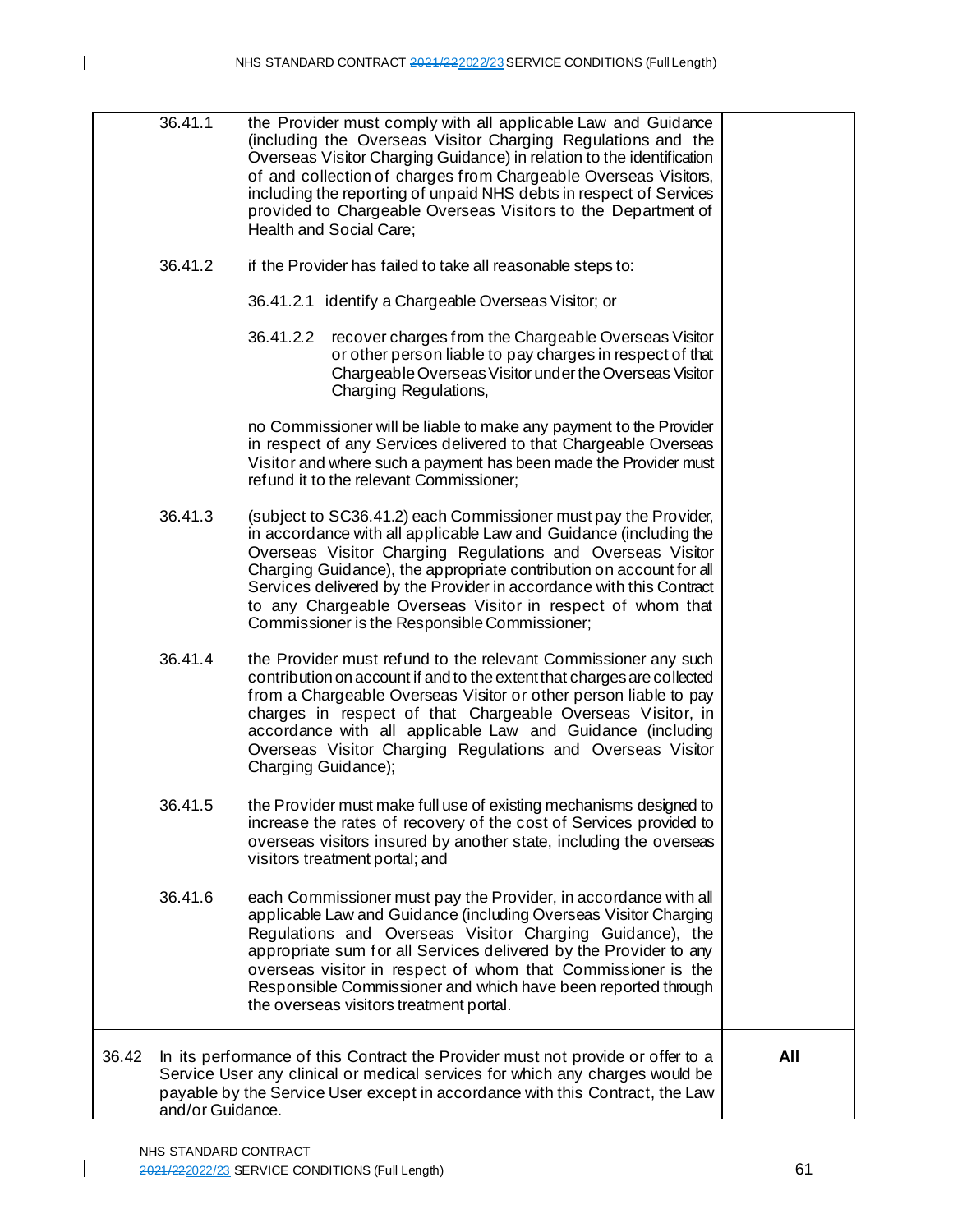|       |                                                                                                                                                                                                                                                                                                                                                                                                                                    | <b>Patient Pocket Money</b>                                                                                                                                                                                                                  |     |  |  |
|-------|------------------------------------------------------------------------------------------------------------------------------------------------------------------------------------------------------------------------------------------------------------------------------------------------------------------------------------------------------------------------------------------------------------------------------------|----------------------------------------------------------------------------------------------------------------------------------------------------------------------------------------------------------------------------------------------|-----|--|--|
| 36.43 | The Provider must administer and pay all Patient Pocket Money to which a Service<br>User is entitled to that Service User in accordance with Good Practice and the<br>local arrangements that are in place and the relevant Commissioner must<br>reimburse the Provider within 20 Operational Days following receipt of an<br>appropriate invoice any Patient Pocket Money correctly administered and paid to<br>the Service User. | MH, MHSS                                                                                                                                                                                                                                     |     |  |  |
|       | <b>VAT</b>                                                                                                                                                                                                                                                                                                                                                                                                                         |                                                                                                                                                                                                                                              |     |  |  |
| 36.44 |                                                                                                                                                                                                                                                                                                                                                                                                                                    | Payment is exclusive of any applicable VAT for which the Commissioners will be<br>additionally liable to pay the Provider upon receipt of a valid tax invoice at the<br>prevailing rate in force from time to time.                          | All |  |  |
|       |                                                                                                                                                                                                                                                                                                                                                                                                                                    | <b>Contested Payments</b>                                                                                                                                                                                                                    |     |  |  |
|       | 36.45A Once the Provider has submitted Activity data to SUS in respect of a given month,<br>each Commissioner may raise with the Provider any validation queries it has in<br>relation to that data, and the Provider must answer those queries promptly and<br>fully. The Parties must use all reasonable endeavours to resolve any queries by<br>the Post Reconciliation Monthly Inclusion Date.                                 |                                                                                                                                                                                                                                              |     |  |  |
| 36.45 | this SC36:                                                                                                                                                                                                                                                                                                                                                                                                                         | If a Party contests all or any part of any payment calculated in accordance with                                                                                                                                                             | All |  |  |
|       | 36.45.1                                                                                                                                                                                                                                                                                                                                                                                                                            | the contesting Party must (as appropriate):                                                                                                                                                                                                  |     |  |  |
|       |                                                                                                                                                                                                                                                                                                                                                                                                                                    | 36.45.1.1 within 5 Operational Days of the receipt of the<br>reconciliation account in accordance with SC36.31, or the<br>final reconciliation account in accordance with SC36.30 (as<br>appropriate); or                                    |     |  |  |
|       |                                                                                                                                                                                                                                                                                                                                                                                                                                    | 36.45.1.2 within 5 Operational Days of the receipt by that Party of an<br>invoice in accordance with SC36.35 or 36.36,                                                                                                                       |     |  |  |
|       |                                                                                                                                                                                                                                                                                                                                                                                                                                    |                                                                                                                                                                                                                                              |     |  |  |
|       | 36.45.2                                                                                                                                                                                                                                                                                                                                                                                                                            | any uncontested amount must be paid in accordance with this<br>Contract by the Party from whom it is due; and                                                                                                                                |     |  |  |
|       | 36.45.3                                                                                                                                                                                                                                                                                                                                                                                                                            |                                                                                                                                                                                                                                              |     |  |  |
|       |                                                                                                                                                                                                                                                                                                                                                                                                                                    | and following the resolution of any Dispute referred to Dispute Resolution in<br>accordance with this SC36.45, insofar as any amount shall be agreed or<br>determined to be payable the Provider must immediately issue an invoice or credit |     |  |  |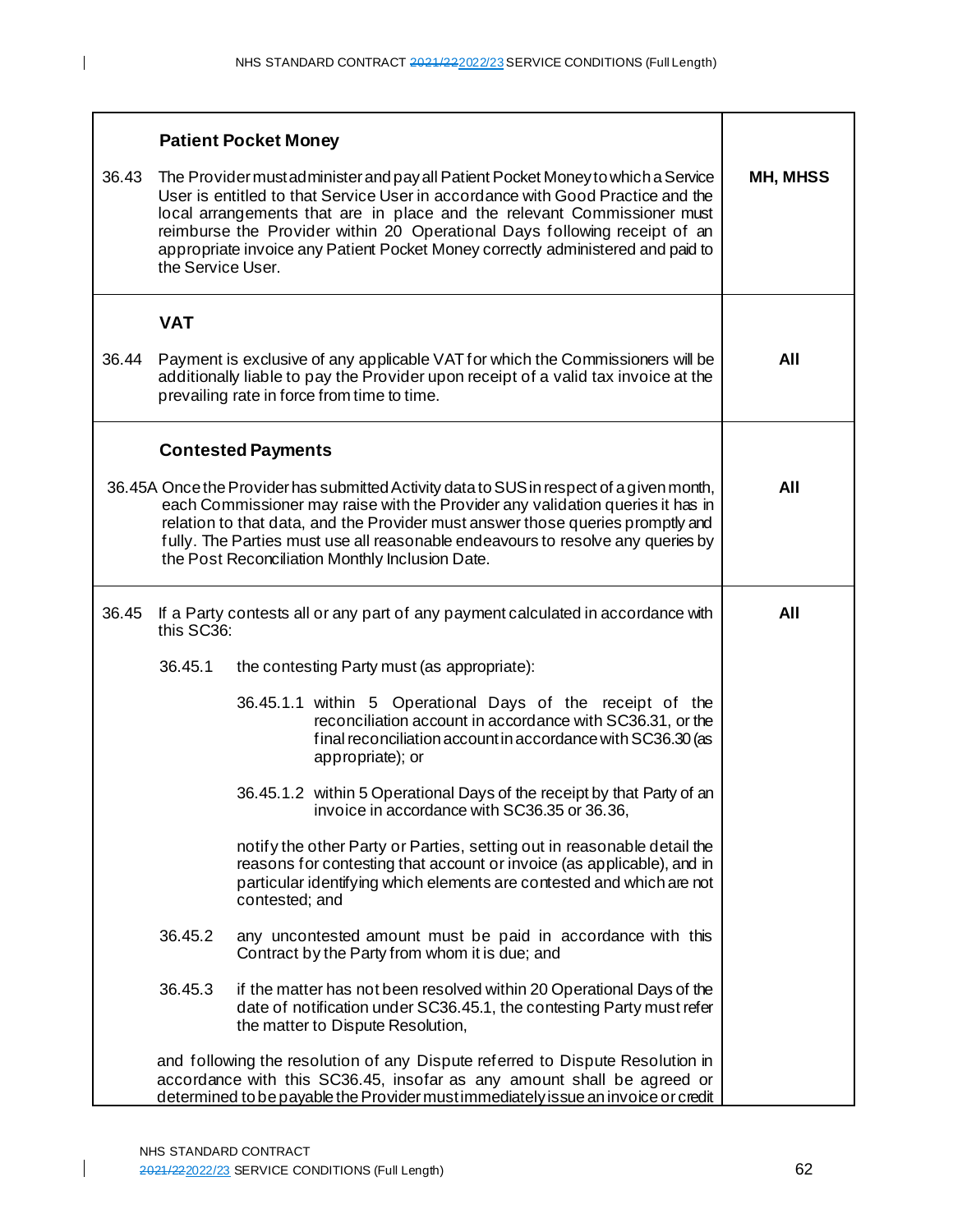|       | note (as appropriate) for such amount. Any sum due must be paid immediately<br>together with interest calculated in accordance with SC36.46. For the purposes of<br>SC36.46 the date the amount was due will be the date it would have been due<br>had the amount not been disputed.                                                                                                                                                                                         |     |
|-------|------------------------------------------------------------------------------------------------------------------------------------------------------------------------------------------------------------------------------------------------------------------------------------------------------------------------------------------------------------------------------------------------------------------------------------------------------------------------------|-----|
|       | <b>Interest on Late Payments</b>                                                                                                                                                                                                                                                                                                                                                                                                                                             |     |
| 36.46 | Subject to any express provision of this Contract to the contrary (including without<br>limitation the Withholding and Retention of Payment Provisions), each Party will<br>be entitled, in addition to any other right or remedy, to receive interest at the<br>applicable rate under the Late Payment of Commercial Debts (Interest) Act 1998<br>on any payment not made from the date after the date on which payment was due<br>up to and including the date of payment. | All |
|       | <b>Set Off</b>                                                                                                                                                                                                                                                                                                                                                                                                                                                               |     |
| 36.47 | Whenever any sum is due from one Party to another as a consequence of<br>reconciliation under this SC36 or Dispute Resolution or otherwise, the Party due<br>to be paid that sum may deduct it from any amount that it is due to pay the other,<br>provided that it has given 5 Operational Days' notice of its intention to do so.                                                                                                                                          | All |
|       | <b>Invoice Validation</b>                                                                                                                                                                                                                                                                                                                                                                                                                                                    |     |
| 36.48 | The Parties must comply with Law and Guidance (including Who Pays? Guidance<br>and Invoice Validation Guidance) in respect of the use of data in the preparation<br>and validation of invoices.                                                                                                                                                                                                                                                                              | All |
|       | <b>Submission of Invoices</b>                                                                                                                                                                                                                                                                                                                                                                                                                                                |     |
| 36.49 | The Provider must submit all invoices via the e-Invoicing Platform in accordance<br>with e-Invoicing Guidance or via an alternative PEPPOL-compliant e-invoicing<br>system.                                                                                                                                                                                                                                                                                                  | All |
|       | <b>QUALITY REQUIREMENTS AND INCENTIVE</b><br><b>SCHEMES</b>                                                                                                                                                                                                                                                                                                                                                                                                                  |     |
|       | <b>SC37 Local Quality Requirements-and Local Incentive Scheme</b>                                                                                                                                                                                                                                                                                                                                                                                                            |     |
| 37.1  | The Parties must comply with their duties under the Law to improve the quality of<br>clinical and/or care services for Service Users, having regard to Guidance.                                                                                                                                                                                                                                                                                                             | All |
| 37.2  | Nothing in this Contract is intended to prevent this Contract from setting higher<br>quality requirements than those laid down under Monitor's the Provider Licence (if<br>any) or required by any relevant Regulatory or Supervisory Body.                                                                                                                                                                                                                                  | All |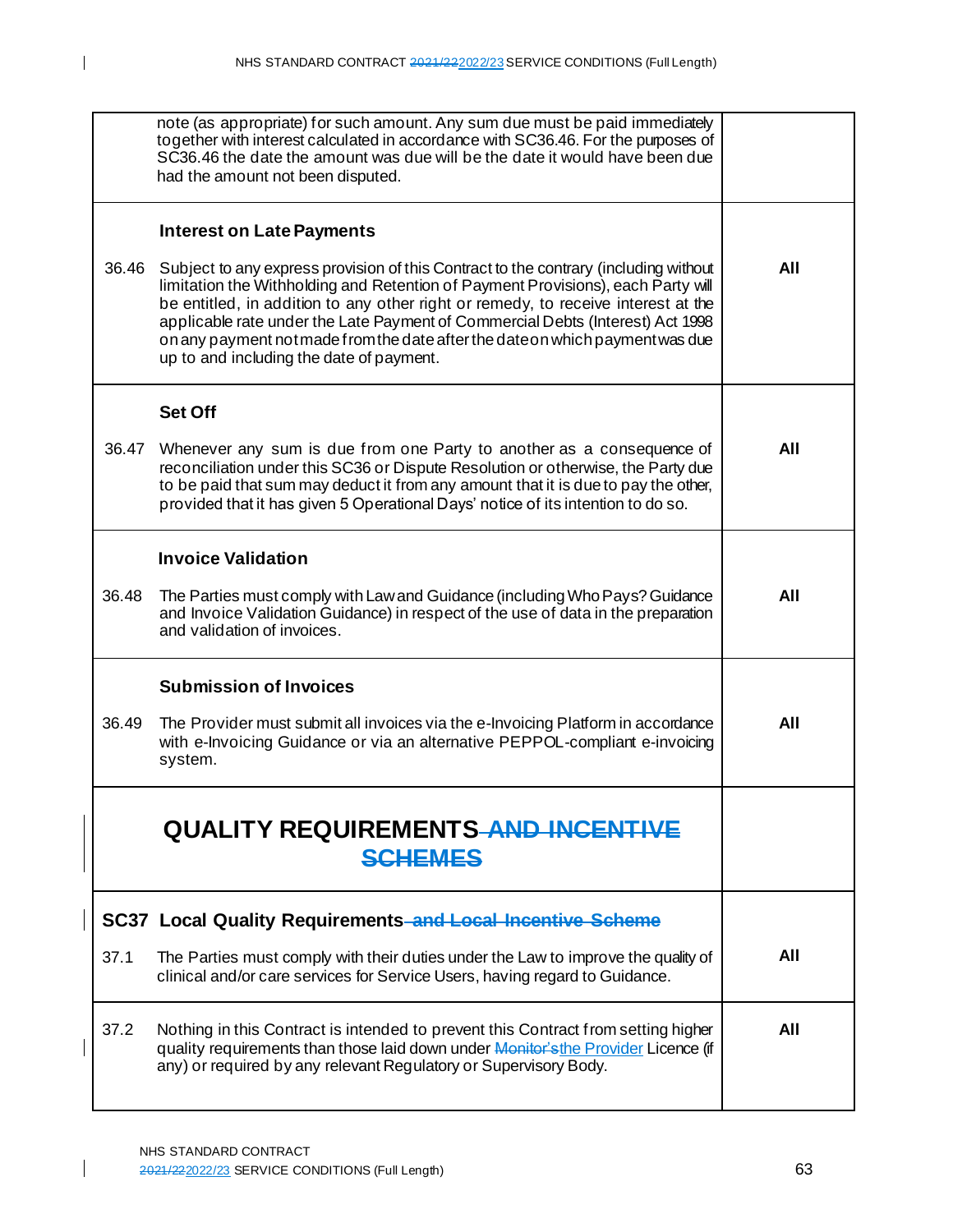| 37.3 | Before the start of each Contract Year, the Co-ordinating Commissioner and the<br>Provider will agree the Local Quality Requirements and Local Incentive Scheme<br>Indicators that are to apply in respect of that Contract Year. In order to secure<br>continual improvement in the quality of the Services, those Local Quality<br>Requirements and Local Incentive Scheme Indicators must not, except in<br>exceptional circumstances, be lower or less onerous than those for the previous<br>Contract Year. The Co-ordinating Commissioner and the Provider must give effect<br>to those revised Local Quality Requirements and Local Incentive Scheme<br>Indicatorsa by means of a Variation (and, where revised Local Quality<br>Requirements-and Local Incentive Scheme Indicators are in respect of a Service<br>to which a National Price applies and if appropriate, a Local Variation in<br>accordance with SC36.11 to 36.15 (Local Variations)). | All                                                                                                                                                                                                                                                                                                                      |                            |
|------|---------------------------------------------------------------------------------------------------------------------------------------------------------------------------------------------------------------------------------------------------------------------------------------------------------------------------------------------------------------------------------------------------------------------------------------------------------------------------------------------------------------------------------------------------------------------------------------------------------------------------------------------------------------------------------------------------------------------------------------------------------------------------------------------------------------------------------------------------------------------------------------------------------------------------------------------------------------|--------------------------------------------------------------------------------------------------------------------------------------------------------------------------------------------------------------------------------------------------------------------------------------------------------------------------|----------------------------|
| 37.4 | If revised Local Quality Requirements and/or Local Incentive Scheme Indicators<br>cannot be agreed between the Parties, the Parties must ref er the matter to Dispute<br>Resolution for escalated negotiation and then (failing agreement) mediation.                                                                                                                                                                                                                                                                                                                                                                                                                                                                                                                                                                                                                                                                                                         | All                                                                                                                                                                                                                                                                                                                      |                            |
| 37.5 | For the avoidance of doubt, the Local Incentive Scheme Indicators will apply in<br>addition to and not in substitution for the Local Quality Requirements.                                                                                                                                                                                                                                                                                                                                                                                                                                                                                                                                                                                                                                                                                                                                                                                                    | ΔЩ                                                                                                                                                                                                                                                                                                                       |                            |
|      | <b>SC38 CQUIN</b>                                                                                                                                                                                                                                                                                                                                                                                                                                                                                                                                                                                                                                                                                                                                                                                                                                                                                                                                             |                                                                                                                                                                                                                                                                                                                          |                            |
| 38.1 | Where and as required by the Aligned Payment and Incentive Rules and by<br><b>CQUIN Guidance:</b>                                                                                                                                                                                                                                                                                                                                                                                                                                                                                                                                                                                                                                                                                                                                                                                                                                                             | POLIIN<br><b>appliesAll</b>                                                                                                                                                                                                                                                                                              |                            |
|      | 38.1.1                                                                                                                                                                                                                                                                                                                                                                                                                                                                                                                                                                                                                                                                                                                                                                                                                                                                                                                                                        |                                                                                                                                                                                                                                                                                                                          |                            |
|      | 38.1.2                                                                                                                                                                                                                                                                                                                                                                                                                                                                                                                                                                                                                                                                                                                                                                                                                                                                                                                                                        |                                                                                                                                                                                                                                                                                                                          |                            |
|      |                                                                                                                                                                                                                                                                                                                                                                                                                                                                                                                                                                                                                                                                                                                                                                                                                                                                                                                                                               | <b>CQUIN Performance Report</b>                                                                                                                                                                                                                                                                                          |                            |
| 38.2 | The Provider must submit to the Co-ordinating Commissioner a CQUIN<br>Performance Report at the frequency and otherwise in accordance with the<br>National Requirements Reported Locally.                                                                                                                                                                                                                                                                                                                                                                                                                                                                                                                                                                                                                                                                                                                                                                     | COLIIN<br>appliesAll                                                                                                                                                                                                                                                                                                     |                            |
| 38.3 |                                                                                                                                                                                                                                                                                                                                                                                                                                                                                                                                                                                                                                                                                                                                                                                                                                                                                                                                                               | The Co-ordinating Commissioner must review and discuss with each<br>Commissioner the contents of each CQUIN Performance Report.                                                                                                                                                                                          | <b>COUIN</b><br>appliesAll |
| 38.4 |                                                                                                                                                                                                                                                                                                                                                                                                                                                                                                                                                                                                                                                                                                                                                                                                                                                                                                                                                               | If any Commissioner wishes to challenge the content of any CQUIN Performance<br>Report (including the clinical or other supporting evidence included in it) the Co-<br>ordinating Commissioner must serve a CQUIN Query Notice on the Provider<br>within 10 Operational Days of receipt of the CQUIN Performance Report. | All                        |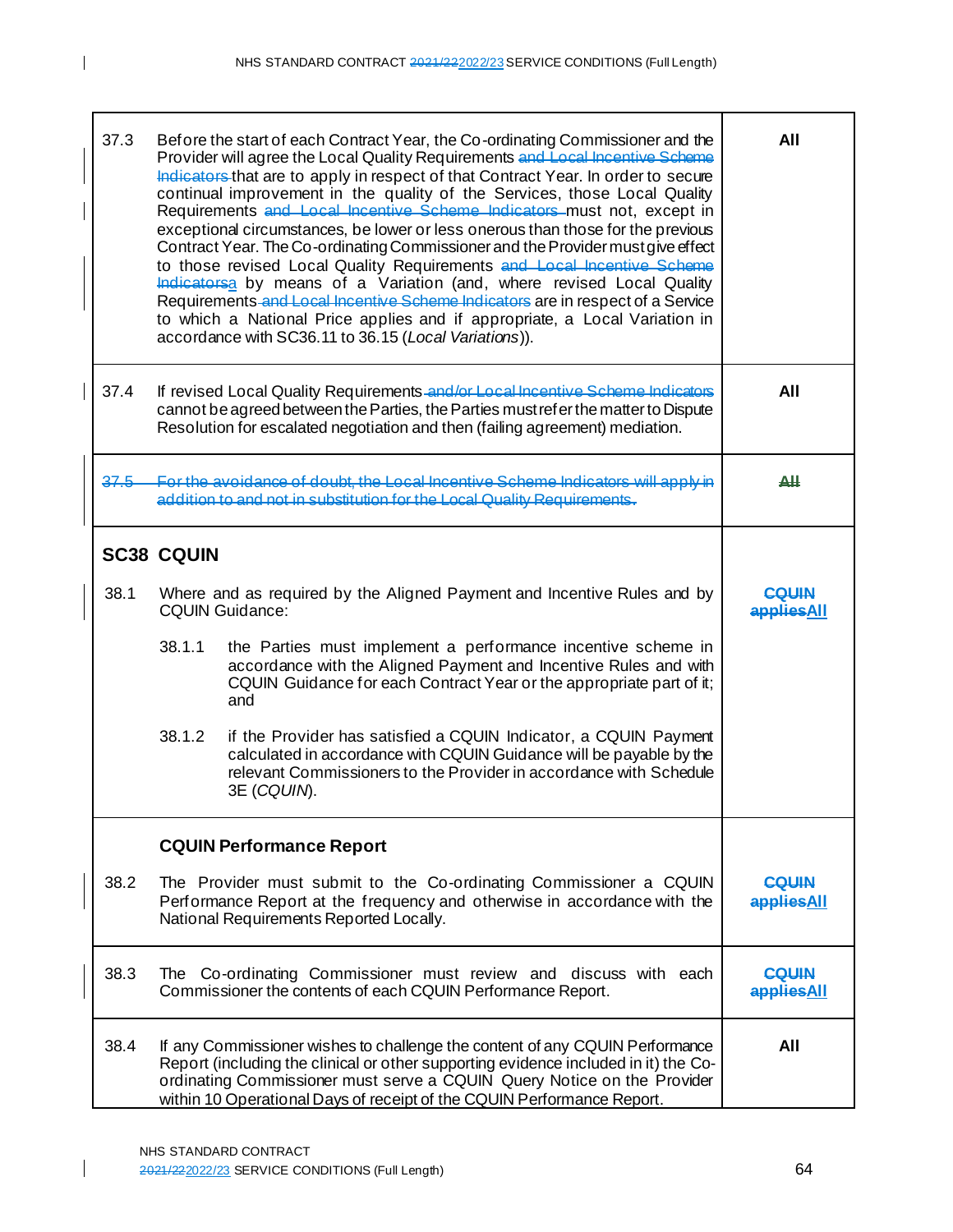| 38.5  | In response to any CQUIN Query Notice the Provider must, within 10 Operational<br>Days of receipt, either:                                                                                                                                                                                                                                                                                                                                                       | All                         |
|-------|------------------------------------------------------------------------------------------------------------------------------------------------------------------------------------------------------------------------------------------------------------------------------------------------------------------------------------------------------------------------------------------------------------------------------------------------------------------|-----------------------------|
|       | 38.5.1 submit a revised CQUIN Performance Report (including, where<br>appropriate, further supporting evidence); or                                                                                                                                                                                                                                                                                                                                              |                             |
|       | 38.5.2 refer the matter to Dispute Resolution.                                                                                                                                                                                                                                                                                                                                                                                                                   |                             |
| 38.6  | If the Provider submits a revised CQUIN Performance Report in accordance with<br>SC38.5, the Co-ordinating Commissioner must, within 10 Operational Days of<br>receipt, either:                                                                                                                                                                                                                                                                                  | COLIIN<br><b>IlAagge</b>    |
|       | 38.6.1 accept the revised CQUIN Performance Report; or                                                                                                                                                                                                                                                                                                                                                                                                           |                             |
|       | 38.6.2 refer the matter to Dispute Resolution.                                                                                                                                                                                                                                                                                                                                                                                                                   |                             |
|       | <b>Reconciliation</b>                                                                                                                                                                                                                                                                                                                                                                                                                                            |                             |
| 38.7  | Within 20 Operational Days following the later of:                                                                                                                                                                                                                                                                                                                                                                                                               | COUIN                       |
|       | 38.7.1<br>the end of the Contract Year; and                                                                                                                                                                                                                                                                                                                                                                                                                      | <u>appliesAll</u>           |
|       | 38.7.2<br>the agreement or resolution of all CQUIN Performance Reports in<br>respect of that Contract Year,                                                                                                                                                                                                                                                                                                                                                      |                             |
|       | the Provider must submit a CQUIN Reconciliation Account to the Co-ordinating<br>Commissioner.                                                                                                                                                                                                                                                                                                                                                                    |                             |
| 38.8  | Within 5 Operational Days of receipt of either the CQUIN Reconciliation Account<br>under SC38.7, the Co-ordinating Commissioner must either agree it or wholly or<br>partially contest it in accordance with SC38.10. The Co-ordinating<br>Commissioner's agreement of the CQUIN Reconciliation Account under SC38.7<br>must not be unreasonably withheld or delayed.                                                                                            | COLIIN<br><b>appliesAll</b> |
| 38.9  | The Co-ordinating Commissioner's agreement of the CQUIN Reconciliation<br>Account under SC38.7 will trigger a reconciliation payment by each relevant<br>Commissioner to the Provider or by the Provider to each relevant Commissioner<br>(as appropriate). The Provider must supply to each Commissioner a credit note<br>within 5 Operational Days of the agreement and payment must be made within<br>10 Operational Days following issue of the credit note. | <b>CQUIN</b><br>appliesAll  |
| 38.10 | If the Co-ordinating Commissioner contests either the CQUIN Reconciliation<br>Account or the reconciliation statement:                                                                                                                                                                                                                                                                                                                                           | COLIIN<br><b>appliesAll</b> |
|       | 38.10.1<br>the Co-ordinating Commissioner must within 5 Operational Days notify<br>the Provider accordingly, setting out in reasonable detail the reasons<br>for contesting the account, and in particular identifying which elements<br>are contested and which are not contested;                                                                                                                                                                              |                             |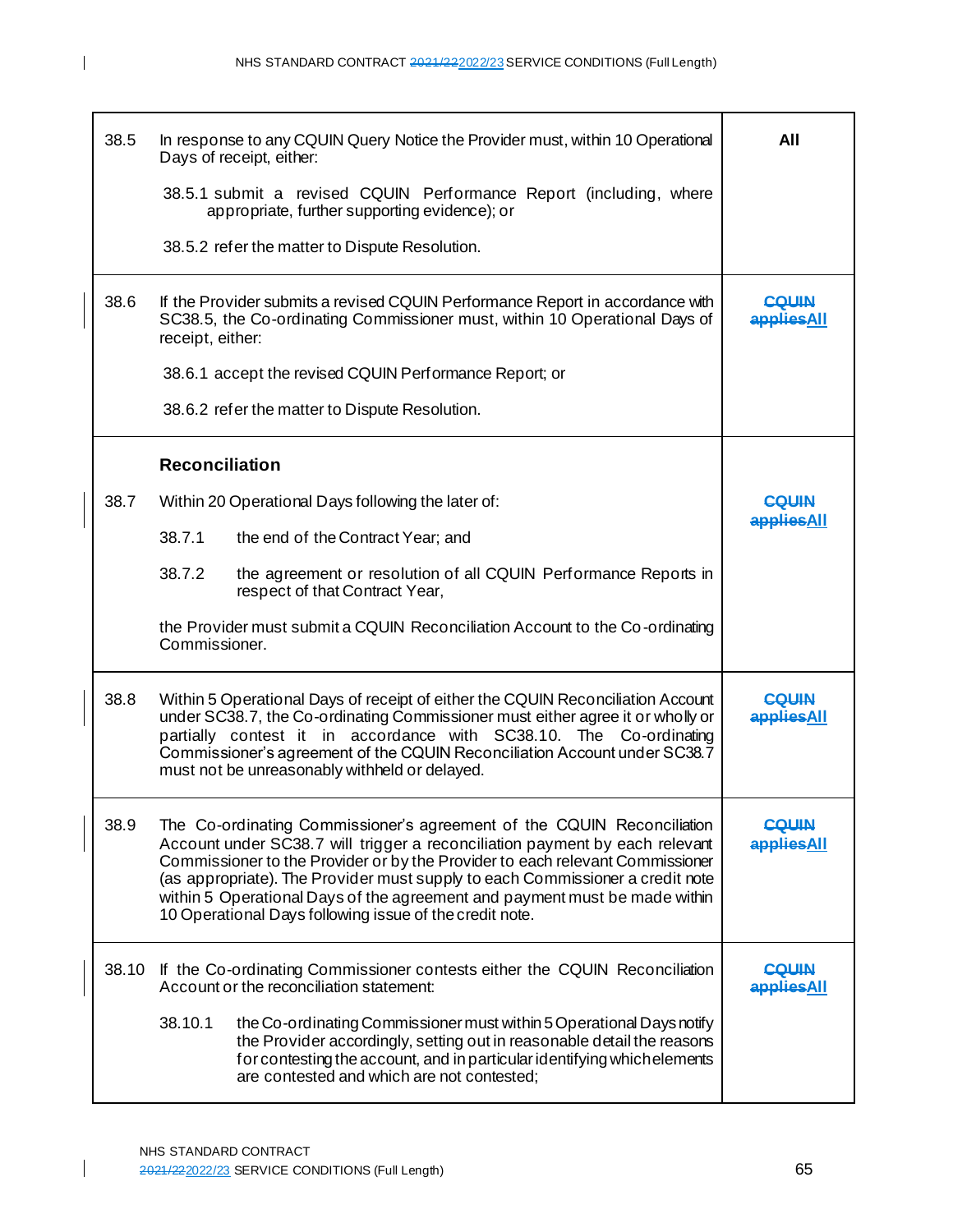| 38.10.2            | any uncontested amount identified in either the CQUIN Reconciliation                                                                                                                                                                                                                                                                                                                                                                                                                                                                                                                                                                                                                                                                                                                                                                                                                                                                                                                                                                                                           |                                                      |
|--------------------|--------------------------------------------------------------------------------------------------------------------------------------------------------------------------------------------------------------------------------------------------------------------------------------------------------------------------------------------------------------------------------------------------------------------------------------------------------------------------------------------------------------------------------------------------------------------------------------------------------------------------------------------------------------------------------------------------------------------------------------------------------------------------------------------------------------------------------------------------------------------------------------------------------------------------------------------------------------------------------------------------------------------------------------------------------------------------------|------------------------------------------------------|
|                    | Account under SC38.7 or the reconciliation statement under SC38.11<br>must be paid in accordance with this SC38.10 by the Provider; and                                                                                                                                                                                                                                                                                                                                                                                                                                                                                                                                                                                                                                                                                                                                                                                                                                                                                                                                        |                                                      |
| 38.10.3            | if the matter has not been resolved within 20 Operational Days<br>following the date of notification under SC38.10.1, either the Provider<br>or the Co-ordinating Commissioner may refer the matter to Dispute<br>Resolution,                                                                                                                                                                                                                                                                                                                                                                                                                                                                                                                                                                                                                                                                                                                                                                                                                                                  |                                                      |
| not been disputed. | and within 20 Operational Days following the resolution of any Dispute referred to<br>Dispute Resolution in accordance with this SC38.10, if any amount is agreed or<br>determined to be payable the Provider must immediately issue a credit note for<br>that amount. The Provider must immediately pay the amount due to together with<br>interest calculated in accordance with SC36.46. For the purposes of SC36.46 the<br>date the amount was due will be the date it would have been due had the amount                                                                                                                                                                                                                                                                                                                                                                                                                                                                                                                                                                  |                                                      |
|                    | <b>PROCUREMENT OF GOODS AND SERVICES</b>                                                                                                                                                                                                                                                                                                                                                                                                                                                                                                                                                                                                                                                                                                                                                                                                                                                                                                                                                                                                                                       |                                                      |
|                    | <b>SC39 Procurement of Good and Services</b>                                                                                                                                                                                                                                                                                                                                                                                                                                                                                                                                                                                                                                                                                                                                                                                                                                                                                                                                                                                                                                   |                                                      |
| 39.1               | The provisions of $SC39.2 - 39.4$ below apply to NHS Trusts and to NHS<br><b>Foundation Trusts only.</b>                                                                                                                                                                                                                                                                                                                                                                                                                                                                                                                                                                                                                                                                                                                                                                                                                                                                                                                                                                       | All                                                  |
|                    |                                                                                                                                                                                                                                                                                                                                                                                                                                                                                                                                                                                                                                                                                                                                                                                                                                                                                                                                                                                                                                                                                |                                                      |
|                    | <b>Nominated Supply Agreements</b>                                                                                                                                                                                                                                                                                                                                                                                                                                                                                                                                                                                                                                                                                                                                                                                                                                                                                                                                                                                                                                             |                                                      |
| 39.439.2           | The Co-ordinating Commissioner has (if so recorded in Schedule 2G<br>(Other Local Agreements, Policies and Procedures)) given notice, and/or may at<br>any time give reasonable written notice, requiring the Provider to purchase (and<br>to ensure that any Sub-Contractor purchases) a device or devices listed in the<br>High Cost Devices and Listed Procedures tab, or a drug or drugs listed in the High<br>Cost Drugstab, or an innovation or technology listed in the Listed Innovations and<br>Technologies tab, at Annex A to the National Tariff, and used in the delivery of the<br>Services, from a supplier, intermediary or via a framework listed in that notice. The<br>Provider must purchase (and must ensure that any Sub-Contractor which is an<br>NHS Trust or an NHS Foundation Trust must purchase) any adalimumab used in<br>delivery of the Services via and in accordance with the Adalimumab Framework.<br>The Provider will not be entitled to payment for any such item purchased and used<br>in breach of this $SC39.42$ and/or such a notice. | A, A+E, CR, R<br><b>(NHS Trust/FT</b><br><b>AHHO</b> |
|                    | <b>Nationally Contracted Products Programme</b>                                                                                                                                                                                                                                                                                                                                                                                                                                                                                                                                                                                                                                                                                                                                                                                                                                                                                                                                                                                                                                |                                                      |
| 39.239.3           | The Provider must use all reasonable endeavours to co-operate with NHS<br>Improvement England and NHS Supply Chain to implement in full the<br>requirements of the Nationally Contracted Products Programme.                                                                                                                                                                                                                                                                                                                                                                                                                                                                                                                                                                                                                                                                                                                                                                                                                                                                   | NHS<br>Trust/FTAII                                   |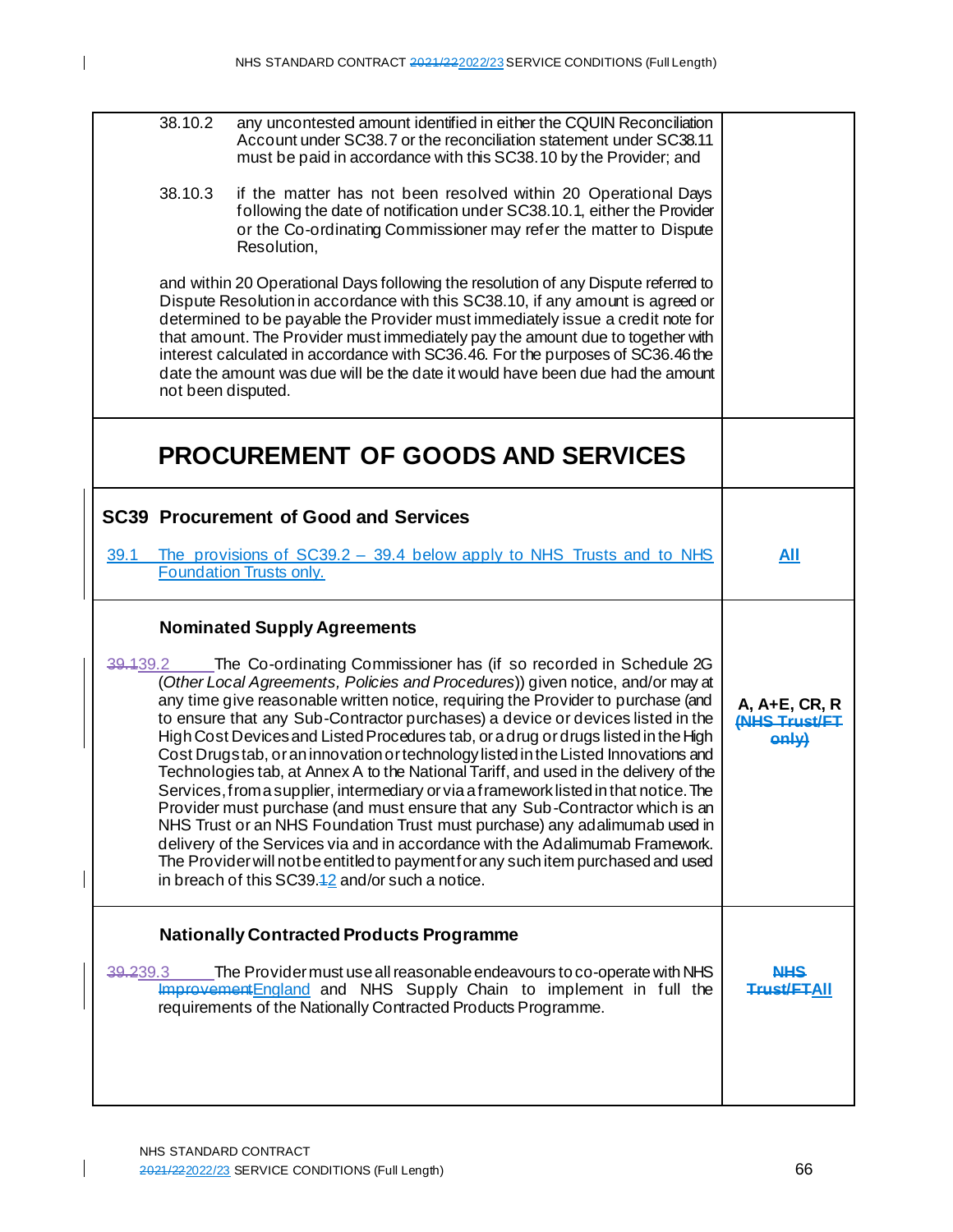|          | <b>National Ambulance Vehicle Specification</b>                                                                                                                                                                                                                                                                                                                                                                                                      |    |
|----------|------------------------------------------------------------------------------------------------------------------------------------------------------------------------------------------------------------------------------------------------------------------------------------------------------------------------------------------------------------------------------------------------------------------------------------------------------|----|
| 39.4     | If the Provider wishes to place any order for a new standard double-crewed<br>emergency ambulance base vehicle and/or conversion for use in provision of the<br>Services, it must (unless it has received written confirmation, in advance, from the<br>Co-ordinating Commissioner that the Co-ordinating Commissioner has agreed in<br>writing with NHS England that the National Ambulance Vehicle Specification need<br>not apply to that order): | AM |
|          | ensure that its order specifies that the vehicle and/or conversion must<br>39.4.1<br>comply with the National Ambulance Vehicle Specification; and                                                                                                                                                                                                                                                                                                   |    |
|          | place its order via and in accordance with a Compliant Ambulance<br>39.4.2<br><b>Vehicle Supply Contract.</b>                                                                                                                                                                                                                                                                                                                                        |    |
|          | <b>National Genomic Test Directory</b>                                                                                                                                                                                                                                                                                                                                                                                                               |    |
| 39.339.5 | $A+E$ , $A$ , $CR$ ,<br><b>CS, D, MH,</b><br>MHSS, R                                                                                                                                                                                                                                                                                                                                                                                                 |    |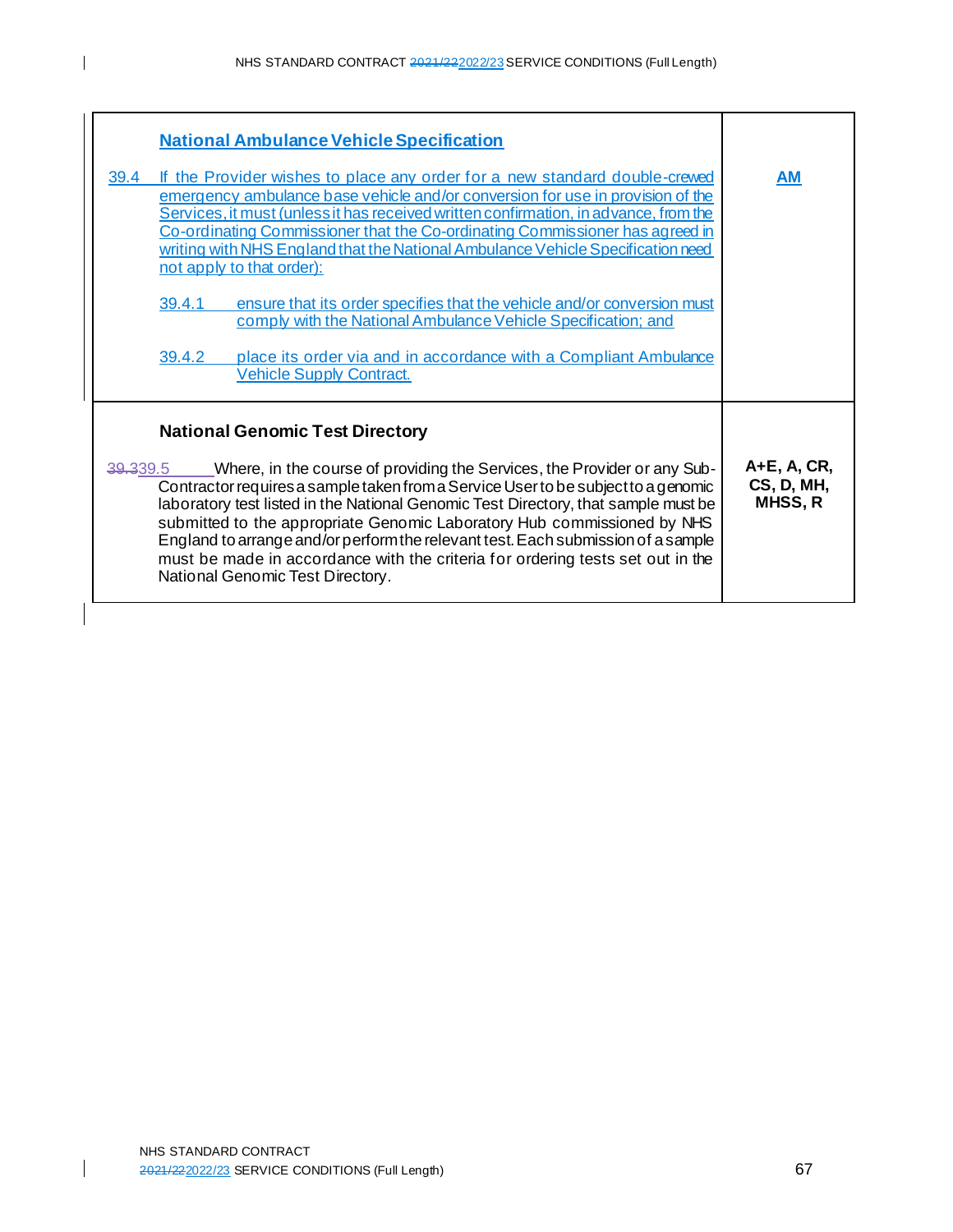| <b>Ref</b> | <b>National Quality Requirement</b>                                                                                                                   | <b>Threshold</b>                                                                                 | <b>Guidance on definition</b>                                                                                                                                                                                                         | <b>Period over which</b><br>the Standard is to<br>be achieved | <b>Service category</b>                                          |
|------------|-------------------------------------------------------------------------------------------------------------------------------------------------------|--------------------------------------------------------------------------------------------------|---------------------------------------------------------------------------------------------------------------------------------------------------------------------------------------------------------------------------------------|---------------------------------------------------------------|------------------------------------------------------------------|
|            | <b>RTT waiting times for non-</b><br>urgent consultant-led<br>treatment                                                                               |                                                                                                  |                                                                                                                                                                                                                                       |                                                               |                                                                  |
| E.B.3      | <b>Percentage of Service Users on</b><br>incomplete RTT pathways (yet<br>to start treatment) waiting no<br>more than 18 weeks from<br><b>Referral</b> | <b>Operating standard</b><br>of 92% at specialty<br>level (as reported to<br><b>NHS Digital)</b> | See RTT Rules Suite and Recording<br>and Reporting FAQs at:<br>https://www.england.nhs.uk/statistics/<br>statistical-work-areas/rtt-waiting-<br>times/rtt-quidance/                                                                   | <b>Month</b>                                                  | $\Delta$                                                         |
| E.B.S.4    | Zero tolerance RTT waits over<br>104 weeks for incomplete<br>pathways                                                                                 | From 1 July 2022 > 0                                                                             | <b>See RTT Rules Suite and Recording</b><br>and Reporting FAQs at:<br>https://www.england.nhs.uk/statistics/<br>statistical-work-areas/rtt-waiting-<br>times/rtt-guidance/                                                            | <b>Ongoing</b>                                                | $\Delta$                                                         |
|            | <b>Diagnostic test waiting times</b>                                                                                                                  |                                                                                                  |                                                                                                                                                                                                                                       |                                                               |                                                                  |
| E.B.4      | <b>Percentage of Service Users</b><br>waiting 6 weeks or more from<br>Referral for a diagnostic test                                                  | <b>Operating standard</b><br>of no more than 1%                                                  | See Diagnostics Definitions and<br><b>Diagnostics FAQs at:</b><br>https://www.england.nhs.uk/statistics/<br>statistical-work-areas/diagnostics-<br>waiting-times-and-activity/monthly-<br>diagnostics-waiting-times-and-<br>activity/ | <b>Month</b>                                                  | $\underline{A}$<br>$\mathbf{CS}$<br>$\frac{\text{CR}}{\text{D}}$ |
|            | <b>A+E</b> waits                                                                                                                                      |                                                                                                  |                                                                                                                                                                                                                                       |                                                               |                                                                  |
| E.B.5      | Percentage of A+E attendances<br>where the Service User was<br>admitted, transferred or<br>discharged within 4 hours of                               | <b>Operating standard</b><br>of 95%                                                              | See A+E Attendances and<br><b>Emergency Admissions Monthly</b><br><b>Return Definitions at:</b><br>https://www.england.nhs.uk/statistics/                                                                                             | <b>Month</b>                                                  | $A+E$<br>$\underline{\mathsf{U}}$                                |

## **ANNEX A National Quality Requirements**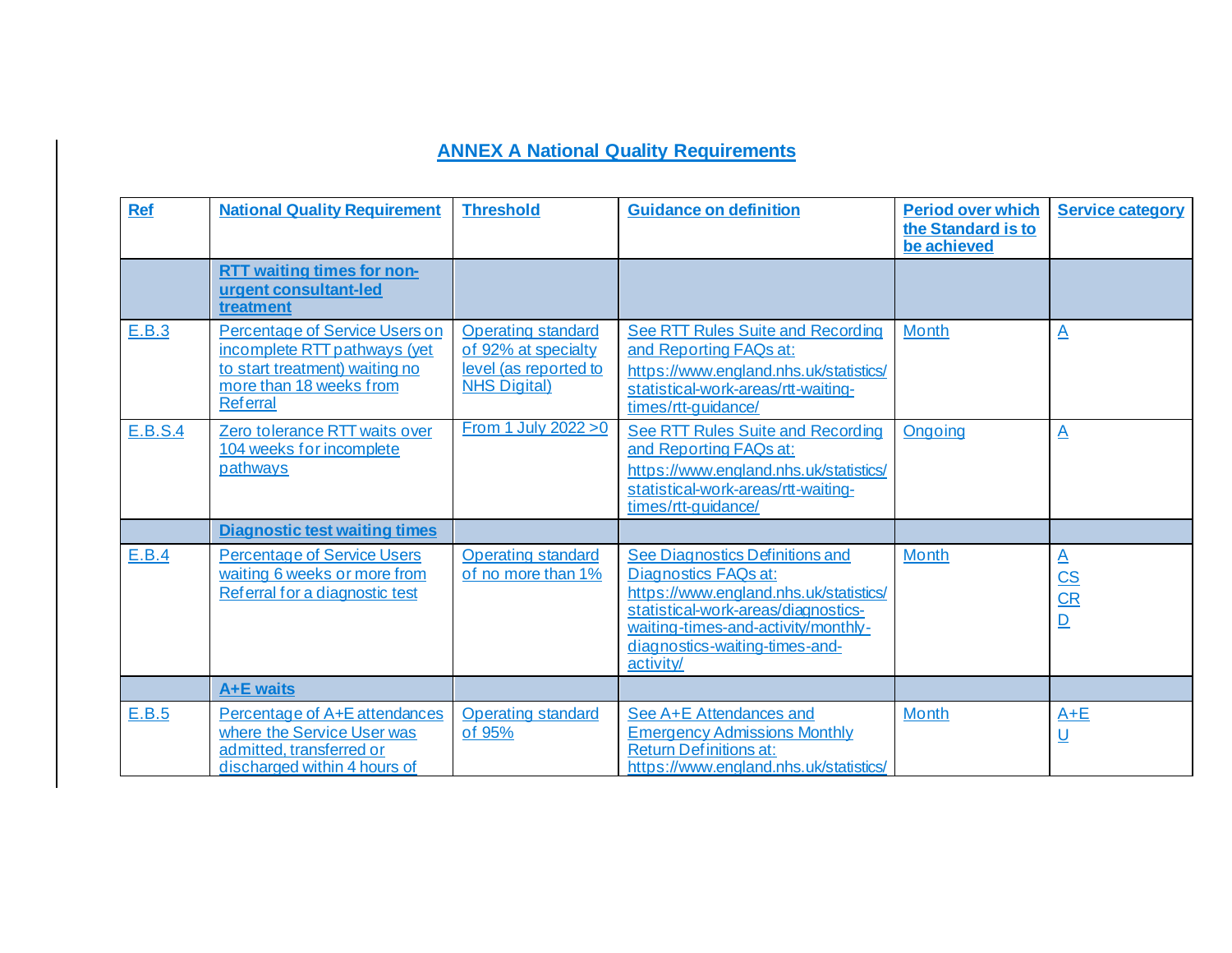| <b>Ref</b> | <b>National Quality Requirement</b>                                                                                                                                                                 | <b>Threshold</b>                                                                 | <b>Guidance on definition</b>                                                                                                                                                                  | <b>Period over which</b><br>the Standard is to<br>be achieved | <b>Service category</b>                                                       |
|------------|-----------------------------------------------------------------------------------------------------------------------------------------------------------------------------------------------------|----------------------------------------------------------------------------------|------------------------------------------------------------------------------------------------------------------------------------------------------------------------------------------------|---------------------------------------------------------------|-------------------------------------------------------------------------------|
|            | their arrival at an A+E<br>department                                                                                                                                                               |                                                                                  | statistical-work-areas/ae-waiting-<br>times-and-activity/                                                                                                                                      |                                                               |                                                                               |
| E.B.S.5    | Waits in A+E from arrival to<br>discharge, admission or transfer                                                                                                                                    | <b>Operating standard</b><br>of no more than 2%<br>waiting more than 12<br>hours | <b>See Contract Technical Guidance</b><br>Appendix 2 at<br>https://www.england.nhs.uk/nhs-<br>standard-contract/                                                                               | <b>Monthly</b>                                                | $A + E$                                                                       |
|            | <b>Cancer waits - 2 week wait</b>                                                                                                                                                                   |                                                                                  |                                                                                                                                                                                                |                                                               |                                                                               |
| E.B.6      | <b>Percentage of Service Users</b><br>referred urgently with suspected<br>cancer by a GP waiting no more<br>than two weeks for first<br>outpatient appointment                                      | <b>Operating standard</b><br>of 93%                                              | <b>See National Cancer Waiting Times</b><br><b>Monitoring Dataset Guidance,</b><br>available at:<br>https://www.england.nhs.uk/statistics/<br>statistical-work-areas/cancer-waiting-<br>times/ | Quarter                                                       | $\mathbf{A}$<br>$\overline{\text{CR}}$<br>$\overline{\mathbf{R}}$             |
| E.B.7      | <b>Percentage of Service Users</b><br>referred urgently with breast<br>symptoms (where cancer was<br>not initially suspected) waiting<br>no more than two weeks for first<br>outpatient appointment | <b>Operating standard</b><br>of 93%                                              | <b>See National Cancer Waiting Times</b><br><b>Monitoring Dataset Guidance,</b><br>available at:<br>https://www.england.nhs.uk/statistics/<br>statistical-work-areas/cancer-waiting-<br>times/ | Quarter                                                       | $\underline{\mathsf{A}}$<br>$\overline{\text{CR}}$<br>$\overline{\mathbf{R}}$ |
|            | Cancer waits - 28 / 31 days                                                                                                                                                                         |                                                                                  |                                                                                                                                                                                                |                                                               |                                                                               |
| E.B.27     | <b>Percentage of Service Users</b><br>waiting no more than 28 days<br>from urgent referral to receiving<br>a communication of diagnosis<br>for cancer or a ruling out of<br>cancer                  | <b>Operating standard</b><br>of 75%                                              | <b>See National Cancer Waiting Times</b><br><b>Monitoring Dataset Guidance,</b><br>available at:<br>https://www.england.nhs.uk/statistics/<br>statistical-work-areas/cancer-waiting-<br>times/ | Quarter                                                       | $\underline{\mathsf{A}}$<br>$\overline{\text{CR}}$<br>$\overline{\mathbf{R}}$ |
| E.B.8      | <b>Percentage of Service Users</b><br>waiting no more than one month<br>(31 days) from diagnosis to first                                                                                           | <b>Operating standard</b><br>of 96%                                              | <b>See National Cancer Waiting Times</b><br><b>Monitoring Dataset Guidance,</b><br>available at:<br>https://www.england.nhs.uk/statistics/                                                     | Quarter                                                       | $\underline{\mathsf{A}}$<br>CR<br>$\overline{\mathsf{R}}$                     |

 $\mathbf I$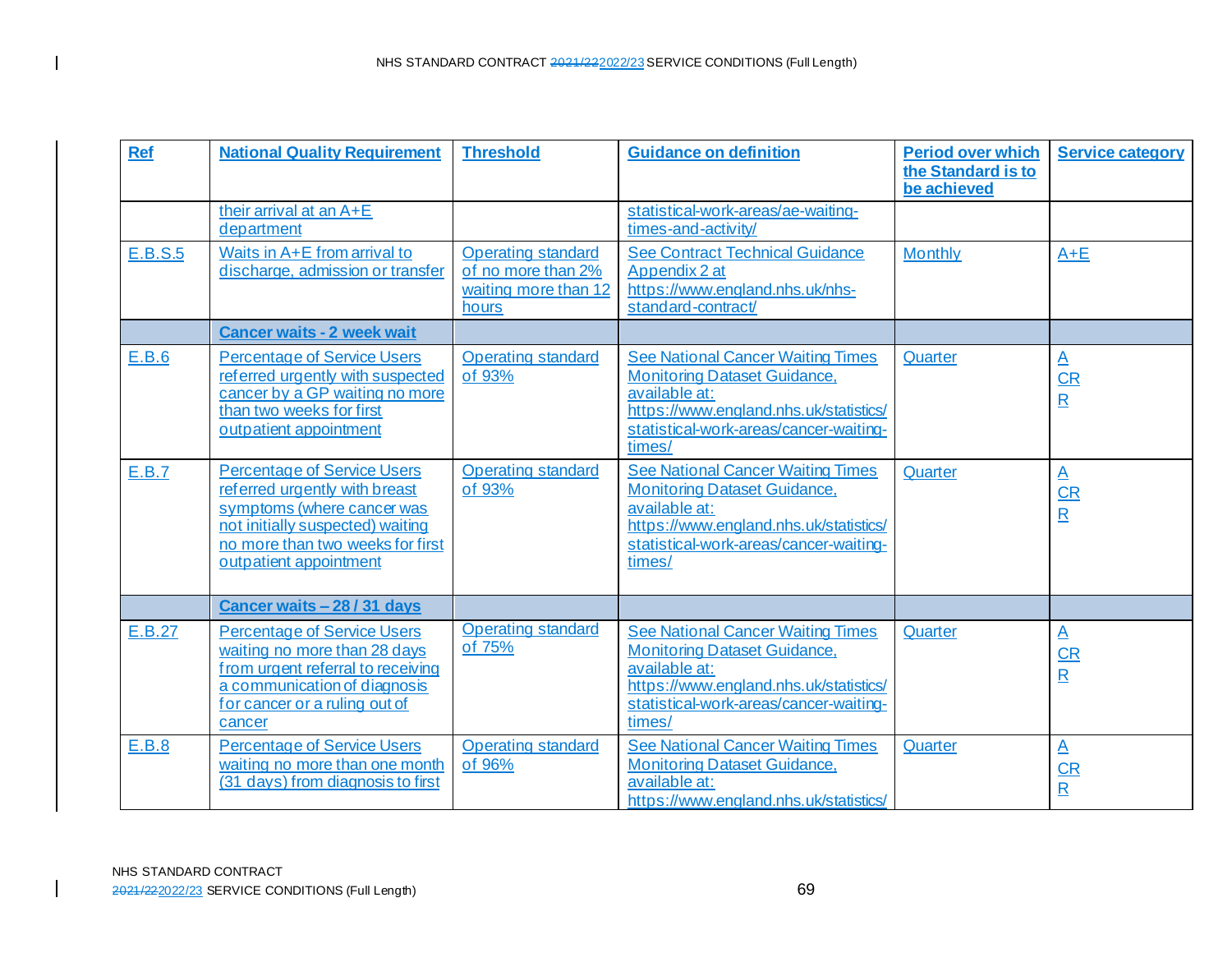| <b>Ref</b> | <b>National Quality Requirement</b>                                                                                                                       | <b>Threshold</b>                    | <b>Guidance on definition</b>                                                                                                                                                                  | <b>Period over which</b><br>the Standard is to<br>be achieved | <b>Service category</b>                                                      |
|------------|-----------------------------------------------------------------------------------------------------------------------------------------------------------|-------------------------------------|------------------------------------------------------------------------------------------------------------------------------------------------------------------------------------------------|---------------------------------------------------------------|------------------------------------------------------------------------------|
|            | definitive treatment for all<br>cancers                                                                                                                   |                                     | statistical-work-areas/cancer-waiting-<br>times/                                                                                                                                               |                                                               |                                                                              |
| E.B.9      | <b>Percentage of Service Users</b><br>waiting no more than 31 days for<br>subsequent treatment where<br>that treatment is surgery                         | <b>Operating standard</b><br>of 94% | <b>See National Cancer Waiting Times</b><br><b>Monitoring Dataset Guidance,</b><br>available at:<br>https://www.england.nhs.uk/statistics/<br>statistical-work-areas/cancer-waiting-<br>times/ | Quarter                                                       | $\overline{\mathsf{A}}$<br>$CR$<br>$\mathbf R$                               |
| E.B.10     | <b>Percentage of Service Users</b><br>waiting no more than 31 days for<br>subsequent treatment where<br>that treatment is an anti-cancer<br>drug regimen  | <b>Operating standard</b><br>of 98% | <b>See National Cancer Waiting Times</b><br><b>Monitoring Dataset Guidance,</b><br>available at:<br>https://www.england.nhs.uk/statistics/<br>statistical-work-areas/cancer-waiting-<br>times/ | Quarter                                                       | $\overline{\mathsf{A}}$<br>$\overline{\text{CR}}$<br>$\overline{\mathbf{R}}$ |
| E.B.11     | <b>Percentage of Service Users</b><br>waiting no more than 31 days for<br>subsequent treatment where the<br>treatment is a course of<br>radiotherapy      | <b>Operating standard</b><br>of 94% | <b>See National Cancer Waiting Times</b><br><b>Monitoring Dataset Guidance,</b><br>available at:<br>https://www.england.nhs.uk/statistics/<br>statistical-work-areas/cancer-waiting-<br>times/ | Quarter                                                       | $\overline{\mathbf{A}}$<br>CR<br>$\mathbf R$                                 |
|            | <b>Cancer waits - 62 days</b>                                                                                                                             |                                     |                                                                                                                                                                                                |                                                               |                                                                              |
| E.B.12     | <b>Percentage of Service Users</b><br>waiting no more than two<br>months (62 days) from urgent<br>GP referral to first definitive<br>treatment for cancer | <b>Operating standard</b><br>of 85% | <b>See National Cancer Waiting Times</b><br><b>Monitoring Dataset Guidance,</b><br>available at:<br>https://www.england.nhs.uk/statistics/<br>statistical-work-areas/cancer-waiting-<br>times/ | Quarter                                                       | $\underline{\mathsf{A}}$<br>$\frac{CR}{R}$                                   |
| E.B.13     | <b>Percentage of Service Users</b><br>waiting no more than 62 days<br>from referral from an NHS<br>screening service to first                             | <b>Operating standard</b><br>of 90% | <b>See National Cancer Waiting Times</b><br><b>Monitoring Dataset Guidance,</b><br>available at:<br>https://www.england.nhs.uk/statistics/                                                     | Quarter                                                       | $\overline{\mathsf{A}}$<br>$\overline{\text{CR}}$<br>$\overline{\mathbf{R}}$ |

 $\mathbf{I}$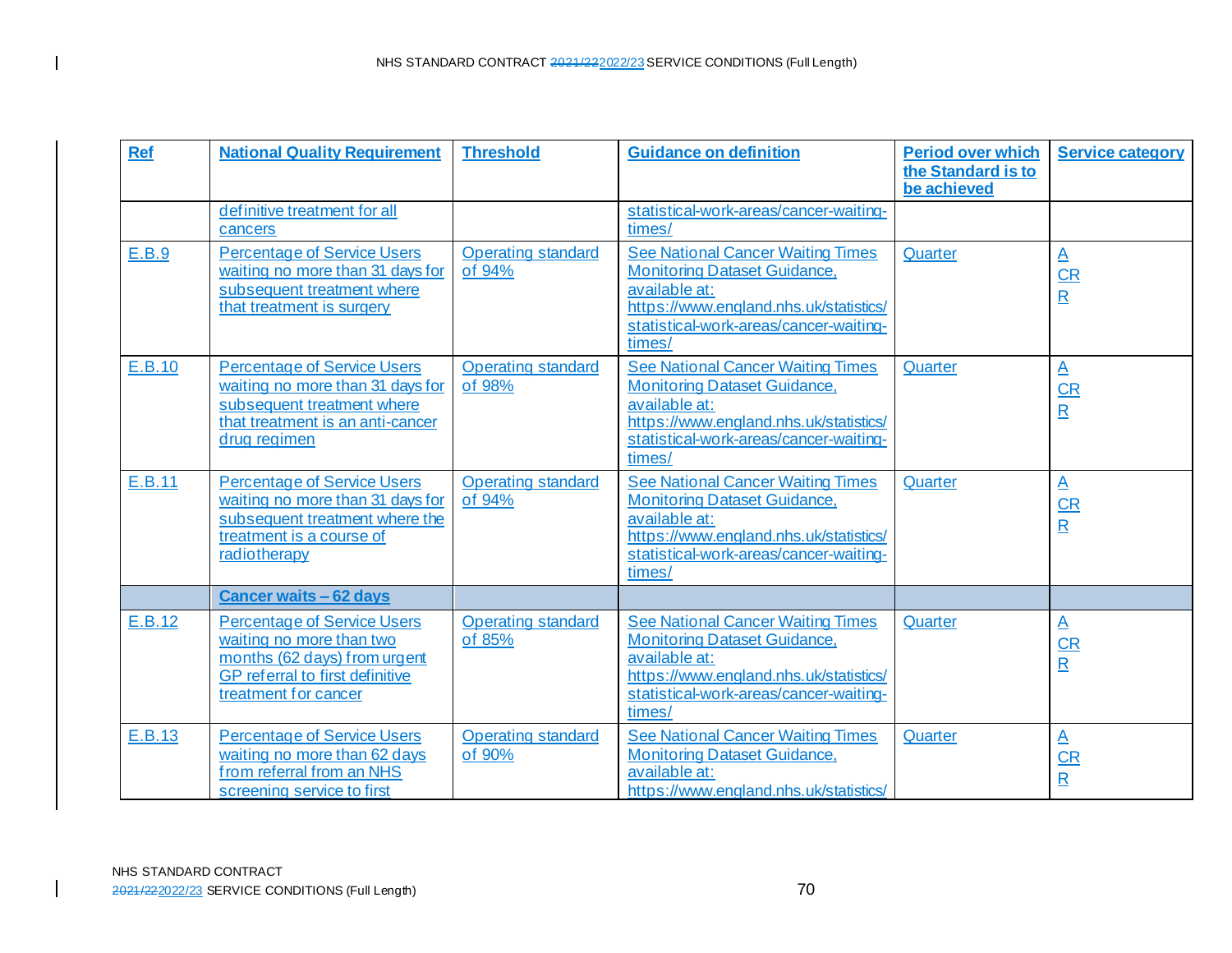| <b>Ref</b> | <b>National Quality Requirement</b>                                                                                                                                                                                                                                               | <b>Threshold</b>                                                                                                                                     | <b>Guidance on definition</b>                                                                                                                              | <b>Period over which</b><br>the Standard is to<br>be achieved | <b>Service category</b> |
|------------|-----------------------------------------------------------------------------------------------------------------------------------------------------------------------------------------------------------------------------------------------------------------------------------|------------------------------------------------------------------------------------------------------------------------------------------------------|------------------------------------------------------------------------------------------------------------------------------------------------------------|---------------------------------------------------------------|-------------------------|
|            | definitive treatment for all<br>cancers                                                                                                                                                                                                                                           |                                                                                                                                                      | statistical-work-areas/cancer-waiting-<br>times/                                                                                                           |                                                               |                         |
|            | <b>Cancer</b>                                                                                                                                                                                                                                                                     |                                                                                                                                                      |                                                                                                                                                            |                                                               |                         |
|            | Full implementation of an<br>effective e-Prescribing system<br>for chemotherapy across all<br>relevant clinical teams within the<br>Provider (other than those<br>dealing with children, teenagers<br>and young adults) across all<br>tumour sites<br>(Specialised services only) | <b>Failure to achieve full</b><br>implementation as<br>described under<br><b>Service Specification</b><br>B15/S/a Cancer:<br>Chemotherapy<br>(Adult) | <b>National Service Specification at:</b><br>https://www.england.nhs.uk/specialis<br>ed-commissioning-document-<br>library/service-specifications/         | Ongoing                                                       | CR                      |
|            | <b>Ambulance Service Response</b><br><b>Times</b>                                                                                                                                                                                                                                 |                                                                                                                                                      |                                                                                                                                                            |                                                               |                         |
|            | Category 1 (life-threatening)<br>incidents - proportion of<br>incidents resulting in a response<br>arriving within 15 minutes                                                                                                                                                     | <b>Operating standard</b><br>that 90 <sup>th</sup> centile is no<br>greater than 15<br>minutes                                                       | <b>See AQI System Indicator</b><br>Specification at:<br>https://www.england.nhs.uk/statistics/<br>statistical-work-areas/ambulance-<br>quality-indicators/ | Quarter                                                       | <b>AM</b>               |
|            | Category 1 (life-threatening)<br>incidents - mean time taken for<br>a response to arrive                                                                                                                                                                                          | Mean is no greater<br>than 7 minutes                                                                                                                 | See AQI System Indicator<br>Specification at:<br>https://www.england.nhs.uk/statistics/<br>statistical-work-areas/ambulance-<br>quality-indicators/        | Quarter                                                       | <b>AM</b>               |
|            | Category 2 (emergency)<br>incidents – proportion of<br>incidents resulting in an<br>appropriate response arriving<br>within 40 minutes                                                                                                                                            | <b>Operating standard</b><br>that 90 <sup>th</sup> centile is no<br>greater than 40<br>minutes                                                       | See AQI System Indicator<br>Specification at:<br>https://www.england.nhs.uk/statistics/<br>statistical-work-areas/ambulance-<br>quality-indicators/        | Quarter                                                       | <b>AM</b>               |
|            | Category 2 (emergency)<br>incidents - mean time taken for                                                                                                                                                                                                                         | Mean is no greater<br>than 18 minutes                                                                                                                | See AQI System Indicator<br>Specification at:                                                                                                              | Quarter                                                       | <b>AM</b>               |

 $\mathbf{I}$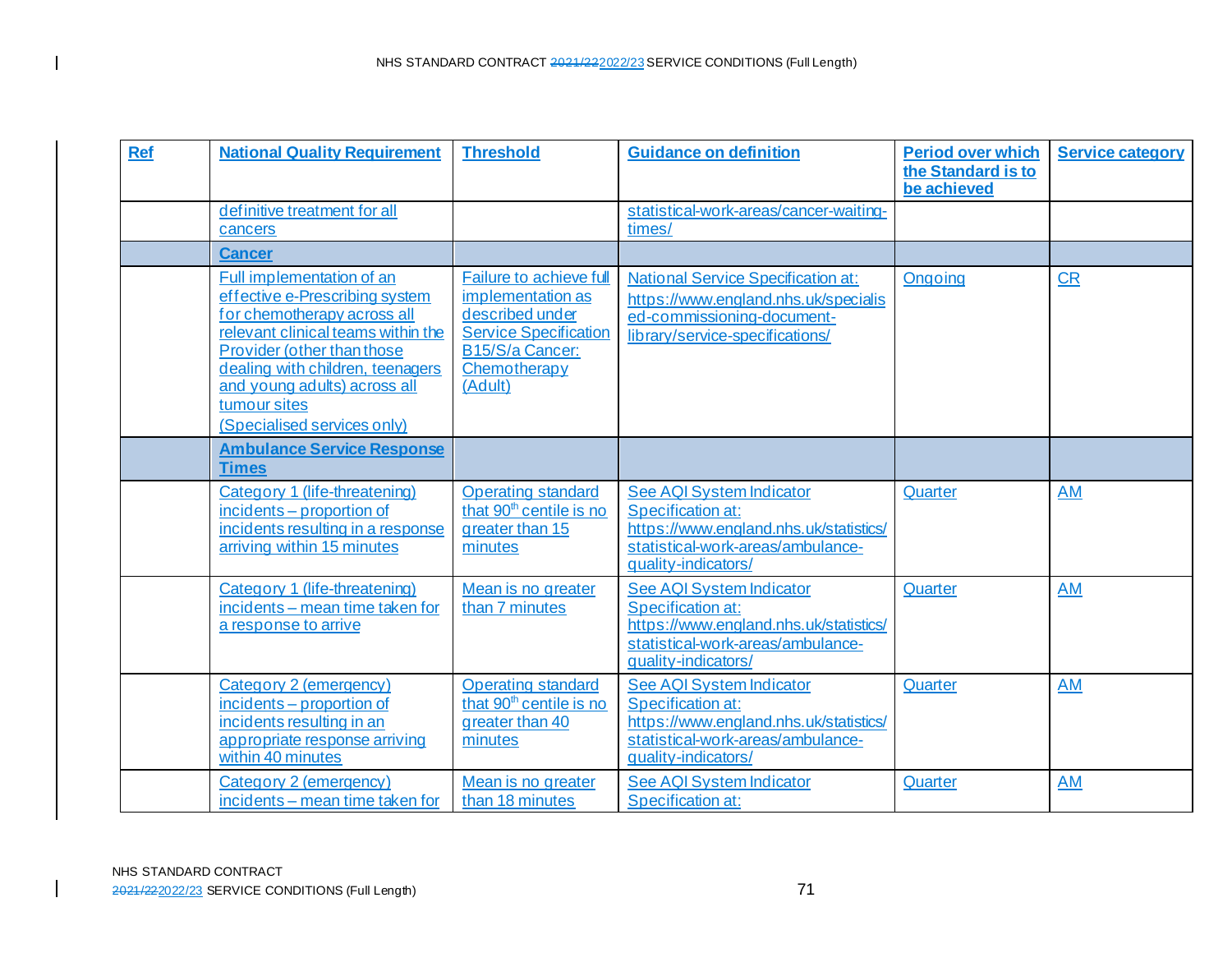| <b>Ref</b>     | <b>National Quality Requirement</b>                                                                                                                                       | <b>Threshold</b>                                                                                                                      | <b>Guidance on definition</b>                                                                                                                       | <b>Period over which</b><br>the Standard is to<br>be achieved | <b>Service category</b> |
|----------------|---------------------------------------------------------------------------------------------------------------------------------------------------------------------------|---------------------------------------------------------------------------------------------------------------------------------------|-----------------------------------------------------------------------------------------------------------------------------------------------------|---------------------------------------------------------------|-------------------------|
|                | an appropriate response to<br>arrive                                                                                                                                      |                                                                                                                                       | https://www.england.nhs.uk/statistics/<br>statistical-work-areas/ambulance-<br>quality-indicators/                                                  |                                                               |                         |
|                | Category 3 (urgent) incidents -<br>proportion of incidents resulting<br>in an appropriate response<br>arriving within 120 minutes                                         | <b>Operating standard</b><br>that 90 <sup>th</sup> centile is no<br>greater than 120<br>minutes                                       | See AQI System Indicator<br>Specification at:<br>https://www.england.nhs.uk/statistics/<br>statistical-work-areas/ambulance-<br>quality-indicators/ | Quarter                                                       | AM                      |
|                | Category 4 (less urgent "assess,<br>treat, transport" incidents only) -<br>proportion of incidents resulting<br>in an appropriate response<br>arriving within 180 minutes | <b>Operating standard</b><br>that 90 <sup>th</sup> centile is no<br>greater than 180<br>minutes                                       | See AQI System Indicator<br>Specification at:<br>https://www.england.nhs.uk/statistics/<br>statistical-work-areas/ambulance-<br>quality-indicators/ | Quarter                                                       | <b>AM</b>               |
|                | <b>Ambulance service handover</b><br>times                                                                                                                                |                                                                                                                                       |                                                                                                                                                     |                                                               |                         |
| <b>E.B.S.7</b> | Handovers between ambulance<br>and $A+E$                                                                                                                                  | <b>Operating standard</b><br>of<br>100% within 60<br>$\bullet$<br>minutes<br>• 95% within 30<br>minutes<br>• 65% within 15<br>minutes | <b>See Contract Technical Guidance</b><br>Appendix 2 at<br>https://www.england.nhs.uk/nhs-<br>standard-contract/                                    | Ongoing                                                       | $A + E$                 |
| E.B.S.8        | Following handover between<br>ambulance and A+E, ambulance<br>crew should be ready to accept<br>new calls within 15 minutes and<br>no longer than 30 minutes              | $\geq 0$                                                                                                                              | <b>See Contract Technical Guidance</b><br>Appendix 2 at<br>https://www.england.nhs.uk/nhs-<br>standard-contract/                                    | Ongoing                                                       | AM                      |
|                | <b>Mixed-sex accommodation</b><br>breaches                                                                                                                                |                                                                                                                                       |                                                                                                                                                     |                                                               |                         |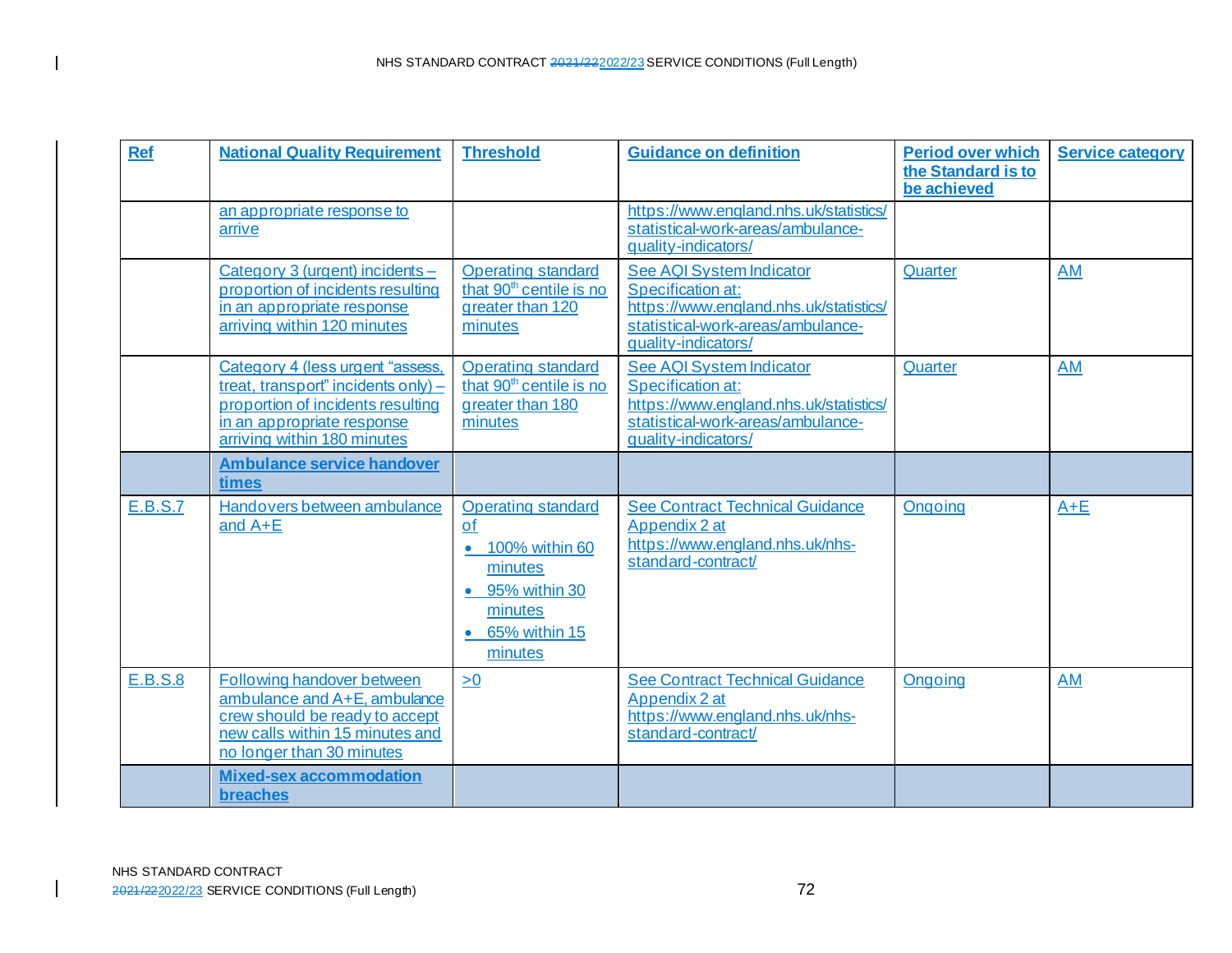| <b>Ref</b>     | <b>National Quality Requirement</b>                                                                                                                                                                                                                                                                                          | <b>Threshold</b>                                                                                                 | <b>Guidance on definition</b>                                                                                                                                                                                  | <b>Period over which</b><br>the Standard is to<br>be achieved | <b>Service category</b>                      |
|----------------|------------------------------------------------------------------------------------------------------------------------------------------------------------------------------------------------------------------------------------------------------------------------------------------------------------------------------|------------------------------------------------------------------------------------------------------------------|----------------------------------------------------------------------------------------------------------------------------------------------------------------------------------------------------------------|---------------------------------------------------------------|----------------------------------------------|
| E.B.S.1        | Mixed-sex accommodation<br>breach                                                                                                                                                                                                                                                                                            | $\geq 0$                                                                                                         | See Mixed-Sex Accommodation<br>Guidance, Mixed-Sex<br><b>Accommodation FAQ and</b><br>Professional Letter at:<br>https://www.england.nhs.uk/statistics/<br>statistical-work-areas/mixed-sex-<br>accommodation/ | Ongoing                                                       | $\overline{\mathsf{A}}$<br>$CR$<br><b>MH</b> |
|                | <b>Cancelled operations</b>                                                                                                                                                                                                                                                                                                  |                                                                                                                  |                                                                                                                                                                                                                |                                                               |                                              |
| <b>E.B.S.2</b> | All Service Users who have<br>operations cancelled, on or after<br>the day of admission (including<br>the day of surgery), for non-<br>clinical reasons to be offered<br>another binding date within 28<br>days, or the Service User's<br>treatment to be funded at the<br>time and hospital of the Service<br>User's choice | <b>Number of Service</b><br>Users who are not<br>offered another<br>binding date within<br>$28 \text{ days} > 0$ | <b>See Cancelled Operations Guidance</b><br>and Cancelled Operations FAQ at:<br>https://www.england.nhs.uk/statistics/<br>statistical-work-areas/cancelled-<br>elective-operations/                            | <b>Ongoing</b>                                                | $\overline{\mathsf{A}}$<br>CR                |
| <b>E.B.S.6</b> | No urgent operation should be<br>cancelled for a second time                                                                                                                                                                                                                                                                 | $\geq 0$                                                                                                         | <b>See Contract Technical Guidance</b><br>Appendix 2 at<br>https://www.england.nhs.uk/nhs-<br>standard-contract/                                                                                               | Ongoing                                                       | $\mathbf{A}$<br>CR                           |
|                | <b>Mental health</b>                                                                                                                                                                                                                                                                                                         |                                                                                                                  |                                                                                                                                                                                                                |                                                               |                                              |
| E.B.S.3        | The percentage of Service<br>Users under adult mental illness<br>specialties who were followed<br>up within 72 hours of discharge<br>from psychiatric in-patient care<br>(note - this standard does not<br>apply to specialised mental                                                                                       | <b>Operating standard</b><br>of 80%                                                                              | <b>See Contract Technical Guidance</b><br>Appendix 2 at<br>https://www.england.nhs.uk/nhs-<br>standard-contract/                                                                                               | Quarter                                                       | <b>MH</b>                                    |

 $\mathbf{I}$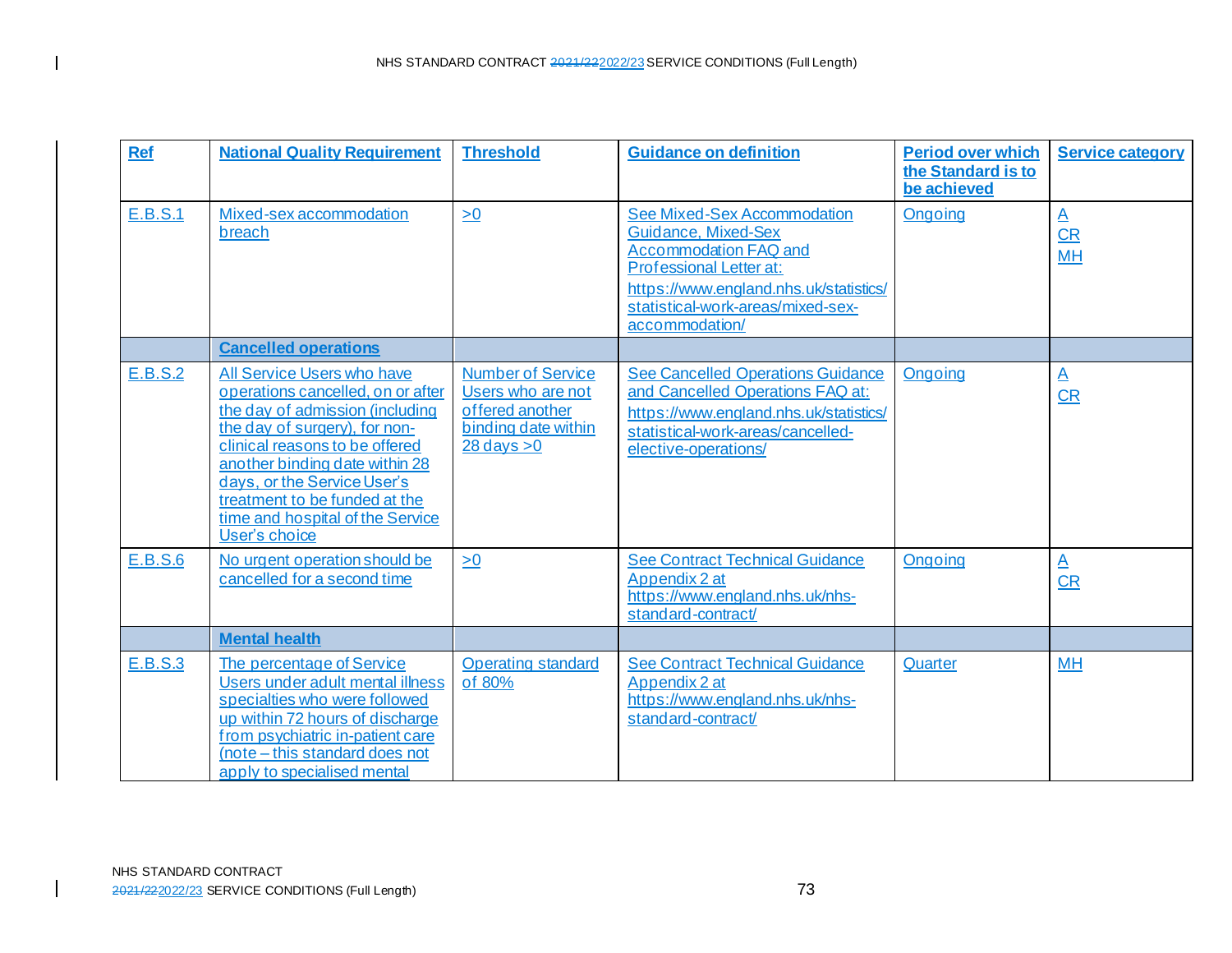| <b>Ref</b> | <b>National Quality Requirement</b>                                                                                                                                                                                                                       | <b>Threshold</b>                    | <b>Guidance on definition</b>                                                                                                                                                              | <b>Period over which</b><br>the Standard is to<br>be achieved | <b>Service category</b> |
|------------|-----------------------------------------------------------------------------------------------------------------------------------------------------------------------------------------------------------------------------------------------------------|-------------------------------------|--------------------------------------------------------------------------------------------------------------------------------------------------------------------------------------------|---------------------------------------------------------------|-------------------------|
|            | health services commissioned<br>by NHS England)                                                                                                                                                                                                           |                                     |                                                                                                                                                                                            |                                                               |                         |
| E.H.4      | <b>Early Intervention in Psychosis</b><br>programmes: the percentage of<br>Service Users experiencing a<br>first episode of psychosis or<br>ARMS (at risk mental state) who<br>wait less than two weeks to start<br>a NICE-recommended package<br>of care | <b>Operating standard</b><br>of 60% | See Guidance for Reporting Against<br><b>Access and Waiting Time Standards</b><br>and FAQs Document at:<br>https://www.england.nhs.uk/mental-<br>health/resources/access-waiting-<br>time/ | Quarter                                                       | <b>MH</b>               |
| E.H.1      | <b>Improving Access to</b><br><b>Psychological Therapies (IAPT)</b><br>programmes: the percentage of<br>Service Users referred to an<br><b>IAPT</b> programme who wait six<br>weeks or less from referral to<br>entering a course of IAPT<br>treatment    | <b>Operating standard</b><br>of 75% | See Annex F1, NHS Operational<br><b>Planning and Contracting Guidance</b><br>2020/21 at:<br>https://www.england.nhs.uk/operatio<br>nal-planning-and-contracting/                           | Quarter                                                       | <b>MH</b>               |
| E.H.2      | <b>Improving Access to</b><br><b>Psychological Therapies (IAPT)</b><br>programmes: the percentage of<br>Service Users referred to an<br>IAPT programme who wait 18<br>weeks or less from referral to<br>entering a course of IAPT<br>treatment            | <b>Operating standard</b><br>of 95% | See Annex F1, NHS Operational<br><b>Planning and Contracting Guidance</b><br>2020/21 at:<br>https://www.england.nhs.uk/operatio<br>nal-planning-and-contracting/                           | Quarter                                                       | <b>MH</b>               |
|            | <b>Where the Provider provides</b><br>Services for children and young<br>people with an eating disorder,<br>the percentage of Service Users<br>designated as urgent cases who                                                                             | <b>Operating standard</b><br>of 95% | <b>See Access and Waiting Time</b><br><b>Standard for Children and Young</b><br>People with an Eating Disorder<br>(https://www.england.nhs.uk/wp-<br>content/uploads/2015/07/cyp-eating-   | Quarter                                                       | <b>MH, MHSS</b>         |

 $\overline{\phantom{a}}$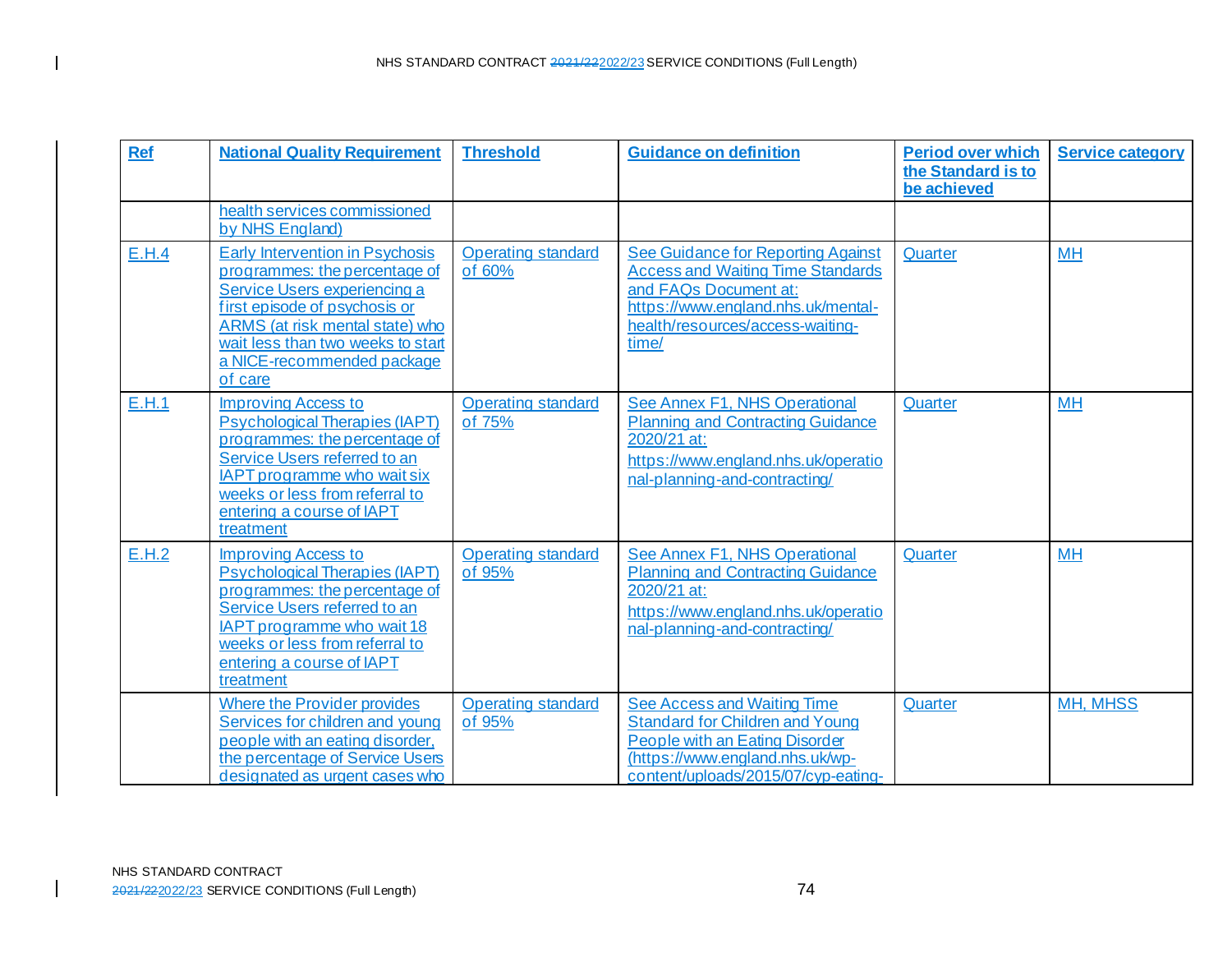| <b>Ref</b>     | <b>National Quality Requirement</b>                                                                                                                                                                                               | <b>Threshold</b>                                                                                                                       | <b>Guidance on definition</b>                                                                                                                                                                                                                                | Period over which<br>the Standard is to<br>be achieved | <b>Service category</b> |
|----------------|-----------------------------------------------------------------------------------------------------------------------------------------------------------------------------------------------------------------------------------|----------------------------------------------------------------------------------------------------------------------------------------|--------------------------------------------------------------------------------------------------------------------------------------------------------------------------------------------------------------------------------------------------------------|--------------------------------------------------------|-------------------------|
|                | access NICE concordant<br>treatment within one week.                                                                                                                                                                              |                                                                                                                                        | disorders-access-waiting-time-<br>standard-comm-quid.pdf)                                                                                                                                                                                                    |                                                        |                         |
|                | Where the Provider provides<br>Services for children and young<br>people with an eating disorder,<br>the percentage of Service Users<br>designated as routine cases<br>who access NICE concordant<br>treatment within four weeks. | <b>Operating standard</b><br>of 95%                                                                                                    | <b>See Access and Waiting Time</b><br><b>Standard for Children and Young</b><br><b>People with an Eating Disorder</b><br>(https://www.england.nhs.uk/wp-<br>content/uploads/2015/07/cyp-eating-<br>disorders-access-waiting-time-<br>standard-comm-guid.pdf) | Quarter                                                | <b>MH, MHSS</b>         |
|                | <b>Patient safety</b>                                                                                                                                                                                                             |                                                                                                                                        |                                                                                                                                                                                                                                                              |                                                        |                         |
| <b>E.A.S.4</b> | Zero tolerance methicillin-<br>resistant Staphylococcus aureus                                                                                                                                                                    | $\geq 0$                                                                                                                               | <b>See</b><br>https://www.england.nhs.uk/patient-<br>safety/healthcare-associated-<br>infections/                                                                                                                                                            | Ongoing                                                | $\underline{A}$         |
| <b>E.A.S.5</b> | Minimise rates of Clostridium<br>difficile (NHS Trusts / FTs only)                                                                                                                                                                | As published by NHS<br><b>England at</b><br>https://www.england<br>nhs.uk/patient-<br>safety/healthcare-<br>associated-<br>infections/ | <b>See</b><br>https://www.england.nhs.uk/patient-<br>safety/healthcare-associated-<br>infections/                                                                                                                                                            | Year                                                   | $\underline{A}$         |
|                | Minimise rates of gram-negative<br>bloodstream infections (NHS<br>Trusts / FTs only)                                                                                                                                              | As published by NHS<br><b>England at</b><br>https://www.england<br>nhs.uk/patient-<br>safety/healthcare-<br>associated-<br>infections/ | <b>See</b><br>https://www.england.nhs.uk/patient-<br>safety/healthcare-associated-<br>infections/                                                                                                                                                            | Year                                                   | $\underline{A}$         |
|                | VTE risk assessment: all<br><b>inpatient Service Users</b>                                                                                                                                                                        | 95% (based on a<br>sample of 100                                                                                                       | <b>See Contract Technical Guidance</b><br>Appendix 2 at                                                                                                                                                                                                      | Quarter                                                | $\underline{A}$         |

 $\mathbf I$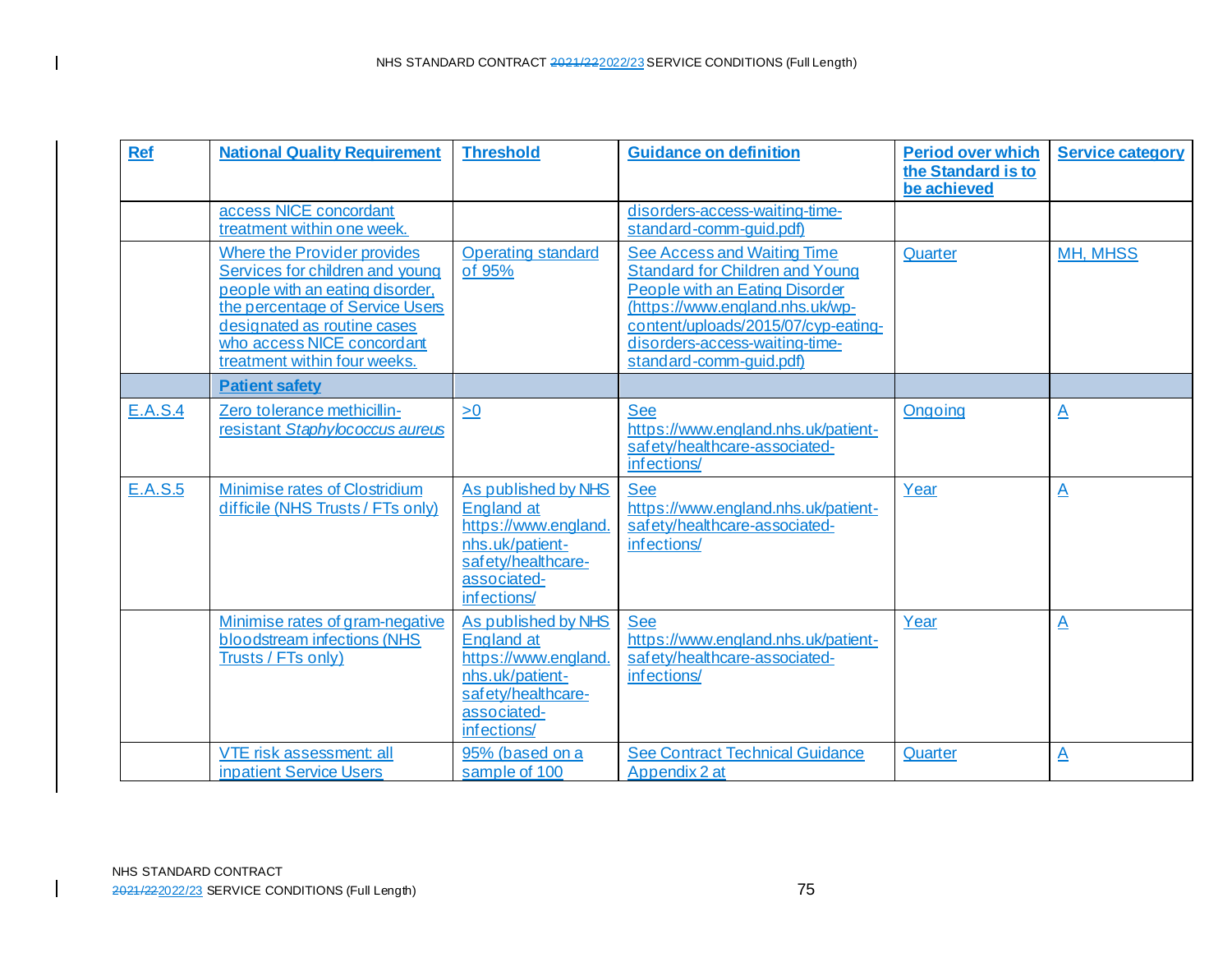| <b>Ref</b> | <b>National Quality Requirement</b>                                                                                                                                                                            | <b>Threshold</b>                                                                                                                                                                    | <b>Guidance on definition</b>                                                                                                                        | <b>Period over which</b><br>the Standard is to<br>be achieved | <b>Service category</b> |
|------------|----------------------------------------------------------------------------------------------------------------------------------------------------------------------------------------------------------------|-------------------------------------------------------------------------------------------------------------------------------------------------------------------------------------|------------------------------------------------------------------------------------------------------------------------------------------------------|---------------------------------------------------------------|-------------------------|
|            | undergoing risk assessment for<br><b>VTE</b>                                                                                                                                                                   | <b>Service Users each</b><br>Quarter)                                                                                                                                               | https://www.england.nhs.uk/nhs-<br>standard-contract/                                                                                                |                                                               |                         |
|            | <b>Proportion of Service Users</b><br>presenting as emergencies who<br>undergo sepsis screening and<br>who, where screening is<br>positive, receive IV antibiotic<br>treatment within one hour of<br>diagnosis | <b>Operating standard</b><br>of 90% (based on a<br>sample of 50 Service<br><b>Users each Quarter)</b>                                                                               | See Contract Technical Guidance<br>Appendix 2 at<br>https://www.england.nhs.uk/nhs-<br>standard-contract/                                            | Quarter                                                       | $A, A + E$              |
|            | <b>Proportion of Service User</b><br>inpatients who undergo sepsis<br>screening and who, where<br>screening is positive, receive IV<br>antibiotic treatment within one<br>hour of diagnosis                    | <b>Operating standard</b><br>of 90% (based on a<br>sample of 50 Service<br><b>Users each Quarter)</b>                                                                               | See Contract Technical Guidance<br>Appendix 2 at<br>https://www.england.nhs.uk/nhs-<br>standard-contract/                                            | Quarter                                                       | $\overline{\mathsf{A}}$ |
|            | <b>Duty of candour</b>                                                                                                                                                                                         |                                                                                                                                                                                     |                                                                                                                                                      |                                                               |                         |
|            | Duty of candour                                                                                                                                                                                                | <b>Each failure to notify</b><br>the Relevant Person<br>of a suspected or<br>actual Notifiable<br>Safety Incident in<br>accordance with<br>Regulation 20 of the<br>2014 Regulations | See CQC guidance on Regulation 20<br>at:<br>https://www.cqc.org.uk/guidance-<br>providers/regulations-<br>enforcement/regulation-20-duty-<br>candour | Ongoing                                                       | All                     |
|            | <b>Community</b>                                                                                                                                                                                               |                                                                                                                                                                                     |                                                                                                                                                      |                                                               |                         |
|            | Community health services two-<br>hour urgent response standard                                                                                                                                                | <b>Operating standard</b><br>of 70% from 1<br>January 2023                                                                                                                          | See:<br>Community health services two-hour<br>crisis response standard quidance,<br>available at<br>https://www.england.nhs.uk/publicati             | Quarterly                                                     | $\overline{\text{CS}}$  |

 $\overline{\phantom{a}}$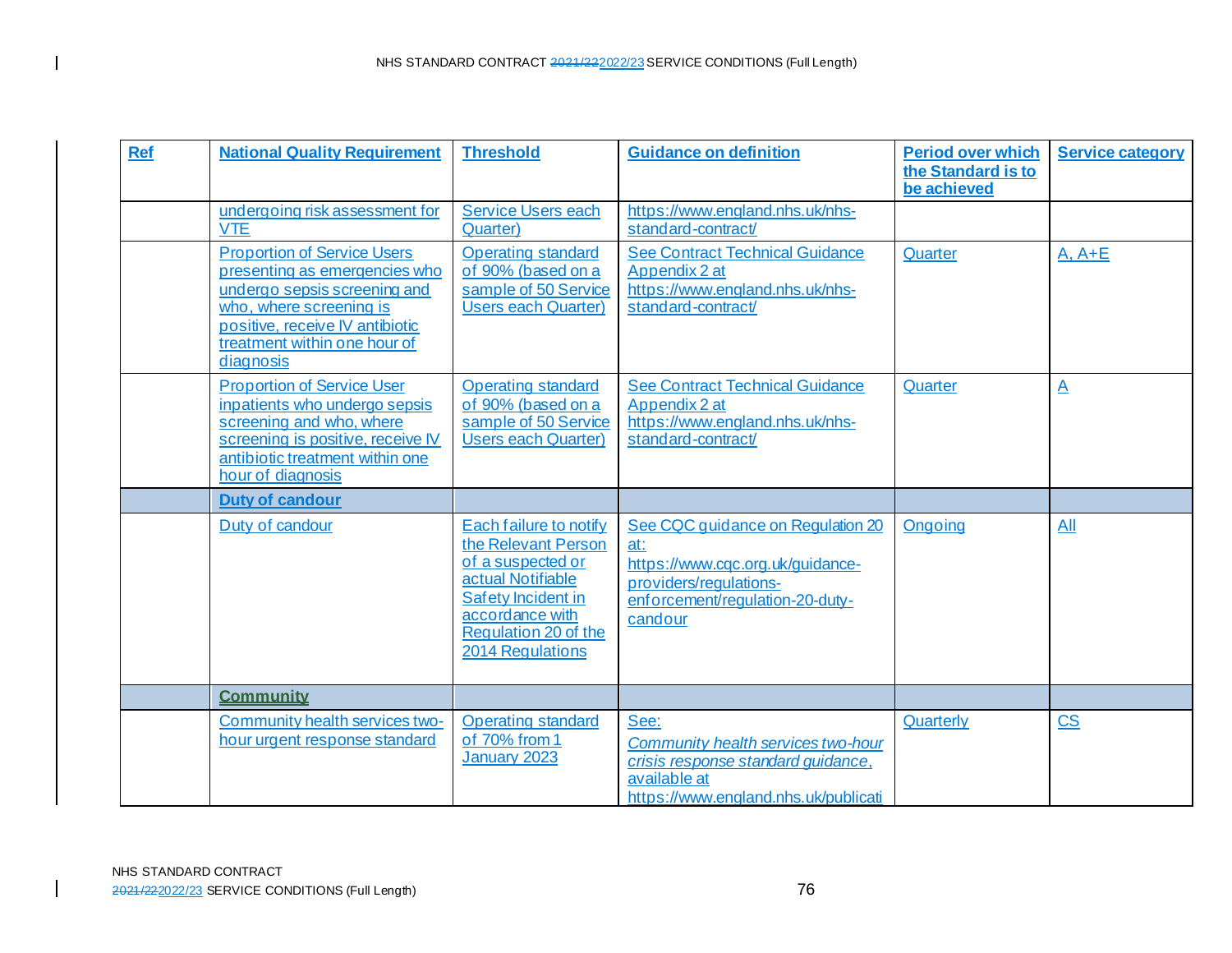| <b>Ref</b> | <b>National Quality Requirement</b> | <b>Threshold</b> | <b>Guidance on definition</b>                                                                                                                                                                                                                                                                                                                                                                                 | <b>Period over which</b><br>the Standard is to<br>be achieved | <b>Service category</b> |
|------------|-------------------------------------|------------------|---------------------------------------------------------------------------------------------------------------------------------------------------------------------------------------------------------------------------------------------------------------------------------------------------------------------------------------------------------------------------------------------------------------|---------------------------------------------------------------|-------------------------|
|            |                                     |                  | on/community-health-services-two-<br><u>hour-crisis-response-standard-</u><br>guidance/; and<br>Urgent community response - two-<br>hour and two-day response<br>standards: 2020/21 technical data<br><i>guidance</i> , available at<br>https://www.england.nhs.uk/coronavi<br>rus/publication/urgent-community-<br>response-two-hour-and-two-day-<br>response-standards-2020-21-<br>technical-data-guidance/ |                                                               |                         |

The Provider must report its performance against each applicable National Quality Requirement through its Service Quality Performance Report, in accordance with Schedule 6A (*Reporting Requirements)*.

 $\mathbf I$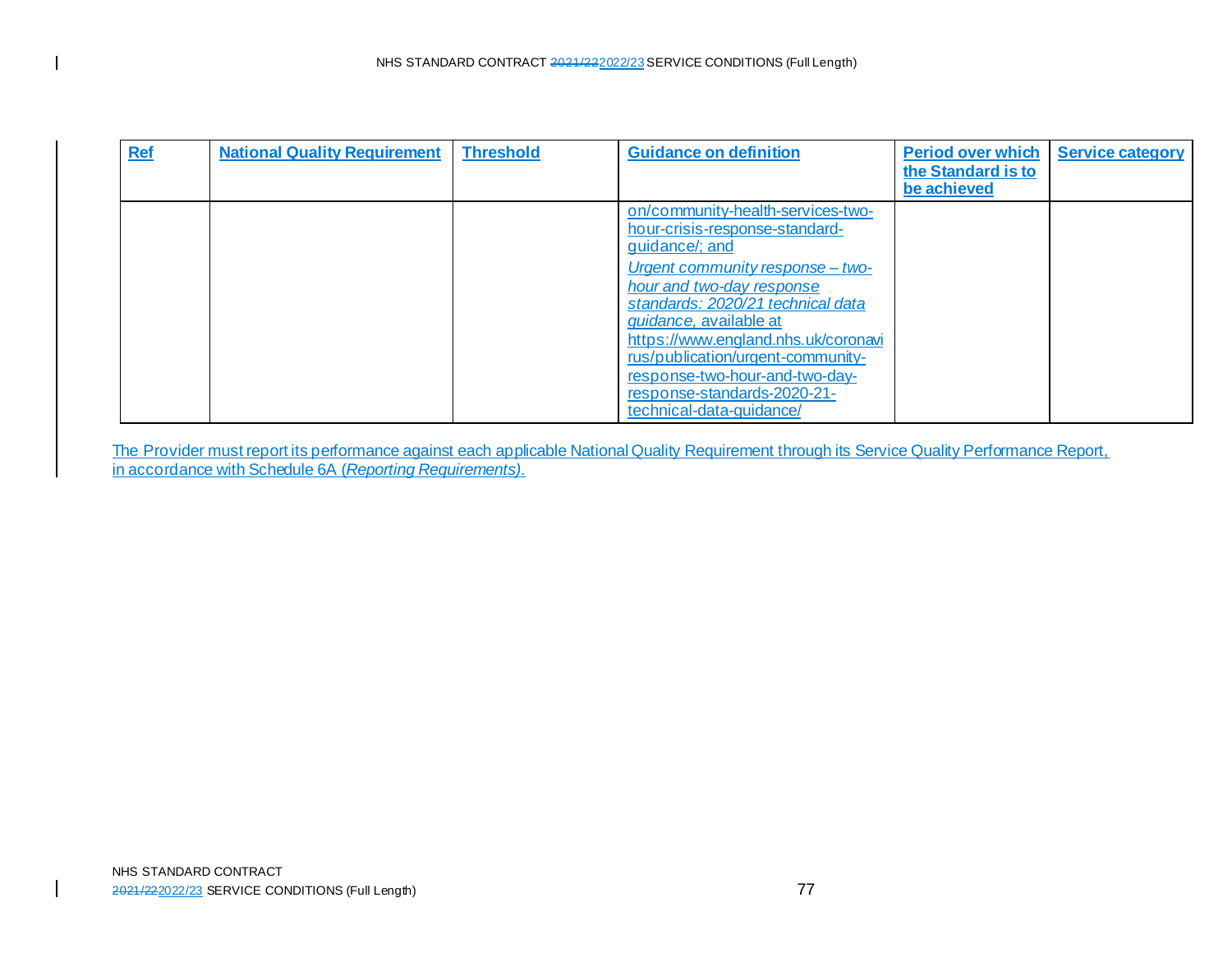## **ANNEX B Provider Data Processing Agreement**

*This Provider Data Processing Agreement applies only where the Provider is appointed to act as a Data Processor under this Contract.*

## **1. SCOPE**

- 1.1 The Co-ordinating Commissioner appoints the Provider as a Data Processor to perform the Data Processing Services.
- 1.2 When delivering the Data Processing Services, the Provider must, in addition to its other obligations under this Contract, comply with the provisions of this **Provider Data Processing Agreement, which incorporates Schedule 6F to the Particulars** .
- 1.3 This **Provider Data Processing Agreement** applies for so long as the Provider acts as a Data Processor in connection with this Contract.

## **2. DATA PROTECTION**

- 2.1 The Parties acknowledge that for the purposes of Data Protection Legislation in relation to the Data Processing Services the Co-ordinating Commissioner is the Data Controller and the Provider is the Data Processor. The Provider must process the Processor Data only to the extent necessary to perform the Data Processing Services and only in accordance with written instructions set out in this **Provider Data Processing Agreement**, including instructions regarding transfers of Personal Data outside the UK or to an international organisation unless such transfer is required by Law, in which case the Provider must inform the Co-ordinating Commissioner of that requirement before processing takes place, unless this is prohibited by Law on the grounds of public interest.
- 2.2 The Provider must notify the Co-ordinating Commissioner immediately if it considers that carrying out any of the Co-ordinating Commissioner's instructions would infringe Data Protection Legislation.
- 2.3 The Provider must provide all reasonable assistance to the Co-ordinating Commissioner in the preparation of any Data Protection Impact Assessment prior to commencing any processing. Such assistance may, at the discretion of the Co-ordinating Commissioner, include:
	- (a) a systematic description of the envisaged processing operations and the purpose of the processing;
	- (b) an assessment of the necessity and proportionality of the processing operations in relation to the Data Processing Services;
	- (c) an assessment of the risks to the rights and freedoms of Data Subjects; and
	- (d) the measures envisaged to address the risks, including safeguards, security measures and mechanisms to ensure the protection of Personal Data.
- <span id="page-77-0"></span>2.4 The Provider must, in relation to any Personal Data processed in connection with its obligations under this **Provider Data Processing Agreement**: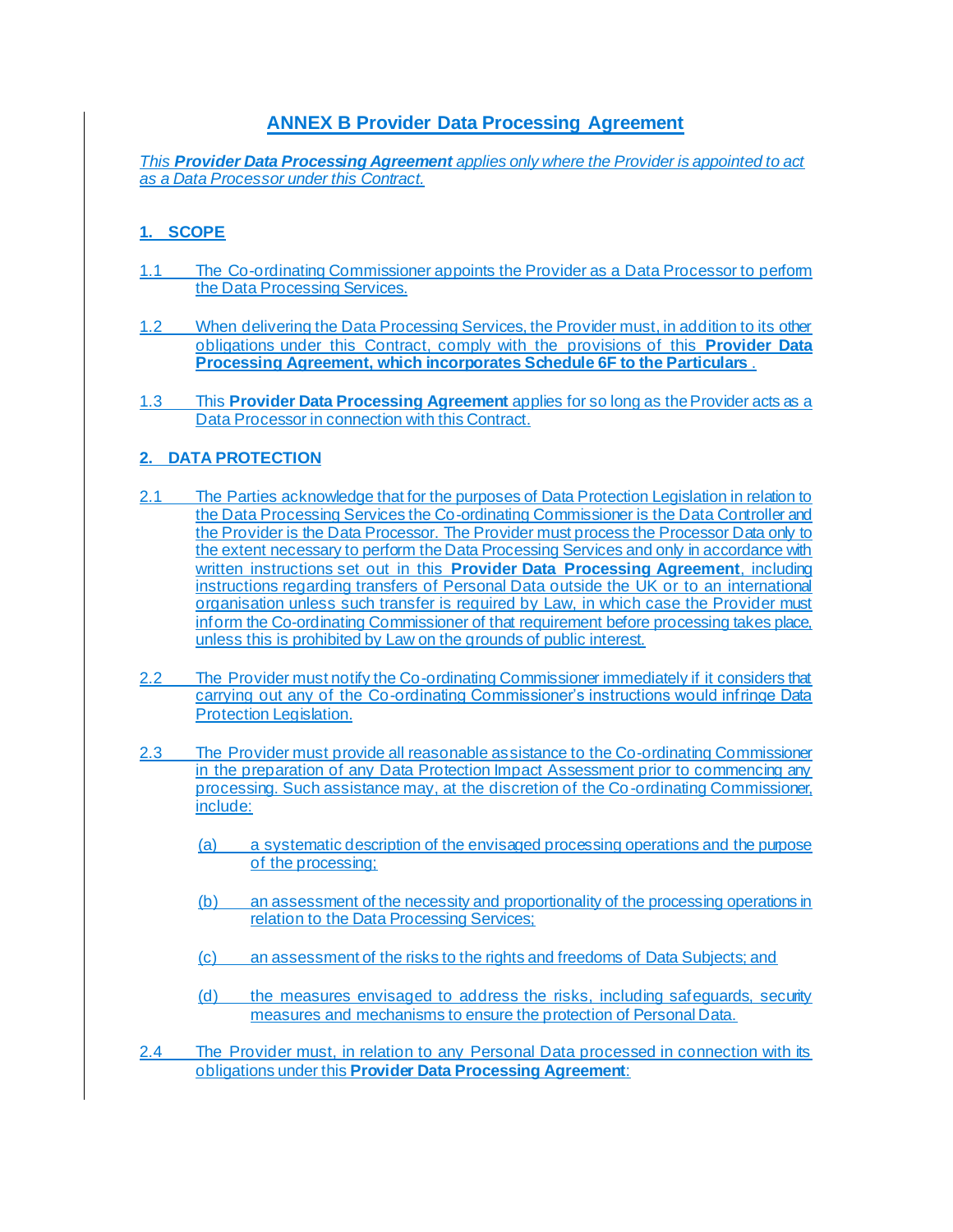- (a) process that Personal Data only in accordance with this **Provider Data Processing Agreement** (and in particular **Schedule 6F**), unless the Provider is required to do otherwise by Law. If it is so required the Provider must promptly notify the Co-ordinating Commissioner before processing the Personal Data unless prohibited by Law;
- (b) ensure that it has in place Protective Measures, which have been reviewed and approved by the Co-ordinating Commissioner as appropriate to protect against a Data Loss Event having taken account of the:
	- (i) nature, scope, context and purposes of processing the data to be protected;
	- (ii) likelihood and level of harm that might result from a Data Loss Event;
	- (iii) state of technological development; and
	- (iv) cost of implementing any measures;
- (c) ensure that:

 $\mathsf{l}$ 

- (i) when delivering the Data Processing Services the Provider Staff only process Personal Data in accordance with this **Provider Data Processing Agreement** (and in particular **Schedule 6F**);
- (ii) it takes all reasonable steps to ensure the reliability and integrity of any Provider Staff who have access to the Personal Data and ensure that they:
	- (A) are aware of and comply with the Provider's duties under this paragraph;
	- (B) are subject to appropriate confidentiality undertakings with the Provider and any Sub-processor;
	- (C) are informed of the confidential nature of the Personal Data and do not publish, disclose or divulge any of the Personal Data to any third party unless directed in writing to do so by the Co-ordinating Commissioner or as otherwise permitted by this Contract;
	- (D) have undergone adequate training in the use, care, protection and handling of Personal Data; and
	- (E) are aware of and trained in the policies and procedures identified in GC21.11 (*Patient Confidentiality, Data Protection, Freedom of Information and Transparency*).
- (d) not transfer Personal Data outside of the UK unless the prior written consent of the Co-ordinating Commissioner has been obtained and the following conditions are fulfilled:
	- (i) the Co-ordinating Commissioner or the Provider has provided appropriate safequards in relation to the transfer as determined by the Co-ordinating Commissioner;

NHS STANDARD CONTRACT 2021/222022/23 SERVICE CONDITIONS (Full Length) 79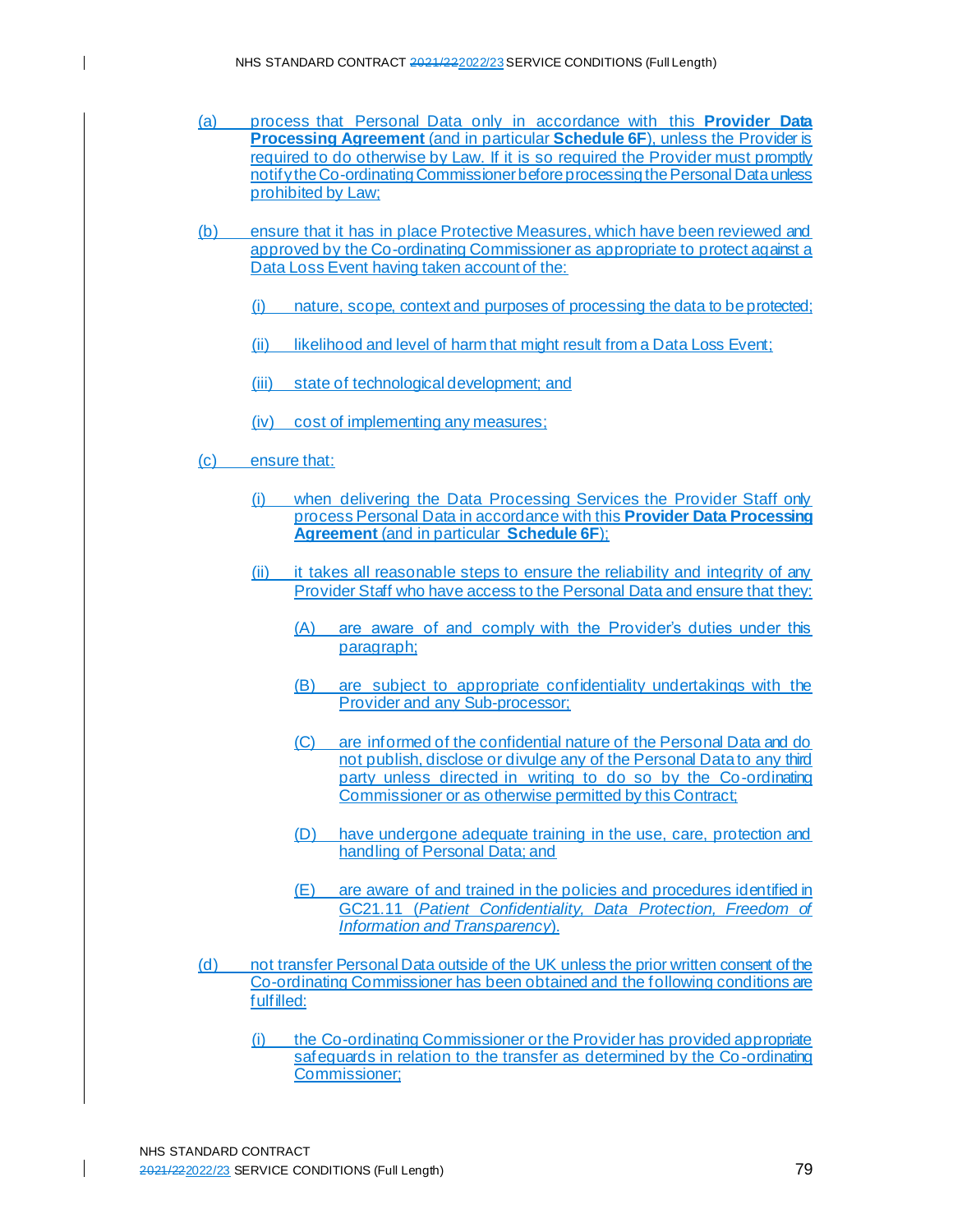$\mathsf{l}$ 

- (ii) the Data Subject has enforceable rights and effective legal remedies;
- (iii) the Provider complies with its obligations under Data Protection Legislation by providing an adequate level of protection to any Personal Data that is transferred (or, if it is not so bound, uses its best endeavours to assist the Co-ordinating Commissioner in meeting its obligations); and
- (iv) the Provider complies with any reasonable instructions notified to it in advance by the Co-ordinating Commissioner with respect to the processing of the Personal Data;
- (e) at the written direction of the Co-ordinating Commissioner, delete or return Personal Data (and any copies of it) to the Co-ordinating Commissioner on termination of the Data Processing Services and certify to the Co -ordinating Commissioner that it has done so within five Operational Days of any such instructions being issued, unless the Provider is required by Law to retain the Personal Data;
- (f) if the Provider is required by any Law or Regulatory or Supervisory Body to retain any Processor Data that it would otherwise be required to destroy under this paragrap[h 2.4,](#page-77-0) notify the Co-ordinating Commissioner in writing of that retention giving details of the Processor Data that it must retain and the reasons for its retention; and
- (g) co-operate fully with the Co-ordinating Commissioner during any handover arising from the cessation of any part of the Data Processing Services, and if the Coordinating Commissioner directs the Provider to migrate Processor Data to the Coordinating Commissioner or to a third party, provide all reasonable assistance with ensuring safe migration including ensuring the integrity of Processor Data and the nomination of a named point of contact for the Co-ordinating Commissioner.
- <span id="page-79-0"></span>2.5 Subject to paragraph [2.6,](#page-80-0) the Provider must notify the Co-ordinating Commissioner immediately if, in relation to any Personal Data processed in connection with its obligations under this **Provider Data Processing Agreement**, it:
	- (a) receives a Data Subject Access Request (or purported Data Subject Access Request);
	- (b) receives a request to rectify, block or erase any Personal Data;
	- (c) receives any other request, complaint or communication relating to obligations under Data Protection Legislation owed by the Provider or any Commissioner;
	- (d) receives any communication from the Information Commissioner or any other Regulatory or Supervisory Body (including any communication concerned with the systems on which Personal Data is processed under this **Provider Data Processing Agreement**);
	- (e) receives a request from any third party for disclosure of Personal Data where compliance with such request is required or purported to be required by Law;
	- (f) becomes aware of or reasonably suspects a Data Loss Event; or

NHS STANDARD CONTRACT 2021/222022/23 SERVICE CONDITIONS (Full Length) 80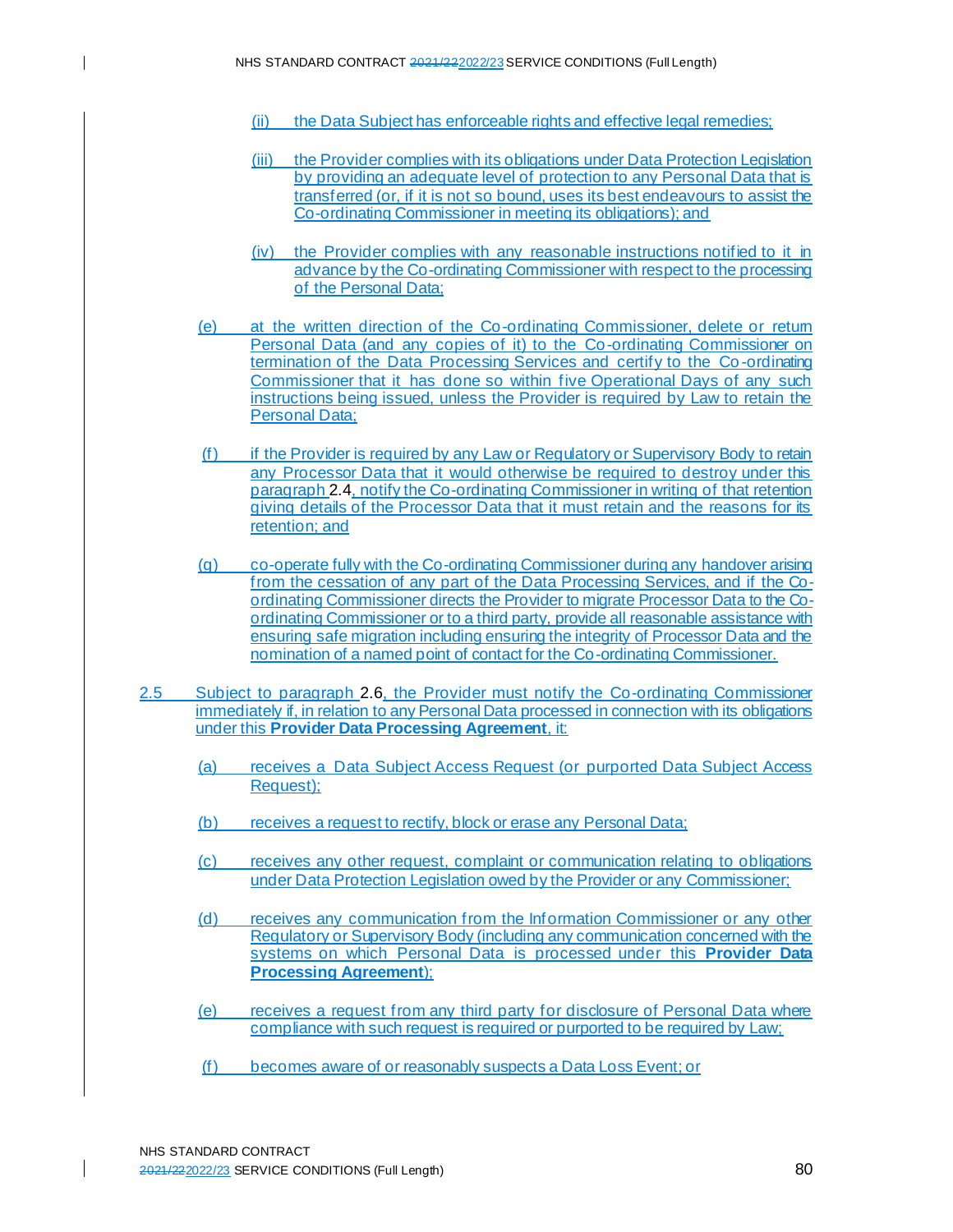- (g) becomes aware of or reasonably suspects that it has in any way caused the Coordinating Commissioner or other Commissioner to breach Data Protection Legislation.
- <span id="page-80-0"></span>2.6 The Provider's obligation to notify under paragrap[h 2.5](#page-79-0) includes the provision of further information to the Co-ordinating Commissioner in phases, as details become available.
- 2.7 The Provider must provide whatever co-operation the Co-ordinating Commissioner reasonably requires to remedy any issue notified to the Co-ordinating Commissioner under paragraph[s 2.5](#page-79-0) an[d 2.6](#page-80-0) as soon as reasonably practicable.
- 2.8 Taking into account the nature of the processing, the Provider must provide the Co ordinating Commissioner with full assistance in relation to either Party's obligations under Data Protection Legislation and any complaint, communication or request made under paragrap[h 2.5](#page-79-0) (and insofar as possible within the timescales reasonably required by the Co-ordinating Commissioner) including by promptly providing:
	- (a) the Co-ordinating Commissioner with full details and copies of the complaint, communication or request;
	- (b) such assistance as is reasonably requested by the Co-ordinating Commissioner to enable the Co-ordinating Commissioner to comply with a Data Subject Access Request within the relevant timescales set out in Data Protection Legislation;
	- (c) assistance as requested by the Co-ordinating Commissioner following any Data Loss Event;
	- (d) assistance as requested by the Co-ordinating Commissioner with respect to any request from the Information Commissioner's Office, or any consultation by the Coordinating Commissioner with the Information Commissioner's Office.
- 2.9 Without prejudice to the generality of GC15 *(Governance, Transaction Records and Audit),*  the Provider must allow for audits of its delivery of the Data Processing Services by the Co-ordinating Commissioner or the Co-ordinating Commissioner's designated auditor.
- 2.10 For the avoidance of doubt the provisions of GC12 *(Assignment and Sub-Contracting)* apply to the delivery of any Data Processing Services.
- 2.11 Without prejudice to GC12, before allowing any Sub-processor to process any Personal Data related to this **Provider Data Processing Agreement**, the Provider must:
	- (a) notify the Co-ordinating Commissioner in writing of the intended Sub-processor and processing;
	- (b) obtain the written consent of the Co-ordinating Commissioner;
	- (c) carry out appropriate due diligence of the Sub-processor and ensure this is documented;
	- (d) enter into a binding written agreement with the Sub-processor which as far as practicable includes equivalent terms to those set out in this **Provider Data Processing Agreement** and in any event includes the requirements set out at GC21.16.3; and